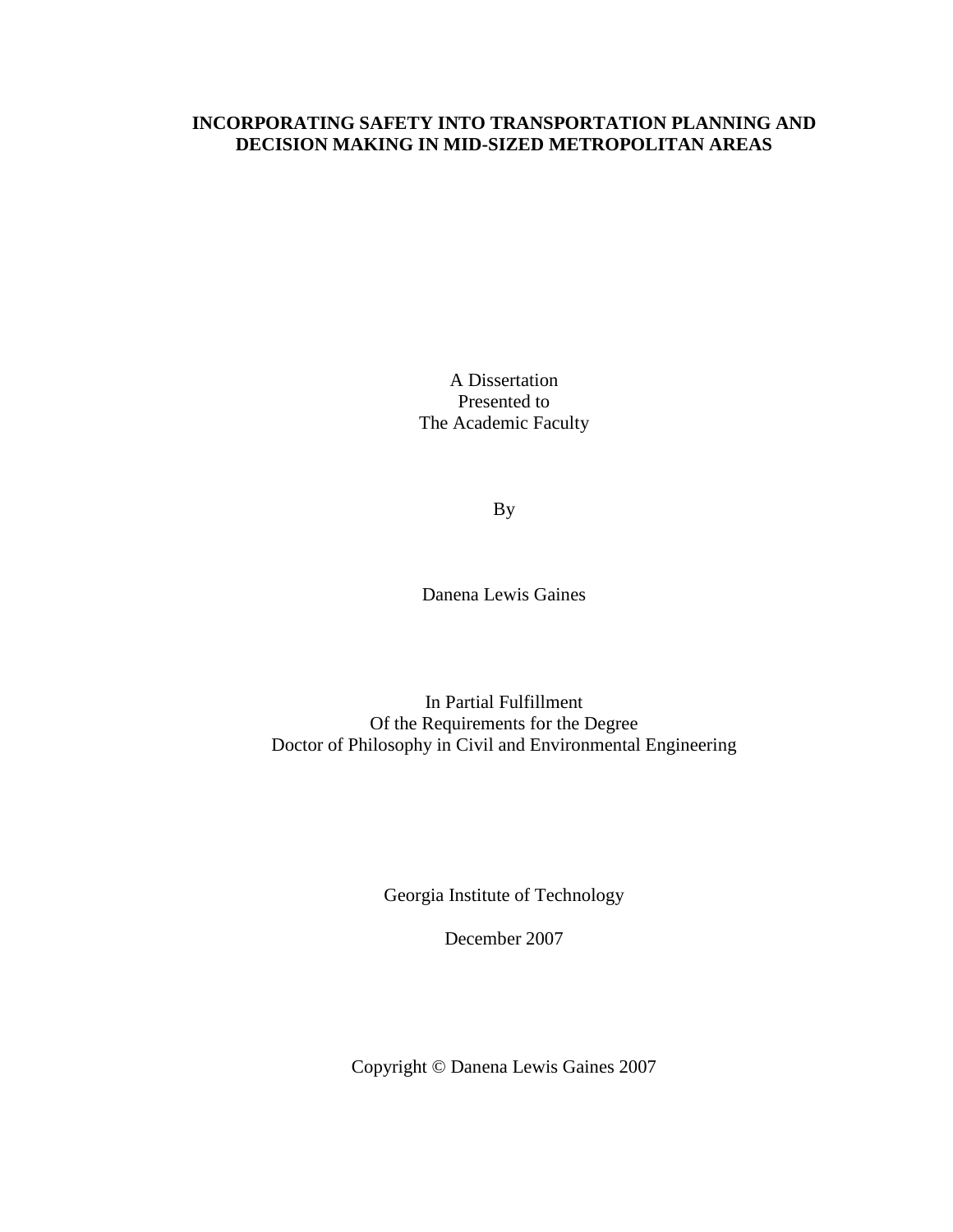## **INCORPORATING SAFETY INTO TRANSPORTATION PLANNING AND DECISION MAKING IN MID-SIZED METROPOLITAN AREAS**

Approved by:

Dr. Michael D. Meyer, Advisor Dr. Jorge A. Laval Engineering Engineering

Dr. Adjo A. Amekudzi Dr. Catherine L. Ross School of Civil and Environmental College of Architecture Engineering<br>
Georgia Institute of Technology<br>
Georgia Institute of Technology<br>
Georgia Institute of Technology

Principal *Cambridge Systematics, Inc.* 

School of Civil and Environmental School of Civil and Environmental *Georgia Institute of Technology Georgia Institute of Technology* 

*Georgia Institute of Technology Georgia Institute of Technology* 

Dr. Susan Herbel Date Approved: September 6, 2007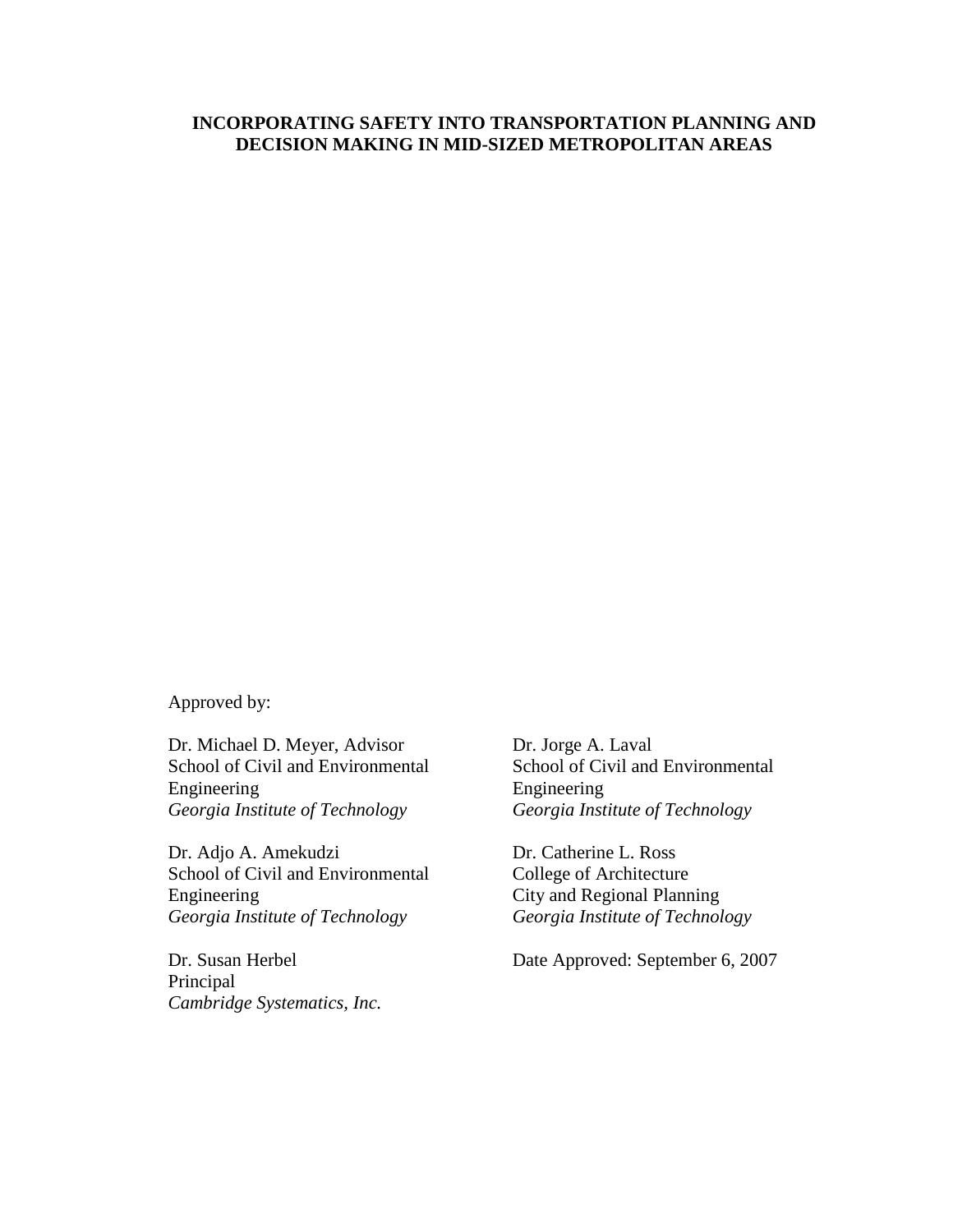# **ACKNOWLEDGEMENTS**

 This dissertation is the product of the support of a number of academic professionals, family and friends. I would like to express my appreciation to my academic advisor Michael D. Meyer for providing sound advice and guidance, expecting high standards, and allowing me to follow my academic pursuits. Your advisement has made my graduate experience rewarding and worth the hard work. I would also like to acknowledge the commitment and dedication of my dissertation committee. Adjo Amekudzi, Susan Herbel, Catherine Ross, and Jorge Laval provided a great deal of personal commitment to the review of my dissertation. Your advice and expertise has made my dissertation work one of my greatest achievements. I would also like to thank Lisa Baxter for her administrative support given with a smile.

 My graduate studies were funded by a variety of sponsors. Special thanks to the NASA Harriett G. Jenkins Pre-Doctoral Program and the Facilitating Academic Careers in Engineering and Science (FACES) Program. Their financial support was invaluable to my graduate experience.

 To my friends Brandy, Natasha, Michelle and Shantia, thank you for helping me enjoy the best years of my life. I thank my fellow Civil Engineering classmates for sharing in fun and a great deal of hard work. To my Black Graduate Student Association (BGSA) family, thank you for many exciting experiences and encouragement during the difficult days. I would also like to express my appreciation to the OMED Education

iii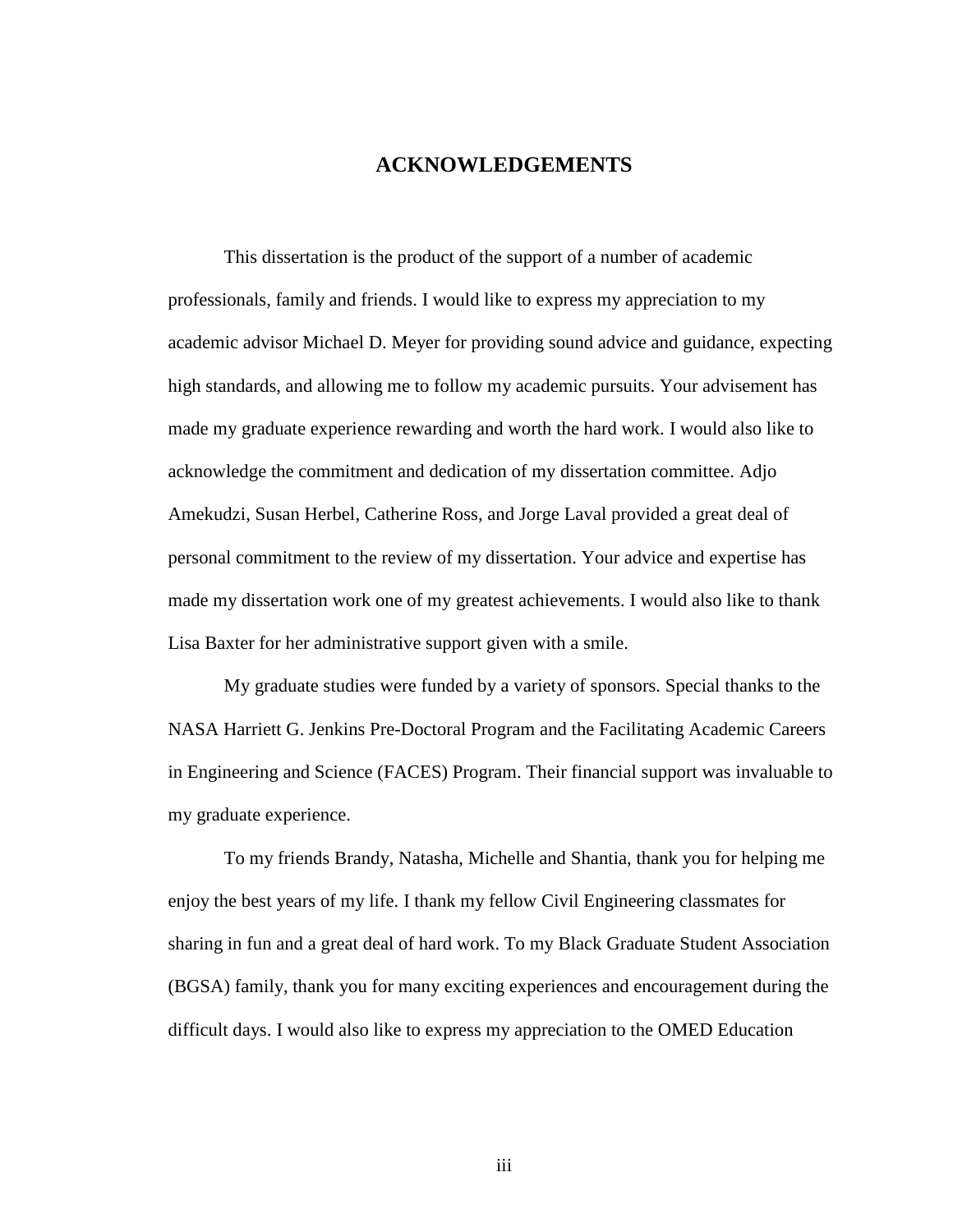Office at Georgia Tech. Their staff provided invaluable advice and resources to my academic pursuits.

 My family has been a strong support for me as I navigated the graduate process. My mother and father, Walter and Vivian Lewis, have given me every ounce of their love, support and enthusiasm. They planted many seeds of honesty, strength, and confidence in me as a child and waited patiently for these seeds to grow. Their prayers and financial gifts made my journey safe and far easier to endure. My older sister, Guwanda shared her home with me for many of my graduate years, taught me how to make a great margarita and helped me come into my own as a person. My younger sister, Tiffany, always believed that I could accomplish anything and urged me to go after my dreams. To my aunts, uncles, and cousins, I say thank you for encouraging me to pursue academic excellence. I will be forever indebted to all of you.

 To my husband, Jason, you are the joy of my life. Your dedication to my vision has been unwavering and constant. Thank you for standing beside me during one of the greatest challenges of my life.

 Finally, I thank God for His divine favor throughout this experience and my life. Without Him, none of these things would have been possible. He has blessed me above and beyond my greatest expectation.

iv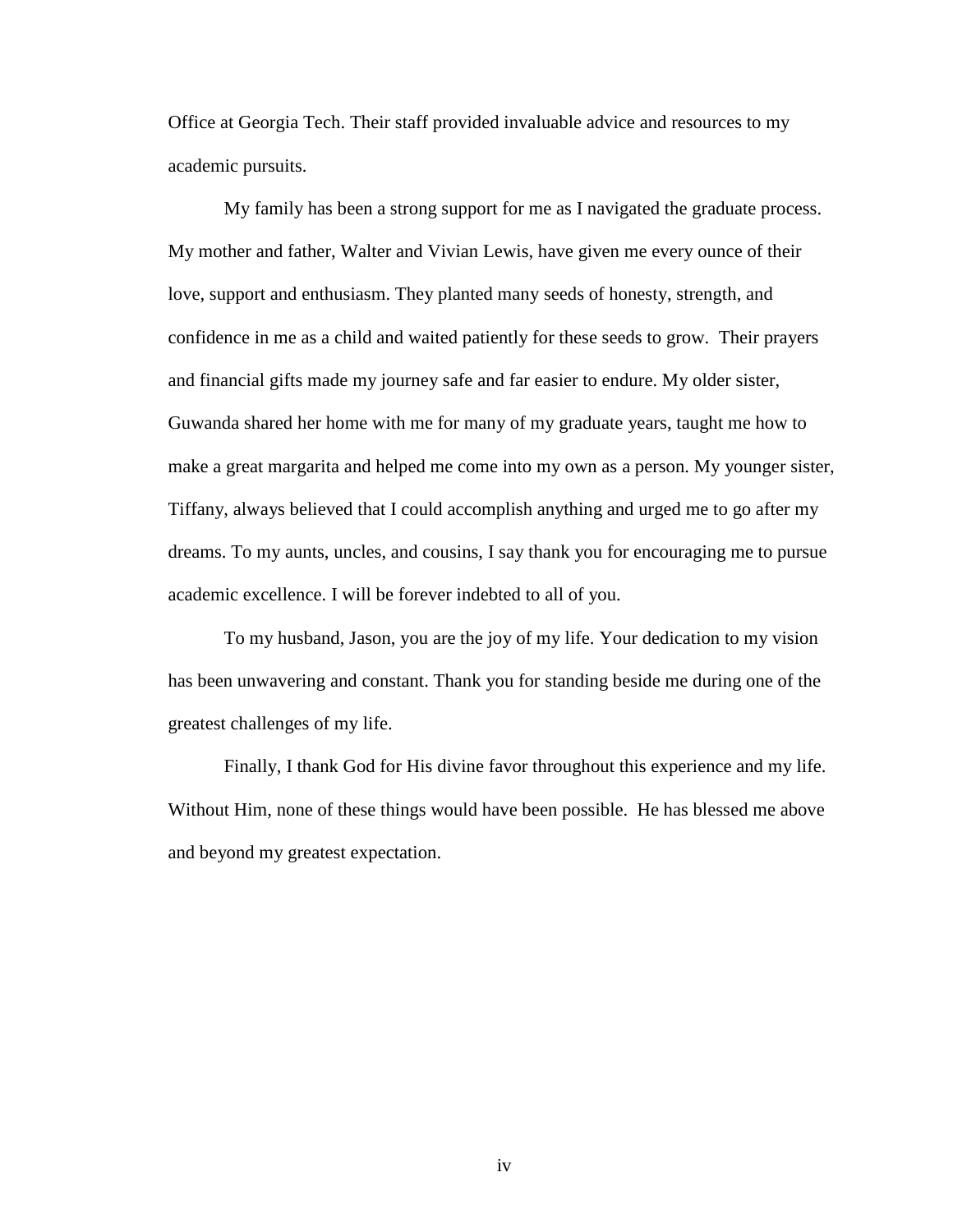# **TABLE OF CONTENTS**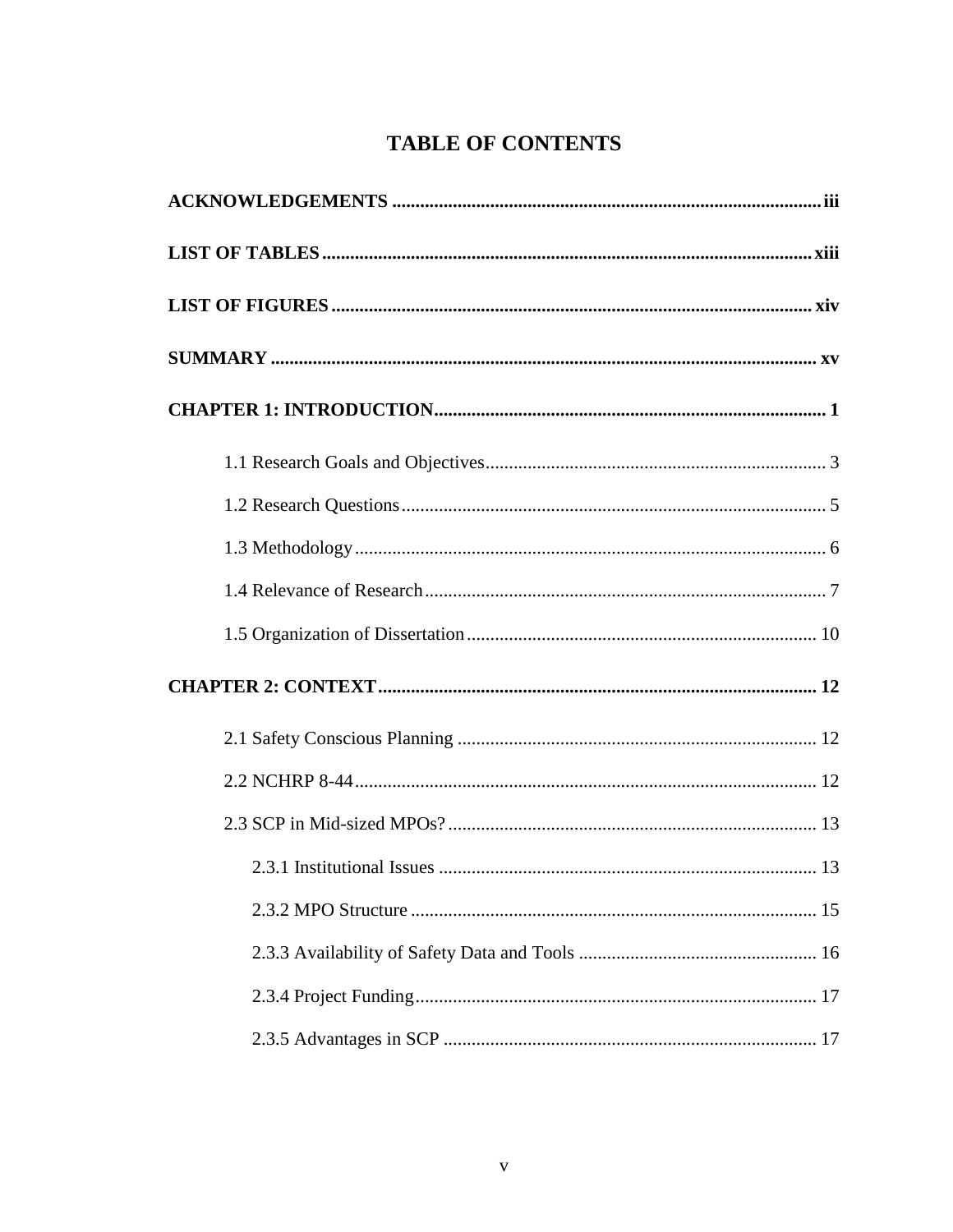| 2.4 Framework for Integrating Safety into Transportation Planning and Decision |
|--------------------------------------------------------------------------------|
|                                                                                |
|                                                                                |
|                                                                                |
| 2.5.2 Step 2: Incorporate Safety into the Set of Goals and Objectives 23       |
| 2.5.3 Step 3: Incorporate Safety into System Performance Measures 25           |
|                                                                                |
|                                                                                |
|                                                                                |
|                                                                                |
|                                                                                |
|                                                                                |
|                                                                                |
|                                                                                |
|                                                                                |
|                                                                                |
|                                                                                |
|                                                                                |
|                                                                                |
| 3.2.4 Intermodal Surface Transportation Efficiency Act of 1991  44             |
|                                                                                |
| 3.2.6 Safe, Accountable, Flexible and Efficient Transportation Equity Act: A   |
|                                                                                |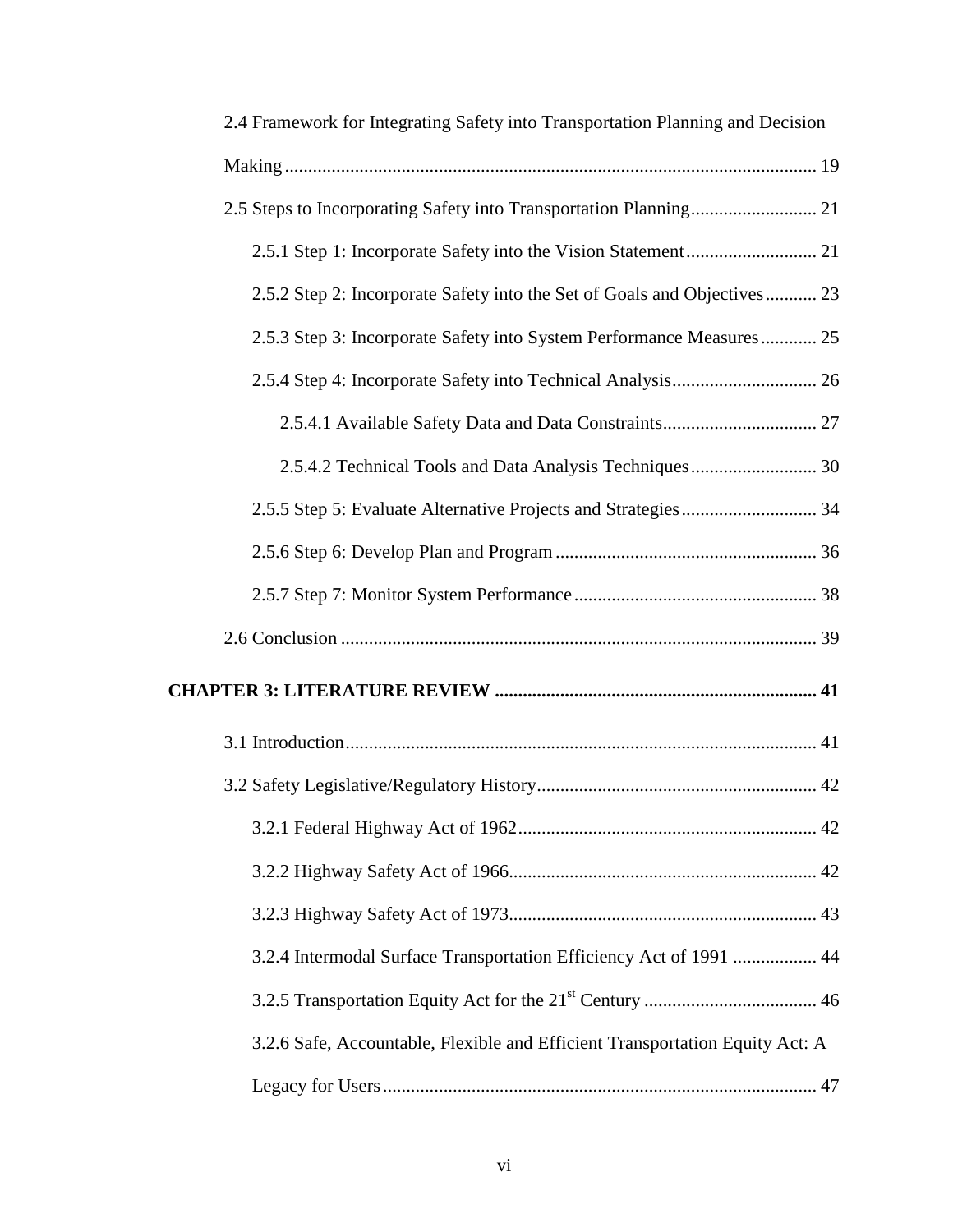| 3.4.4.2 Transportation Planner's Safety Desk Reference  56 |  |
|------------------------------------------------------------|--|
|                                                            |  |
|                                                            |  |
|                                                            |  |
|                                                            |  |
|                                                            |  |
|                                                            |  |
|                                                            |  |
|                                                            |  |
|                                                            |  |
|                                                            |  |
|                                                            |  |
|                                                            |  |
|                                                            |  |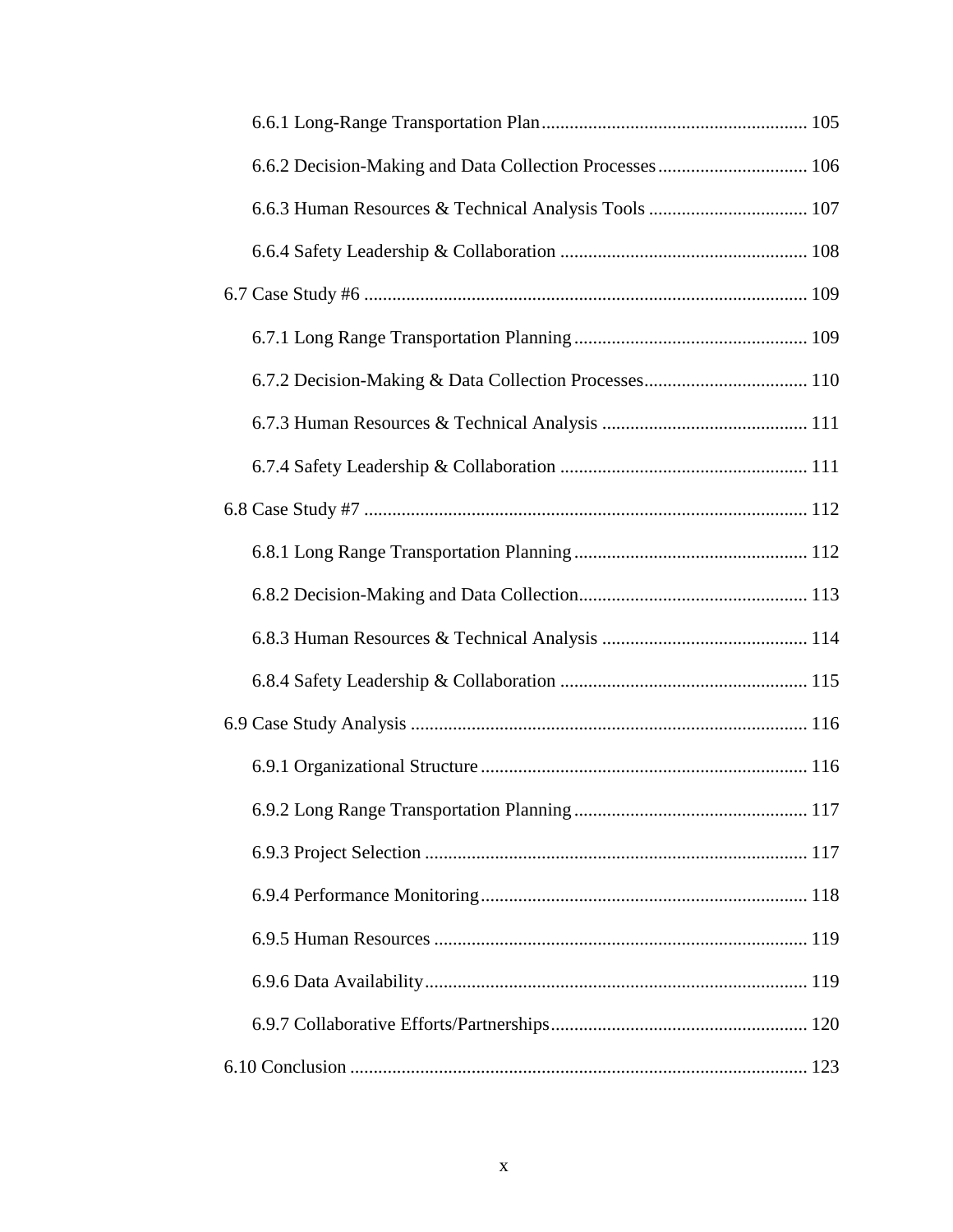| <b>CHAPTER 7: CONCLUSIONS &amp; RECOMMENDATIONS  125</b> |  |
|----------------------------------------------------------|--|
|                                                          |  |
|                                                          |  |
|                                                          |  |
|                                                          |  |
|                                                          |  |
|                                                          |  |
|                                                          |  |
|                                                          |  |
|                                                          |  |
|                                                          |  |
|                                                          |  |
|                                                          |  |
|                                                          |  |
|                                                          |  |
|                                                          |  |
|                                                          |  |
|                                                          |  |
|                                                          |  |
|                                                          |  |
|                                                          |  |
|                                                          |  |
|                                                          |  |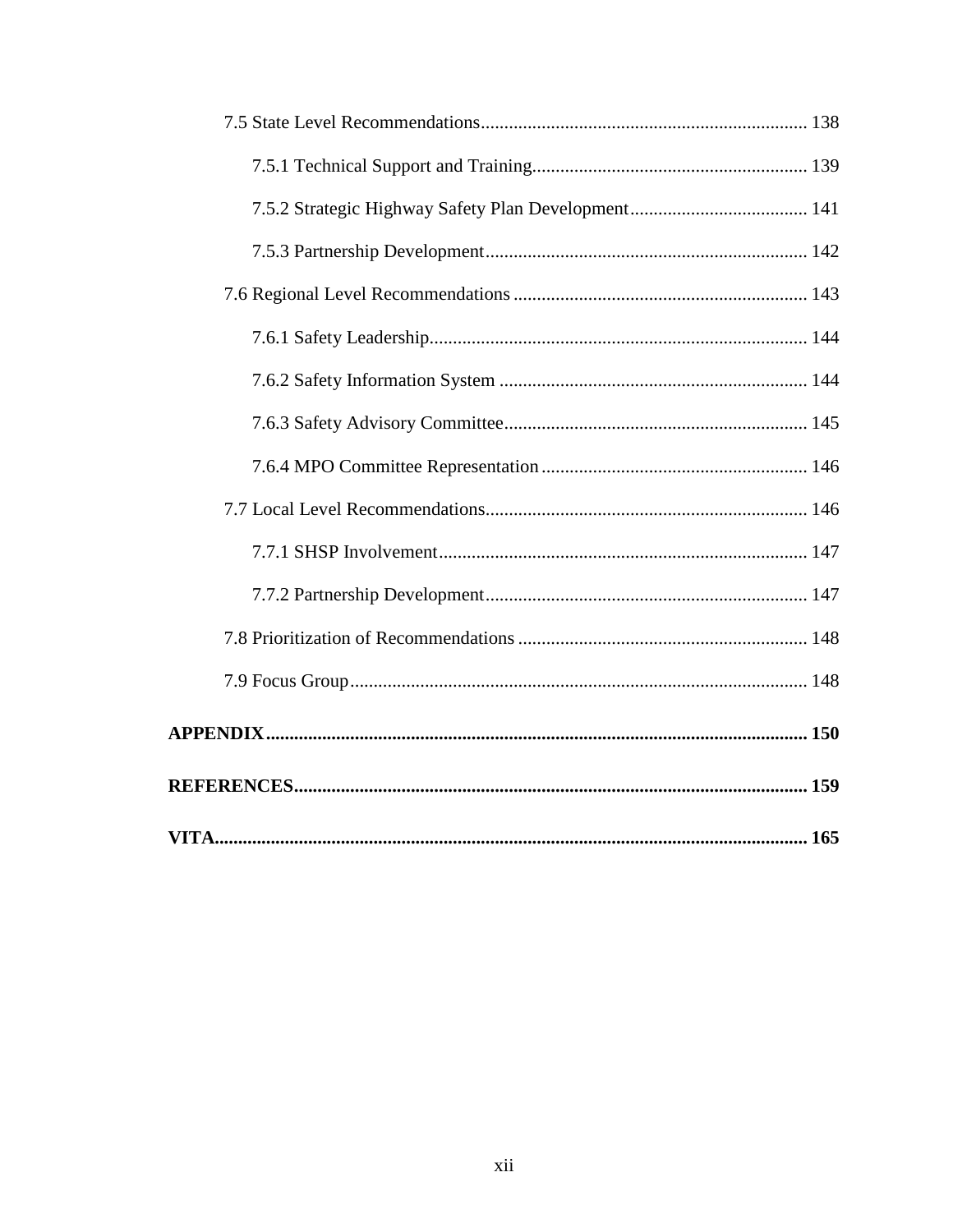# **LIST OF TABLES**

| Table 5-3: Elements of Transportation Planning Process That Explicitly Include Safety |
|---------------------------------------------------------------------------------------|
|                                                                                       |
| Table 5-4: Safety Concepts Explicitly Included in MPO's Transportation Planning Goals |
|                                                                                       |
| Table 5-5: Importance of Data for Transportation Planning & Decision-Making in        |
|                                                                                       |
| Table 5-6: Methods or Tools Used by MPOs to Incorporate Safety Considerations into    |
|                                                                                       |
| Table 5-9: Strategies Used by MPOs to Interact With Federal, State and Local Agencies |
|                                                                                       |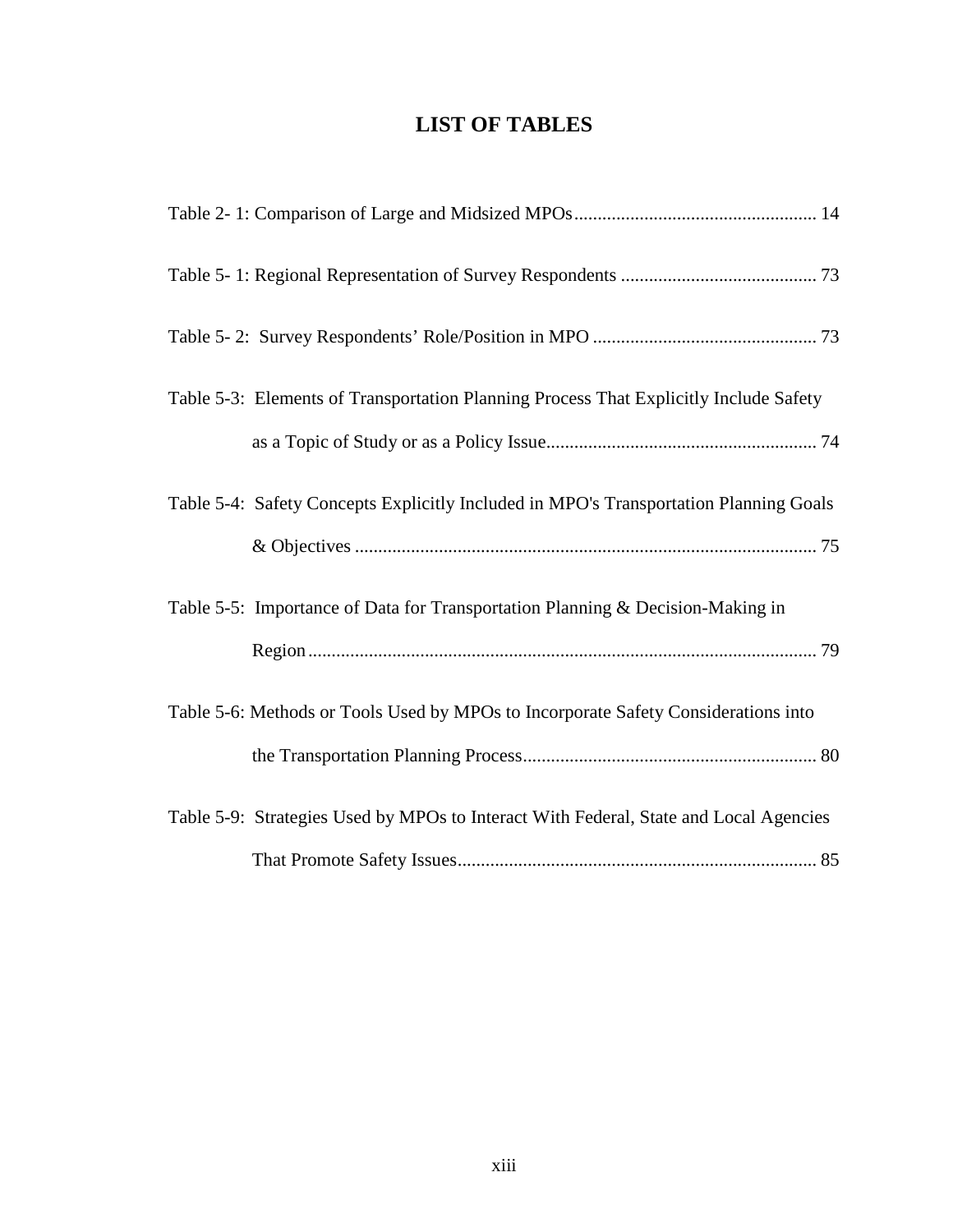# **LIST OF FIGURES**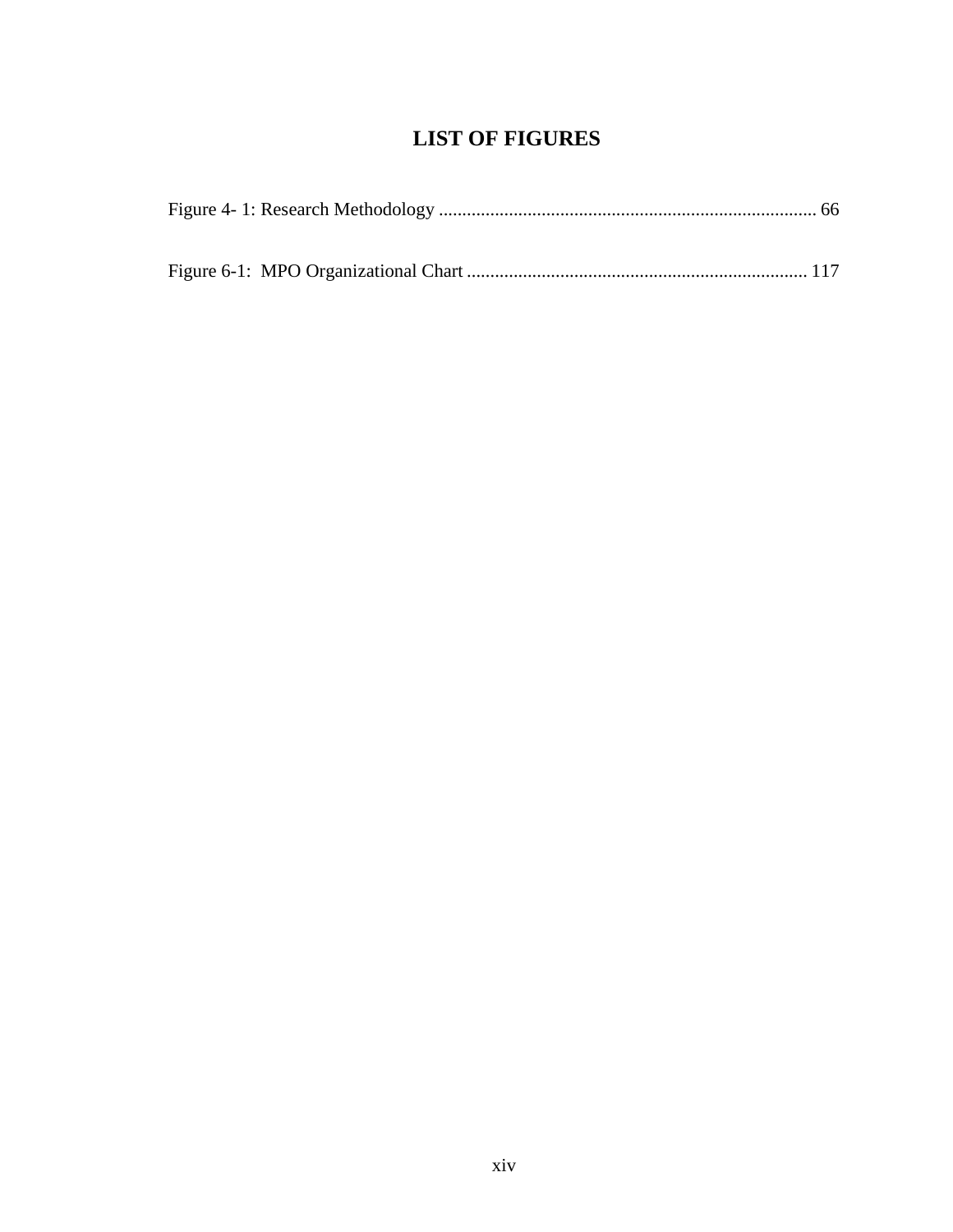# **SUMMARY**

Motor vehicle fatalities and crashes are a leading public health problem in the United States. Many of these crashes involve speeding, collisions with fixed objects or drugs and alcohol and may be preventable. Reducing the number of injuries and fatalities on our transportation system will reduce the human and economic costs associated with these crashes. Safety is an important concern for the transportation system for many reasons and, therefore, should be an integral part of the transportation planning process.

 Mid-sized metropolitan areas face very different challenges and transportation planning issues than those faced by larger metropolitan areas. This is especially true in the area of safety conscious planning (SCP). Metropolitan areas are where most Americans live and work. More strategic consideration of safety can improve the overall quality of the transportation system and prevent these cities from developing greater safety problems as they experience growth. Conflicting organizational cultures and limited staff and technical tools are major challenges in SCP efforts for mid-sized metropolitan areas (200,000 to 600,000 population).

This research effort surveyed mid-sized metropolitan planning organizations (MPOs) and conducted seven case studies of mid-sized metropolitan areas to better understand the challenges and opportunities facing SCP in such a context. The national survey and case studies focused on long range planning, data collection, human resources, technical analysis, and collaboration aspects of SCP as applied today.

The results indicate that the majority of mid-sized MPOs have incorporated safety consideration into their long range transportation plans' vision, goals and objectives, but

xv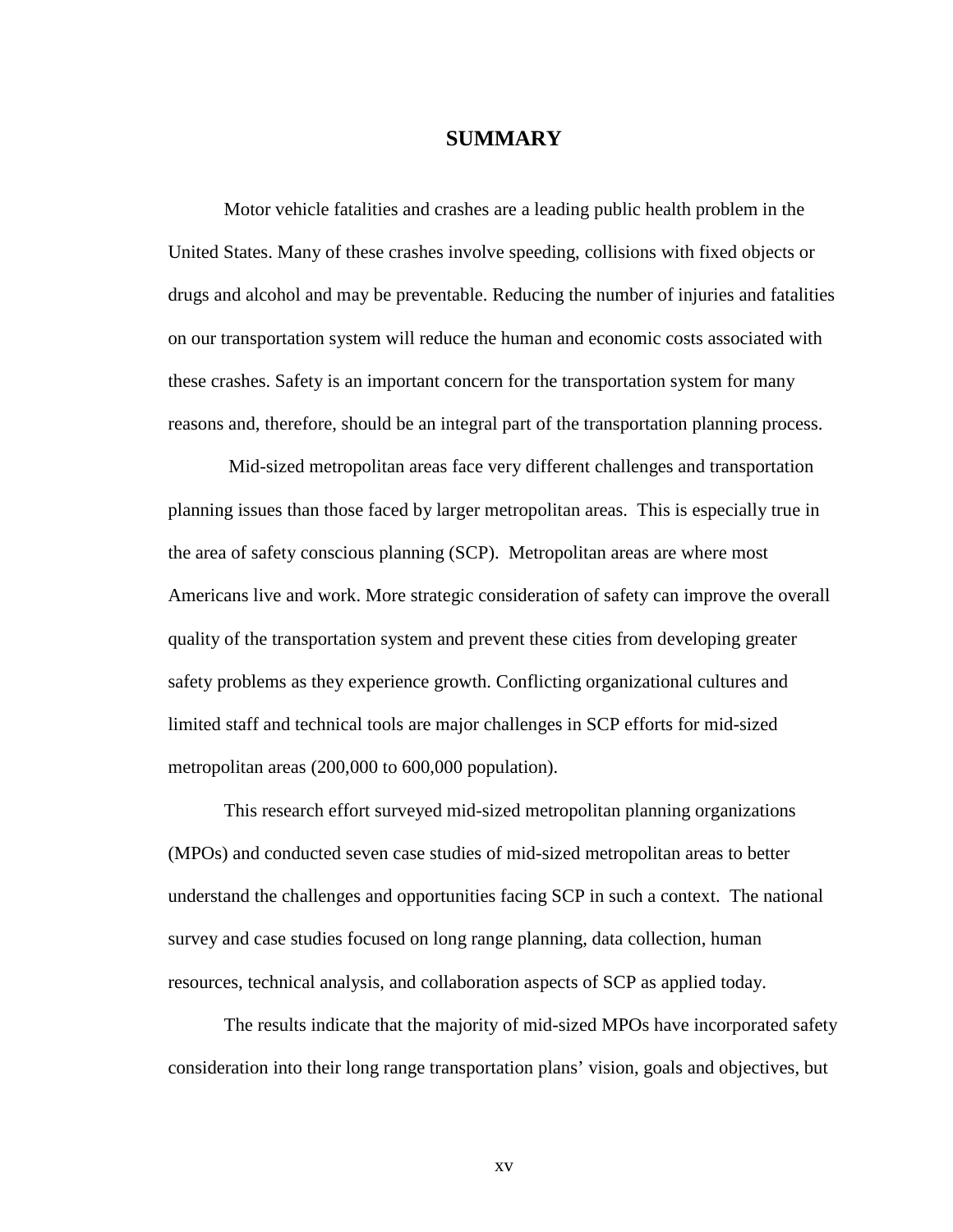some mid-sized MPOs are more proactive in the quantitative analysis of project safety outcomes than others.

The dissertation recommends that the institutional and technical issues faced by mid-sized MPOs can be overcome by engaging government at all levels of planning in SCP efforts, identifying a safety champion in the management ranks, encouraging state departments of transportation to provide mid-sized MPOs with more tools and training in SCP, promoting a stronger relationship between the Governor's Safety Representative and the MPO, and creating a more comprehensive forum for collaboration among safety professionals.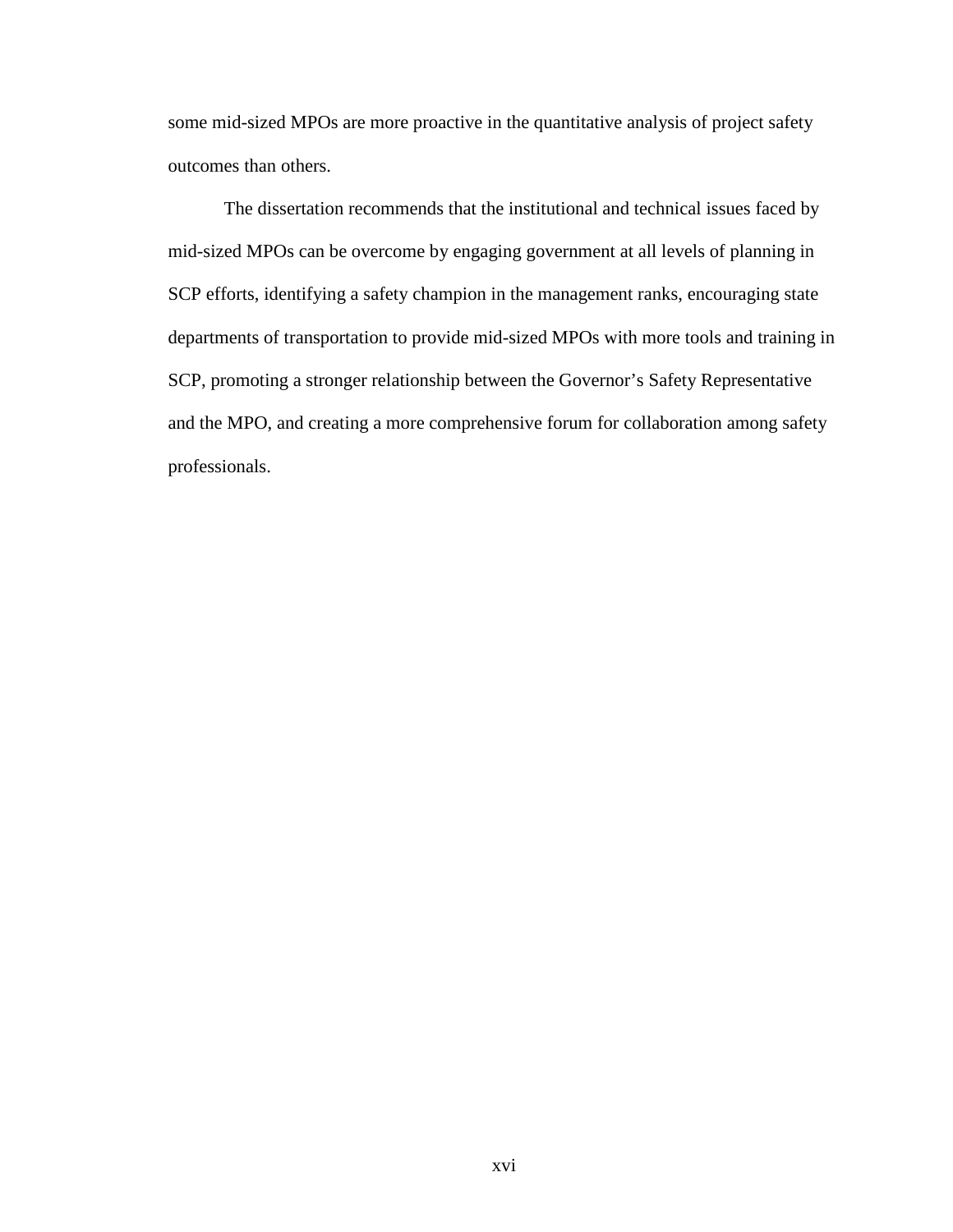# **CHAPTER 1**

# **INTRODUCTION**

Motor vehicle fatalities and crashes are a leading public health problem in the United States. In 2006, motor vehicle crashes claimed the lives of 42,642 people and injured approximately 2.6 million people. That is a fatality rate of 1.42 deaths per 100 million vehicle-miles traveled (National Highway Traffic Safety Administration 2007). This rate has changed very little during the past decade. In 2000, the staggering costs of crashes for the public was estimated to be more than \$230.6 billion annually (National Highway Traffic Safety Administration 2005). Many of these crashes involve speeding, collisions with fixed objects, drugs and alcohol, etc. and may be preventable.

Motor vehicle crashes are the leading cause of injuries, the sixth leading cause of death, and the single largest cause of death for people ages 4 to 33 (Centers for Disease Control 2005). If this trend continues, the safety of America's transportation system should become an even greater priority for the general public, planners, lawmakers, and advocacy groups. Improving transportation safety can help alleviate a growing number of health, financial, and quality-of-life issues for the general public. Reducing the number of injuries and fatalities on our transportation system can reduce the costs associated with these crashes and address a major public health issue.

 Safety is an important concern for the transportation system for many reasons and, therefore, should be an integral part of the transportation planning process. Transportation safety is directly influenced by the design, construction, operation and maintenance of the transportation system. Transportation planning is a vehicle for change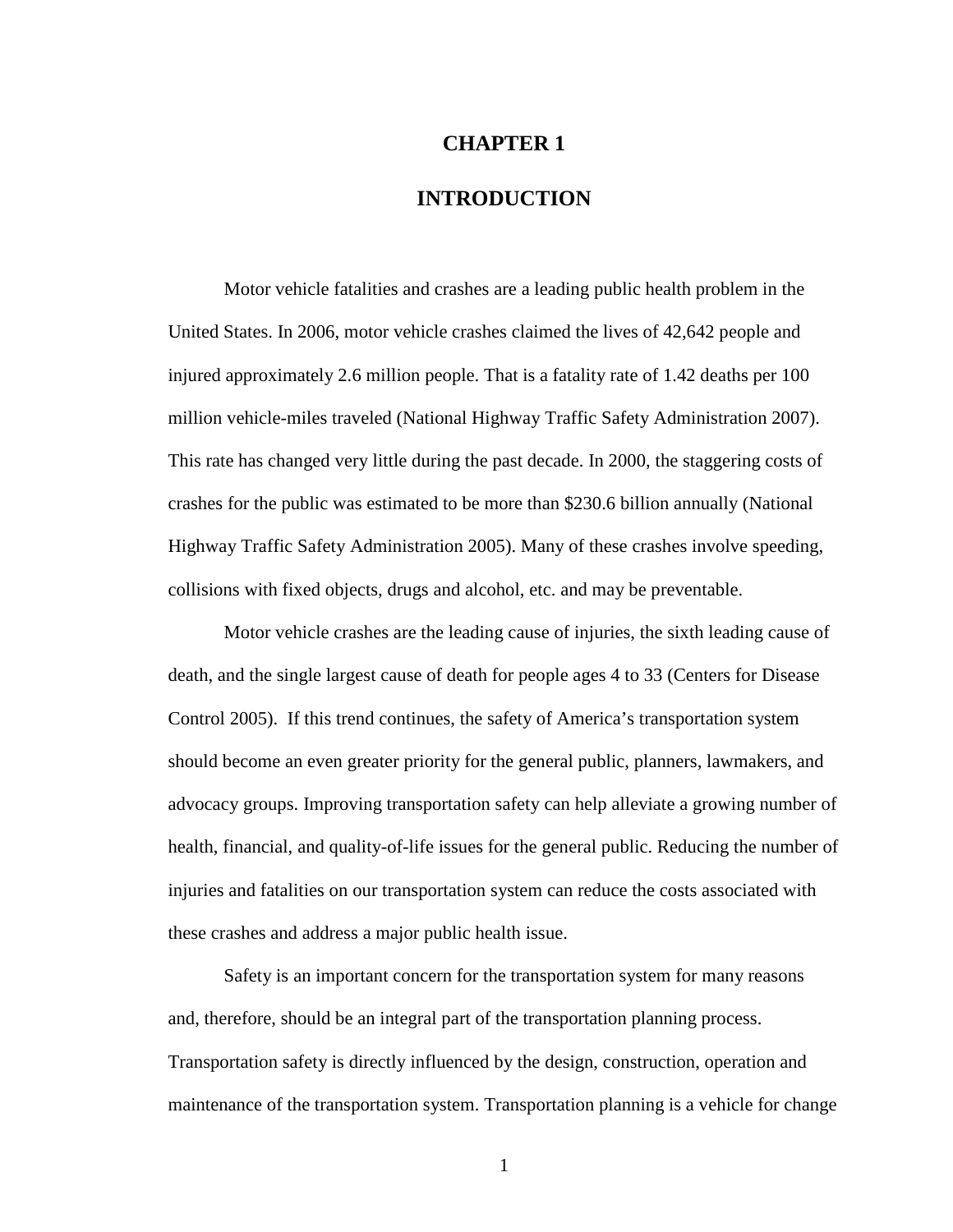in the transportation system, therefore, safety should be considered during the planning process.

Transportation safety also affects the operations of the transportation system. Congestion has become a major issue for many states and metropolitan areas, and vehicle crashes are a major source of congestion. Motor vehicle crashes also exhaust emergency services and law enforcement resources. Integrating safety considerations into the transportation decision-making process may provide opportunities to improve the transportation system from an operational standpoint.

Due to the complex nature of transportation safety issues, a comprehensive safety program is necessary to address various transportation planning challenges. The development of a comprehensive safety program requires the support of multiple agencies and groups. The transportation planning process could provide a forum for the coordination of safety stakeholders and the development of a comprehensive safety program.

Finally, transportation planning has been governed by federal mandates on the factors that should be considered in the planning process. In 1998, Congress passed the Transportation Equity Act for the  $21<sup>st</sup>$  Century (TEA-21), which marked the first time federal legislation focused on transportation safety as a specific goal for transportation planning. TEA-21 required that "[e]ach statewide and metropolitan planning process shall provide for consideration of projects and strategies that will increase the safety and security of the transportation system for motorized and non-motorized users" (United States Department of Transportation 1998b).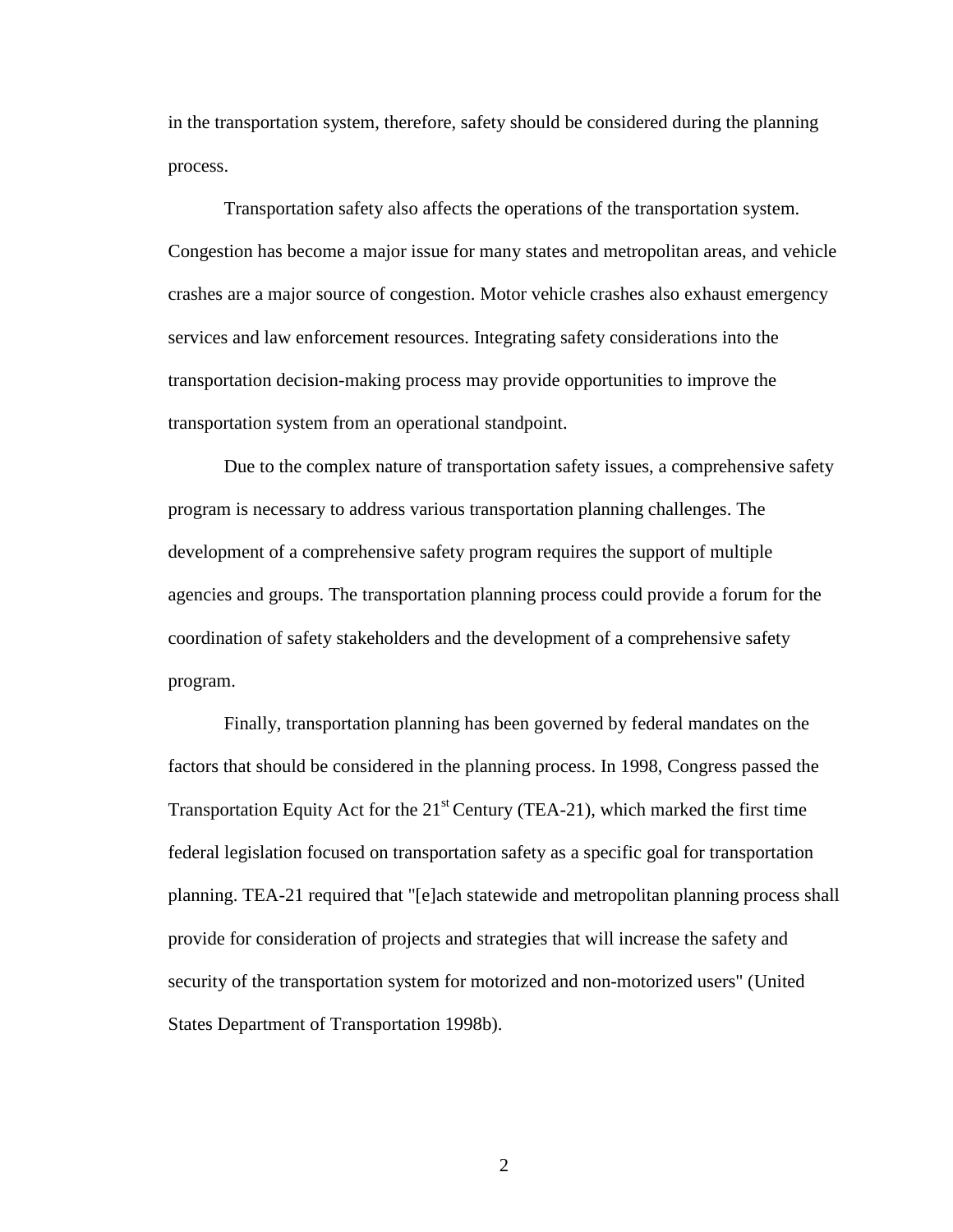The latest federal transportation legislation, the Safe, Accountable, Flexible and Efficient Transportation Equity Act: A Legacy for Users or SAFETEA-LU, builds upon the principles, values, and achievements of TEA-21. For the first time, safety and security of the transportation system are now separate planning factors to be considered during both the metropolitan and statewide planning processes. SAFETEA-LU mandated that each state develop and implement a comprehensive strategic highway safety plan (SHSP). SAFETEA-LU provides incentives for passing primary safety belt laws, a reduction in highway fatalities and injuries, and greater flexibility to state and local governments to use funds consistent with a comprehensive strategic highway safety plan. This is an important concept because it is believed that local and regional transportation challenges can be more effectively addressed if metropolitan areas have greater say in the design and implementation of transportation policy (Puentes and Bailey 2003). This idea holds true for safety issues facing metropolitan planning organizations (MPOs). By involving MPOs in policy issues related to safety, these challenges could be addressed early in the transportation planning process and by the decision makers that understand the region best.

### **1.1 Research Goals and Objectives**

The goal of this research is to apply and assess a framework to incorporate safety into the transportation planning process of midsized MPOs. A midsized MPO has been defined as 200,000 to 600,000 in population for the purpose of this research. This range was selected to include MPOs that are designated Transportation Management Areas (TMAs) (at least 200,000 in population) and the maximum population of 600,000 was selected to target MPOs that are not considered major metropolitan areas.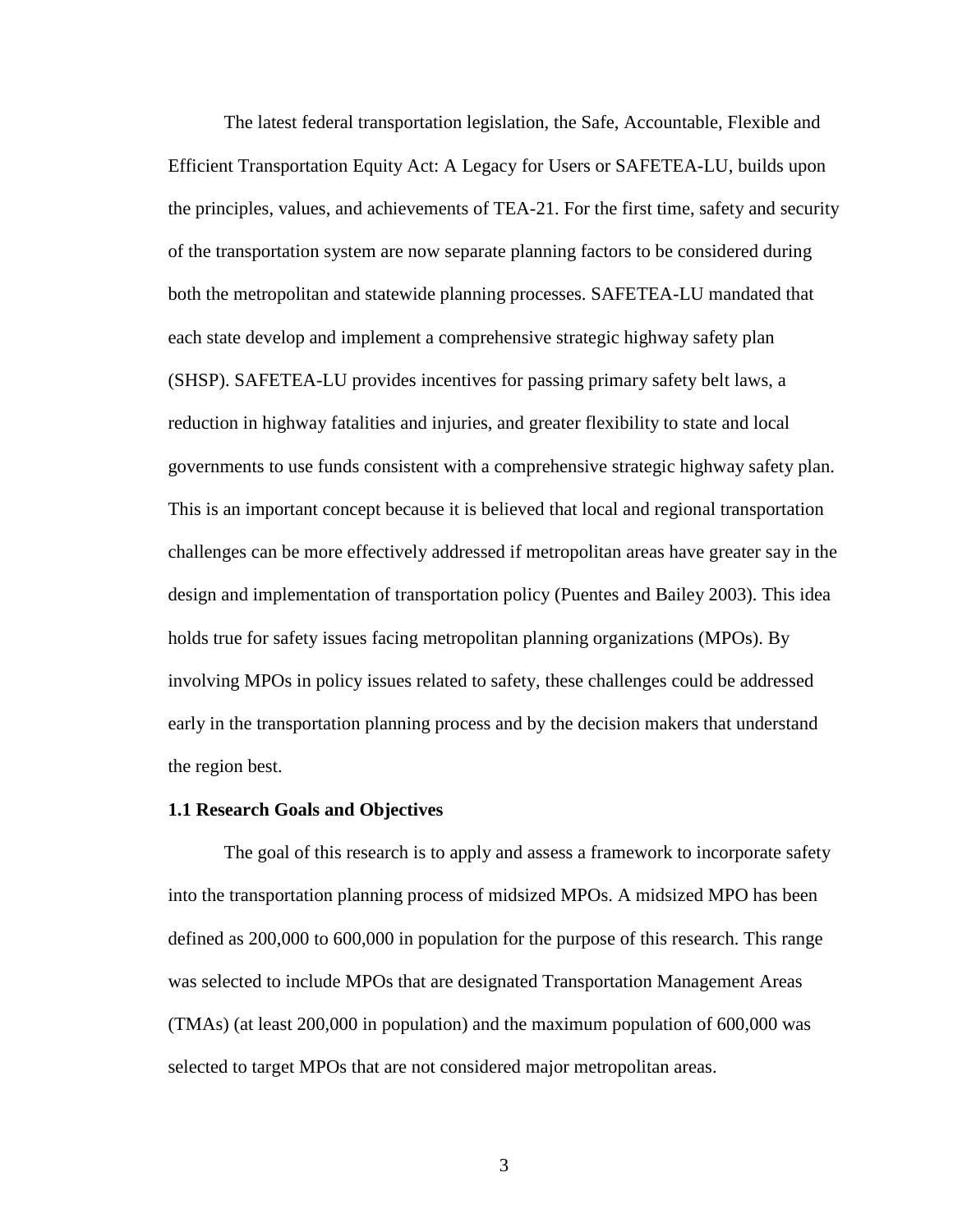The National Cooperative Highway Research Program (NCHRP) 8-44 has published a guidebook for the incorporation of safety into transportation system planning (Washington et al. 2006). A framework is provided for assessing the level to which safety has been incorporated into a municipality's planning process and ultimately influencing the safety performance of the transportation system. The guidebook mainly targets state Departments of Transportation (DOTs) and large metropolitan areas that have wellestablished metropolitan planning organizations (MPO). Little attention was paid to midsized metropolitan areas, which have a special set of issues associated with incorporating safety into the planning and decision making processes. More details regarding this assessment framework will be discussed in Chapter 2.

Although urbanized areas of more than 50,000 are required to have an MPO, many of these midsized MPOs are relatively new and do not have the technical resources and experience in data collection that characterize larger, more established MPOs. Midsized MPOs often have more limited resources for conducting transportation planning. Many midsized MPOs have limited safety data available for analysis, and do not have many resources to collect and analyze safety data. In addition, the organization of newly established MPOs is often very different from those of more established MPOs of larger metropolitan areas.

This research will: 1) examine the characteristics of transportation planning in midsized MPOs, 2) investigate the application of the NCHRP framework, and 3) modify the existing framework to specifically address the needs of midsized cities in incorporating safety into the planning and decision-making structures. The modified framework will allow midsized MPOs to carefully evaluate the areas in which safety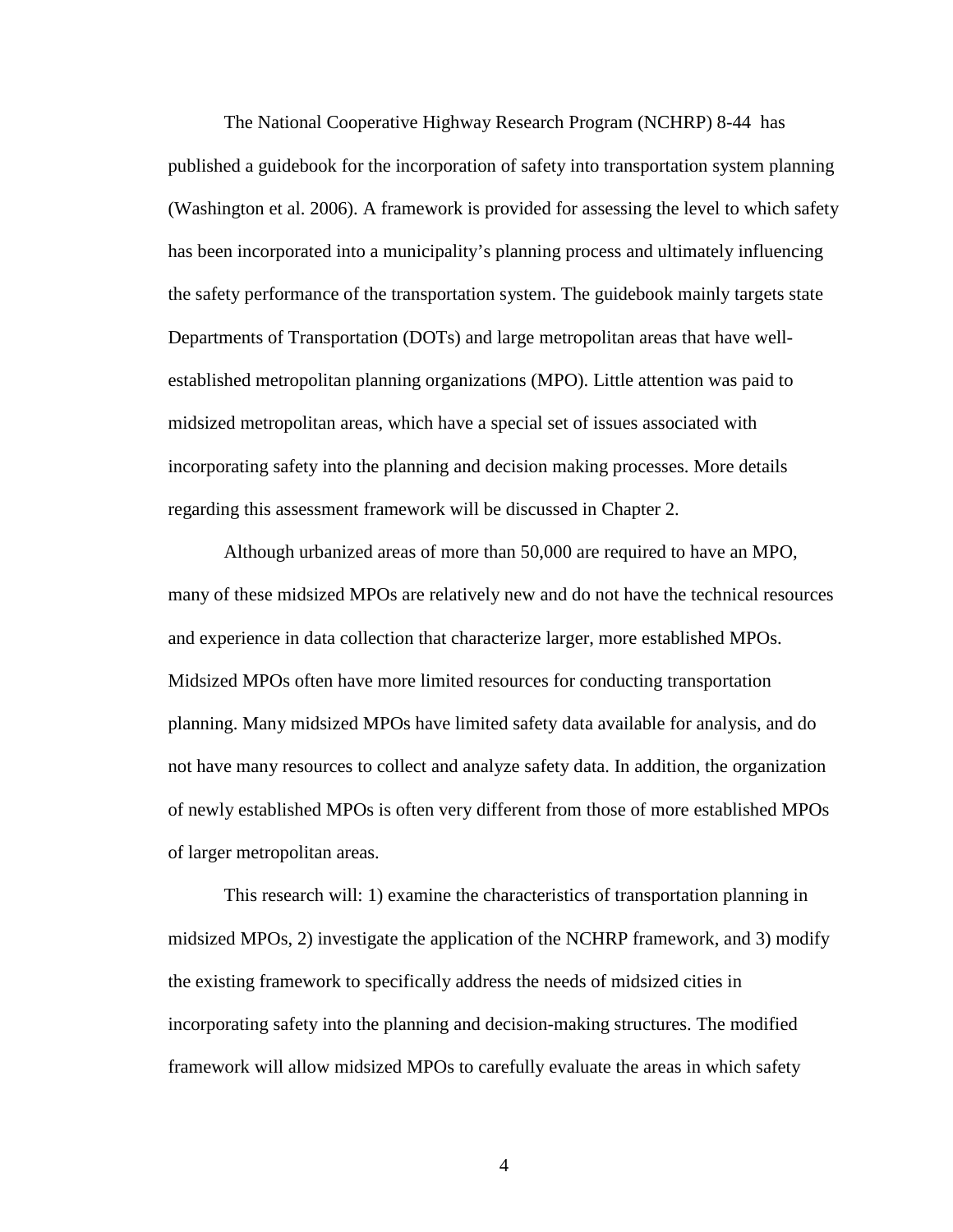should be more carefully incorporated into the planning process early on to improve the safety and efficiency of the transportation system for their areas.

## **1.2 Research Questions**

The methods and practices involving safety planning in midsized MPOs have not been examined comprehensively. The development of a revised framework to suit the needs of midsized MPOs requires the investigation of several research questions:

- What are the characteristics of transportation planning in midsized MPOs?
- What methods or practices are midsized MPOs currently using to incorporate safety into the transportation planning process? What challenges do they face in this endeavor? How can these challenges be mitigated?
- How can midsized MPOs better incorporate safety into the transportation process? How can they monitor safety performance and better develop safety considerations comprehensively?
- How should the assessment framework be modified to reflect the planning characteristics of midsized MPOs?

These questions relate to how midsized MPOs factor safety into their transportation planning process, what safety considerations are deemed important, and who is responsible for investigating and informing decision makers of safety issues. The data collection and processing methods used by MPOs to determine safety-related goals is also an important area to explore. What performance measures are MPOs using to monitor their transportation system? How is safety incorporated into the project selection process? What type of collaboration is in place to ensure that safety decisions are addressed in a timely manner and with the cooperation and input of all safety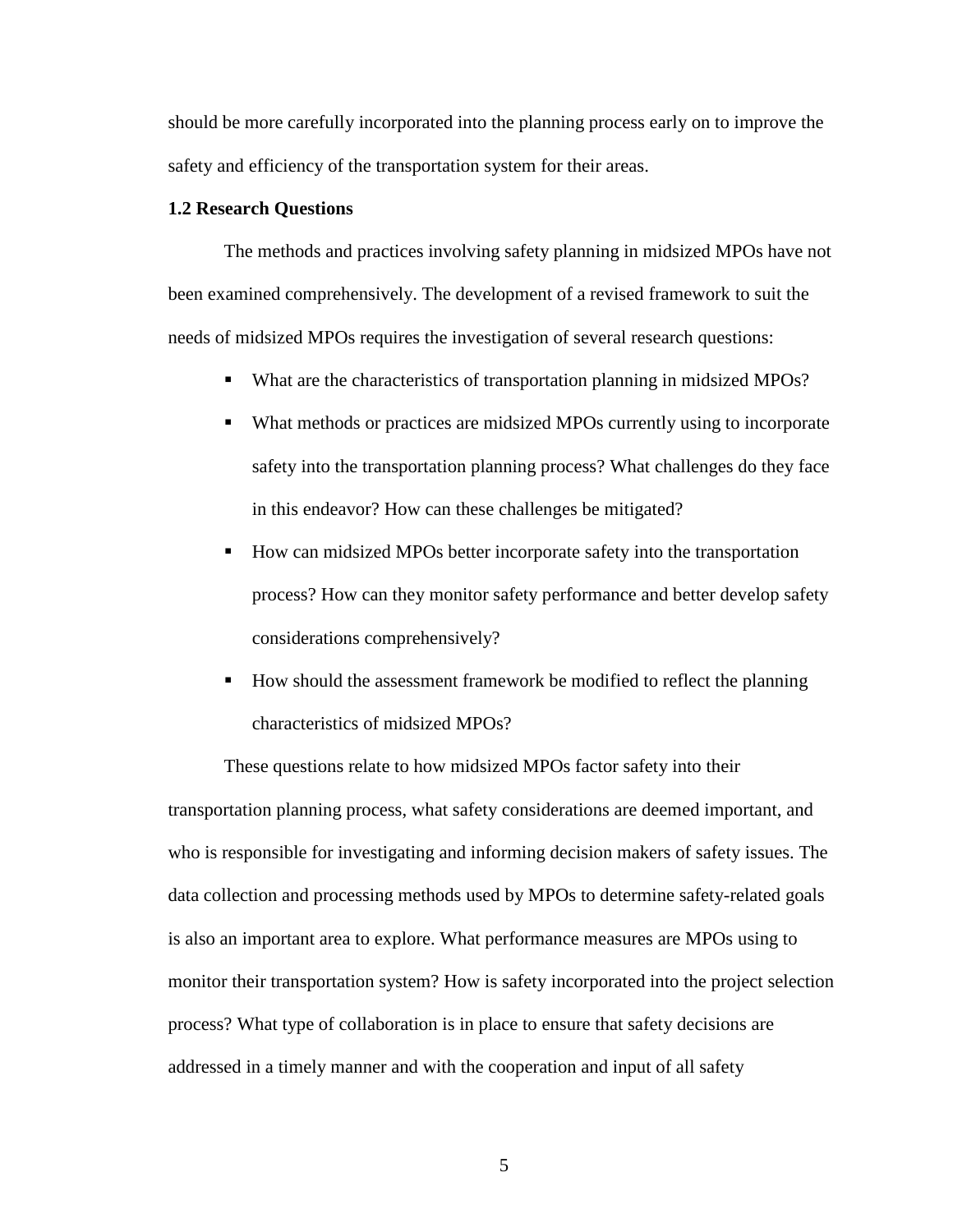stakeholders? What are the barriers to further incorporation of safety in the planning process? Do State DOTs encourage and support the incorporation of safety into the planning process of midsized MPOs?

### **1.3 Methodology**

 This research effort uses a combination of a multiple-case study approach and a web-based survey to identify the factors that are most important in the integration of safety into the planning and decision making process of midsized MPOs. The results of the survey and case studies are used to develop a revised safety incorporation framework for midsized MPOs.

 The case studies consist of a battery of questions that explore the safety conscious planning practices of MPOs. The questions survey the level of safety incorporation in the MPOs' long range transportation plan, the safety data and technical analysis issues faced by the MPO and the methods used by the MPO to bring safety professionals together to resolve problems.

The NCHRP guidebook is used as a guide in applying and assessing a framework to specifically target midsized MPOs. Seven midsized MPOs are selected for in-depth case studies. The case studies consist of document review and structured interviews with planners, engineers, and law enforcement. A comprehensive assessment of the safetyrelated factors the agencies consider during the decision making process is determined.

A web-based survey of midsized MPOs nationwide is also conducted to determine the special challenges midsized MPOs face when incorporating safety into the planning process and the current level of policy basis and procedures or methods for incorporating safety considerations into the planning process of the MPOs. The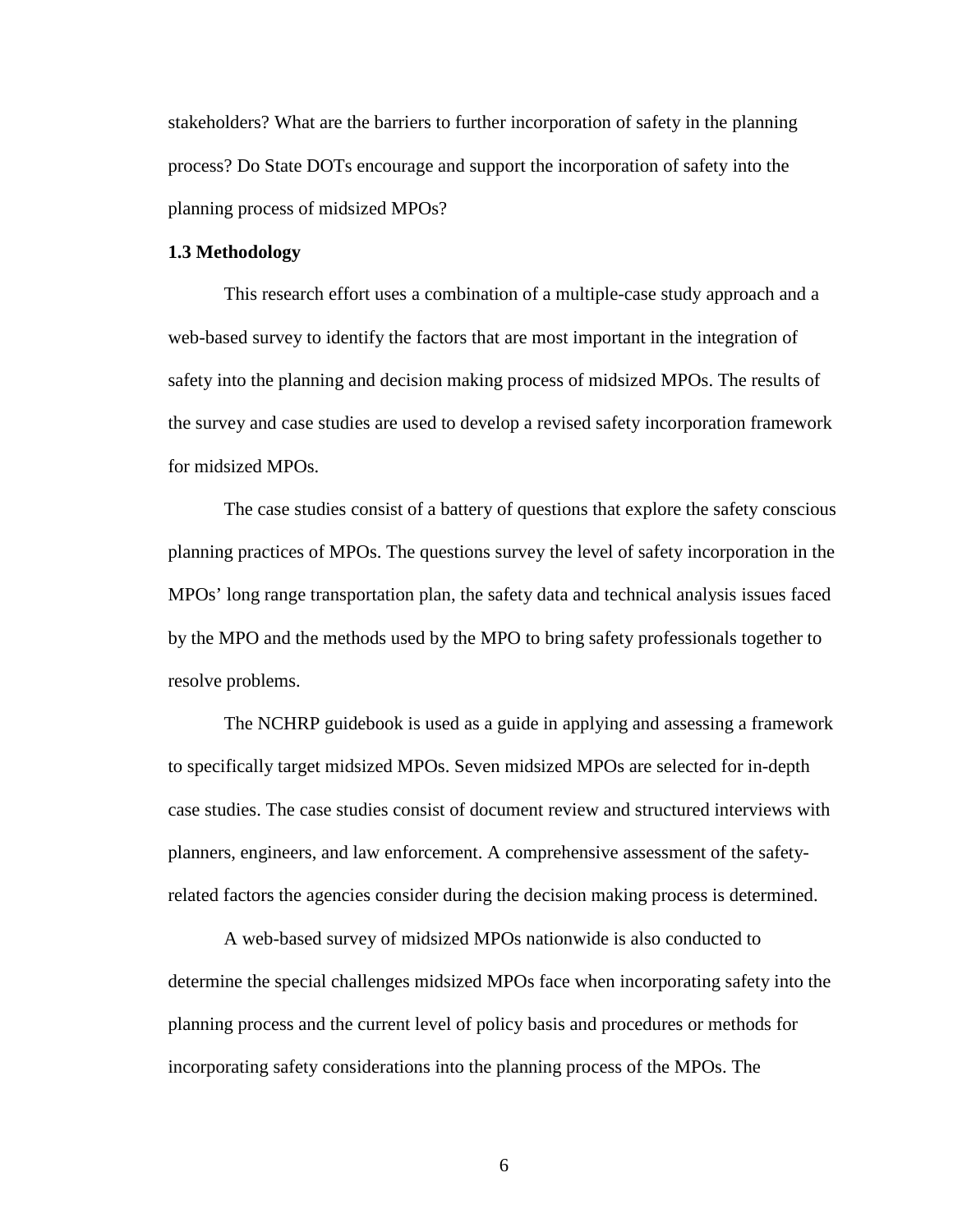information collected in the survey is used to identify the safety-related planning issues that the case study interviews should more comprehensively examine.

The findings of the case studies and survey are used to develop a modified framework that addresses the issues of midsized MPOs in safety planning. As a final step, the revised framework is reviewed and evaluated by a focus group made up of midsized MPO representatives and other planning officials familiar with regional planning. This step provides an evaluation of the effectiveness of the modified framework and recommendations.

### **1.4 Relevance of Research**

With the signing of SAFETEA-LU, it is more important than ever for MPOs to plan strategically for safety improvements. Metropolitan areas are where most Americans live and work. More strategic consideration of safety can improve the overall quality of the transportation system and prevent these cities from developing greater safety problems as they experience growth.

Historically many MPOs have not looked at safety seriously. The reasons for this are many:

- Many MPOs find it challenging to fund safety projects because the majority of MPOs' funding sources are for capital projects. This problem makes it difficult to fund safety projects unless they are tied to a capital project. MPOs have limited discretion over federal and state funds. State DOTs are required to sub allocate a small percentage of funds directly to MPOs.
- The politics of transportation planning often impede the inclusion of safety considerations in the planning process. Congestion mitigation is a politically-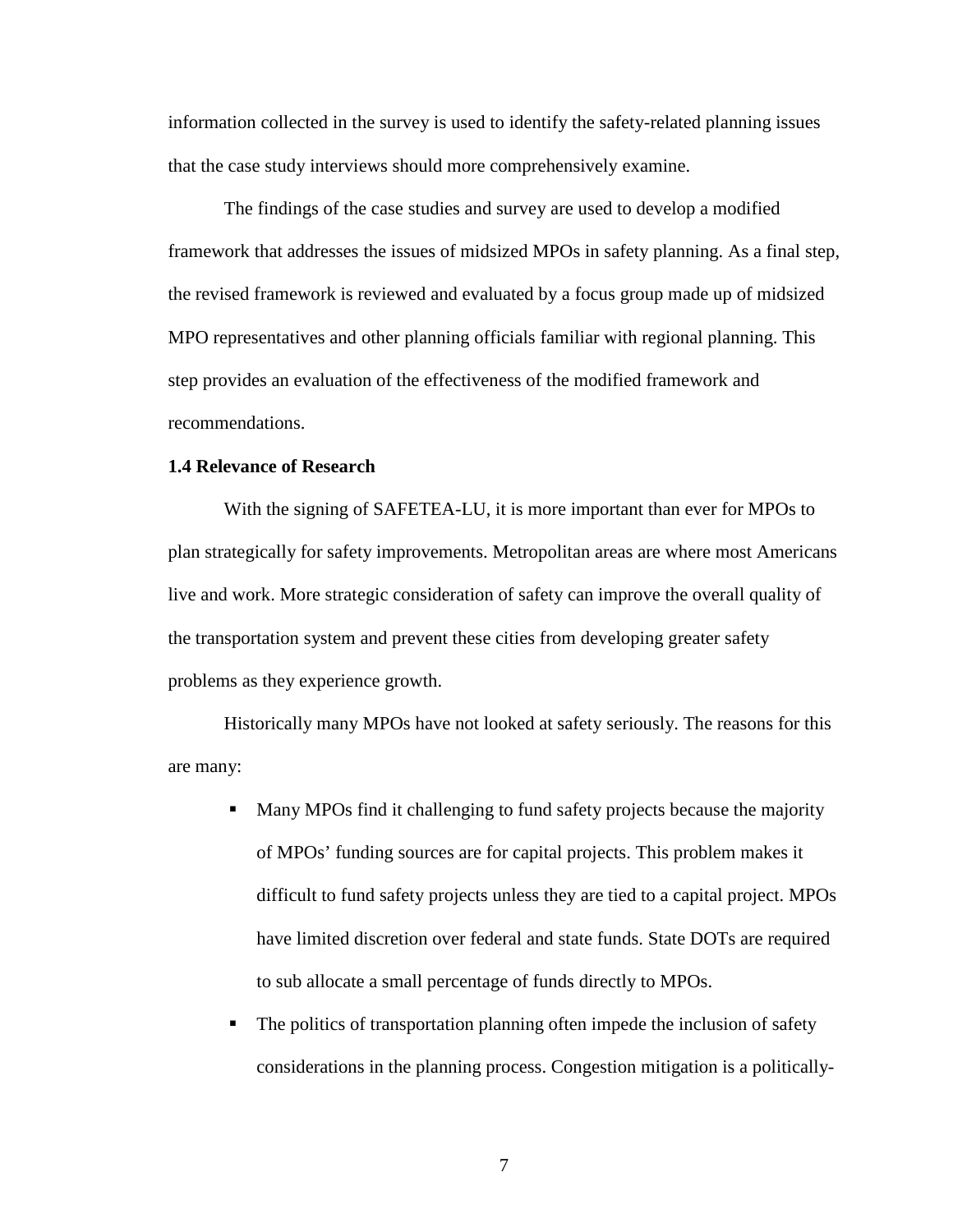charged transportation problem and thus receives great attention from both lawmakers and the general public. Congestion is a problem that people face daily while safety issues affect isolated individuals. Safety projects often fall short of the attention needed for projects to successfully navigate the planning process.

- Some MPOs do not have the professional staff capabilities to comprehensively address safety challenges. There is often a mismatch between safety issues and the professional capacity needed to analyze and evaluate them.
- The planning horizon of MPOs is typically long term (i.e. 20 to 30 years) or futuristic. MPOs do not have the methodology, tools, or modeling capacity to evaluate and predict safety in the future.
- A comprehensive safety program includes engineering, education, enforcement, and emergency services. Historically, MPOs have focused on engineering responsibilities. It is necessary for MPOs to partner with law enforcement, emergency management, and public agencies responsible for safety education. The transportation planning process must combine all of these efforts.
- Safety is often viewed purely as an operational issue. Typically MPOs do not oversee operations. These responsibilities are traditionally handled by State DOTs and local jurisdictions.

The aforementioned challenges are characteristics of MPOs of all sizes. However, midsized MPOs must deal with these challenges and additional problems such as lack of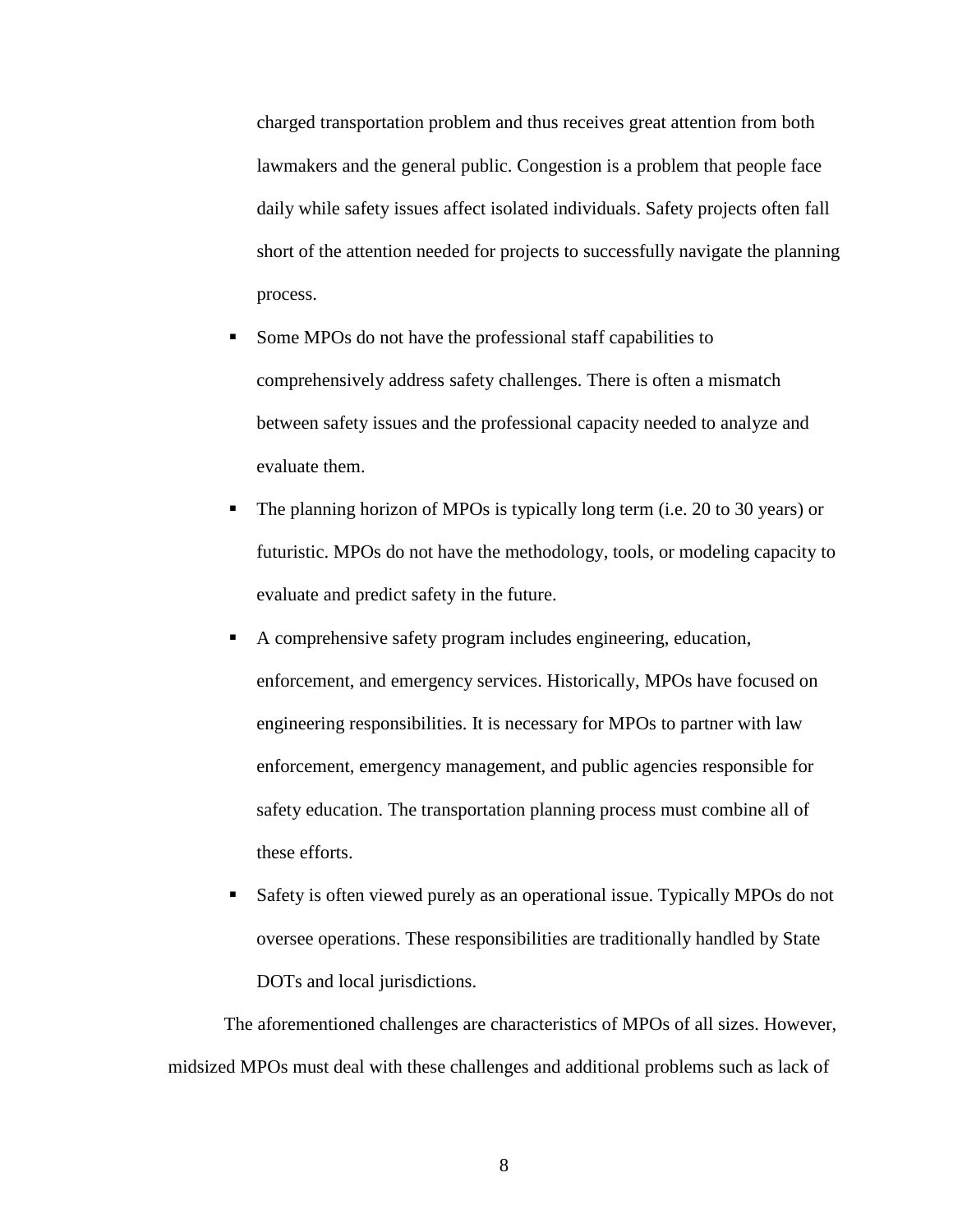human resources, dual responsibilities of MPO staff, and a deficiency in technical tools needed to enhance safety conscious planning.

Fatalities and injuries due to highway crashes are a major public health issue. However, by comparing crash statistics to crime statistics or by comparing the cost of congestion to the cost of highway crashes, it becomes painfully obvious that this problem is not only a public health issue, but also a major economic problem.

It is interesting to note that both crime and congestion are major public concerns that often find their way into political debates and legislation. But for some reason, the public does not concern itself with transportation safety the way it does with public safety. This may be due to the fact that crashes are generally considered unintentional wrongdoing while crime is intentional.

There are also other reasons to make transportation safety a major public issue. For example, congestion is often caused by or made worse by crashes that impede the flow of traffic. Improving the safety of the transportation system would lead to fewer crashes and less congestion. Decreasing the number of crashes would also increase the likelihood that incidents could be cleared from the roadway sooner leading to fewer delays as a result of crashes.

It is also possible that midsized metropolitan areas stand to benefit greatly from a reduction in vehicle crashes and a safer transportation system. A recent study has shown that cost of crashes with respect to the cost of congestion is quite large in midsized metropolitan areas whereas this ratio is typically much closer to one for large metropolitan areas (Herbel et al. Undated). This result suggests that the cost of crashes is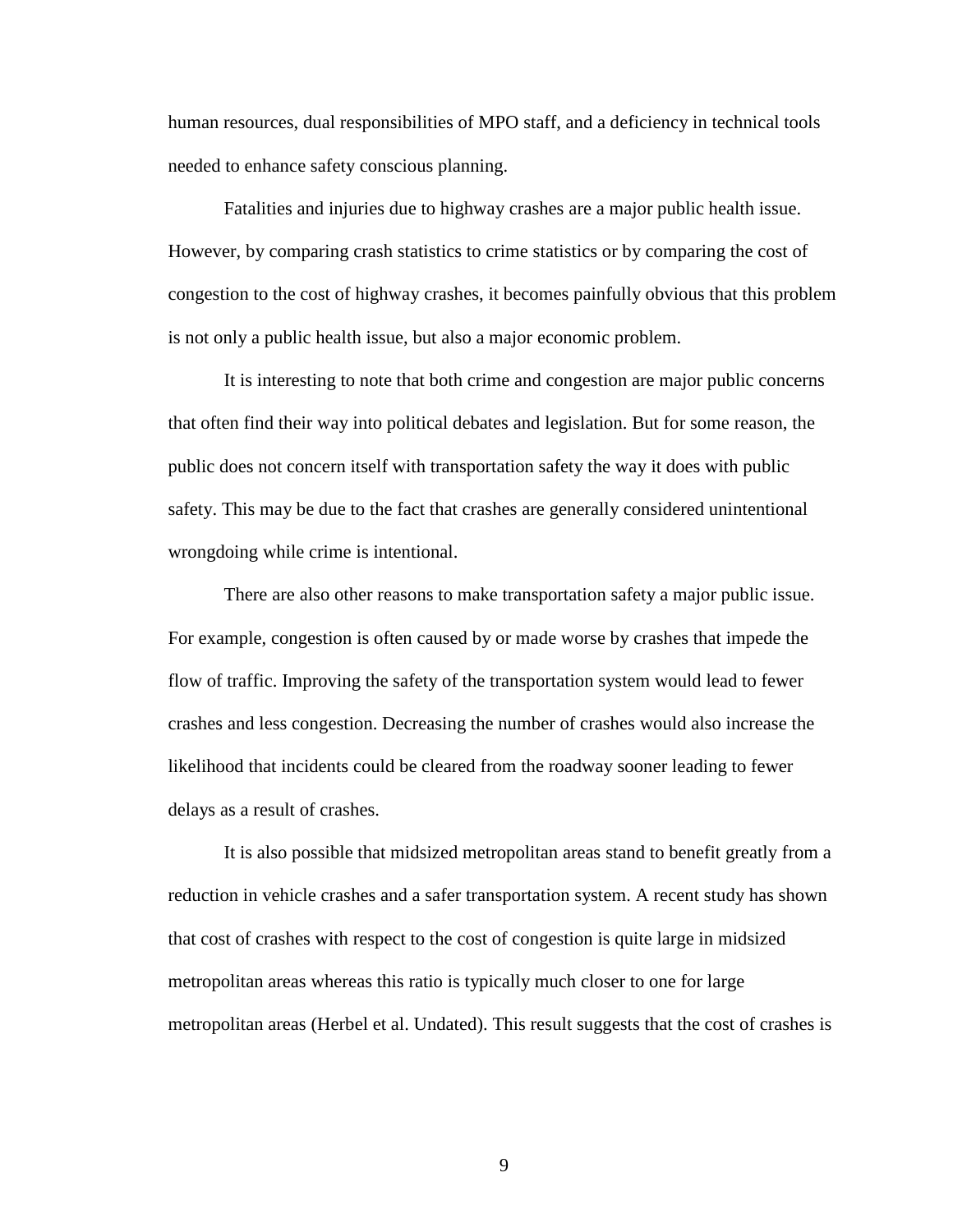much greater than the cost of congestion in midsized metropolitan areas while in large metropolitan areas, the costs are near the same with a one-to-one ratio.

The safety characteristics of any transportation system must be strategically planned and monitored. One way of doing this is to integrate safety into each phase of the transportation planning process. In many cases, safety is considered after the project or facility is constructed and in operation. This allows mistakes in the planning and design stages to be repeated because problems are not addressed in a proactive manner. By handling safety issues in a reactive manner, many lives are lost unnecessarily, and a great deal of money and time is wasted.

Finally, many may believe that adding safety as a specific target in the transportation planning process implies that safety is not a "built in" factor for all facilities and projects. Many agencies may hesitate to develop specific safety factors in its planning process for fear of failure in meeting those aims and thus opening the agency to possible litigation.

 All of these issues deserve considerable attention and offer some insight to the problems involved. This research will identify the most common challenges midsized MPOs face in safety conscious planning and develop a set of recommendations to enhance the consideration of safety in the transportation planning process.

#### **1.5 Organization of Dissertation**

 This dissertation is divided into seven chapters. Chapter 2 discusses the context of the research questions identified by this work. It explains the circumstances and facts that make this research important. This chapter also identifies the initial assumptions that served as the point of departure for this research. Chapter 3 includes a comprehensive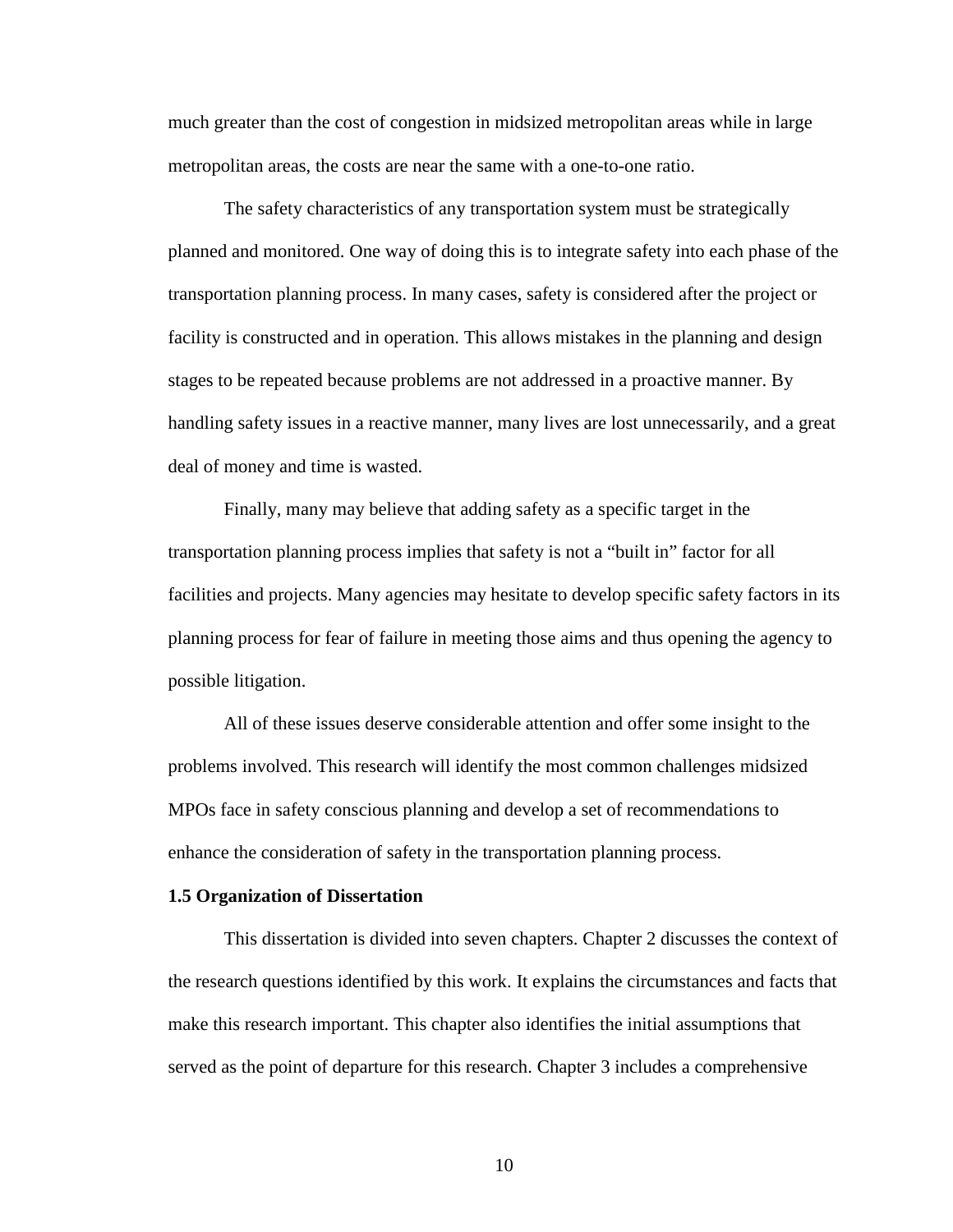review of the literature related to the incorporation of safety into the transportation planning process. This review discusses the definition of safety conscious planning and the current state of practice. The progression of safety-related transportation legislation is also reviewed in this chapter.

 Chapter 4 describes the methodology of the research. This chapter discusses the case study selection process, the components of the data collection process, and the methods by which the researcher analyzes the data. The strengths and weaknesses of the research methodology will also be discussed.

 Chapters 5 and 6 present the research results. Chapter 5 discusses the data collected from survey instrument and Chapter 6 discusses the data collected during the case study interviews. Chapter 7 introduces the revised framework and recommendations developed as a result of this research.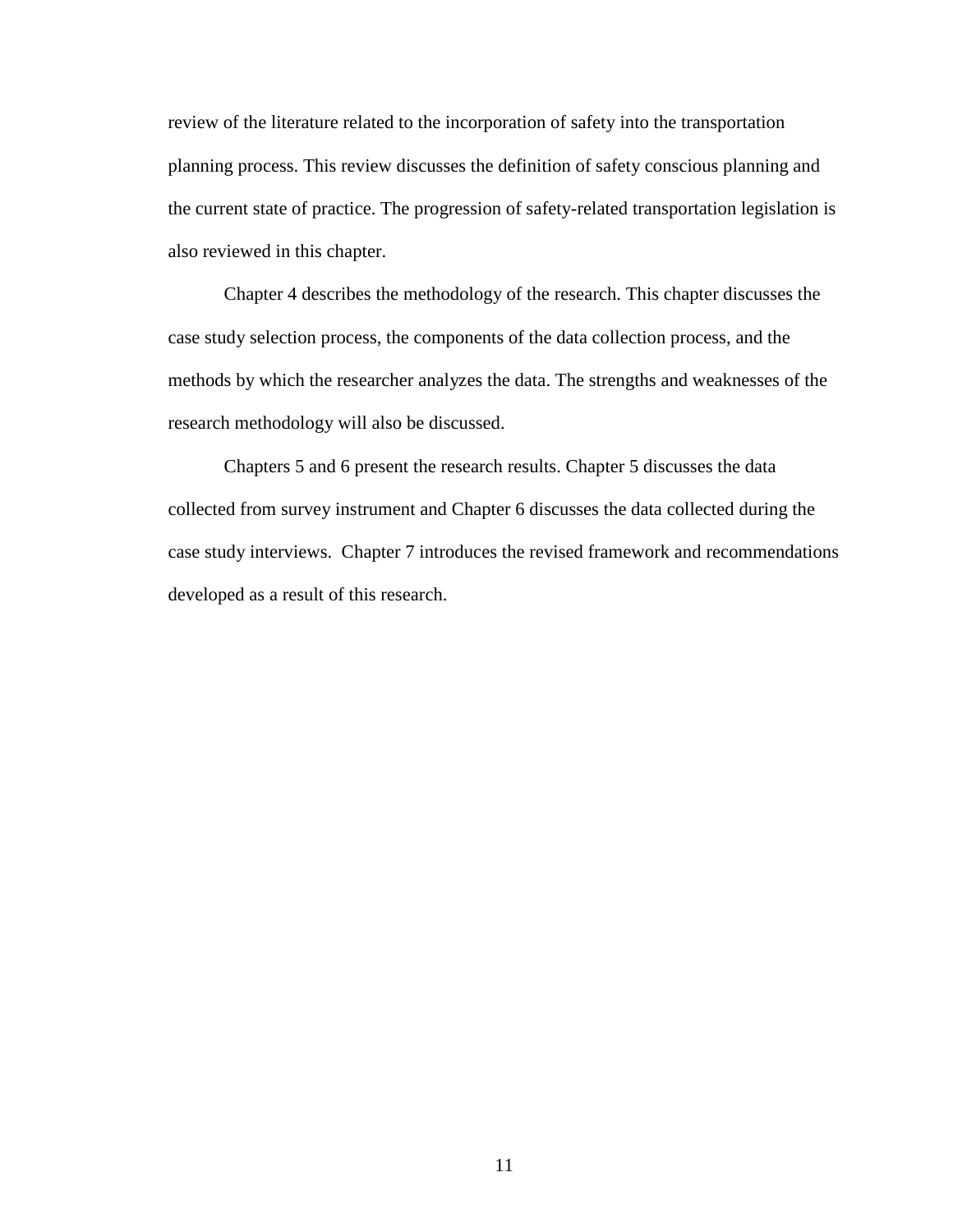# **CHAPTER 2**

# **CONTEXT**

### **2.1 Safety Conscious Planning**

 Safety conscious planning (SCP) is a proactive approach to the reduction and prevention of motor vehicle crashes and unsafe transportation system conditions by integrating safety considerations into the transportation planning process at the federal, state, regional and local level. An important aspect of safety conscious planning is the inclusion of safety considerations in the Long Range Transportation Plans (LRTP) and Transportation Improvement Programs (TIP) developed by metropolitan planning organizations (MPOs).

## **2.2 NCHRP 8-44**

 An important aspect of SCP that needs special attention is guidance in incorporating safety into the planning and decision making process. A framework that serves as a guide for State DOTs and MPOs to incorporate safety into the planning process has been developed by researchers (NCHRP Report 546) (Washington et al. 2006). This framework does not adequately address the unique challenges midsized MPOs face when enhancing the consideration of safety in the planning process. Therefore, this research will modify the existing framework created in NCHRP Report 546 to specifically address the needs of midsized MPOs in the incorporation of safety into the transportation planning process.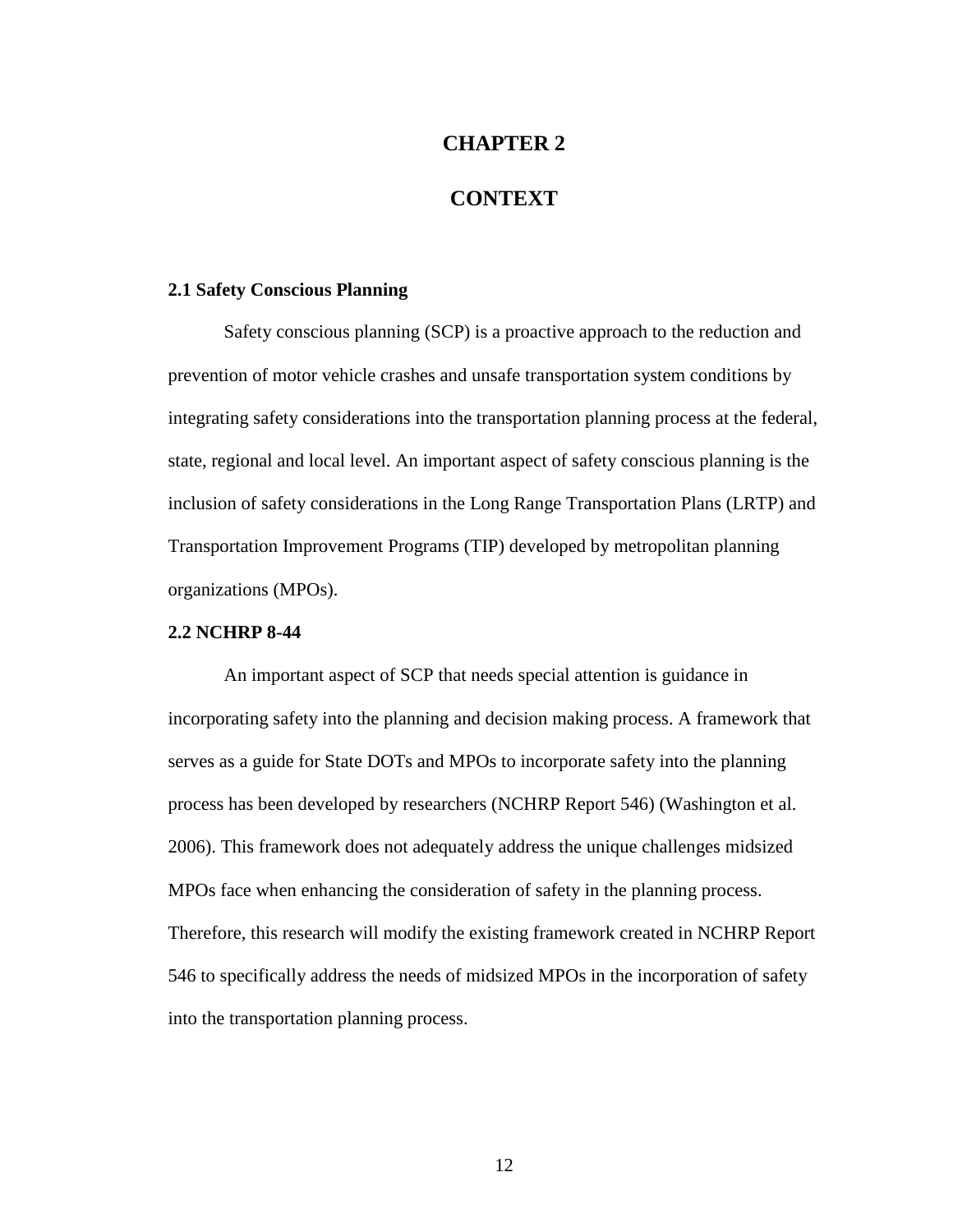### **2.3 SCP in Mid-sized MPOs?**

Midsized MPOs have a special set of challenges that differ from the planning issues faced by large MPOs. Institutional issues, availability of safety data, and adequate project funding make integrating safety into the planning process difficult. These issues appear in literature about the SCP process (Washington et al. 2006, FHWA Undated). Though these issues are not unique to midsized cities, they are typically more difficult for midsized MPOs to overcome. It is important that these challenges be addressed during the incorporation of safety into the planning and decision making process. The modified framework that will be developed as a result of this research will specifically address these challenges.

#### 2.3.1 Institutional Issues

The institutional framework of the various agencies responsible for safety planning creates an issue for project implementation. Table 2-1 shows some major institutional differences in large and midsized MPOs. Several key issues in SCP serve as challenges to integrating safety in planning and decision making processes at all levels of government. The responsibility for safety planning is split over multiple agencies, which makes collaboration and streamlining of processes addressing safety issues necessary. In many cases, the responsibilities and control over safety planning are not clearly defined. Thus states, MPOs and local governments must make greater efforts to understand each other's goals and capabilities. This complex institutional framework also makes collaboration and the formation of new partnerships among organizations not traditionally involved in safety difficult to cultivate and maintain. Due to the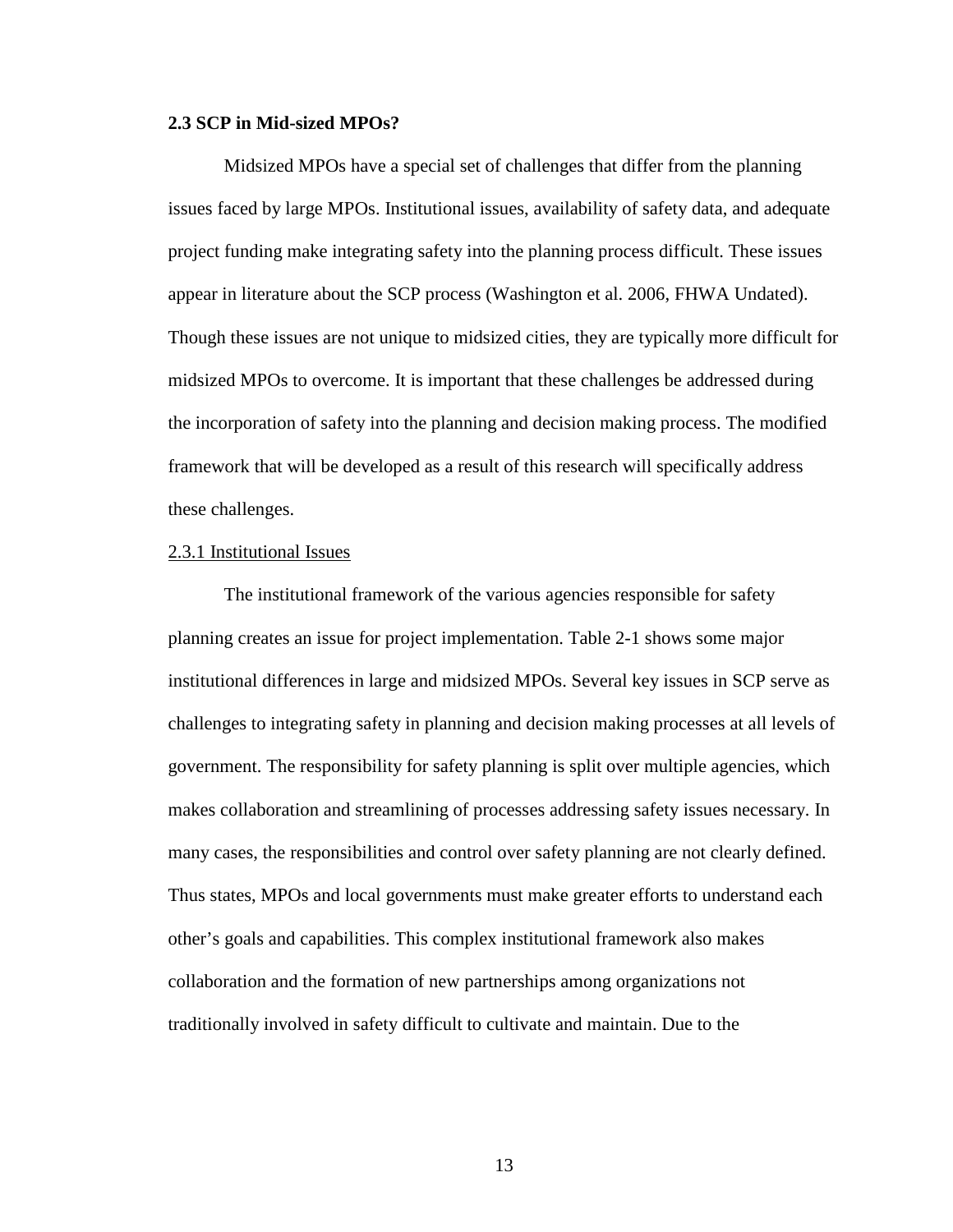collaborative efforts necessary in SCP, institutional frameworks present many barriers to

SCP implementation.

| <b>Large MPOs</b><br>population $> 600,000$                                     | <b>Midsized MPOs</b><br>population (200,000-600,000)                                                |  |
|---------------------------------------------------------------------------------|-----------------------------------------------------------------------------------------------------|--|
| larger safety, planning staff                                                   | limited safety, planning staff, dual<br>responsibilities to city and MPO                            |  |
| High priority congestion issues                                                 | Mobility issues common, fewer congestion<br>priorities                                              |  |
| safety data collected in-house; capabilities to<br>improve it                   | limited access to safety data                                                                       |  |
| large pool of decision makers                                                   | smaller group of decision makers                                                                    |  |
| includes various local jurisdictions (i.e.,<br>counties)                        | includes fewer local jurisdictions (i.e.,<br>counties)                                              |  |
| large-scale educational programs/campaigns                                      | opportunities for small-scale, highly<br>targeted programs/campaigns                                |  |
| Formal, more rigid project selection process<br>that includes many stakeholders | Informal, less rigid project selection process<br>with more involvement from local<br>jurisdictions |  |

**Table 2-1: Comparison of Large and Midsized MPOs** 

The institutional differences of midsized MPOs provide the greatest differences in safety related planning. Midsized MPOs have more limited safety and planning staffs in many cases. Often times safety experts and planners are responsible for multiple roles in an agency to make up for the shortages in planning and safety personnel. The lack of expertise may be due to budget restraints. Newly established MPOs may not have the added support of safety and planning experts. To address these issues, the framework for midsized MPOs must provide strategies for planning and safety personnel to develop safety programs that can be implemented in smaller agencies. In addition, the framework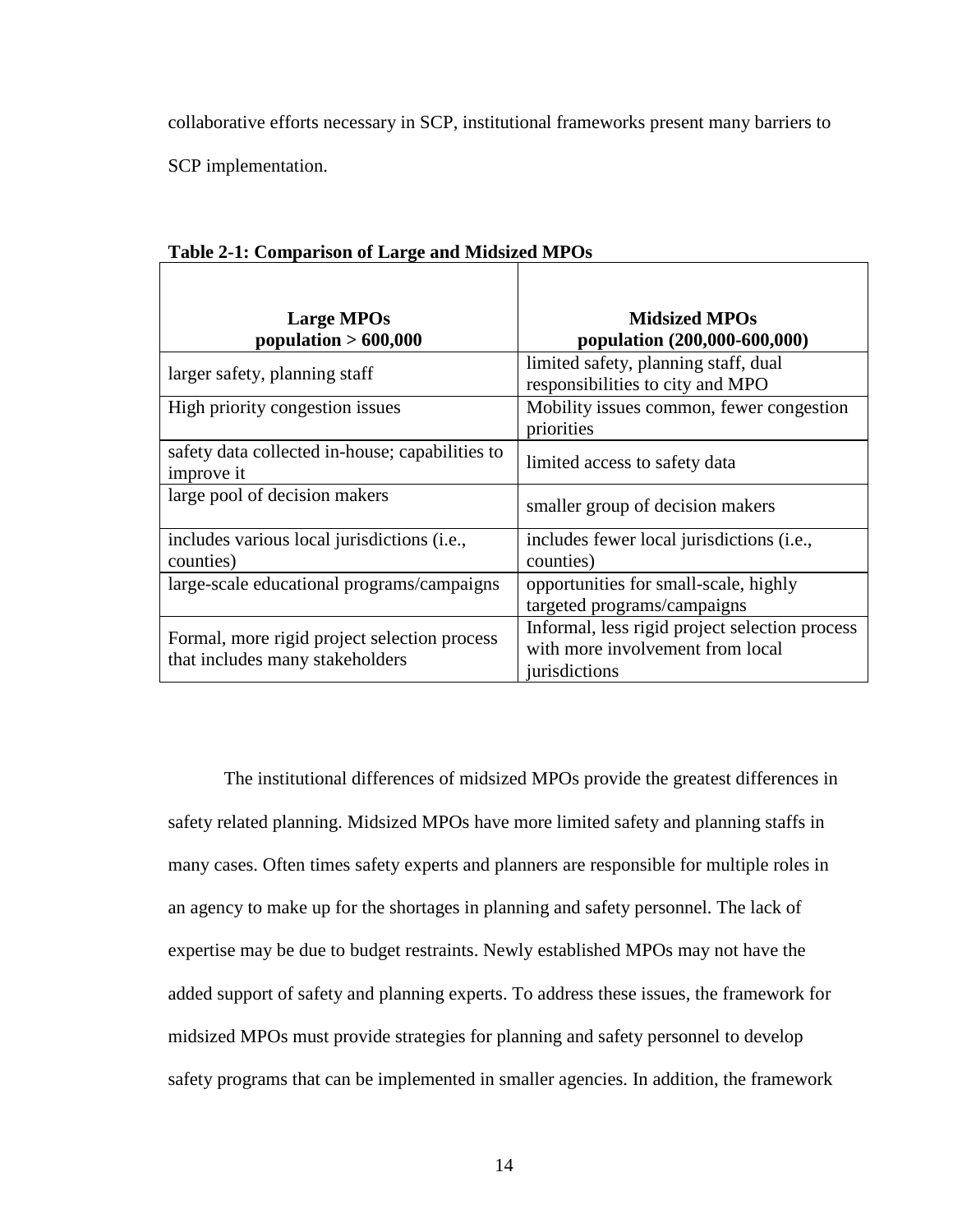will provide options for these agencies to create partnerships with organizations that can aid in safety planning and make up for the shortage of personnel. For example, small agencies can employ private consultants to conduct safety-related studies that may be beyond the agencies' capabilities.

#### 2.3.2 MPO Structure

 This research requires the examination of the organizational structure of MPOs. The structure under which an MPO operates directly affects the decision-making process. Safety conscious planning must be coordinated with the decision making process for safety to be considered during multiple phases of the planning process. To determine specialized recommendations for medium size MPOs, the typical structure of such MPOs must be analyzed.

 MPO organizational structures differ from state to state. Federal regulations do not require MPOs to have a specific organizational structure. The MPO policy board is the only explicit requirement. States may have specific legislation governing the formation and organization of MPOs in addition to the federal regulations.

 Seventy new MPOs were created after the 1980 Census and another eleven MPOs were created following the 1990 Census. Smaller, newer MPOs are more likely to be housed within an individual city or county government (Dempsey et al. 2000). In most of the cases studied in this research, the medium size MPO operates within the functions of an individual city or county government. One must wonder if such a structure causes the MPO to be perceived, not as a separate regional entity, but as the city or county government under a different name. The dual roles of city or county planning staff as the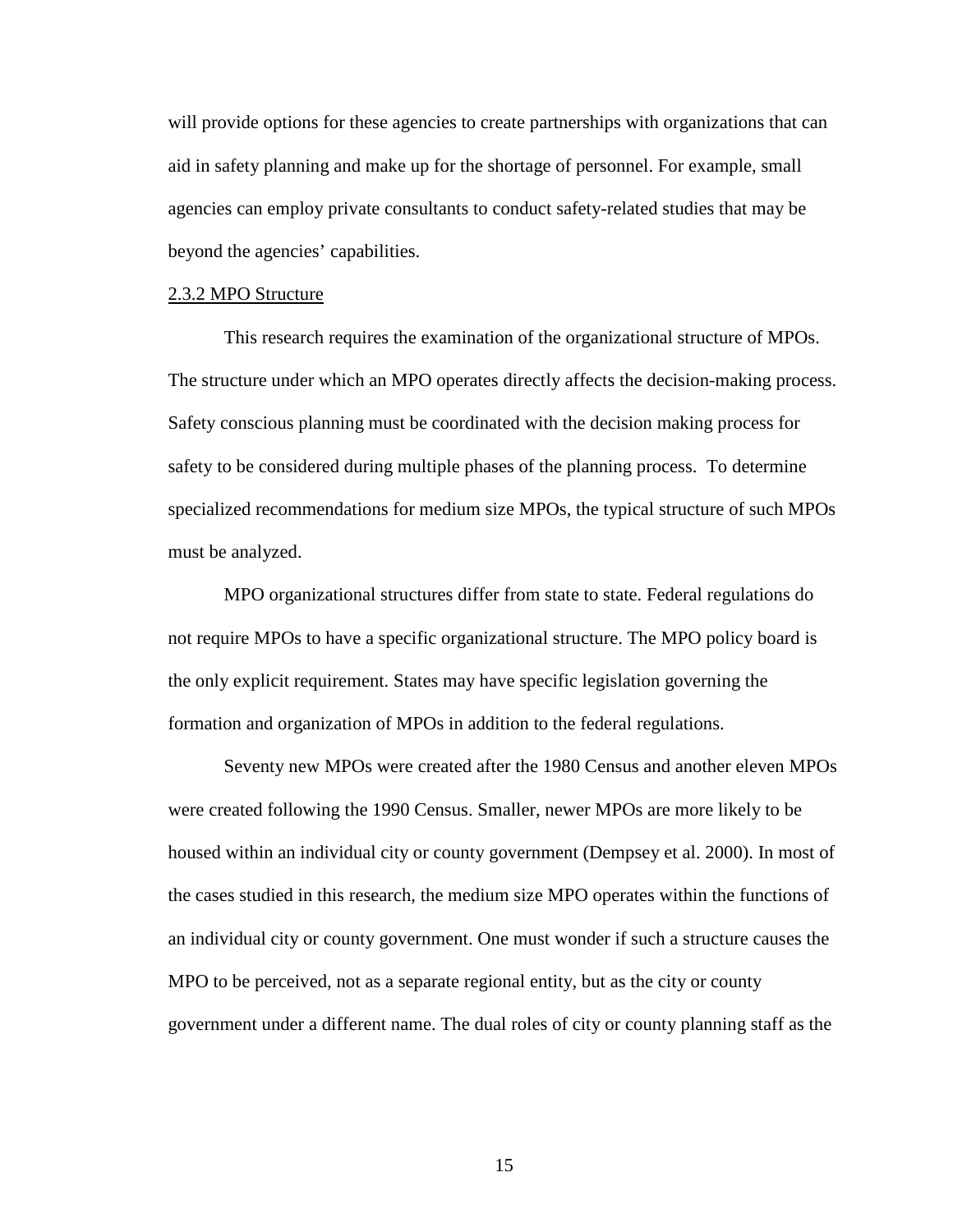MPO staff also questions whether the decisions made for the region are in the best interest of the entire region or the city or county government.

### 2.3.3 Availability of Safety Data and Tools

Another challenge midsized MPOs face involves the availability of safety data and technical analysis tools. Although this is an overall challenge to SCP, this issue creates greater limitations in midsized MPOs. More effort needs to be made to promote data sharing. Unfortunately, access to crash data is a major issue because the agencies that collect and maintain the data are reluctant to share data for fear of liability issues (Federal Highway Administration Undated).

The quality and consistency of safety data drives decisions related to safety issues. The data must be processed and analyzed accurately to make decisions that take the safety data into account. Therefore, if an agency's technical analysis tools are limited or not up to date, decision makers cannot make informed choices. There is limited purpose for the data and the outcomes of safety planning are unpredictable if the proper analyses are not available to determine the advantages and disadvantages of various alternatives and strategies.

The collection and analysis of data requires a special set of technical tools and resources. Many local agencies need to provide more technical training for personnel and greater access to data analysis tools. The revised framework offers strategies agencies can use to obtain quality data. The adapted framework provides advice on collaborative efforts that may aid in improving data processing and analysis techniques.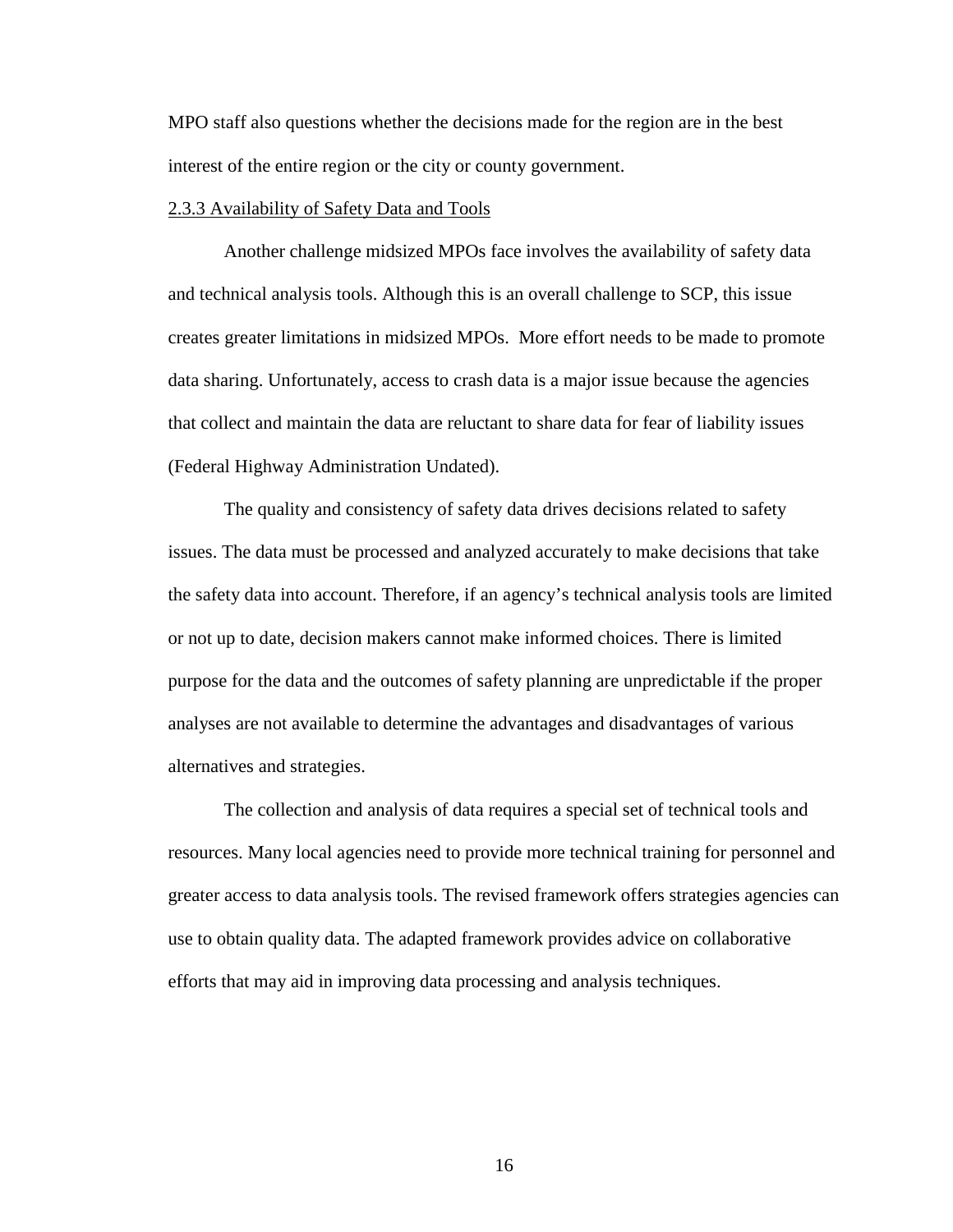#### 2.3.4 Project Funding

Project funding is another important SCP challenge. Project prioritization is a controversial issue due to the fact that transportation funding is in high demand. Safety projects must compete with other goals key decision makers prioritize as more important (Federal Highway Administration Undated). Many safety issues require immediate attention and limited funding sources are available in the short term. Another issue is the categorical allocation of funds for transportation projects. Funds are often designated for specific types of projects, and flexibility in how the funds are spent makes collaborative efforts difficult.

### 2.3.5 Advantages in SCP

Though midsized MPOs have greater challenges in SCP than larger MPOs, there may be advantages to their size. Midsized MPOs have opportunities for localized educational programs and safety campaigns that may be more effective in a midsized city than large metropolitan areas. The educational programs and safety campaigns can target the needs of citizens and conducted in locations that appeal to the region's citizens. Educational programs can target a smaller, more precise group of participants and can be specialized to suit the needs of the community. Safety campaigns can be designed to make safety a community effort with programs and campaigns that involve the activities and issues of the community.

Nontraditional collaboration with safety professionals can be considered in midsized MPOs. Relationships can be forged with a unique group of safety stakeholders due to the size and simplicity of the midsized MPOs institutional structure.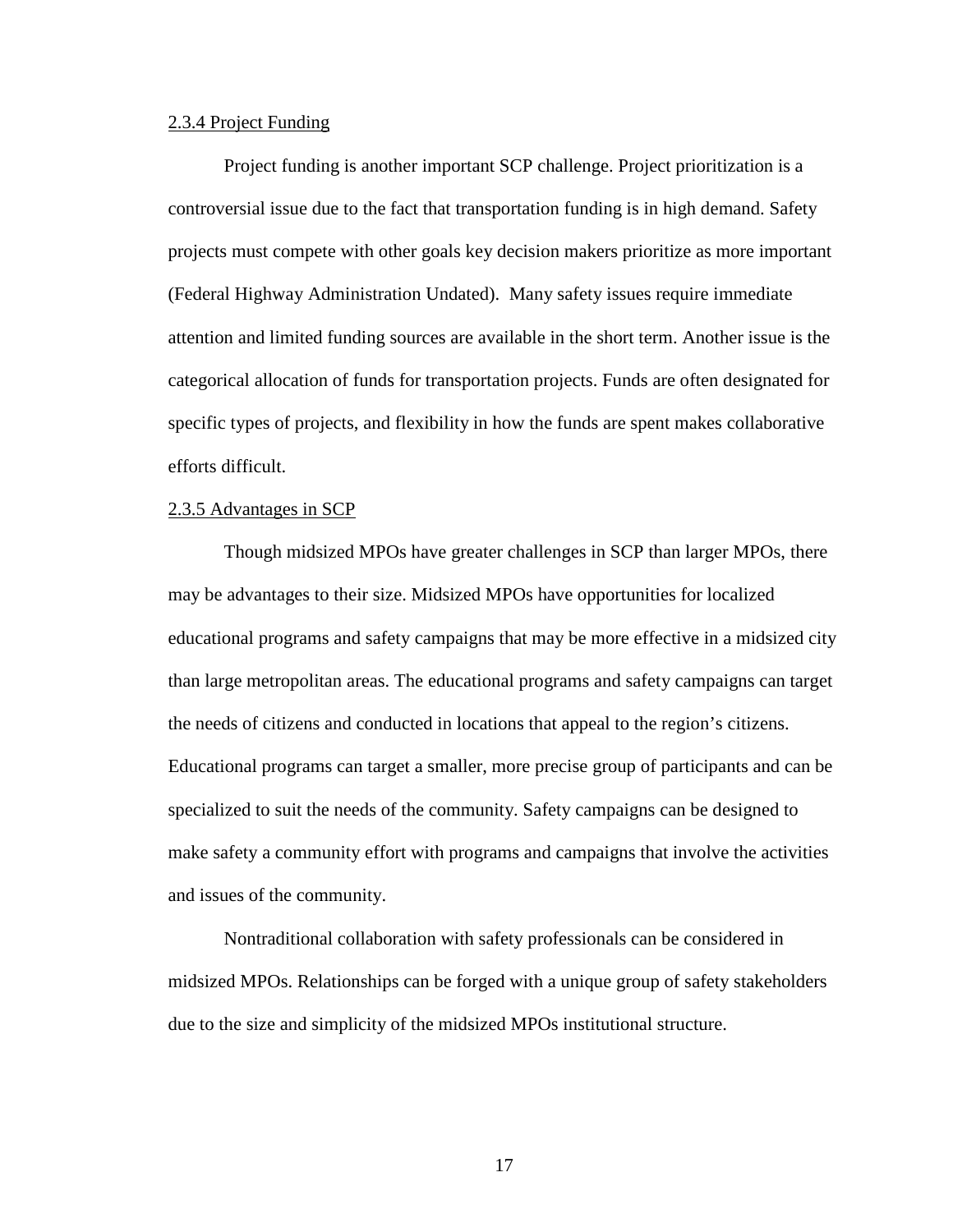Last, the benefits of incorporating safety into the planning and decision making process of midsized metropolitan areas may be more readily noticed than in large metropolitan areas. A recent American Automobile Association (AAA) study has shown that the cost to society of motor vehicle crashes in large metropolitan areas is approximately the same as the cost of congestion while the cost of crashes in midsized metropolitan areas is far greater than the cost of congestion (Herbel et al. Undated). The study estimates the cost of crashes with respect to the cost of congestion in metropolitan areas of various populations. The ratio is quite large in midsized metropolitan areas whereas this ratio is typically much closer to one for large metropolitan areas. Table 2-2 shows four examples of the concept.

| <b>Metropolitan</b> |                   |        |
|---------------------|-------------------|--------|
| Area                | <b>Population</b> | Ratio* |
| Los Angeles, CA     | 12,500,000        | 1.03   |
| Detroit, MI         | 4,050,000         | 2.31   |
| Charlotte, NC       | 725,000           | 8.08   |
| Akron, OH           | 590,000           | 12.46  |

**Table 2-2: Ratio of Cost of Crashes to Cost of Congestion** 

 $*Ratio = cost of crashes/cost of congestion$ Source: Herbel et al. Undated

 Mid-sized MPOs gain a greater economic benefit from reducing motor vehicle crashes than from reducing congestion. Reducing motor vehicle crashes in a large metropolitan area has a near equal benefit as reducing congestion on roadways. This suggests that midsized metropolitan areas stand to benefit greatly from a reduction in motor vehicle crashes and a safer transportation system. Larger MPOs often have to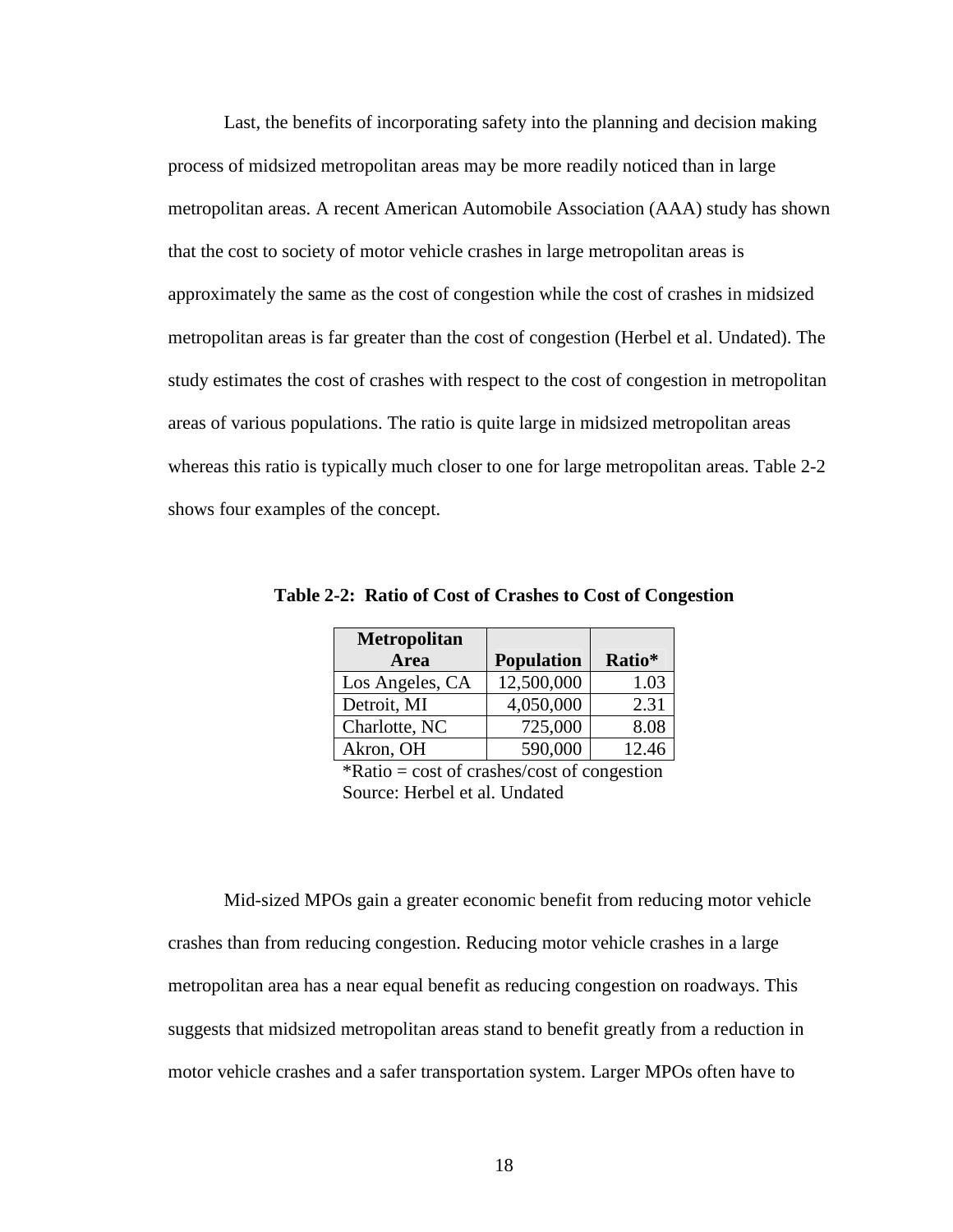address congestion issues first and place less emphasis on safety strategies. This is due in part to the fact that citizens pressure planners and lawmakers to ease congestion. Therefore the benefits of SCP are realized to a greater degree.

# **2.4 Framework for Integrating Safety into Transportation Planning and Decision Making**

 NCHRP 8-44, "Incorporating Safety into Long-Range Transportation Planning" conducted surveys and case studies to determine how agency officials currently handle planning for safety. The results of the study found that safety was often considered to be a concept that is best handled during the project design process or the responsibility of enforcement agencies (Washington et al. 2006). In the past, most agencies have given limited or no consideration to how safety can be considered during the early stages of the planning process. The framework developed in the NCHRP Report 546 assumes that "incorporating safety considerations and strategies into the transportation planning process includes not only a consideration for safety-related capital projects and system operations strategies, but also a concern for public education, enforcement, and emergency response to incidents". The NCHRP Report 546 concludes that considering safety in transportation planning in a more comprehensive and effective manner can take place with significant consequences.

 The NCHRP Report 546 provides a comprehensive framework for the incorporation of safety into the transportation planning process. The guidebook offers tools and approaches for transportation practitioners and decision makers that can be used to achieve greater consideration of safety in the transportation planning process. The framework highlights major elements and tasks that are instrumental to the development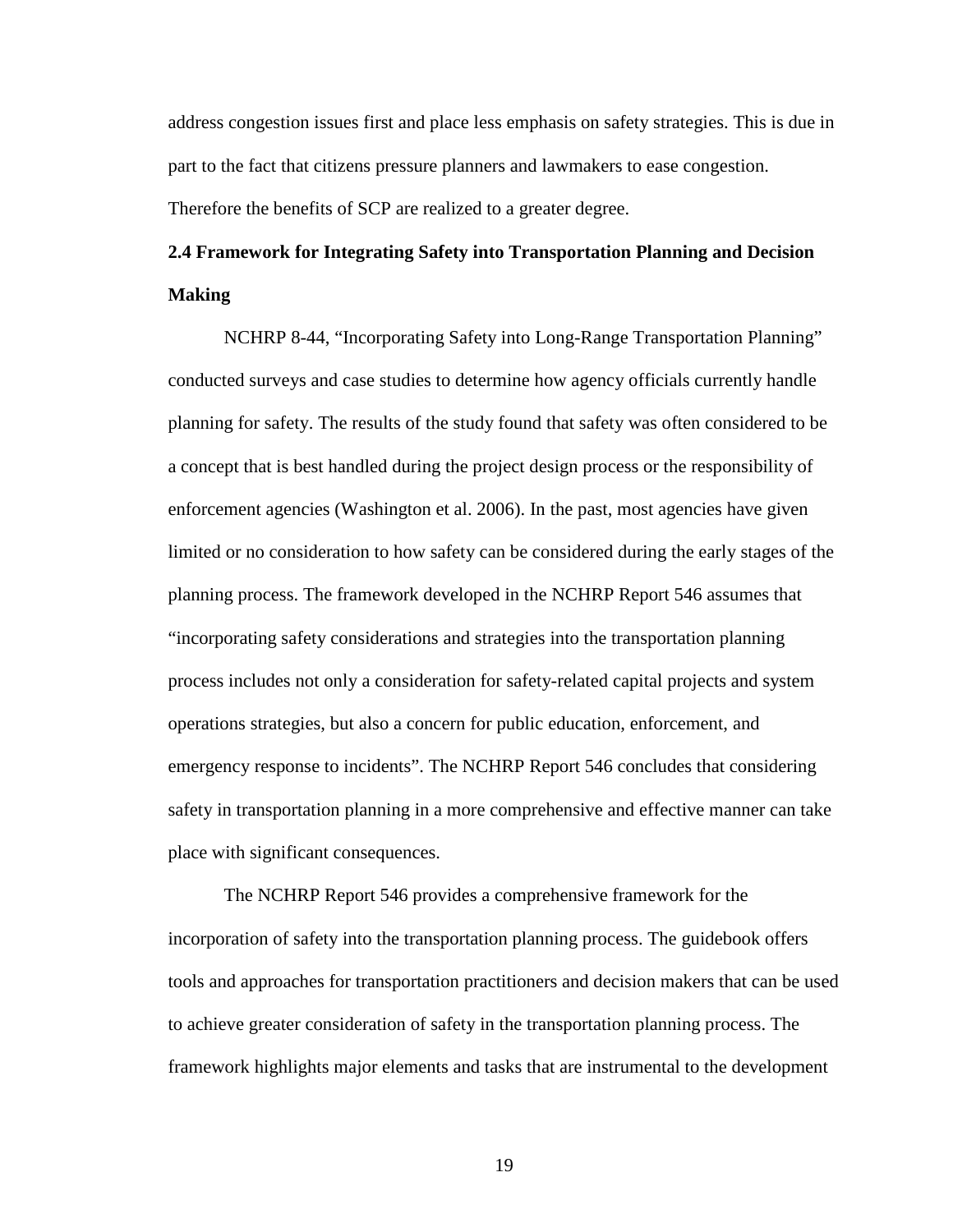of a more safety conscious planning process. Information is presented on different types of analysis tools and methods that can be useful in developing a better understanding of safety issues. Finally, the guidebook offers a checklist of questions that agency officials can use to determine the level of consideration of safety in the planning process.

 The NCHRP Report 546 suggests answering the following questions to assess whether the transportation planning process currently in place considers safety in a meaningful way:

- Does the vision statement for the planning process include safety?
- Is there at least one planning goal and at least two objectives related to safety?
- Are safety-related performance measures a part of the set being used by the agency?
- Are safety-related data used in problem identification and for identifying potential solutions? Are safety analysis tools used regularly to analyze the potential impacts of prospective strategies and actions?
- Does the evaluation criteria used for assessing the relative merits of different strategies and projects include safety issues?
- Do the products of the planning process include at least some actions that focus on transportation safety?
- To the extent that a prioritization scheme is used to develop a program of action for an agency, is safety one of the priority factors?
- If Its there a systematic monitoring process that collects data on the safety-related characteristics of transportation system performance, and feeds this information back into the planning and decision-making process?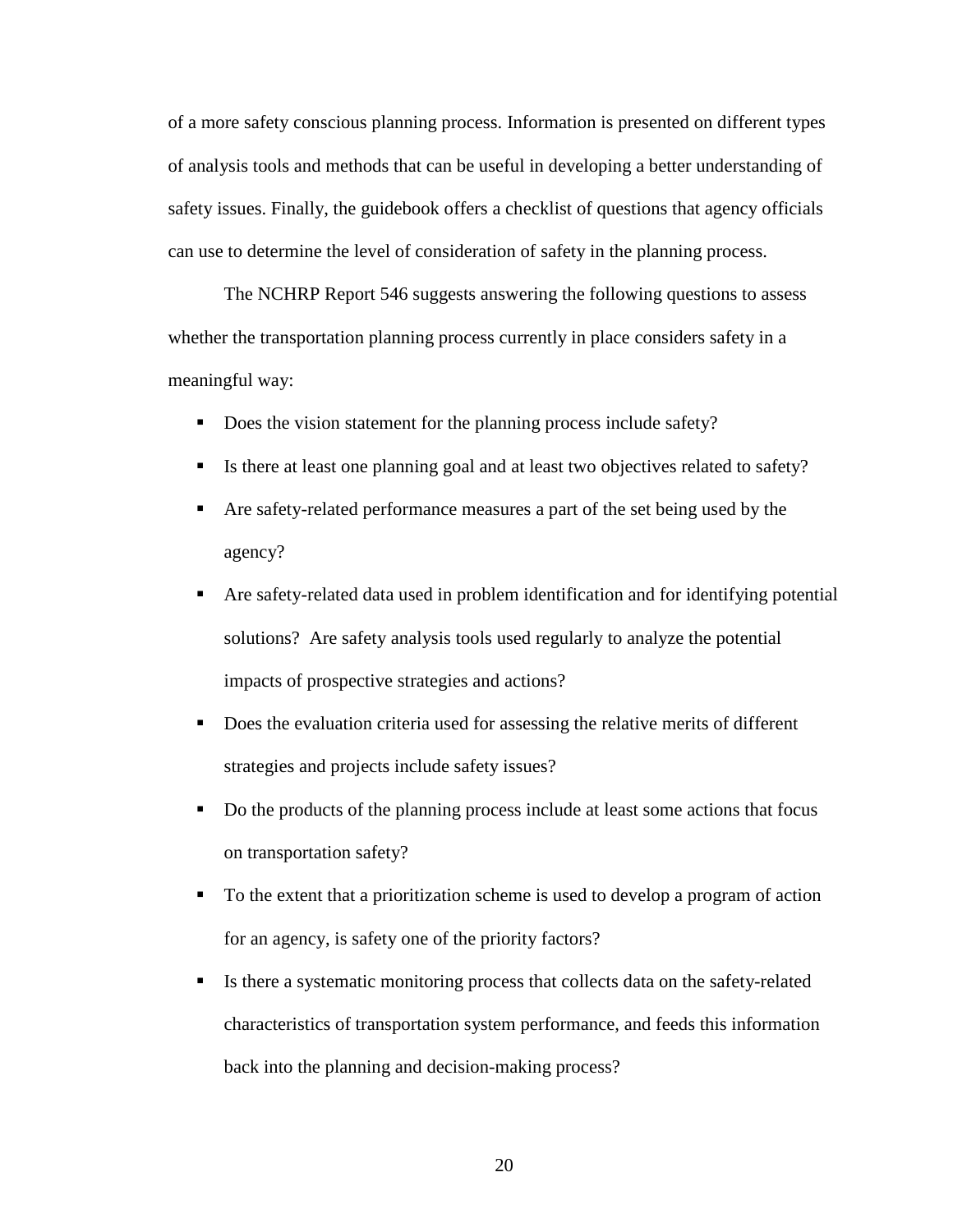Are all of the key safety stakeholders involved in the planning process? (Washington et al. 2006)

## **2.5 Steps to Incorporating Safety into Transportation Planning**

There are many different stages in the planning and decision making process where safety considerations can be incorporated. If safety is integrated into the planning process at the correct phases, more decision making emphasis can be placed on safetyrelated strategies and projects. Though incorporating safety considerations into every phase of the planning process is ideal, it is likely that even incorporating safety into a few elements of the planning process can greatly influence the decision-making outcomes.

The NCHRP Report 546 provides steps to enhance the safety considerations in various components of the planning process and questions to consider when assessing the level of safety considerations. Midsized MPOs can use this framework as a basis for safety planning, but several important changes are necessary to enable midsized MPOs to enhance safety conscious planning. In some cases, more basic questions are needed. These changes are discussed with each step of the planning process.

### 2.5.1 Step 1: Incorporate Safety into the Vision Statement

The transportation planning process begins with the establishment of a vision. A vision statement is a general description of community's character. The vision statement for a community communicates what the community desires to be in the future. It also communicates what it desires for its transportation system. Transportation safety should be incorporated into the transportation system performance element of the vision statement.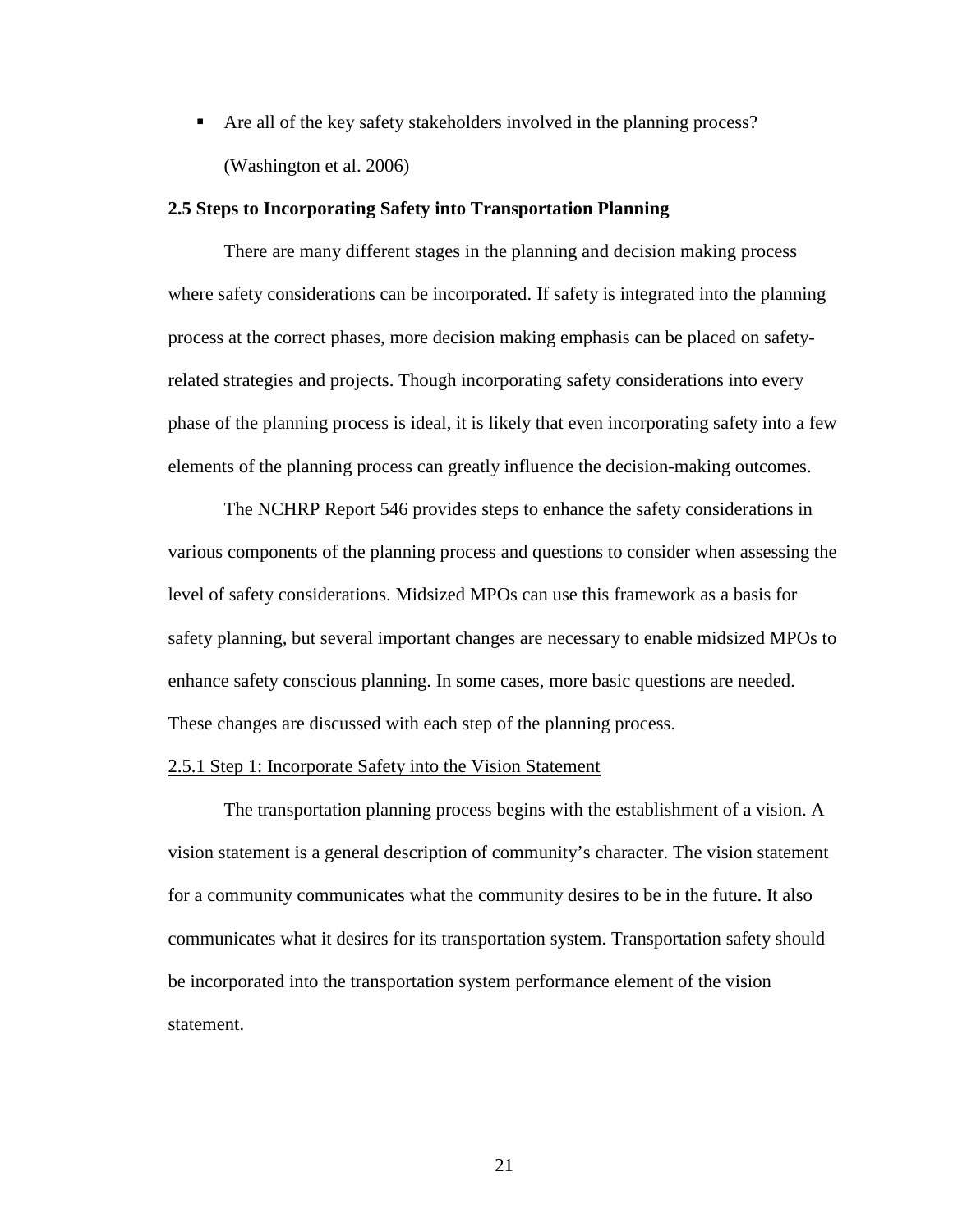The visioning process involves engaging the community in discussion of the characteristics of the community and transportation system they wish to see in the future. The development of the vision statement sets the stage for the focus of the planning process and allows decision makers to understand what needs to be considered when analyzing and evaluating the transportation alternatives under consideration. Some considerations include:

- Is safety incorporated into the current vision statement of the jurisdiction's transportation plan? If not, why not?
- Is safety an important part of the mandates and enabling legislation of key agency participants in the planning process?
- Is safety an important concern to the general public and planning stakeholders? If not, should it be?
- How is safety defined by the community?
- What type of information is necessary and desired to educate the community on the importance of a safe transportation system? (Washington et al. 2006)

The development of a vision statement is driven by the involvement of the community. Midsized MPOs may have more opportunities for greater involvement of transportation professionals in the visioning process. Due to midsized MPOs' lack of resources on many occasions, the visioning process may need additional questions that address ways to improve community involvement since consultants are often retained for plan updates.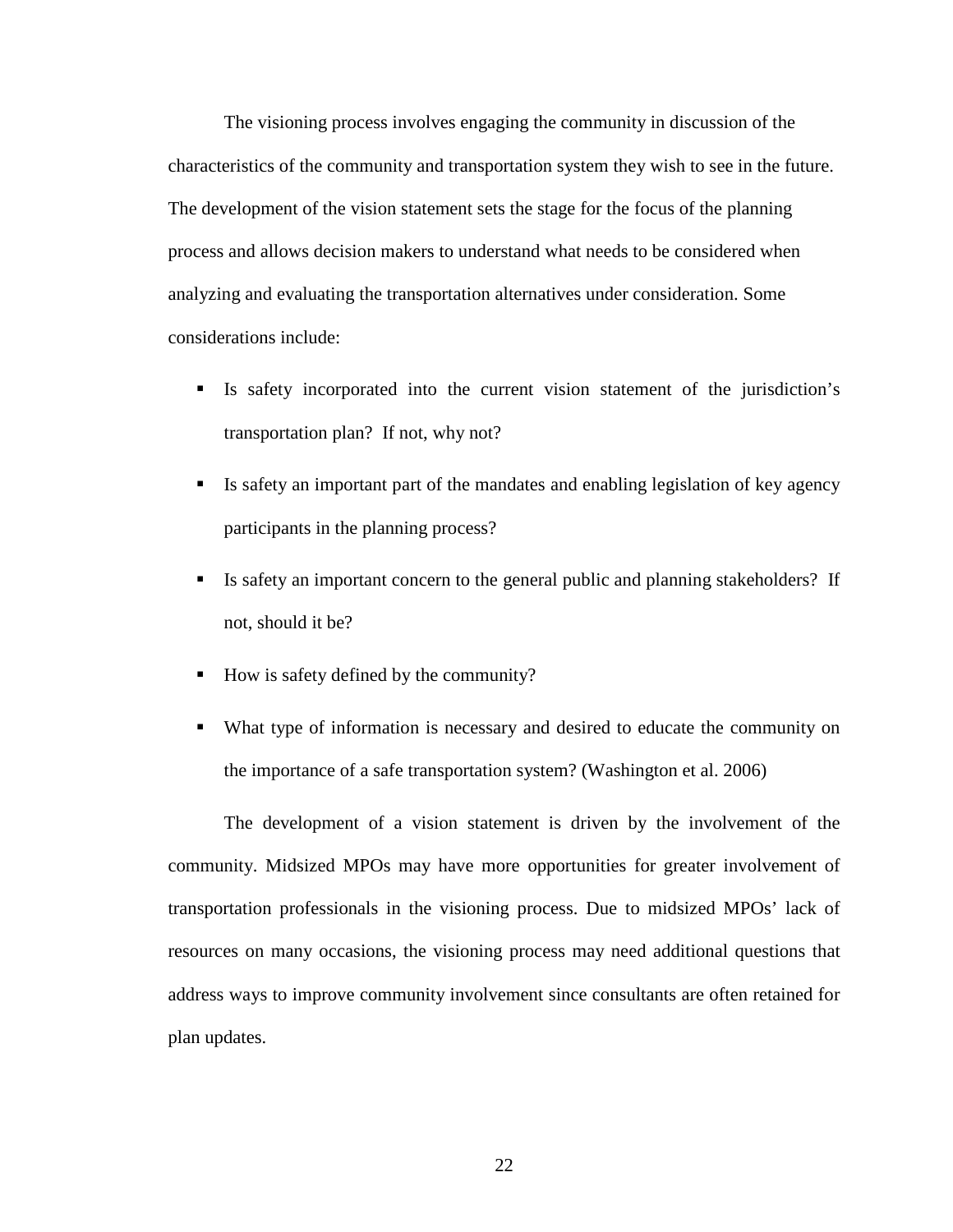### 2.5.2 Step 2: Incorporate Safety into the Set of Goals and Objectives

A set of goals and objectives is developed to communicate specific information and guidance on what the planning process should accomplish. The goals and objectives communicate to the community what the transportation planning process is working to achieve. Specific safety goals should be included in the goals and objectives to target important safety considerations.

Safety goals and objectives can be made specific by including targets that reduce rates of fatal and serious injury crashes, drug and alcohol related crashes, pedestrian and bicycle related injuries and fatalities, school-zone crashes, and emergency response times to motor vehicle crashes. Specific targets can provide guidance and motivation to engineers, planners, and law enforcement to strive to achieve safety goals. The following are questions decision makers should ask when determining how safety is incorporated into their goals and objectives:

- Is safety incorporated into the current goals and objectives set of the jurisdiction's transportation plan? If not, why not? If so, what, if anything, needs to be changed in the way safety is represented?
- How does the safety goal relate to the community understanding of safety as discovered through the vision development process?
- Does the safety goal lead only to recommended project construction and facility operating strategies, or does it also relate to strategies for enforcement, education and emergency service provision?
- Does the safety goal reflect the safety challenge of all modes of transportation, that is, is it defined in a multi-modal way?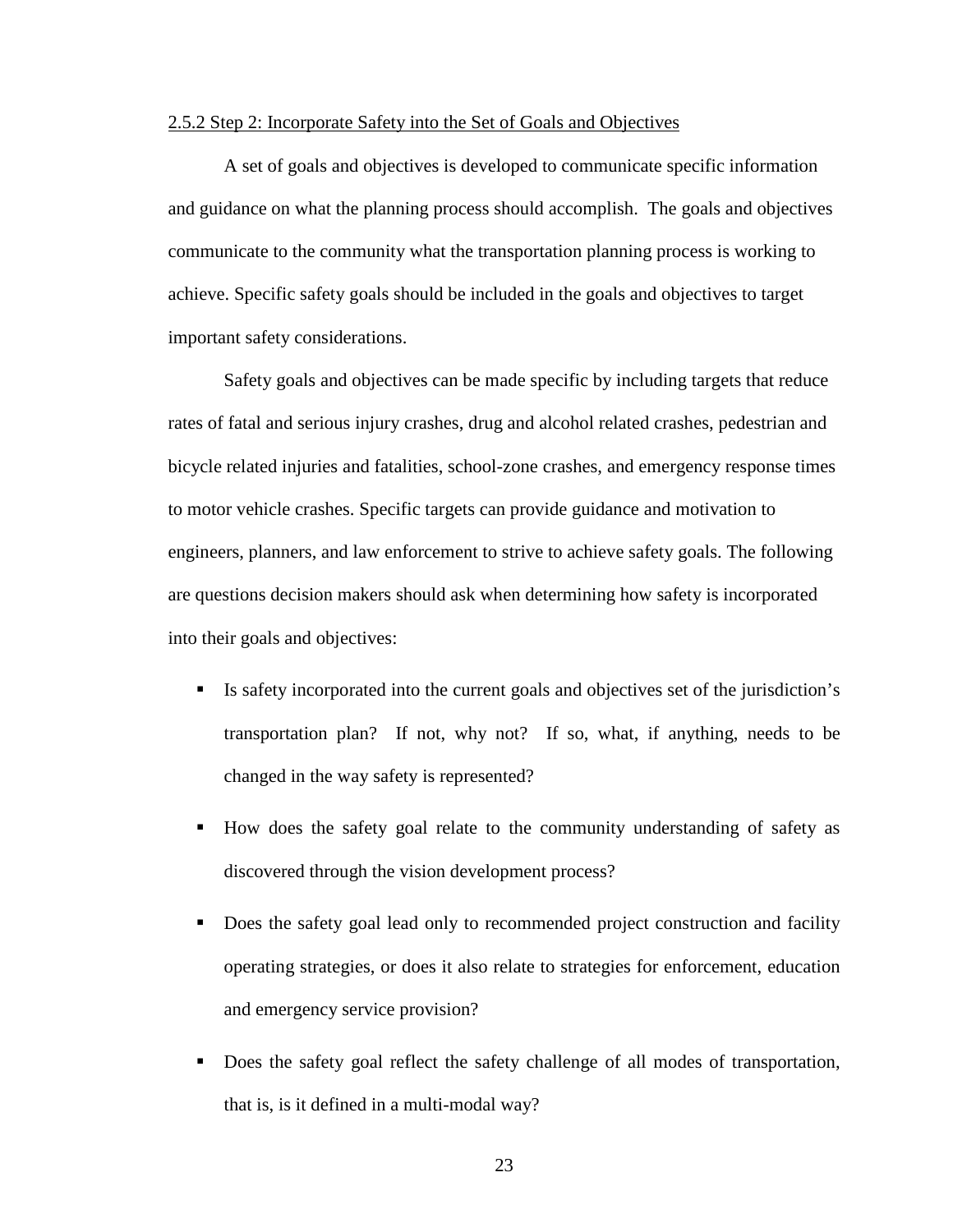- Are there goal-related objectives that provide more specific directions of how the goal is going to be achieved? Are these objectives measurable?
- Do the objectives reflect the most important safety-related issues facing a jurisdiction?
- Can the desired safety-related characteristic of the transportation system be forecasted or predicted? If not, is there a surrogate measure or characteristic that will permit one to determine future safety performance?
- What type of information is necessary and desired to educate the community on the importance of a safe transportation system as it relates to planning goals and objectives?
- If target values are defined in objective statements (for example, fatal and serious injury crashes will be reduced by 20%), have these targets been vetted through a technical process that shows that the target value can be reached? (Washington et al. 2006)

Safety goals and objectives are an important beginning for the integration of safety into the planning process for all MPOs. It is likely that many midsized MPOs include safety in their goals but may fall short of actually developing objectives to accomplish these goals and performance measures to assess progress toward the goals. If target values are not possible, the plan can at least list general engineering, enforcement, education and emergency service strategies that will be used to enhance safety planning.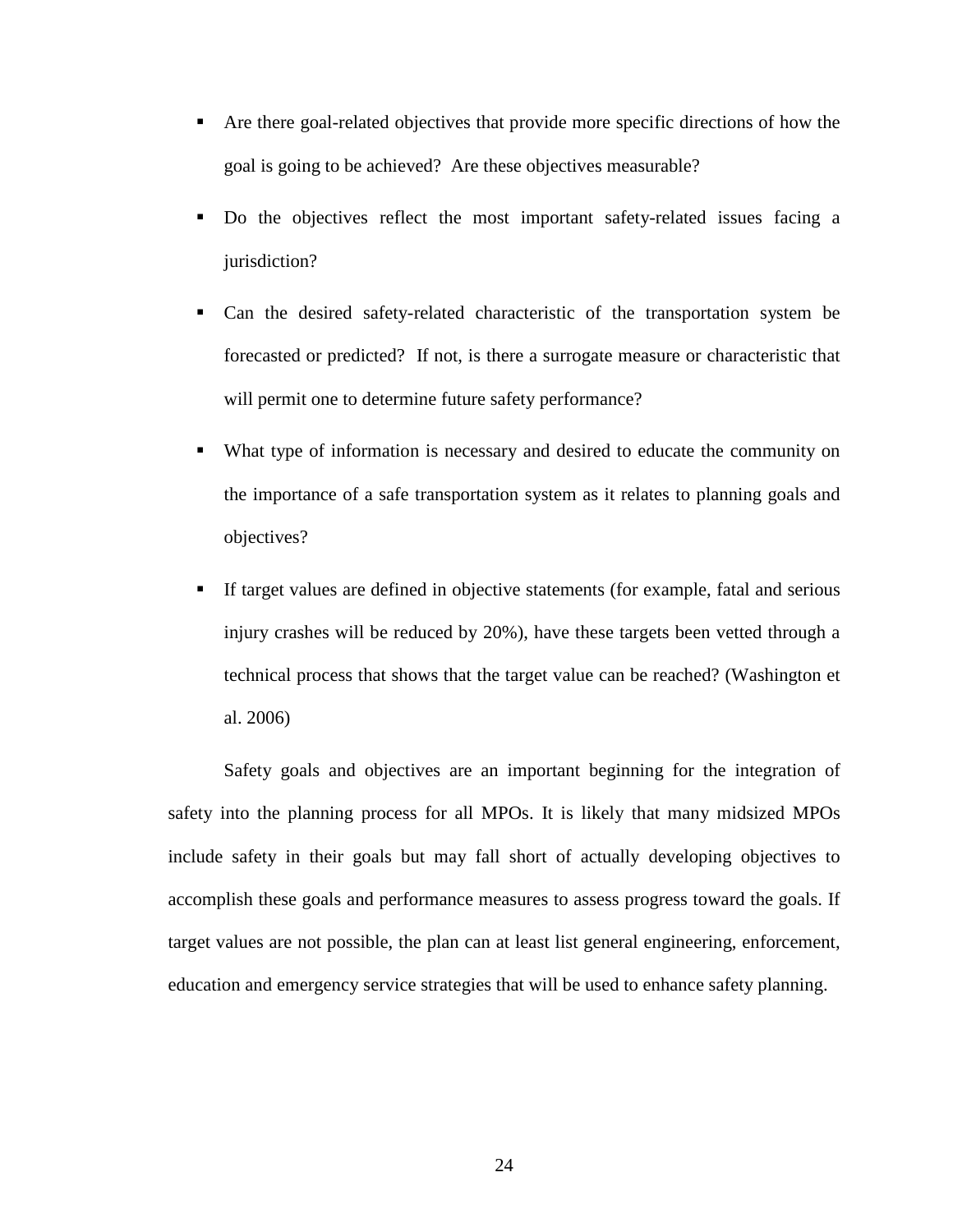## 2.5.3 Step 3: Incorporate Safety into System Performance Measures

To determine the extent to which targeted goals and objectives are being achieved, performance measures should be developed. Performance measures are used to monitor the characteristics of system performance and assist decision makers in determining what data should be collected. The development of performance measures should take into consideration the safety data available. In other words, they should be based on existing data and methods if possible. The performance measures should also be monitored continuously over time that they might be most beneficial to decision makers. In addition, the number of safety-related performance measures should be limited to the most important measures because developing too many measures can make it difficult, if not impossible, to assess the consequences of implementing safety programs. The following questions can help determine how well safety is incorporated into performance measures:

- What are the most important safety-related characteristics of the transportation system that resulted from community outreach efforts to date? If performance measures are used, are these characteristics reflected in the articulated set of performance measures?
- Will the safety performance of the transportation system (as defined in the performance measures) likely respond to the types of strategies and projects that result from the planning process? That is, are the performance measures sensitive enough to discern changes in performance that will occur after program implementation?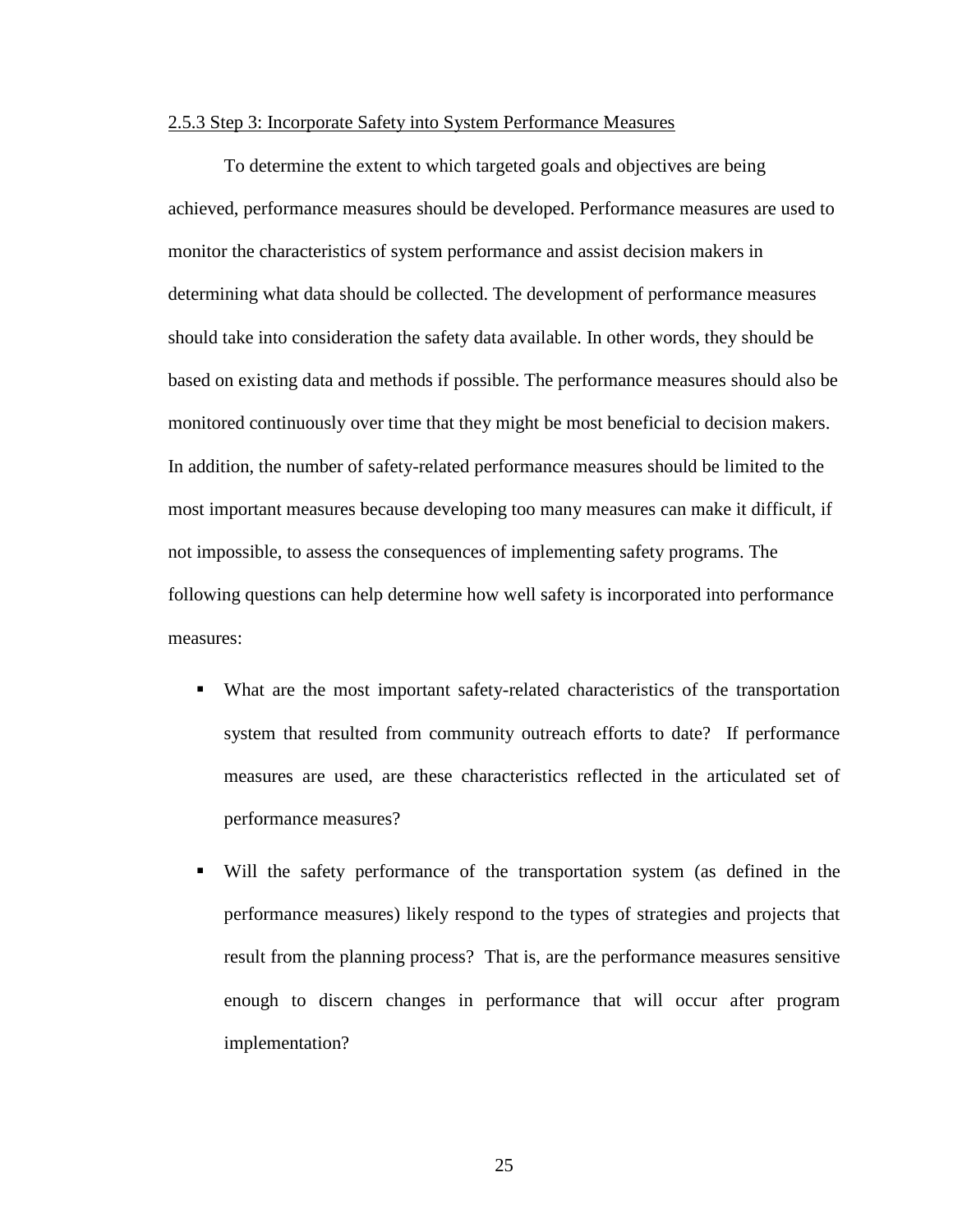- If Is the number of safety performance measures sufficient to address the safety concerns identified in the planning process? Alternatively, are there too many safety measures that could possibly "confuse" one's interpretation of whether safety is improving?
- Does the capability exist to collect the data that are related to the safety performance measures? Is there a high degree of confidence that the data and the data collection techniques will produce valid indicators of safety performance? Who will be responsible for data collection and interpretation?
- Can the safety performance measures link to the evaluation criteria that will be used later in the planning process to assess the relative benefits of one project or strategy over others? If so, can the safety performance measures be forecast or predicted for future years? (Washington et al. 2006)

It is suspected that midsized MPOs are especially struggling in the area of performance measures. This is a difficult task for planning agencies of all sizes. The approach to this portion of the assessment may need to be revised to ask some more basic questions about measuring performance. The technical analysis component of the planning process should be improved in combination with performance monitoring.

### 2.5.4 Step 4: Incorporate Safety into Technical Analysis

The technical analysis element of the transportation planning process has two critical components. The first component is the availability of safety data and the identification of the constraints of the data. The second component is accessibility and use of technical tools and data analysis techniques to analyze the data. The analysis process involves understanding the interactions among a transportation system and its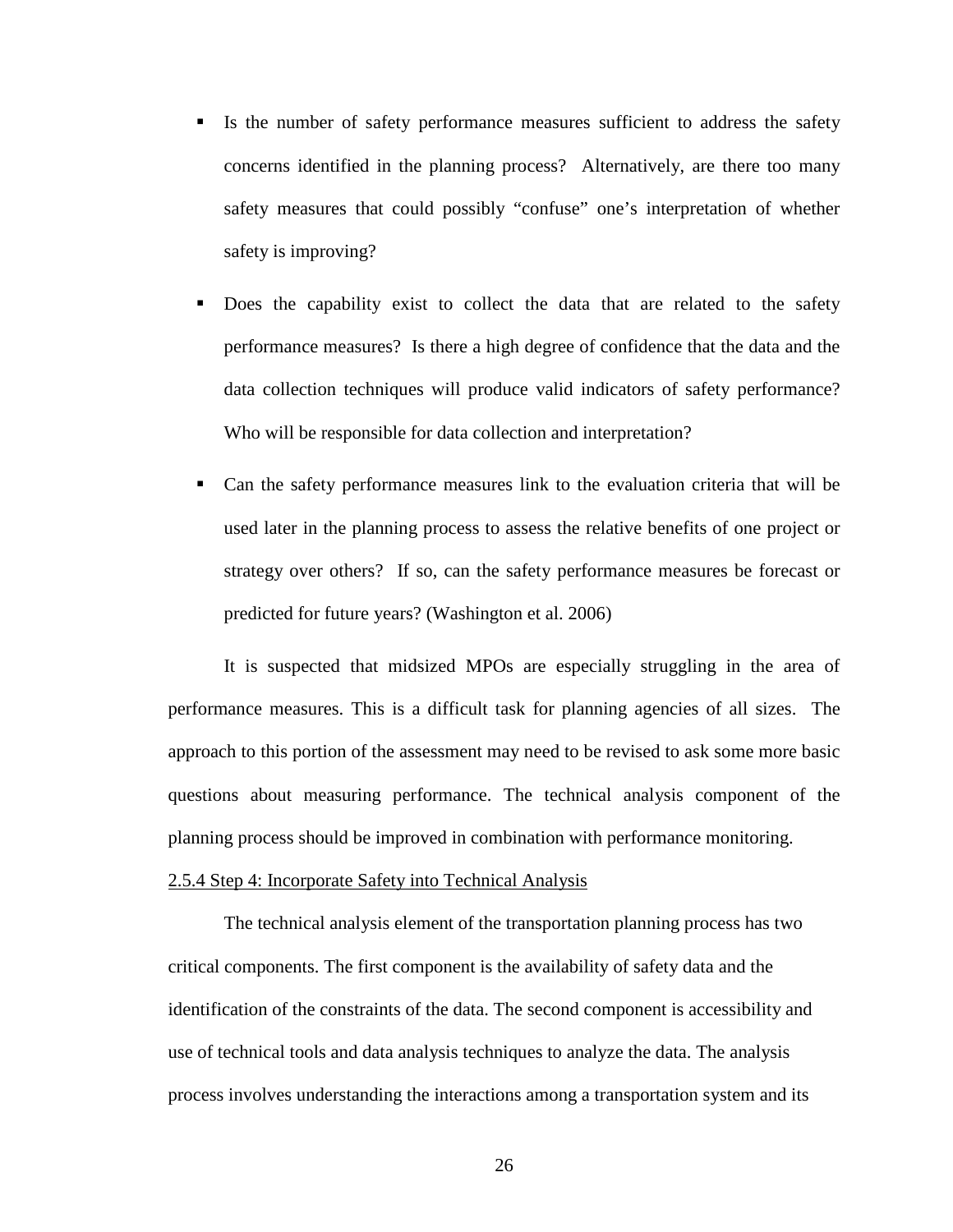environment, the components of the system and how they work both separately and together, and the sensitivity of the system to changes. Safety-related data and analysis tools are used to identify problems and opportunities to improve the transportation system. An agency cannot assess its planning process as it relates to SCP without examining the safety-related data and analysis tools it has available.

## *2.5.4.1 Available Safety Data and Data Constraints*

An important issue in SCP is the availability and quality of safety data. Transportation safety data can be used for trend analysis and for determining the relationship between harmful events and basic characteristics of people, vehicles, and environments. On many occasions, agencies are limited by the availability and quality of the safety data they can obtain or access.

The National Transportation Safety Board (NTSB) conducted a special investigation of safety databases sponsored and operated by the U.S. Department of Transportation (National Transportation Safety Board 2002). NTSB studied the databases to highlight the value and potential uses of safety data, described and highlighted some safety databases commonly used by the Board, and evaluated the Bureau of Transportation Statistics (BTS) efforts to establish data quality standards, identify information gaps, and ensure compatibility among databases. A variety of databases were identified and investigated including aviation, highway, marine, pipeline, railroad, intermodal.

The NTSB report concluded that the DOT's data collection programs should be improved and expanded to better support the monitoring of crash risk for specific transportation modes, to support more detailed analysis of risk factors, and to determine the effectiveness of strategies for preventing transportation crashes. The Board also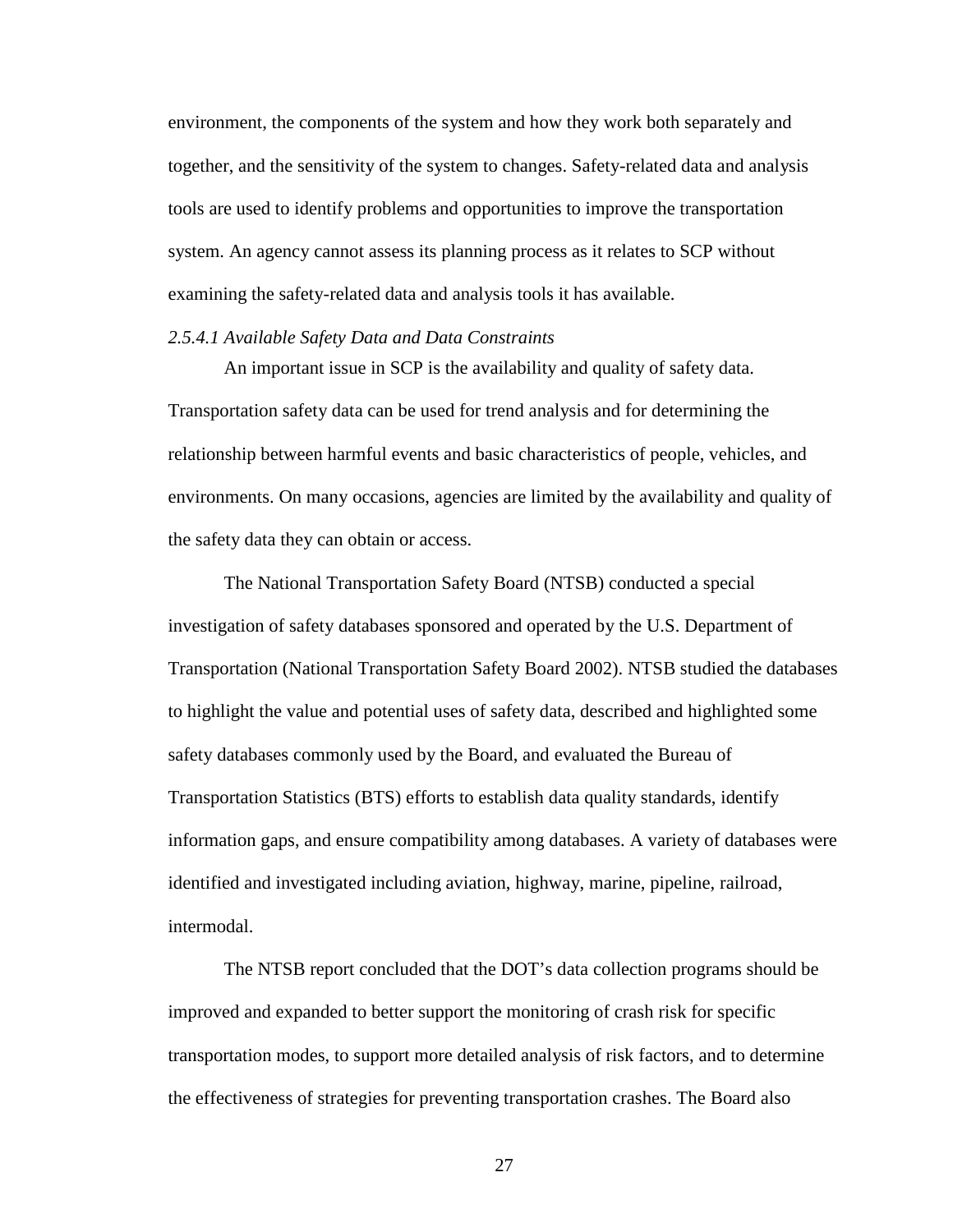concluded that BTS audits of DOT-sponsored safety databases should be completed as expeditiously as possible to support timely, coordinated reengineering efforts by the modal agencies.

The data issues identified in the NTSB report are similar to the problems State DOTs, MPOs and local governments are addressing. Many local agencies rely on data maintained by State DOTs or MPOs. This is especially true for smaller agencies that do not have the resources to collect data. Local agencies need reliable, consistent safety data for transportation planning. The examination of safety-related data and technical analysis tools will allow practitioners to determine the availability of tools necessary to conduct safety-related planning. Effective technical analysis requires valid and high quality data. The technical tools and data analysis techniques available to practitioners are important to the integration of safety in the planning process.

SCP can provide a more comprehensive source of information for planners, engineers, and others involved in the process. Guidance is needed to help practitioners determine the tools that can be used for safety planning early in the process. It is also important for decision makers to understand the safety implications of the choices they make. The following questions regarding safety-related data should be examined by planners and decision makers:

 Given the definition of safety that resulted from the visioning and goals/objectives phases of the planning process, what types of data are needed to support the safety desires of the community?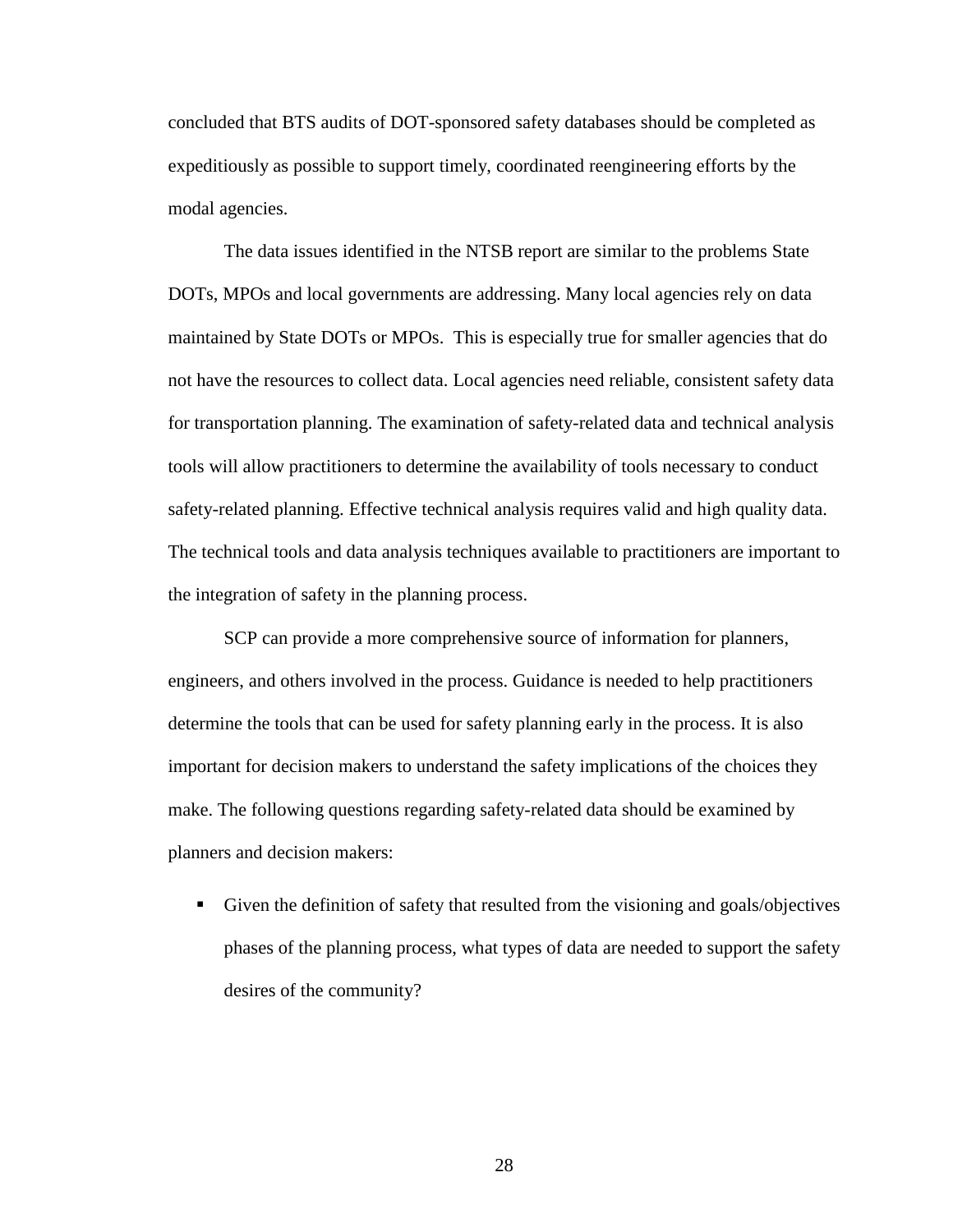- Are the data available currently? If not, who should collect the data? Are there ways of collecting data, or are there surrogate data items that can be used to reduce the cost and burdens of data collection?
- Does the state (or region) have a systematic process or program for collecting safety-related data? If not, who should be responsible for developing one?
- Is there a quality assurance/quality control strategy in place to assure the validity of the data collected? If not, who should develop one?
- Are there opportunities to incorporate data collection technologies into new infrastructure projects or vehicle purchases (e.g., surveillance cameras or speed sensors)?
- Are there opportunities for implementing an electronic crash data collection system?
- Does the safety database include safety data for all modes of transportation that are relevant to the planning process (e.g., pedestrians, bicyclists, transit, intermodal collisions, etc.)? If not, what is the strategy for collecting such data? Who should be responsible?
- What types of database management or data analysis tools are available to best use the data (e.g., a geographic information system)? Are such tools available to produce the type of information desired by transportation decision makers?
- Are there other sources of data in your state or region that might have relevant data for safety-related planning (e.g., insurance records, hospital admissions, non-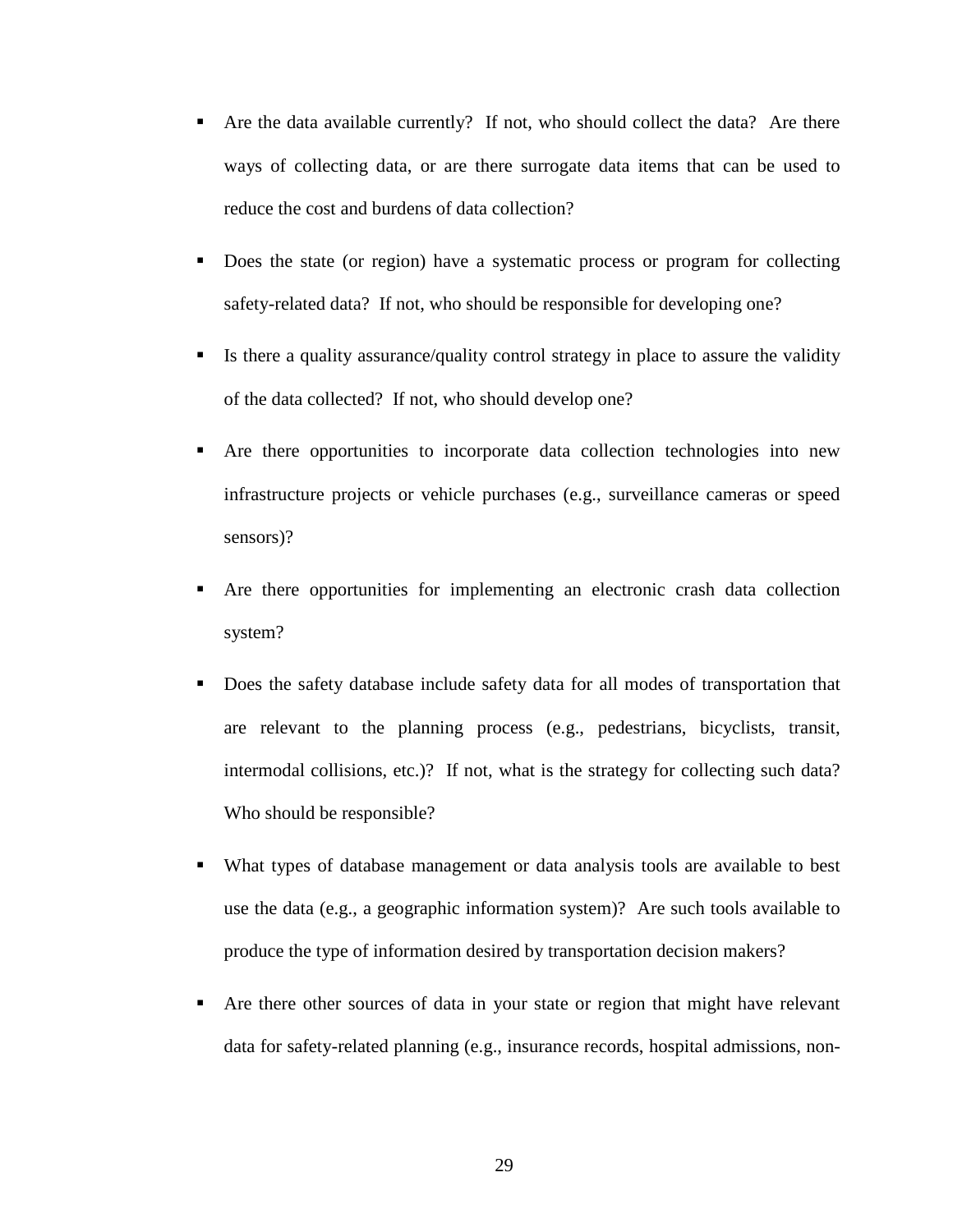profit organizations, etc.)? If yes, who should approach these groups to negotiate the sharing of data?

 Are there any liability risks associated with the collection and/or reporting of crash data? If so, how can your agency be protected against such risk? (Washington et al. 2006)

The availability and constraints of safety data are important issues for midsized MPOs. Due to the lack of focus on data analysis in these MPOs, often effort is not made to seek out data sources that can be incorporated with crash data to develop a more comprehensive safety program. These MPOs also are not aware of the data sources available for analysis nor have they developed a relationship with agencies that can offer safety-related data and assistance in analyzing the data. Midsized MPOs likely need more focus on collaboration with agencies and organizations that have data that can complement the crash data being used in safety conscious planning. Midsized MPOs should also explore opportunities to obtain data assistance from their state DOTs.

### *2.5.4.2 Technical Tools and Data Analysis Techniques*

A variety of safety tools and techniques are available for agencies to use in safety planning. These tools offer exploration of roadway safety tools, statistical methods useful in safety analysis, and best practices. The NCHRP Synthesis 321 offers a look at roadway safety tools for local agencies (Wilson 2003). The synthesis is designed as a resource guide for local government agencies as they select tools and develop programs to implement proactive and reactive road and street safety improvements. The synthesis also offers other tools such as safety study data, professional organizations, computer-based software and safety references that can aid practitioners.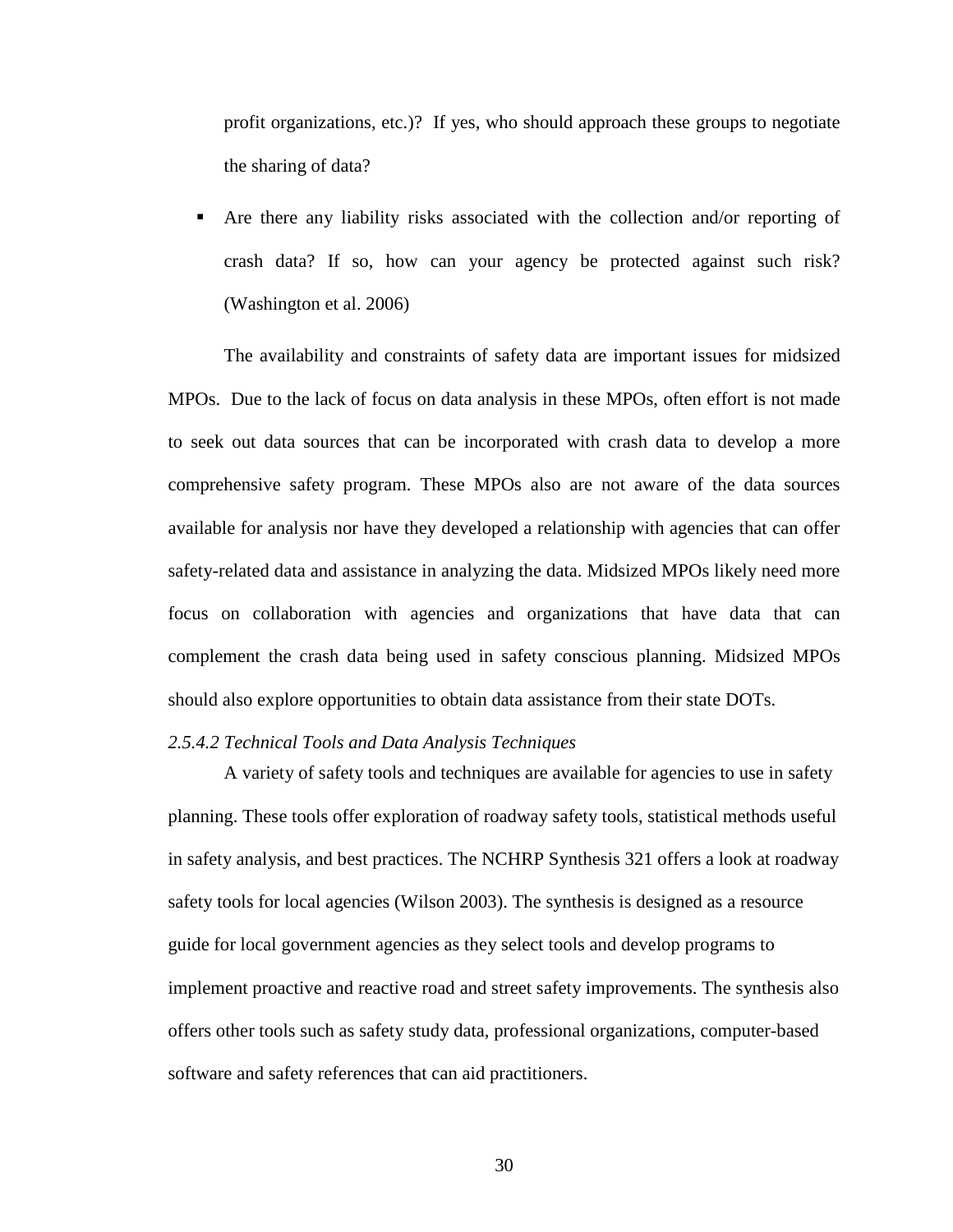The NCHRP Synthesis 295 (Persaud 2001) summarizes the current practice and research on statistical methods in highway safety analysis. The synthesis focuses on establishing relationships between crashes and the factors associated with them, identifying locations for action, and evaluating the safety gains that result from engineering improvements. This synthesis also points out, as many other pieces of literature (Kononov and Allery 2004), that engineers have relatively little information on the safety implications of their design and operational decisions. Kononov and Allery recommend safety-based standards be considered in transportation planning. The standards would involve the use of Level of Service of Safety (LOSS) as design standard. Currently no standards that quantify the level of safety expected exist. If a particular level of safety cannot be quantified, it is highly unlikely a certain level of safety can be planned for in the planning and decision making process. Therefore much needs to be done to improve the state of practice.

Other safety tools and resources include traffic safety manuals, highway safety plans and comprehensive safety plans. Federal and state agencies have begun to implement strategic highway safety plans that address the strategies necessary to lower crash rates, all fatalities and injuries. SCP involves all modes of transportation so comprehensive safety transportation plans would provide a more multimodal plan for the safety community. Many State DOTs or MPOs create plans that explicitly state the goals and strategies they will implement in safety planning. These manuals and plans can be very useful to local agencies in determining strategies that should be considered for implementation.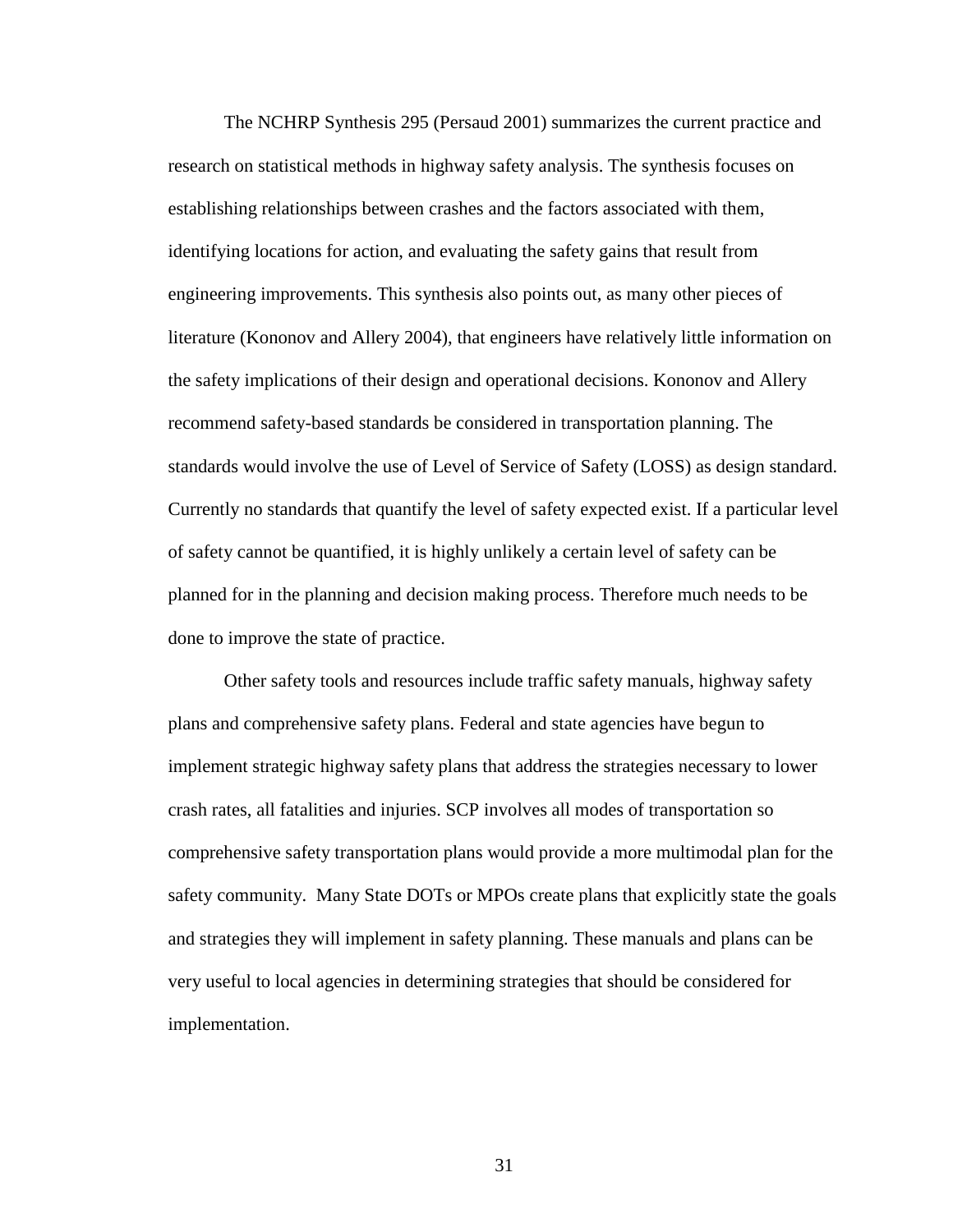The American Association of State Highway and Transportation Officials (AASHTO) has developed a Strategic Highway Safety Plan with twenty-two specific strategies to reach these goals. A series of manuals that provides guidance for implementation of the AASHTO Strategic Highway Safety Plan is being developed (Various 2003-2007).

The Southeast Michigan Council of Governments (SEMCOG) has developed a Traffic Safety Manual (Southeast Michigan Council of Governments 1997) that describes a comprehensive approach to traffic safety analysis. The manual addresses issues such as data collection and maintenance, identification of high-crash locations, determination of countermeasures, and benefit/cost analysis. SEMCOG has a leading reputation in safety conscious planning.

The tools and techniques used to analyze safety-related data are as important to the planning process as the data itself. The availability and efficiency of technical analysis tools will determine the level of technical analysis the agency will be able to accomplish. A range of tools is needed to conduct analyses for projects on various scales. In many cases, planners and engineers find that collaboration with safety stakeholders and decision makers is an excellent way to identify safety analysis tools that can be used for different types of safety problems. The following questions can assist in assessing the technical analysis tools used in safety planning:

 What is the scale of the safety problem being faced? Regional? Corridor? Sitespecific? Are tools available that analyze safety problems at the same scale of analysis?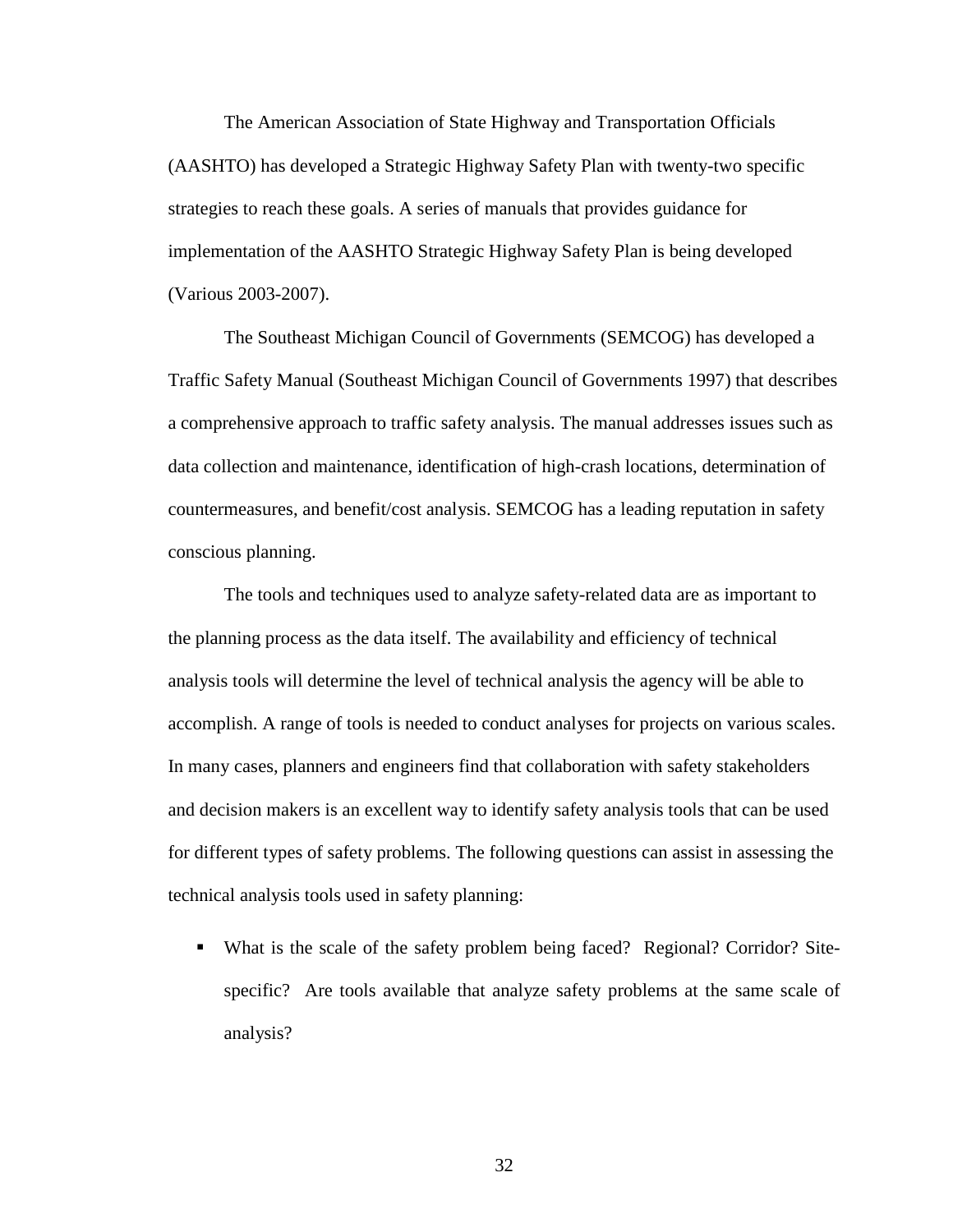- What is the information needed and desired by decision makers? Can existing analysis tools produce this information with reasonable levels of validity?
- What are the possible types of strategies that could be implemented to deal with this safety problem? Are there analysis tools currently available in the agency or in partner agencies that can be used to determine the effectiveness of these types of strategies? If not, are there analysis tools available elsewhere?
- Is the safety planning challenge one that requires predicting or forecasting the future safety characteristics of a transportation system or facility? If so, what approach will be taken to predict such future performance? What are the underlying assumptions in this approach (e.g., future crash rates are the same in the future as they are today)? Or, in other terms, what are the sources of uncertainty associated with safety predictions?
- Can existing analysis tools, or if necessary, the process of developing new ones, be undertaken in the timeframe associated with when decisions have to be made? If not, is there a more timely analysis procedure that can be used to produce information that is relevant to decision makers?
- If the safety challenge includes problems associated with multiple modes of transportation, are there tools that can address multimodal safety issues? For example, most available analysis tools focus on road safety. If the state or region is facing safety problems with pedestrian, bicycle, transit, or freight trip-making, are there analysis tools available that can analyze these types of problems? If not, how will these problems be addressed in the safety-related planning effort (Washington et al. 2006)?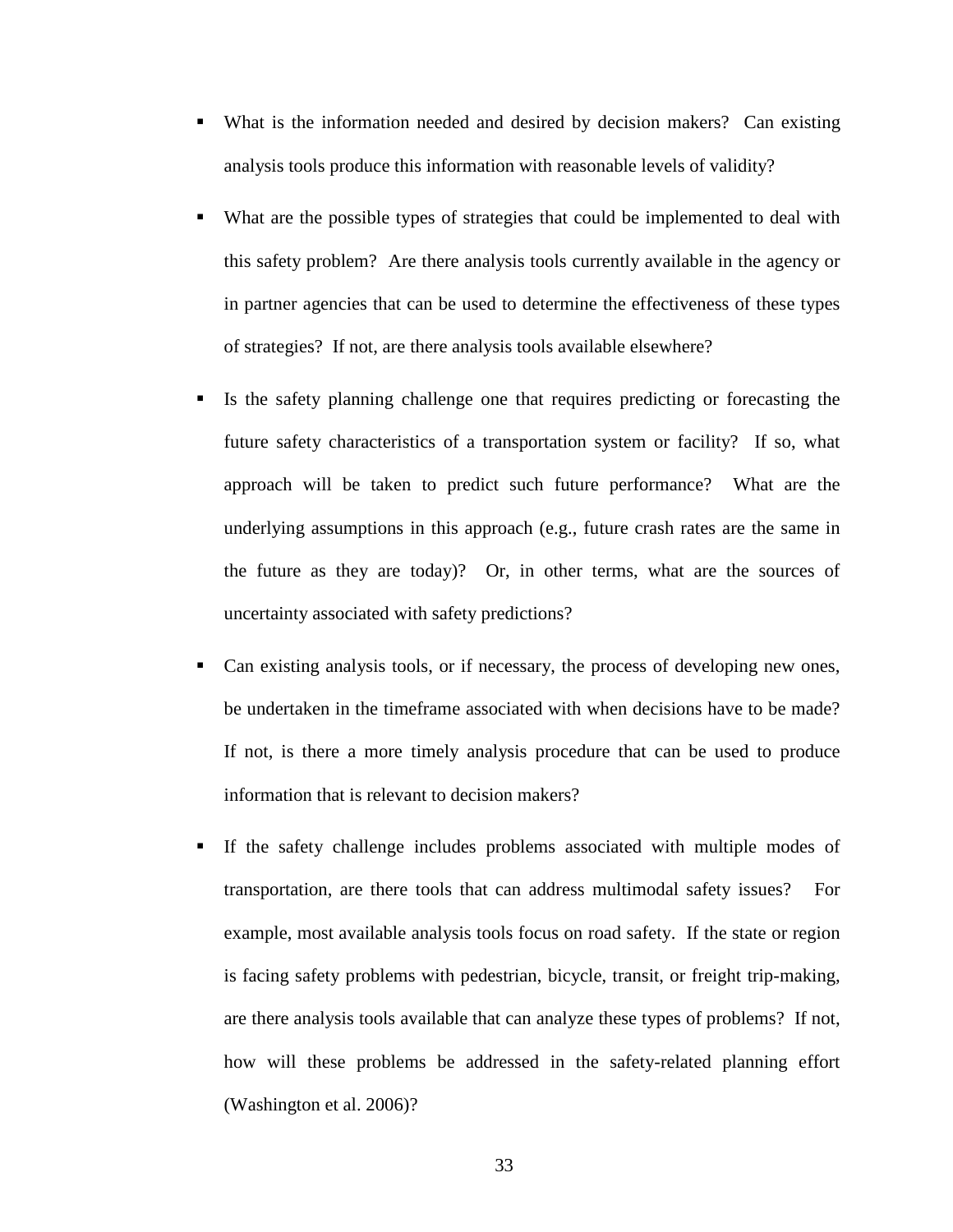Many midsized MPOs possibly will find these questions premature if the MPO does not have the staff and technology to analyze safety data. Additional questions regarding the availability of State DOT assisted data analysis support and training should be included.

### 2.5.5 Step 5: Evaluate Alternative Projects and Strategies

After safety-related data and analysis tools have been employed to investigate and analyze the problems and operating capabilities of the transportation system, alternative projects and strategies are evaluated by planners. Evaluation is the process of determining the desirability of various strategies and alternatives. This information is presented to decision makers in a comprehensive and useful manner. The benefits and costs are determined and a level of effectiveness is assigned for each strategy. Three common methods of safety evaluation are simple listing of criteria with comparison among alternatives, assigning weights to evaluation factors, or conducting benefit/cost analysis. The NCHRP Report 546 gives examples of each method and discusses advantages and disadvantages of each. The following guidebook questions can help in the assessment of the evaluation process:

 For the types of evaluation decisions that have to be made, is an evaluation methodology in place that produces the type of information that will be useful? Will this methodology have to deal with tradeoffs among many different types of projects and strategies? Or will the methodology be dealing primarily with a single type or category of project?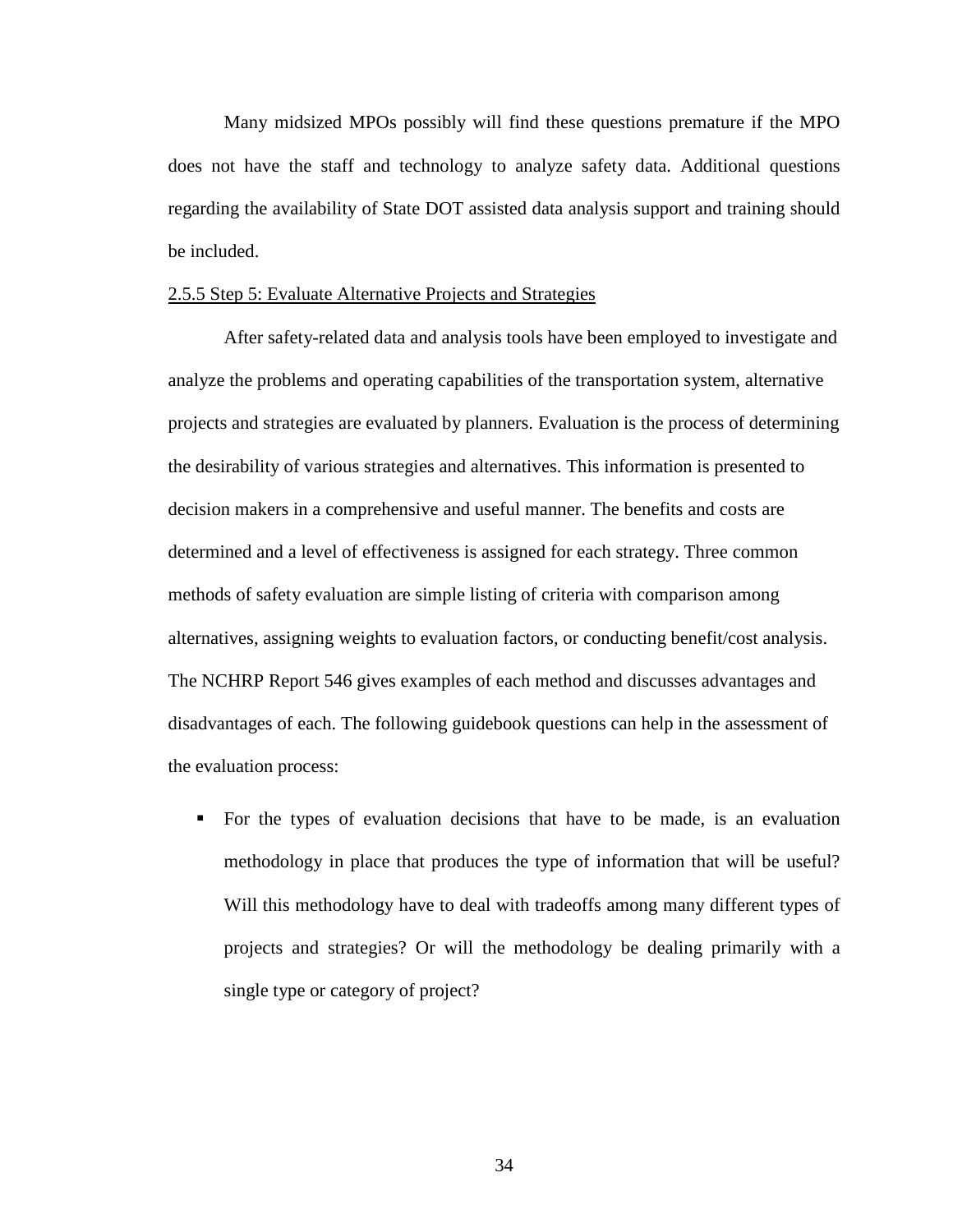- Is a simple rating sufficient to provide the type of information desired? Or is there a need to have a more sophisticated assessment of benefits compared to dollars expended?
- How will non-infrastructure-related strategies and actions be evaluated? For example, if dollars are to be expended on safety education programs, how will the relative effectiveness of these programs be assessed, if at all?
- Does the state or metropolitan area have values associated with the cost to society of different crash types? If not, where can such values be obtained?
- Who will be conducting the evaluation, that is, who will be assigning the points in a scoring scheme or estimating discounted benefits in a benefit/cost methodology? Does the capability exist to undertake such efforts in a fair and unbiased way?
- Are there computer-based tools that can conduct the evaluation process in an efficient manner?
- How are the underlying assumptions in the evaluation process (such as value of life, discount factors, etc.) best explained to decision makers and to the general public?
- Will the evaluation results be so sensitive to these assumptions that a sensitivity analysis must be conducted by varying uncertain inputs to see what happens to the corresponding results?
- What is the best way of presenting evaluation results to decision makers (Washington et al. 2006)?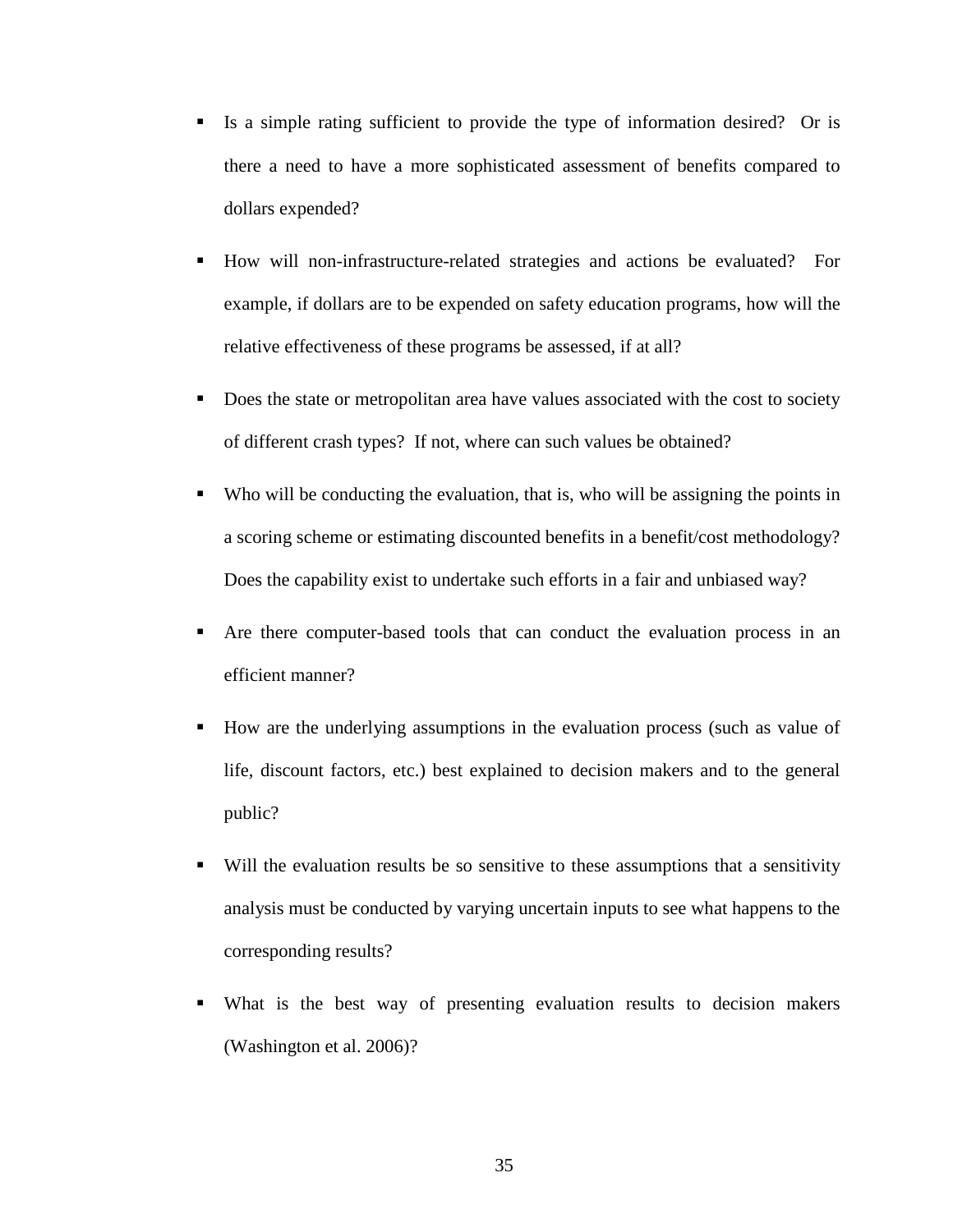Midsized MPOs are more likely to have an informal project evaluation and selection process. The pool of decision makers is smaller than a large metropolitan area and the midsized MPO often covers far fewer jurisdictions. Local governments can likely have more involvement in the project evaluation and selection process. The revised framework can incorporate questions pertaining to local government participation in the project selection process.

## 2.5.6 Step 6: Develop Plan and Program

The completion of the analysis and evaluation stages lead to the implementation of products. These new products can include policies and regulations, operations strategies, education and awareness, the formation of partnerships and collaborative undertakings, and financial strategies. For statewide and metropolitan planning agencies the overall product is a plan. For a metropolitan area, this plan is referred to as the transportation improvement program (TIP) and for the State it is called the state transportation improvement program (STIP). Programming is the process by which desired actions are matched with the available funds. In most cases, the process of setting programming priorities is undertaken with input from various stakeholders interested in the wide variety of issues involving transportation planning.

The manner in which safety is incorporated into transportation plans and programs directly determines the level of incorporation of safety in the planning process. It is not enough for safety to simply be mentioned in the plans and programs developed as a result of the planning process. Specific activities that will enhance safety must be targeted. For example, planners must identify specific traffic enforcement activities to be enhanced, specific data collection and management efforts that should be improved and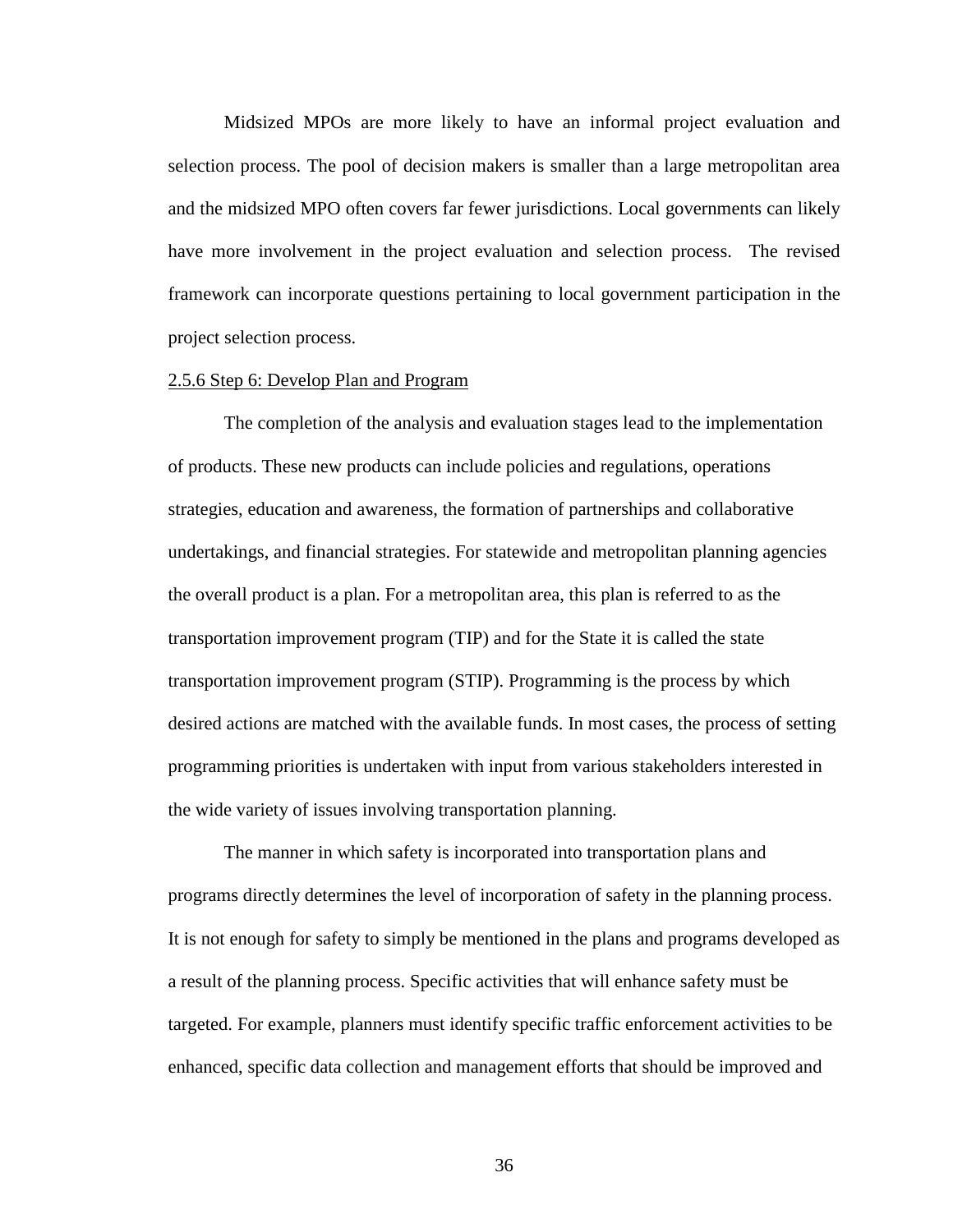specific target groups that need additional education. These specific targets can be communicated in the form of safety strategies. The following questions aid in the assessment of safety in plan and program development:

- Does the transportation plan and program include safety-related projects and strategies? Are they so indicated in the documents?
- If other comprehensive safety plans exist for the state or region, are the transportation plan and program consistent with the goals, performance measures, actions and strategies as indicated in these comprehensive plans?
- If some form of prioritization scheme is used to rank projects in the programming process, is safety included in this scheme? If so, what is the relevant weight of safety compared to other factors?
- Are key safety stakeholders involved in the final development of the transportation plan and program (Washington et al. 2006)?

Additional questions regarding the MPOs' involvement in the State Strategic Highway Safety Plan development process should also be included. Midsized MPOs have a great deal to gain from increased participation in the SHSP process. Participation in the process is also an opportunity for MPO representatives to develop a more comprehensive understanding of safety conscious planning areas in which they have little experience. The forum will also allow midsized MPOs to develop relationships with statewide safety professionals. These relationships could prove beneficial to the MPO's future planning efforts.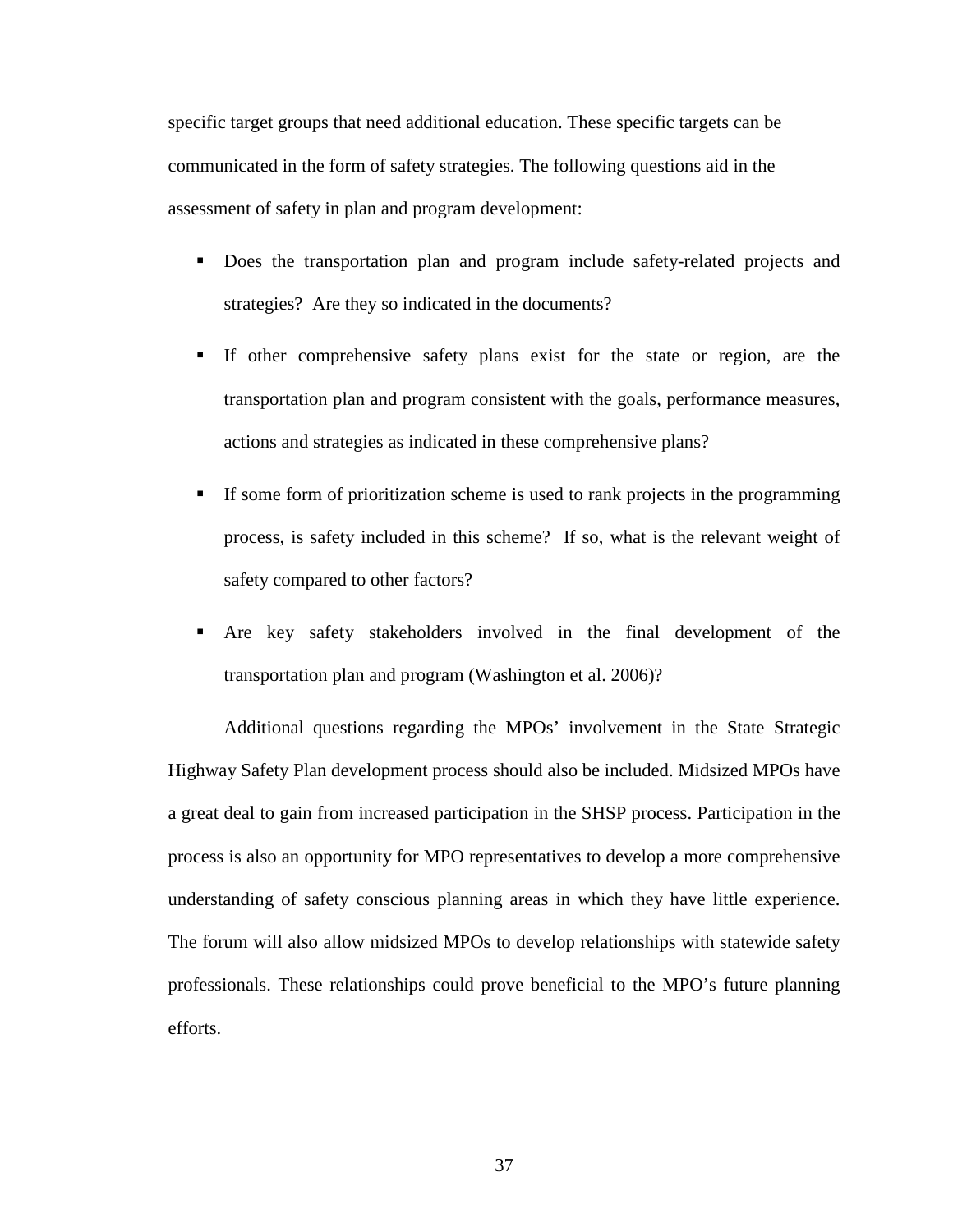The project development process begins as the planning process is completed. The projects recommended as a result of the planning process are developed conceptually first. After the concept design is complete, more detailed project planning is done and the preliminary and final engineering process follows.

### 2.5.7 Step 7: Monitor System Performance

Following the implementation of projects identified by the planning and decision making process, the system's safety performance should be monitored to determine if the expected outcomes are achieved and if other unforeseen changes in the system occur. System performance monitoring gives feedback to the vision, goals, and performance measures originally established during the planning process. This feedback loop allows planners and decision makers to modify alternatives and strategies after identifying problems and successes. Monitoring system performance can be incorporated into an agency's routine data collection program or it can be handled by a data management system that monitors the safety performance of the system.

A Safety Management System (SMS) is a comprehensive, systematic process that is designed to help decision makers select effective strategies to improve the safety of the transportation system. An SMS is not a program but a process that requires communication, coordination, and cooperation among safety stakeholders. A research project has developed a guide to developing an integrated safety management process (Bahar et al. 2003).

Important components of an SMS include linkage of safety data, identification of safety responsibilities, public information, education activities, and the identification of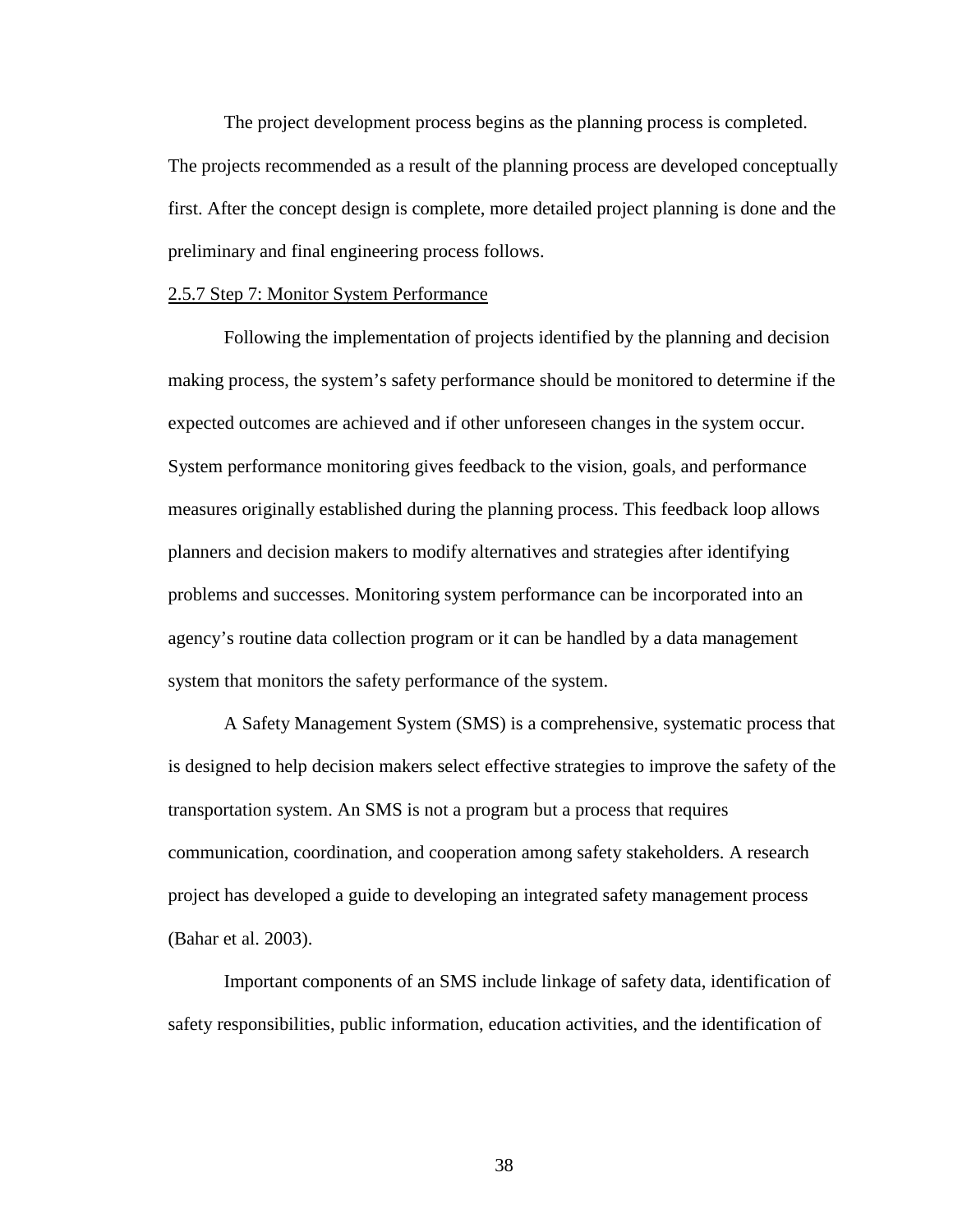resources and training for planners and decision makers. The following questions address monitoring system performance:

- Is there a systematic program or strategy for monitoring the safety performance of the transportation system? If so, is it effective? If such a program does not exist, how can it be developed?
- If Is the feedback provided by the monitoring system used in refining goals, objectives, performance measures, problem identification, project analysis and evaluation? Is this feedback provided in a timely manner?
- Are there new vehicle or system management technologies that can be used to provide the desired data more cost effectively? Can such data collection be integrated into other efforts by the state or region to collect system performance data? For example, if the state has an intelligent transportation system (ITS) architecture, is safety an important feature of this strategy?
- Who are the major players in a safety management system? What are their responsibilities? Is there a need to define in more formal terms these responsibilities and inter-relationships (Washington et al. 2006)?

The system performance monitoring questions may not require revision. The questions midsized MPOs should consider are the same. Midsized MPOs however, may have to keep their system monitoring process simple.

# **2.6 Conclusion**

The NCHRP Report 546 offers a comprehensive approach to incorporating safety in the planning and decision making process. Safety considerations are incorporated into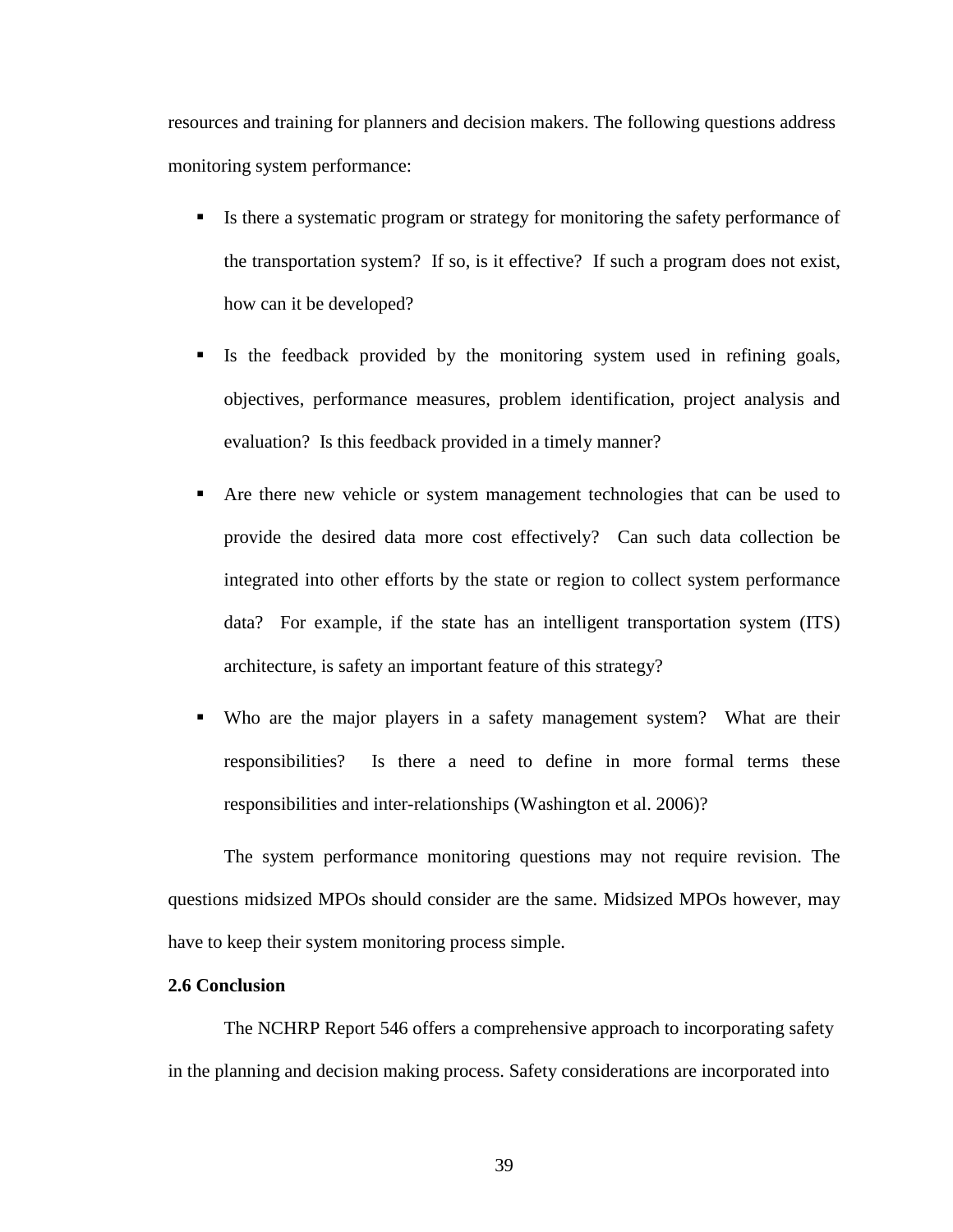the key planning steps and questions to consider in assessing the process are explored. In addition, suggestions are given in the guidebook for actions that can be taken to improve the role safety considerations play in the key planning steps. This guidebook simply provides guidance in determining the factors to consider.

The NCHRP Report 546 offers comprehensive guidance to large MPOs that have a well established MPO and a multitude of data resources. However, special attention is needed for MPOs that have more limited resources. In most cases, these midsized MPOs have a special set of circumstances surrounding their planning processes. Midsized MPOs have institutional issues distinct from large MPOs. Midsized MPOs typically have fewer data collection and analysis capabilities, a unique organizational culture and a small planning staff. These institutional challenges hinder the inclusion of safety considerations in long range planning, implementation of performance measures, and use of safety criteria in project selection.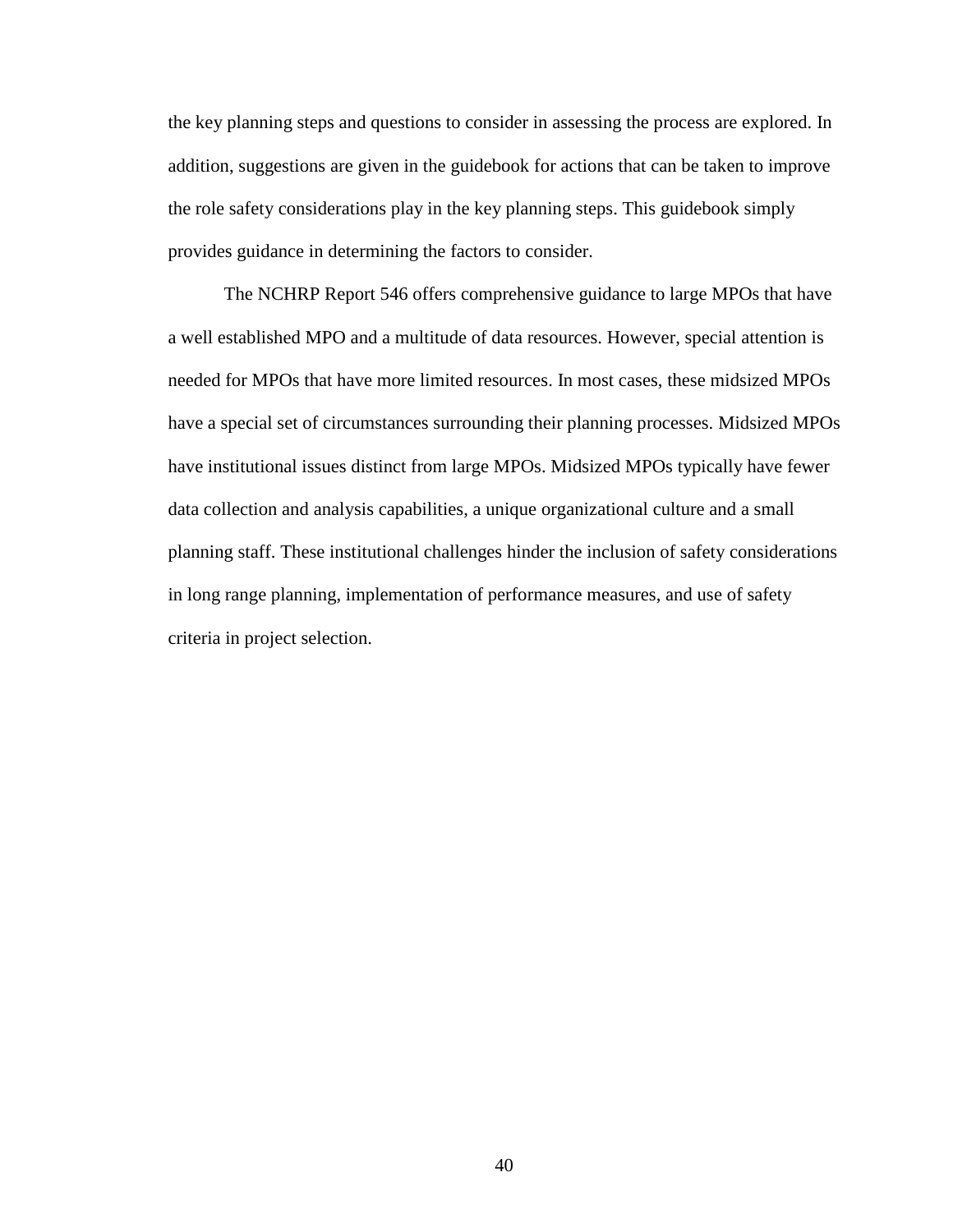# **CHAPTER 3**

# **LITERATURE REVIEW**

### **3.1 Introduction**

There are important background topics related to the integration of safety into the transportation planning process. The policy context for this research requires a thorough review of prior safety-related transportation legislation. Understanding the transportation process requires one to know how policies and procedures have developed as a result of legislation. Lastly, a look at prior legislation will give the reader a picture of the evolution of safety and other transportation issues in the transportation planning process.

Another important topic to cover is the history, origin and definition of safety conscious planning (SCP) and transportation safety planning (TSP). SCP has been the focus of a number conferences, forums, peer exchanges, papers and research projects. Though SCP is a relatively new concept, many states and MPOs are conducting forums, conferences and peer exchanges to educate themselves on the topic and the process. The papers and research projects conducted in the area of SCP deal with a number of questions about the relationship between SCP and the transportation planning process.

Despite the fact that very little research has been conducted in this area, a few significant sources of guidance are available. It is also important to note that special attention is needed in the area of this issue as it relates to midsized MPOs. The majority of research efforts on safety planning have explored the practices of safety planning in large metropolitan cities. This is a particularly important point because there are a significant number of midsized MPOs that are responsible for transportation planning in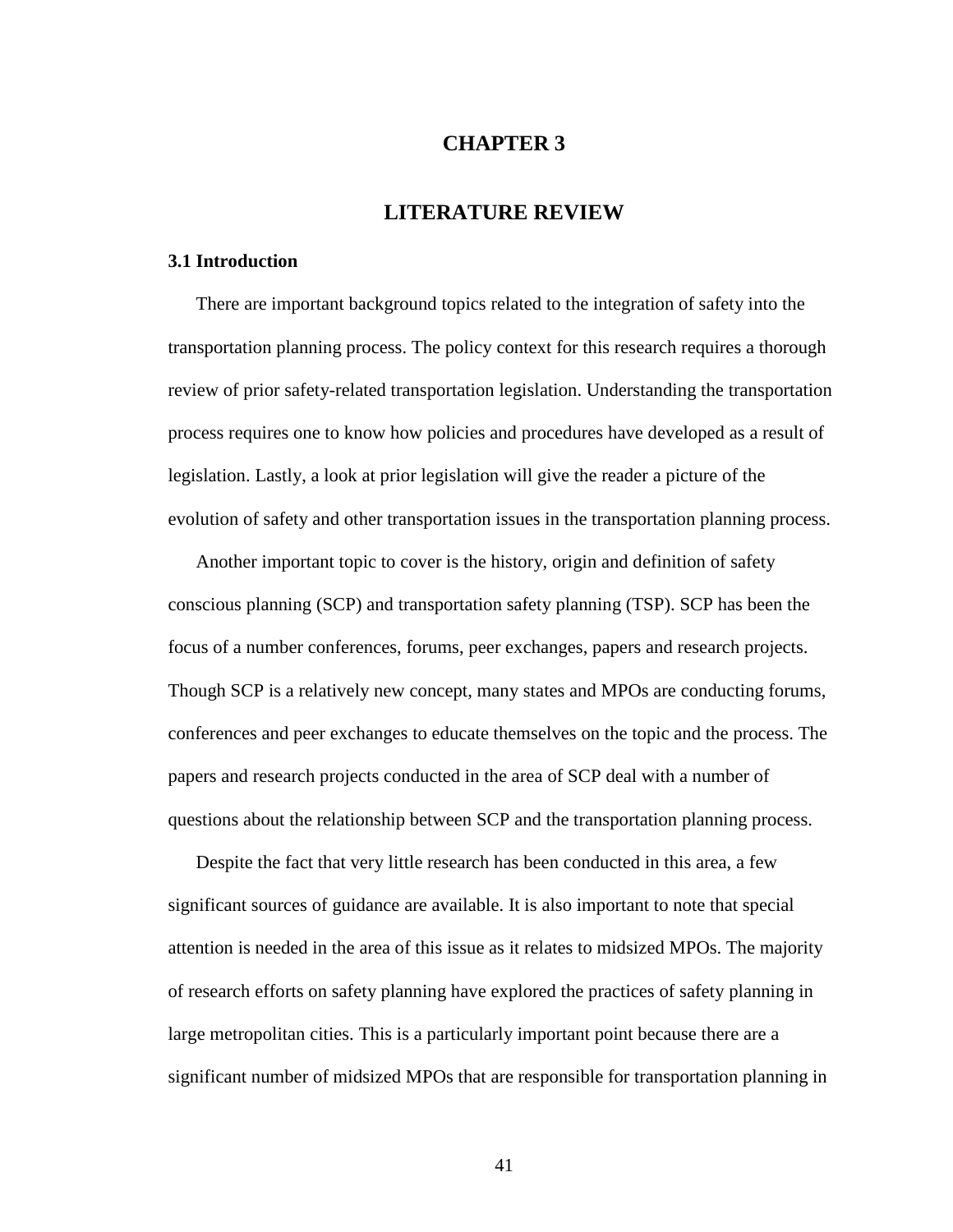areas outside of large cities. These midsized metropolitan areas have their own transportation safety issues that are equally as important and in some cases more influential in changing a state's safety record.

## **3.2 Safety Legislative/Regulatory History**

 For the past 40 years the federal and state governments have played a profound and active role in highway safety. In the last two decades reducing the nation's highway fatalities has been a major focus of national transportation policy. As transportation policy has evolved, the roles and responsibilities, where safety is concerned, have shifted to improve the effectiveness of safety planning. This section summarizes the major legislative changes in national transportation policy with respect to safety.

#### 3.2.1 Federal Highway Act of 1962

 The Federal-Aid Highway Act of 1962 introduced the federal requirement for urban transportation planning. To receive federal funding for transportation projects, urbanized areas with populations greater than 50,000 were required to establish a comprehensive plan that undertakes transportation planning in a cooperative manner between states and local governments. At this time, MPOs were established to carry out the planning process. This legislation marked the birth of the "3C" planning processcontinuing, comprehensive and cooperative.

#### 3.2.2 Highway Safety Act of 1966

 The Highway Safety Act of 1966 marked the establishment of a new process for identifying and addressing highway safety issues. The act placed the federal government in a regulatory role in highway safety and kept the responsibility of implementation of highway safety programs in the hands of states. The legislation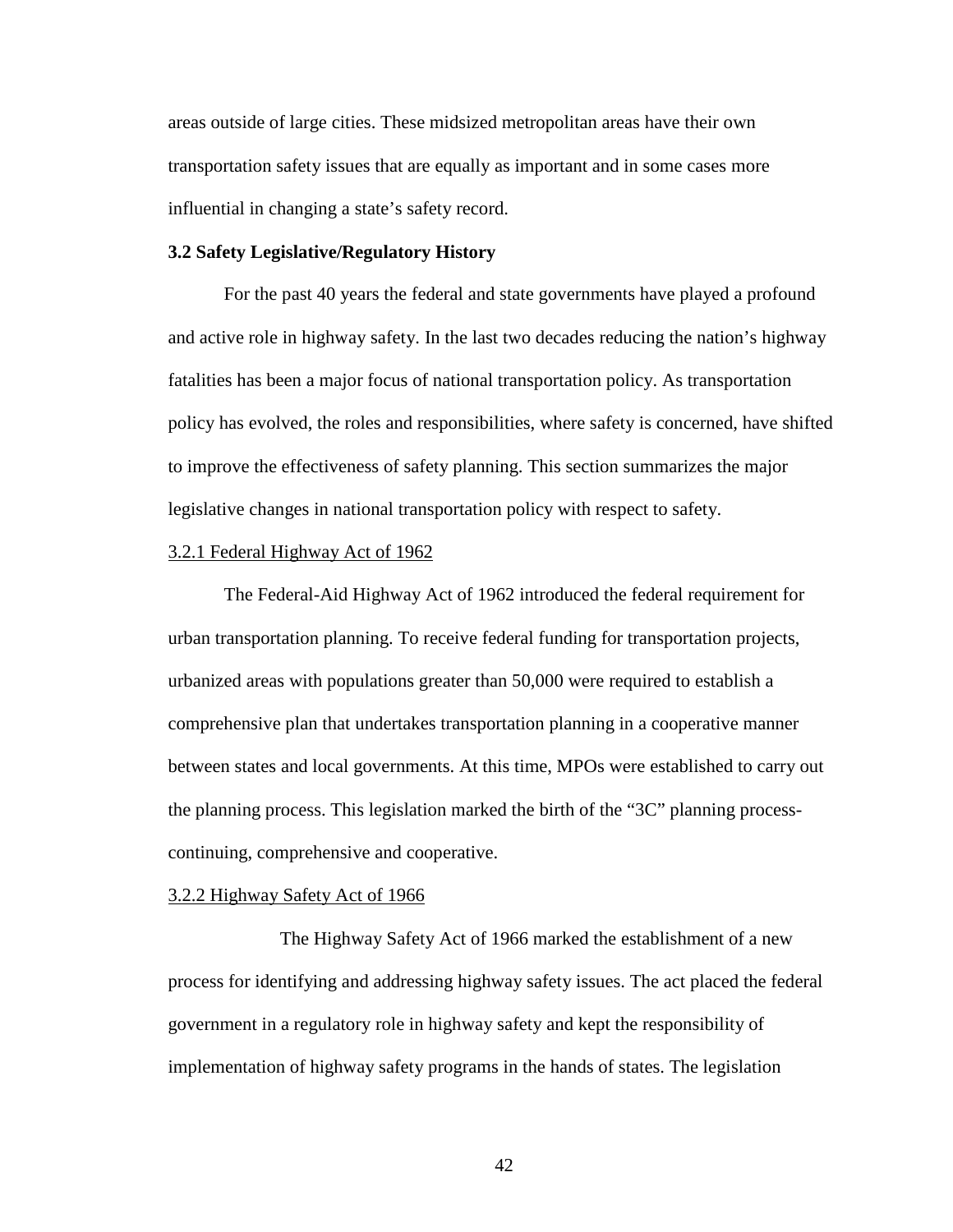required each state to have a highway safety program approved by the Secretary of Transportation. Each State highway safety program was required to reduce traffic accidents and deaths, injuries and property damage. Funds earmarked for the highway safety improvements legislated by the Highway Safety Act of 1966 were named Section 402 funds.

The National Highway Traffic Safety Administration (NHTSA) within the U.S. Department of Transportation (U.S. DOT) was created by Congress to oversee the safety grant program in 1970 (National Highway Safety Act of 1970). Projects funded by this program were to be developed by the states and responsibility for the administration of the program was given to the governors of each state. The Governors' Highway Safety Agencies Program mandated by a federal law makes the governor of each State responsible for the administration of the State Highway Safety Program by way of the Governor's Highway Safety agency. The Governor's Representative for Highway Safety is responsible for approving an annual highway safety plan that details Section 402 programs and activities. The State's progress towards attaining its highway safety goals and a description of how funding allocations for Section 402 projects helped meet the goals must be reported annually.

### 3.2.3 Highway Safety Act of 1973

 The Highway Safety Act of 1973 is also a federal mandate for roadway safety. The act established categorical funding for five specific program areas: highway-rail crossings, high hazard locations, pavement marking demonstration programs, elimination of roadside obstacles, and the Federal-aid safer roads demonstration. The legislation requires each state to conduct and systematically maintain a survey of all highways to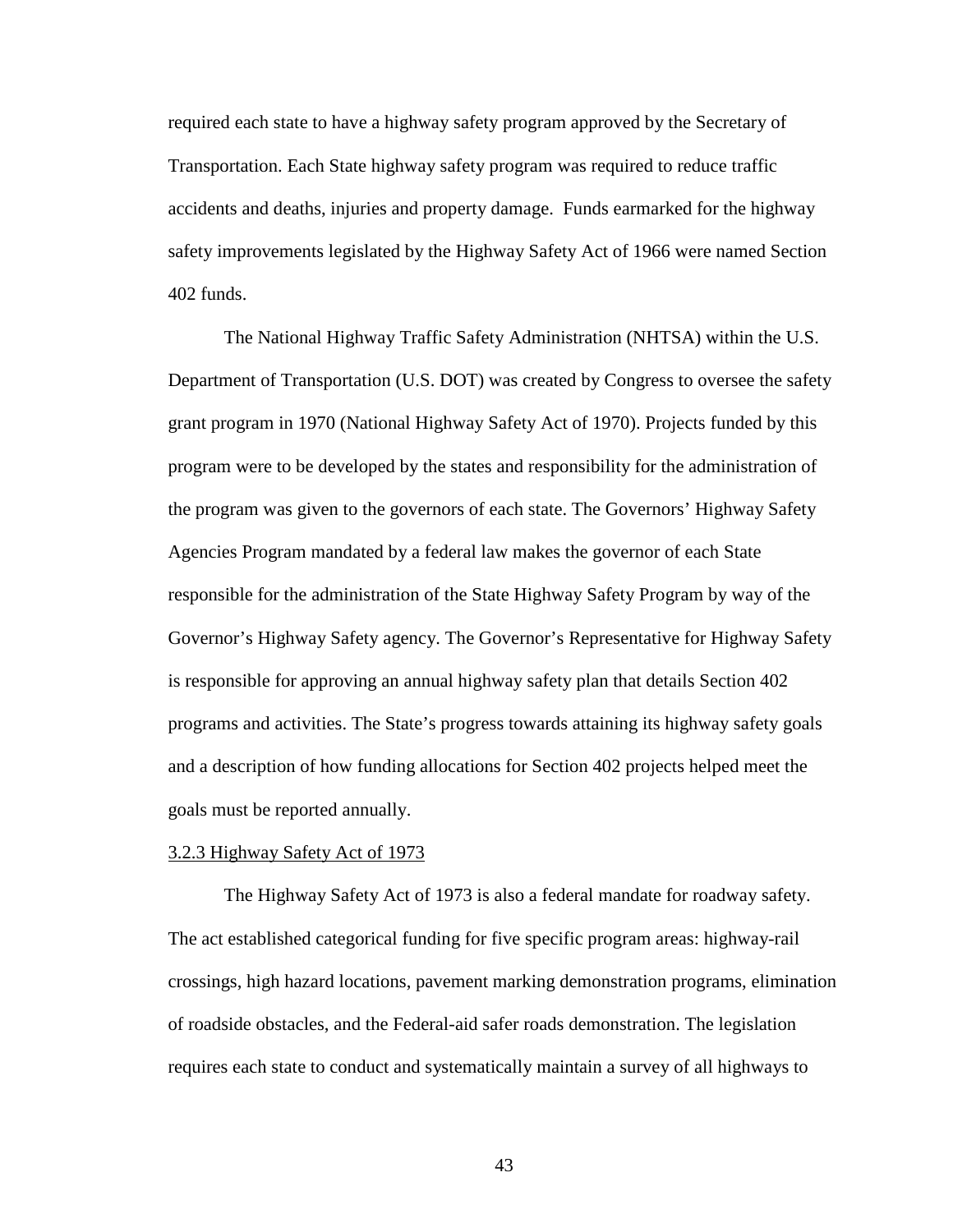identify high-hazard locations that may be dangerous to vehicles and pedestrians, conduct a benefit/cost analysis of proposed mitigation and prioritize improvements.

 The Surface Transportation Assistance Act of 1978 (Public Law No. 95-599) consolidated these programs into the Highway-Rail Grade Crossings and Hazard Elimination Programs. The Hazard Elimination Program established a benefit-cost methodology for identifying safety project locations and earmarked a funding source for improvements (Highway Safety Act 1973a). The Highway-Rail Grade Crossings Program is intended to develop and implement safety improvement projects to reduce the number and severity of crashes at public highway-rail grade crossings (Highway Safety Act 1973b).

 To make certain that the Hazard Elimination Program and Highway-Rail Grade Crossings Program are carried out in an organized, systematic manner where the greatest benefits can be achieved, a formalized Highway Safety Improvement Program (HSIP) was established in 1979. The purpose of the HSIP was to assist in the policy development and implementation of a comprehensive safety program in each state. The highway safety improvement programs were required to include a process of collecting and maintaining key traffic and highway data and identifying hazardous locations, a process for scheduling and implementing the proposed safety projects, and a process for evaluating the effects of the proposed transportation improvements.

## 3.2.4 Intermodal Surface Transportation Efficiency Act of 1991

 The Intermodal Surface Transportation Efficiency Act of 1991 (ISTEA) changed the focus of federal transportation policy considerations. The act made system preservation one of the most important goals of transportation policy along with mobility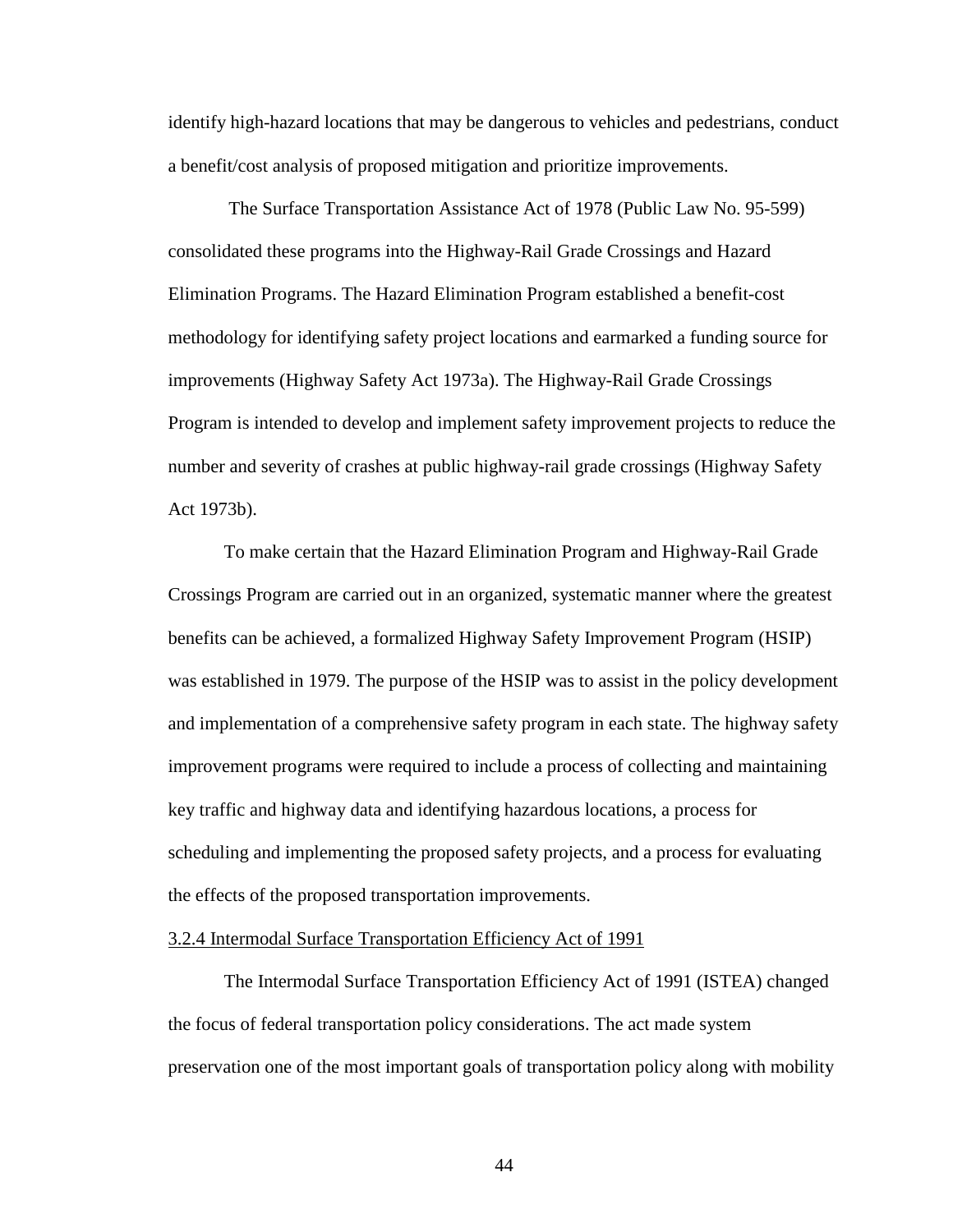and environmental protection. The legislation allowed federal funds to be used for transit facilities and services, ride-share, bicycle, pedestrian, and historic preservation projects. The purpose of the bill was to develop a national intermodal transportation system that was economically efficient and environmentally sound, provide the foundation for the United States to compete in the global economy, and move people and goods in an energy efficient manner.

ISTEA also imposed several improvements to the transportation planning process for State DOTs and MPOs. The legislation mandated the consideration of 23 planning factors for statewide transportation plans and 16 for metropolitan plans. These factors included considerations such as land use, intermodal connectivity, mobility and access, system performance and preservation, environment, quality of life, methods to enhance transit service, and needs identified through management systems. A strong emphasis on proactive public involvement in the transportation planning process was also an important target. It is important to note that safety was not included in the mandated planning factors nor mentioned as a consideration in the planning process (Herbel 2001).

ISTEA mandated an enhanced role for local governments by making MPOs responsible for developing, in cooperation with the State and affected transit operators, a Long Range Transportation Plan (LRTP) and a Transportation Improvement Program (TIP) for the area. The TIP for the metropolitan area must be consistent with the long range transportation plan and must include all projects proposed for funding with Title 23 or Federal Transit Act monies. ISTEA also called for areas with populations of more than 200,000 to be designated as Transportation Management Areas (TMA).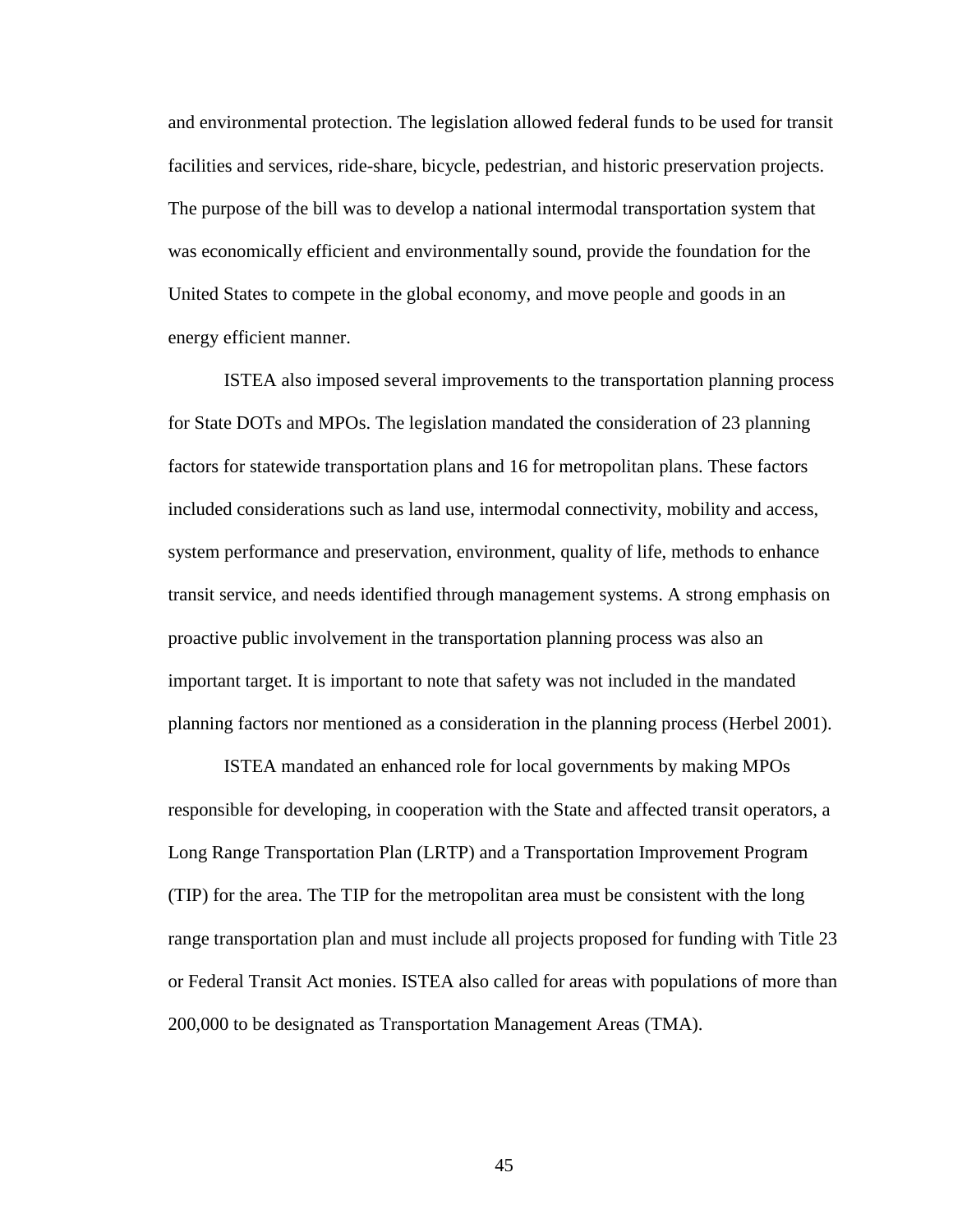ISTEA mandated each state to develop, establish and implement highway pavement, bridge, highway safety, traffic congestion, public transportation facilities and equipment, and Intermodal transportation facilities and systems information management systems. The highway safety management system was expected to be a vehicle for identifying and prioritizing safety projects at the statewide level. While the management system foundation would be a comprehensive crash database, the framework would also include defining performance measures, developing a system performance process, and involving an array of safety stakeholders.

The National Highway System Designation Act of 1995 rescinded the federal requirement for the six information management systems with the exception of the congestion management system in transportation management areas. The majority of states did not continue to maintain and expand their safety management systems after the federal requirement was made optional.

## 3.2.5 Transportation Equity Act for the  $21<sup>st</sup>$  Century

In 1998, Congress passed the Transportation Equity Act for the  $21<sup>st</sup>$  Century (TEA-21). Prior to TEA-21, federal legislation addressed the safety of the transportation system in separate laws with no single law encompassing the safety of the entire system as a goal. For the first time, this legislation specifically targets transportation safety and security as an explicit goal and requires state DOTs and MPOs to plan for the consideration of projects to improve safety for transportation users across all modes (United States Department of Transportation 1998a). TEA-21 appropriated funds for safety programs promoting highway safety, incentives for seat belt usage, incentives to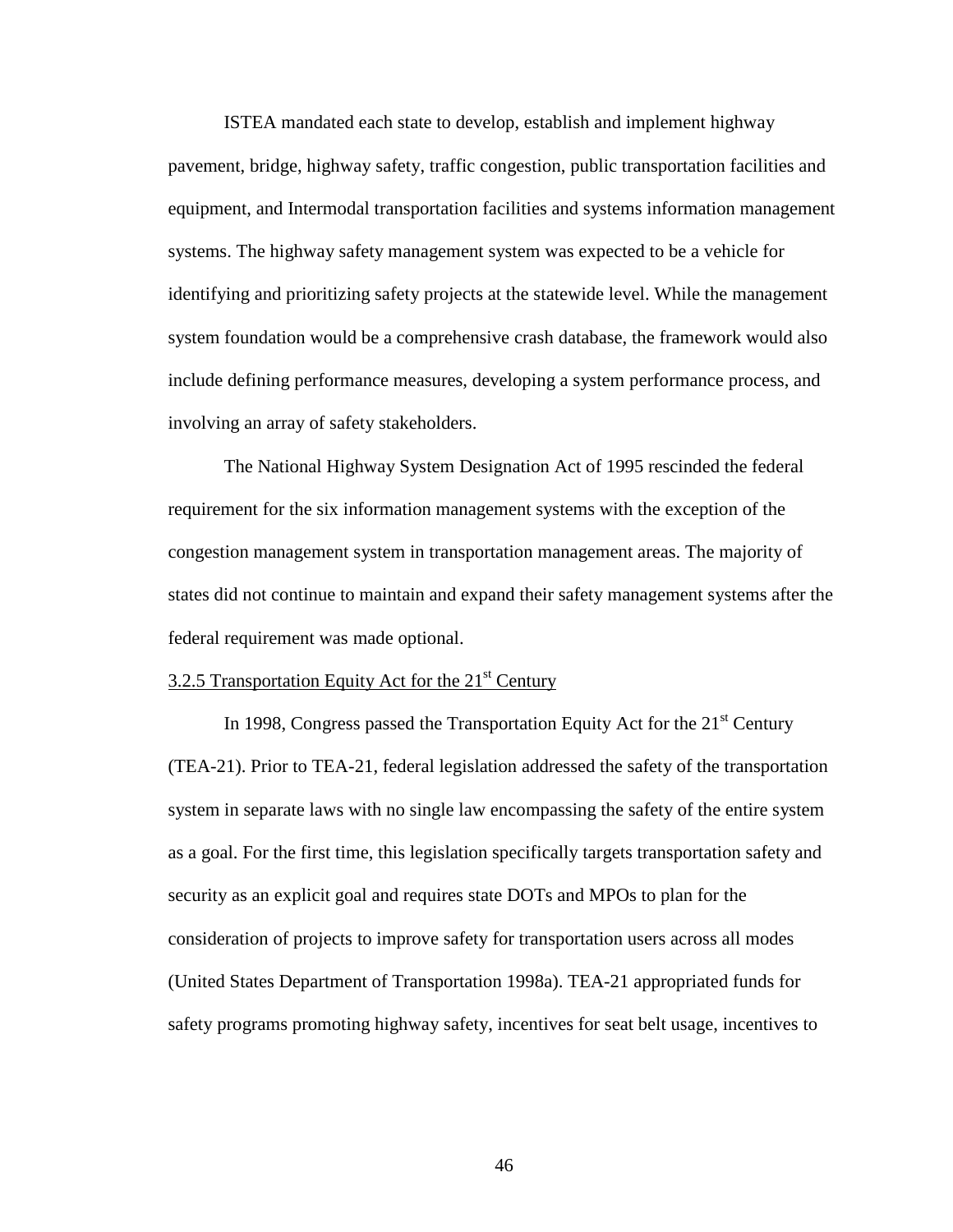prevent driving under the influence (DUI), occupant and child protection, state highway improvement incentives and safety data improvements.

 A new incentive grants program was introduced (under Section 411 of Chapter 4 of Title 23) to assist in the improvement and effective implementation of programs to advance State safety data needed to support national, state and local traffic safety programs. These appropriations are intended to increase the compatibility, accuracy, completeness, and accessibility of traffic safety data. (United States Department of Transportation 1998a).

3.2.6 Safe, Accountable, Flexible and Efficient Transportation Equity Act: A Legacy for Users

 In August 2005, the Safe, Accountable, Flexible and Efficient Transportation Equity Act: A Legacy for Users (SAFETEA-LU) was signed into law. For the first time, safety and security of the transportation system are now separate planning factors to be considered during both the metropolitan and statewide planning processes. This change was due in part to the broadening of security issues after the terrorist attacks of September 11, 2001.

As a part of the Highway Safety Improvement Program, SAFETEA-LU mandated that each state develop and implement a strategic highway safety plan (SHSP). The SHSPs are used in the Highway Safety Improvement Program to identify and analyze highway safety problems and opportunities.

The SHSP is a statewide coordinated plan that establishes implementation strategies to address the safety problems identified and evaluates the accuracy of data and the priority of proposed improvements. The SHSP incorporates engineering, education,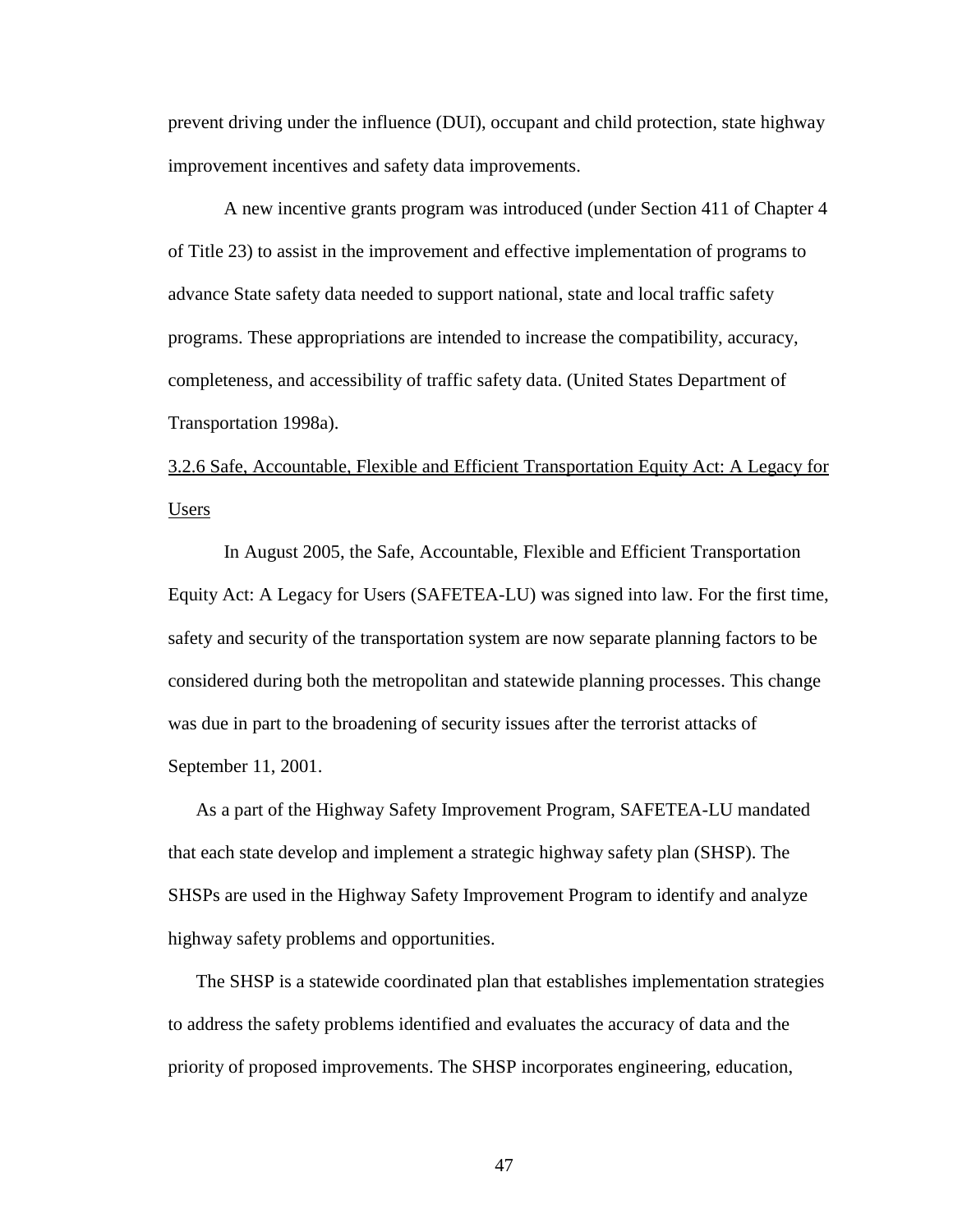emergency medical services and enforcement strategies into the statewide goals, objectives and key emphasis areas developed. The SHSP must be based on accurate and timely safety data, consultation with safety professionals at the State, regional, and local level, and performance-based goals addressing infrastructure and behavioral safety problems on public roads. Finally, States are required to develop an evaluation process to assess results and use the information to set priorities for highway safety improvements. States must have a SHSP in place to take advantage of these new and expanded safety programs.

With the signing of SAFETEA-LU, it is more important than ever for MPOs to consider their level of incorporation of safety into the transportation planning process. Safety has become an important factor in transportation policy and planning. An increased interest in reducing lives lost and injuries incurred as a result of vehicular crashes has prompted policy makers to consider strategies that account for safety considerations at every level of the transportation planning process. This concept has been identified as safety conscious planning or more recently as transportation safety planning.

### **3.3 Definition of Safety Conscious Planning**

The Federal Highway Administration defines safety conscious planning (SCP) as the integration of safety considerations into the planning and decision making process at all levels of government. This process is comprehensive, proactive, system-wide and multimodal (Federal Highway Administration Undated). SCP is comprehensive in that it considers engineering, education, enforcement and emergency management. The process includes the implementation of numerous transportation safety campaigns and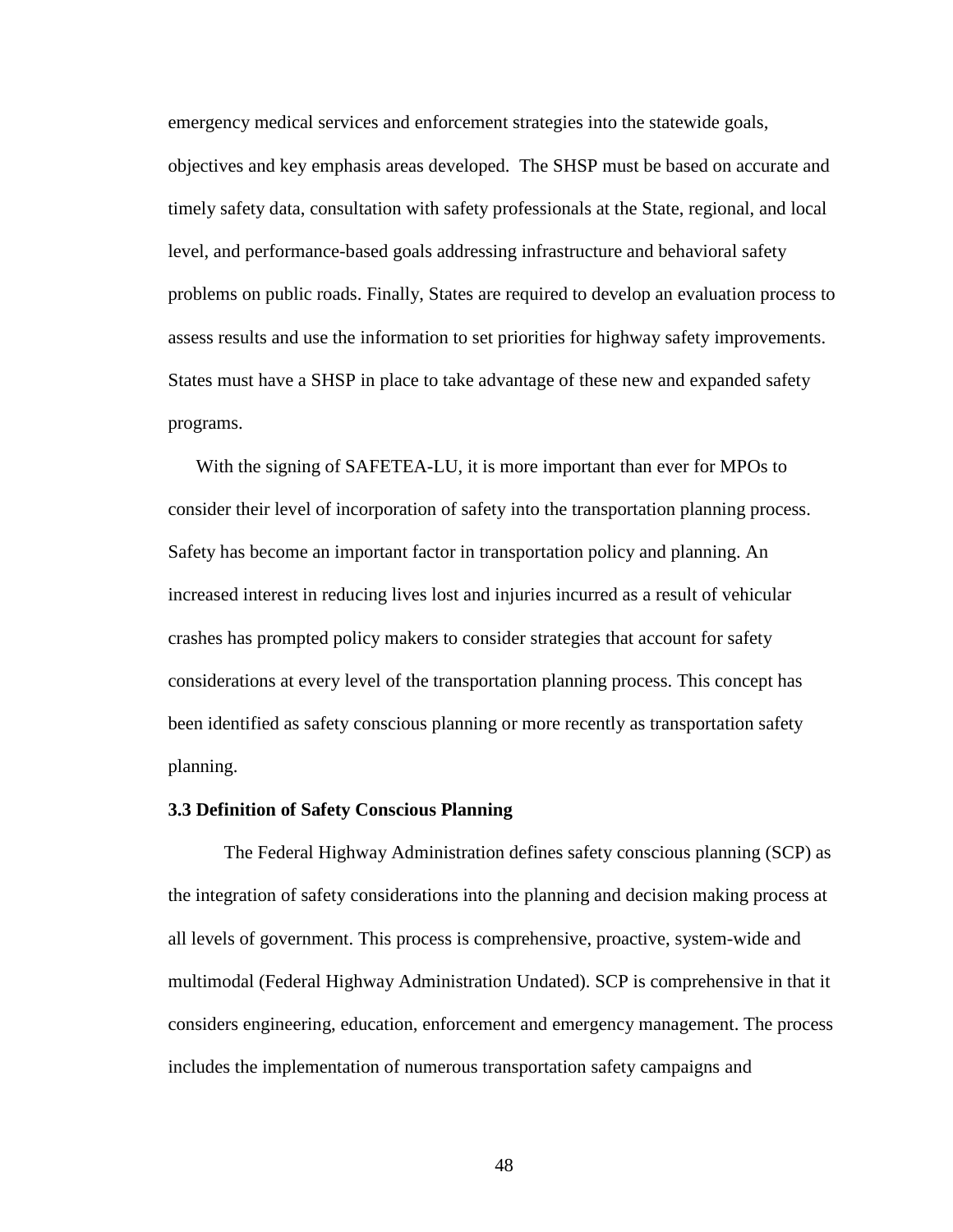educational programs. The process is proactive because it is designed to reduce the number of vehicle crashes, pedestrian fatalities, and other unsafe transportation conditions by improving road conditions, pedestrian facilities, and other transportation facilities. SCP is system-wide in that it involves the entire transportation network at the local, regional and state levels, thus requiring the involvement of all governing agencies. Lastly, SCP is a multimodal process because it requires the integration of safety into the planning process across all modes of transportation (Federal Highway Administration Undated).

SCP involves both long and short term integration into the planning process. In the short term, safety considerations may be integrated into the planning process through goals targeting safety in Statewide Transportation Improvement Plans (STIP) developed by State DOTs, or Transportation Improvement Plans (TIP) developed by the MPOs. For long term planning, safety may be incorporated into 20 and 30-year plans developed by State DOTs and MPOs.

### 3.3.1 Safety Stakeholders

Key participants in the SCP process include all governing agencies and organizations that are responsible for or interested in transportation safety. Federal agencies such as Federal Highway Administration, National Highway Traffic Safety Administration, Federal Motor Carrier Safety Administration, and Federal Transit Administration administer programs undertaken by the U. S. Department of Transportation. State Agencies such as State DOTs, State Departments of Public Safety, State Departments of Emergency Management, and the Governor's Office of Highway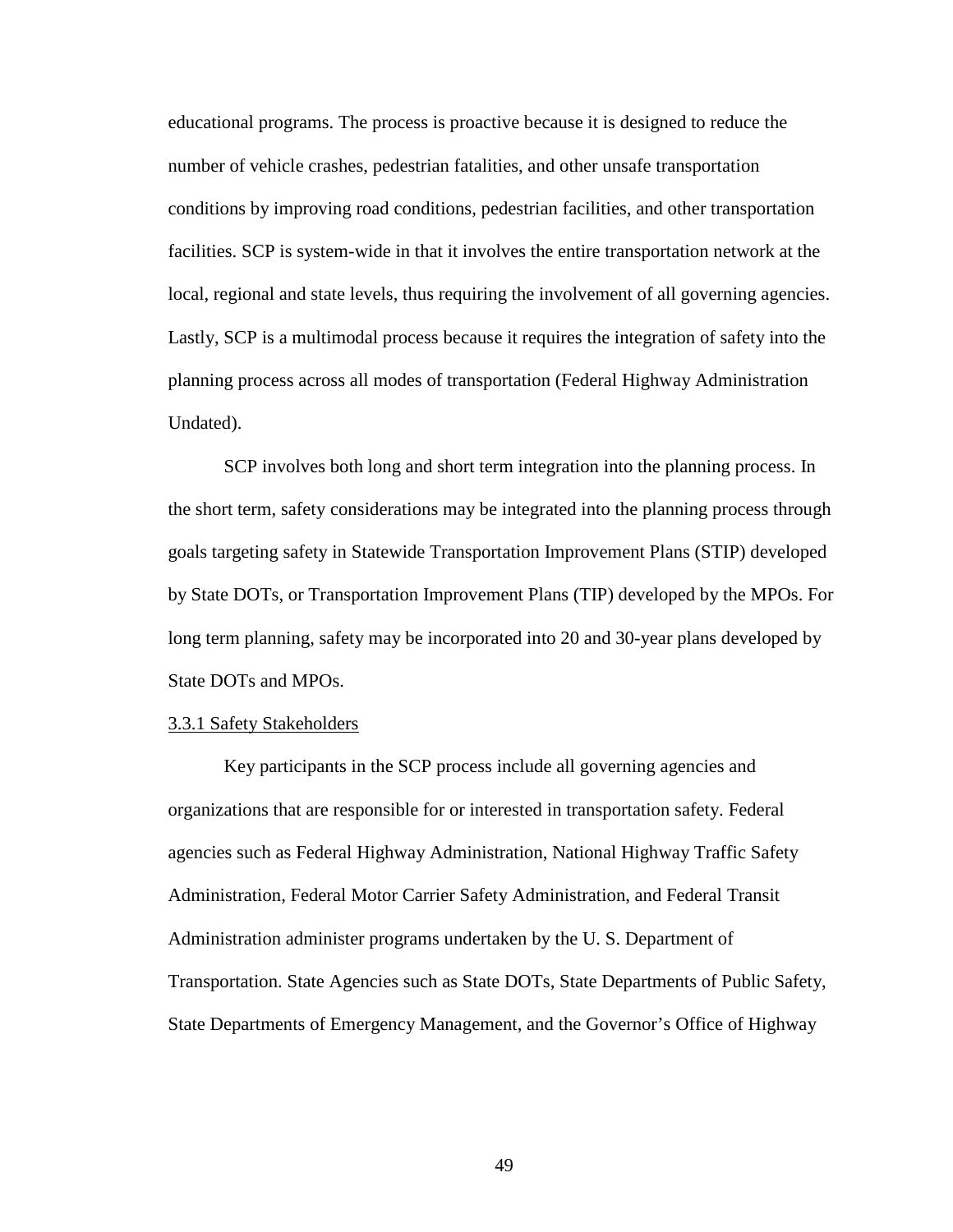Safety also implement program initiatives and set transportation goals for their respective states. These programs are usually based on federal mandates.

 Key regional participants in the SCP process include MPOs, transit agencies, local DOTs, and city and local government planning agencies. Included among these participants are state and local planners, city managers and planners, traffic engineers, public works directors, transit agency managers and planners, highway safety managers and planners, law enforcement personnel (including motor carrier enforcement), emergency management professionals, bicycle/pedestrian advocates and consulting firms.

 Collaboration among the various stakeholders is an important part of the planning process. The large number of agencies involved in safety planning makes developing partnerships extremely key to the implementation of comprehensive safety strategies. In many cases, agencies do not consider safety planning a responsibility of their organization. As a result, collaboration is minimal or nonexistent.

#### 3.3.2 Transportation Safety Planning

 Following the passage of SAFETEA-LU which required each state to develop and implement a strategic highway safety plan (SHSP), FHWA wanted SHSP development and implementation to be incorporated into its SCP efforts. The process of addressing the development of SHSPs in conjunction with considerations of safety in the planning process was identified as Transportation Safety Planning (TSP). SCP is the familiar term for most states and MPOs. SCP is used throughout this thesis since MPOs are the audience targeted.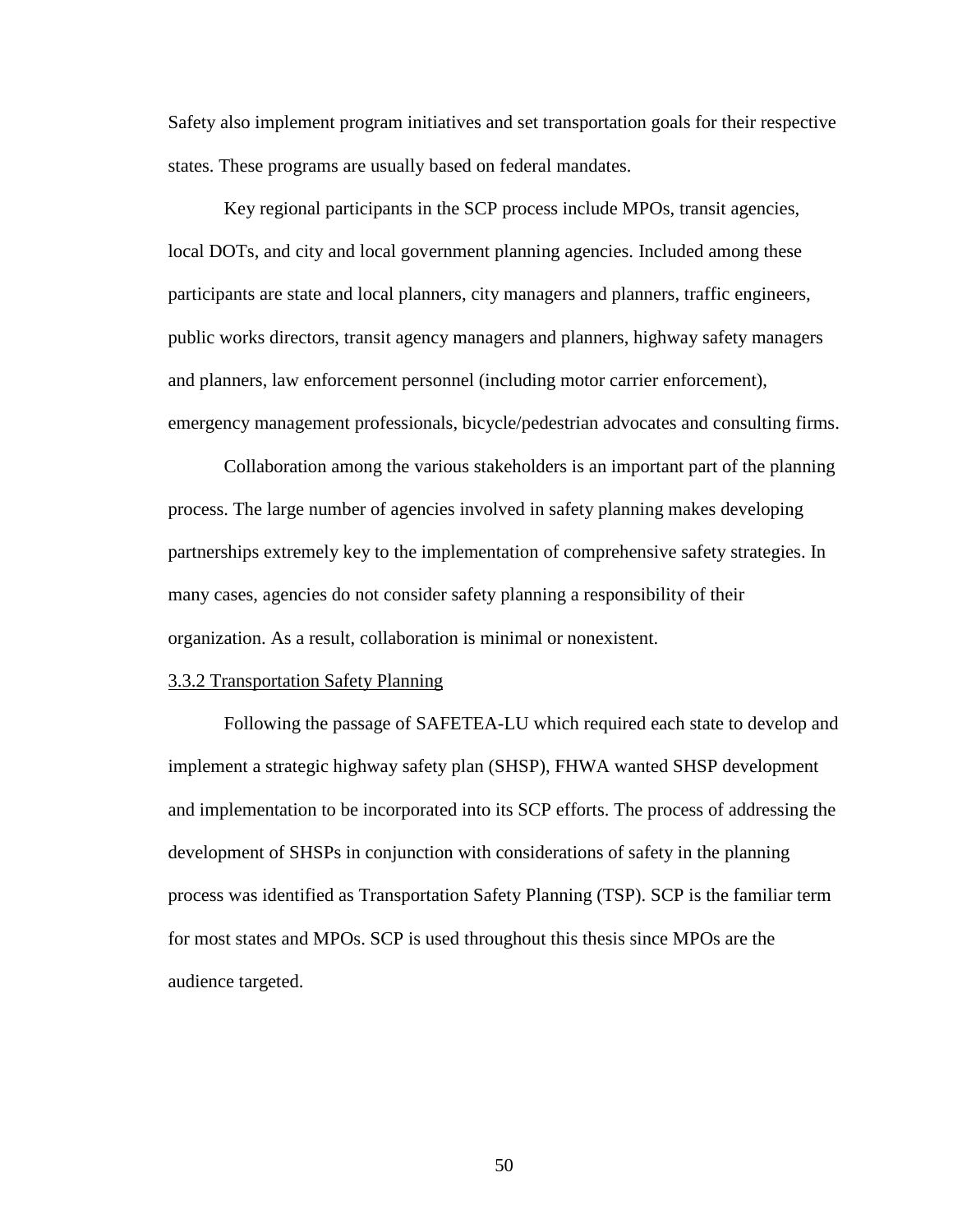## **3.4 A Review of the Literature**

 A thorough review of the current state of practice in safety conscious planning shows that most agencies are in three general stages. Due to the relatively new state of SCP, some agencies have not begun to assess how safety is integrated in the planning process. Many other agencies are in the beginning stages of a more conscious practice of implementing safety into the early stages of the planning process. Last, other agencies have assessed the planning process and implemented plans to integrate safety into all aspects of the process.

### 3.4.1 Safety Conscious Planning Forums

 More than two dozen states have held Safety Conscious Planning Forums including Iowa, Michigan, Georgia, Maryland, Arizona, Texas, and Oregon. A national SCP steering committee defined the following objectives for the forums:

- Assist state and local entities with the implementation of the TEA-21 safety planning requirement.
- **Facilitate introductions and discussions among the key players.**
- **•** Determine the role of safety and its integration with the traditional planning targets, e.g., congestion, land management and environmental protection.
- Assist at all levels in meeting safety goals by providing technical expertise and information, identifying resources, etc.
- Identify the institutional, resource and other challenges that must be overcome to achieve safety integration.
- Identify realistic strategies and facilitate the development of action plans.
- **Build a process to assist state DOTs and MPOs with safety integration activities.**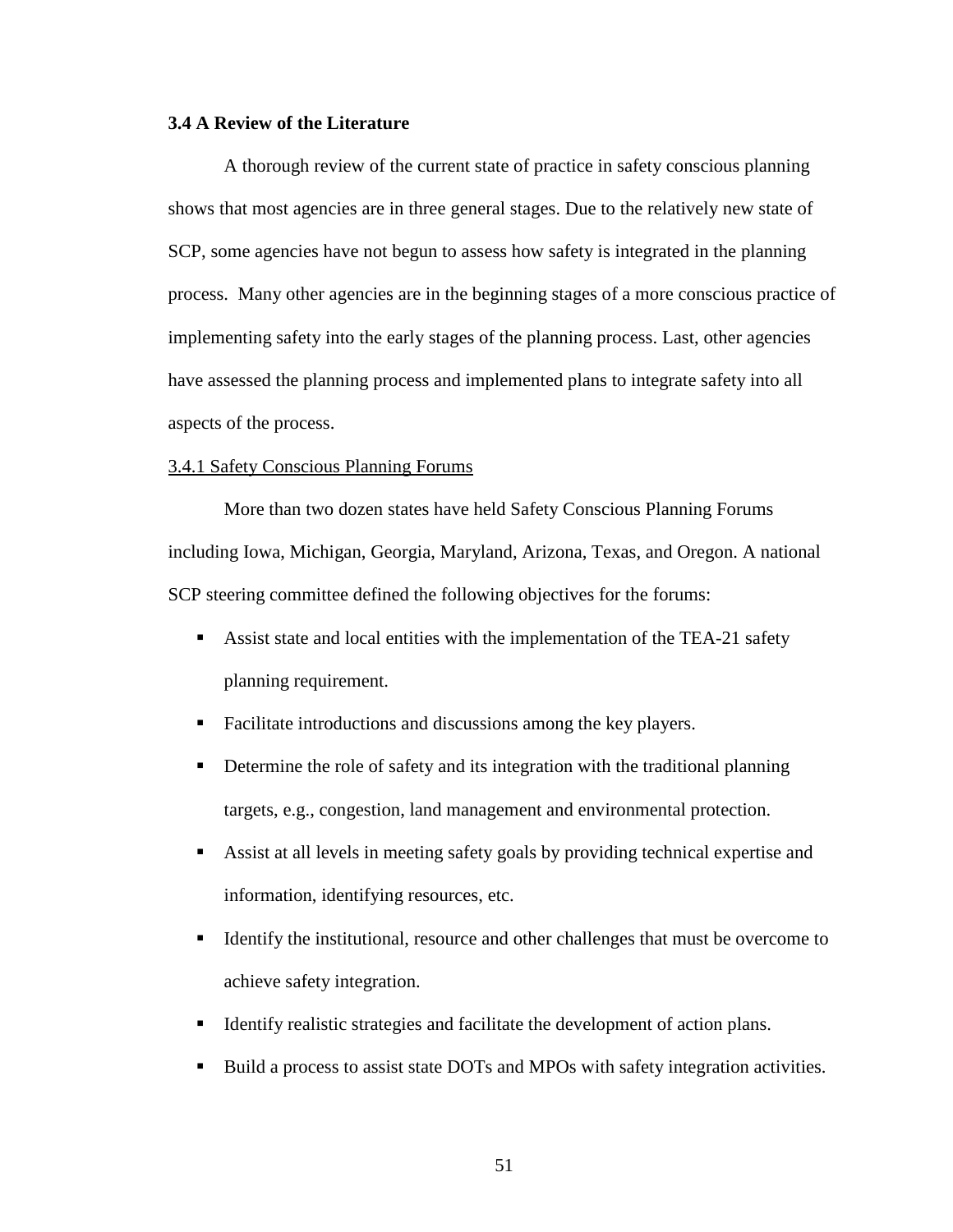The forums are an opportunity for collaboration among transportation planners and engineers, law enforcement, highway safety personnel, motor carrier safety personnel, transit operators, pedestrian advocates, and other stakeholders. Practitioners have the opportunity to collaborate with other safety advocates and find out what tools and practices are successful, how to best implement them, and where others are securing funding for safety improvements. Reports documenting the forums are available for early forums sponsored by the Transportation Safety Planning Working Group (TSPWG) (Federal Highway Administration 2003a, 2003b, 2003c; Herbel 2002; Marshall University 2001; Transportation Research Board of the National Academies 2001-2006). 3.4.2 SCP Peer Exchanges and Conferences

 SCP has been the subject of a number of conferences and peer exchanges since an initial meeting facilitated by the Transportation Research Board in May 2000 (Tri-State Safety Conscious Planning Roundtable 2005; Chatterjee 2006; Roberts 1999; Roberts and Johnson 1998; Transportation Research Board 2003, 2004; Transportation Research Board et al. 2006). Some MPOs and local planning agencies engaged in safety-related activities but the subject may not be addressed in their planning documents (Chatterjee 2006). The SCP conferences have been the catalyst for several research initiatives and have helped to bring the questions regarding safety planning to the planning and transportation community.

### 3.4.3 Papers and Research Projects

 Several projects have tried to define the concept of safety conscious planning and to identify the key characteristics and processes for enhancing the consideration of safety in the transportation planning process (Federal Highway Administration Undated;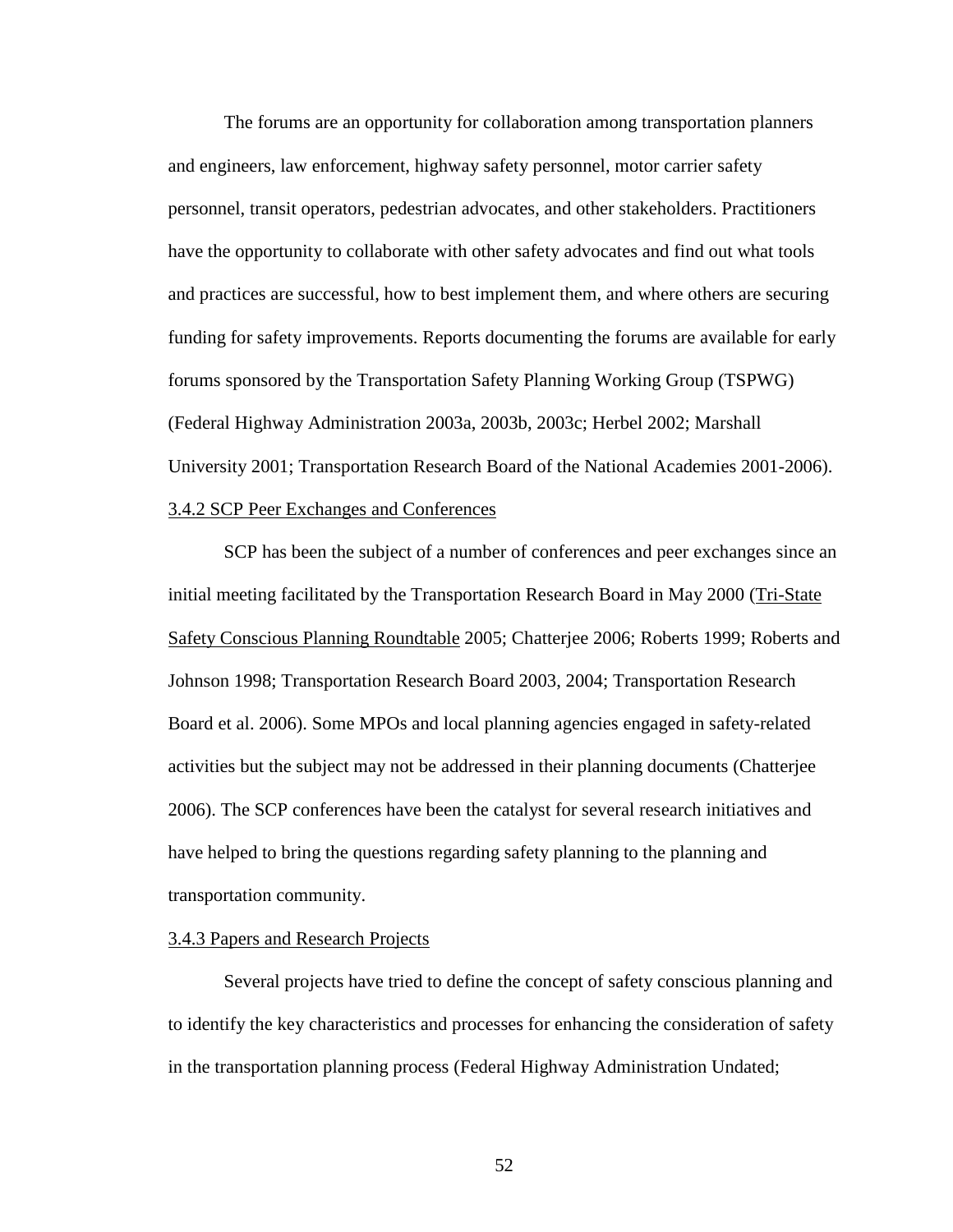Goldman et al. 2006; Herbel 2001; Herbel 2004; Hoffman and Epstein 2003; Petzold 2003).

A few research initiatives have investigated the extent to which DOT and MPO transportation planners consider safety in the traditional planning process and planning documents (Chatterjee et al. 2000; Dempsey et al. 2000; Depue 2003; Herbel 2005). The findings report that safety is often mentioned in vision and goal statements, but the subject is seldom addressed in the project selection process and performance measures.

Several SCP reports have documented attempts to integrate safety into planning processes (Anderson and Hacker 2006; Bruff 2006; Knezek 2005). The reports provide a look at the challenges many state DOTs and MPOs face in safety planning. The reports also document the initiatives state DOTs and MPOs are currently undertaking with respect to SCP.

A number of papers and projects document proposed methodologies and tools that promote SCP (Hadayeghi et al. 2007; Harkey et al. 2005; Kononov et al. 2007; Tarko 2006). These projects are early attempts to quantify safety and develop prediction models that can be used for long term planning.

In response to the results of the SCP forums and peer exchanges, a few documents that provide practical guidance in SCP to state and local planners have been developed (Campbell et al. 2005; Herbel 2002; Roberts 2001; Washington et al. 2006). These papers provide strategies for planning agencies to assess the level of safety consideration in their planning processes and guidance in incorporating safety into planning products.

The linkage between SCP and other planning factors has been the subject of few papers and articles (Bahar et al. 2004; Berkovitz 2001; Knezek et al. 2005; Meyer 2005).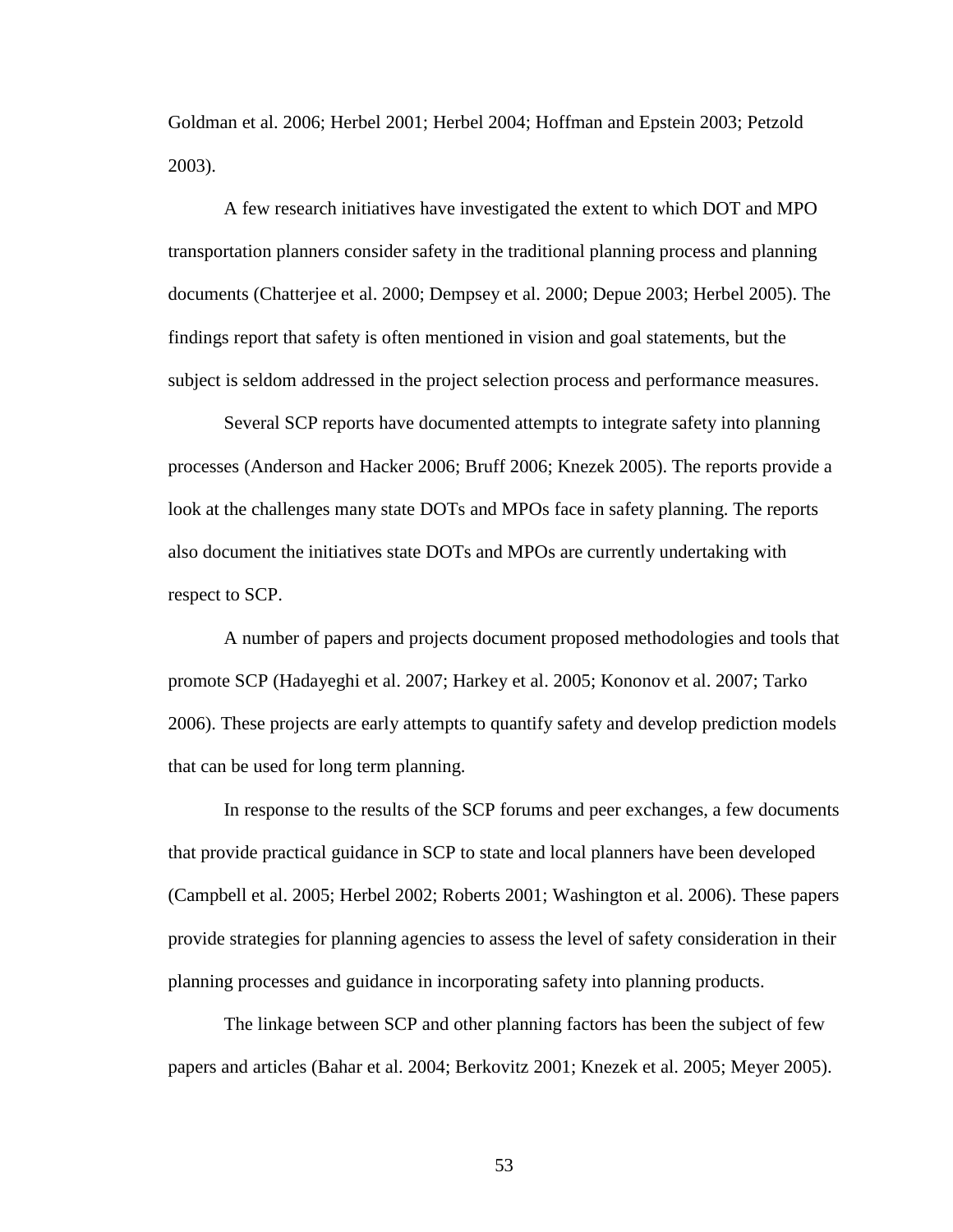SCP is complementary to many of the planning factors, such as land use, context sensitive design, and access management, traditionally considered during the planning process. The relationship between SCP and the strategic highway safety plan (SHSP) process is an important topic that has not yet been addressed in published work. However recent SHSP guidance does acknowledge the important link between the two processes (Federal Highway Administration et al. 2005).

Due to the complexity of the planning and decision making process in different agencies at various levels, determining the exact processes and actions to be taken to incorporate SCP is an important step. Significant research in the incorporation of SCP into the planning process has been explored by (Dumbaugh et al. 2004; Roberts 2001; Washington et al. 2006). The NCHRP Report 546 findings suggest that a significant incorporation of safety entails the integration of safety considerations throughout the planning process. But it is also suggested that incorporating safety into even one or two elements of the planning process will influence decision making and provide more opportunities for safety consideration.

Some states DOTs and MPOs have made a number of accomplishments in the area of SCP. These examples can serve as great resources to other agencies in all levels of government. A thorough review of the literature regarding safety conscious planning shows that much has been done to identify the characteristics of the planning process that should be adopted by MPOs and DOTs, but until recently very little research has been done to guide agencies in the process of improving collaboration and coordination amongst planners, safety practitioners, political officials, and others responsible for transportation safety.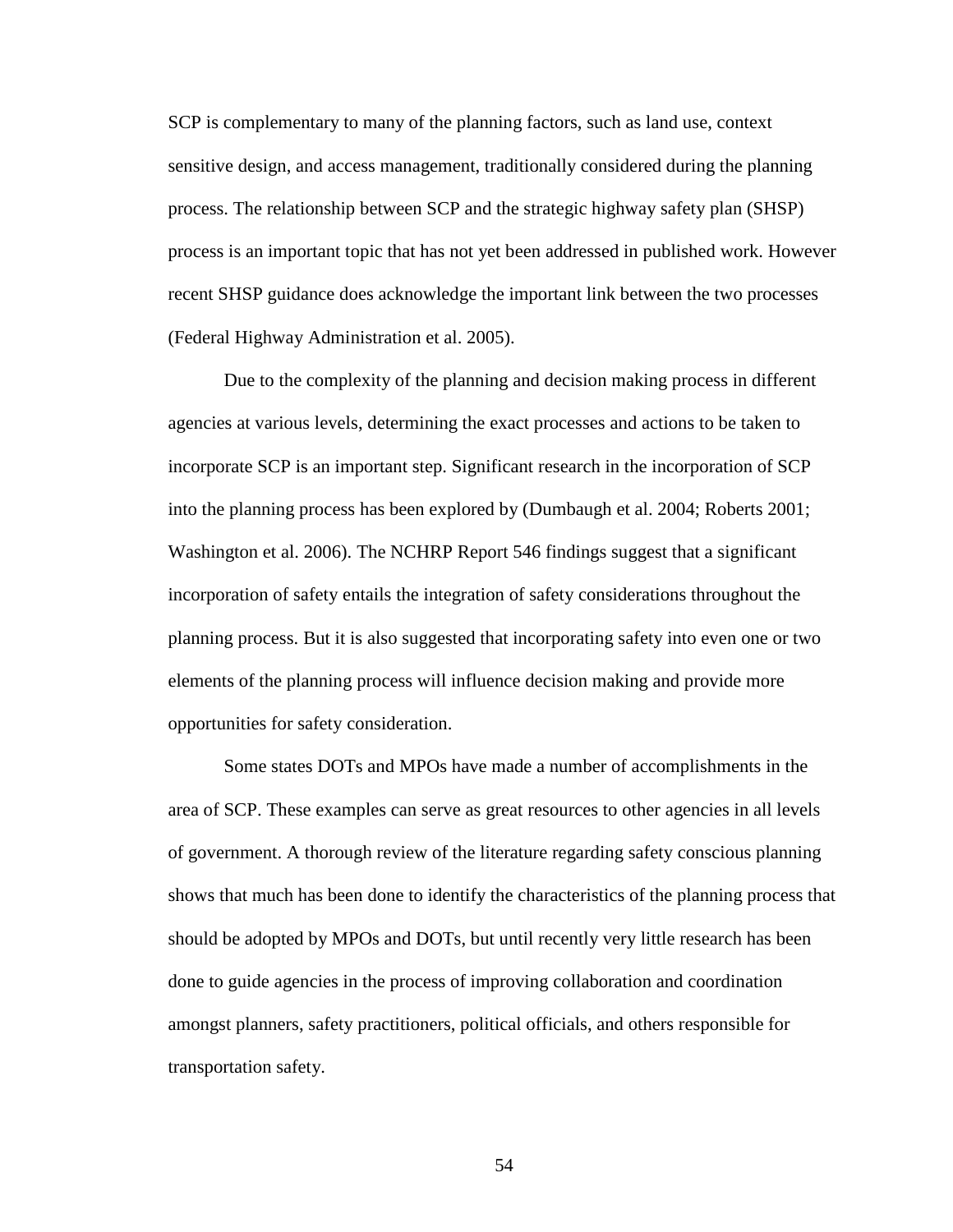A survey of state highway safety agencies in the United States was conducted to determine the degree to which state highway safety agency programs are compatible with planning and programming activities implemented by MPOs and state DOTs. The survey concluded that state highway safety agencies have only a moderate level of organizational capacity for participating in the programs and planning efforts of state DOTs and MPOs due to the limited staff size and the ability to commit staff to the ongoing transportation planning process (Dumbaugh et al. 2004). Many respondents also believed that their office had the ability to influence the planning processes of the state DOTs and MPOs. Furthermore, most respondents did not believe that safety was seriously considered by State DOTs and MPOs during the formal planning process (Dumbaugh et al. 2004).

 Midsized MPOs face a unique set of problems that set them apart from large metropolitan cities. Safety considerations can and should be integrated into an agency's vision statement, goals and objectives, system performance measures, technical analysis, project evaluation, and plan and program development (Washington et al. 2006). Though the planning process is similar in large and midsized MPOs, it is necessary to use different methods to incorporate safety into the decision making process.

## 3.4.4 Safety Conscious Planning Resources

As SCP becomes a more important issue, resources and guidance regarding its practices are being developed and made available. The resources are provided in the form of websites, guidebooks, and desk references.

## *3.4.4.1 Transportation Safety Planning Working Group*

 The Transportation Safety Planning Working Group (TSPWG), formally known as the Safety Conscious Planning (SCP) Working Group, is an informal, ad hoc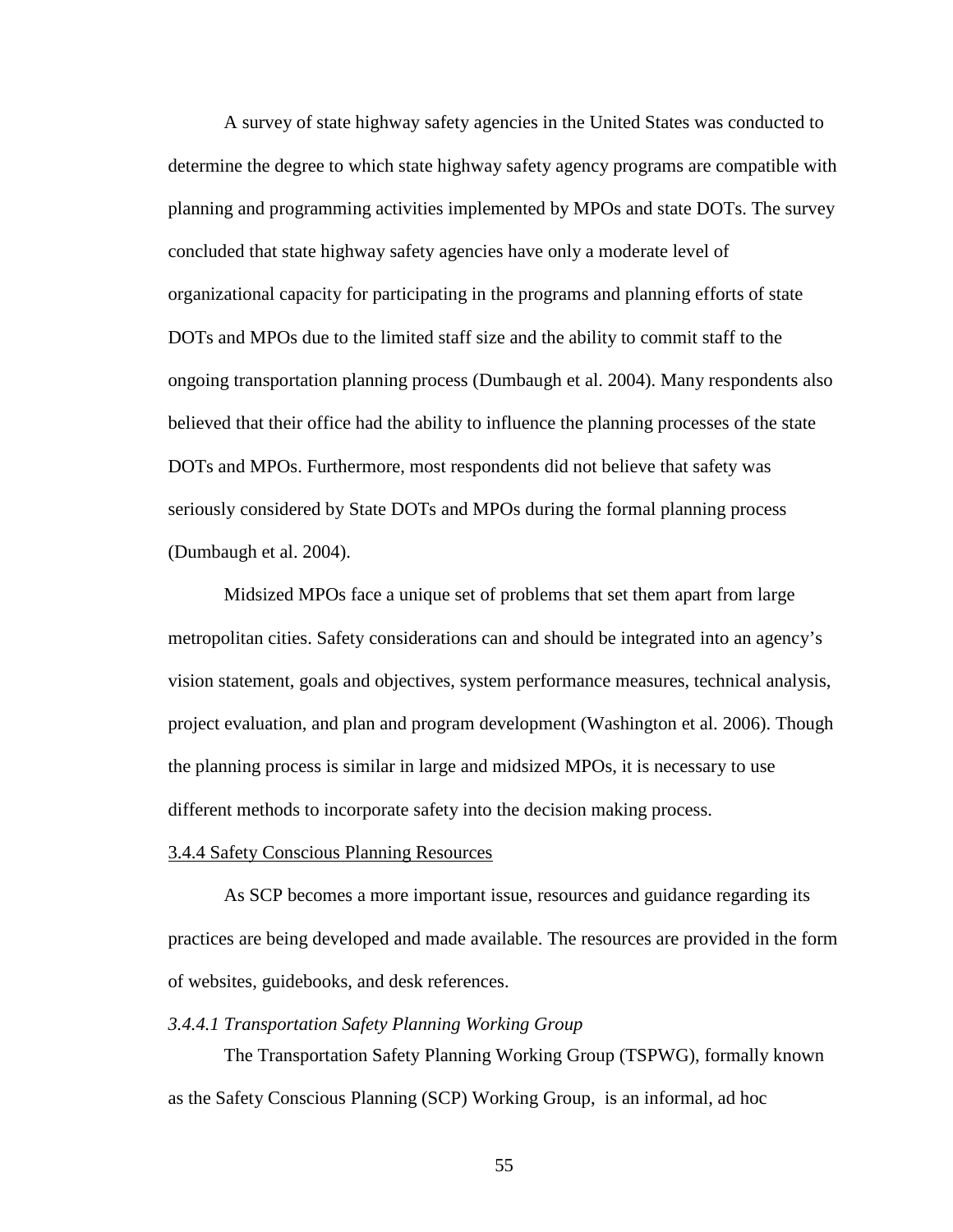consortium of U.S. Department of Transportation agencies including Federal Highway Administration, Federal Motor Carrier Safety Administration, Federal Transit Administration and the National Highway Traffic Safety Administration; and representatives from various State DOTs and other safety professionals. The group hosts a website that offers a host of resources and guidance for transportation safety planning professionals. The website offers safety tools for planners, research and publications, a quarterly newsletter highlighting notable transportation safety planning news, a noteworthy practices section that features best practices across the nation, and a question and answer tool that allows users to ask the working group and its email list serve transportation safety planning questions. The TSPWG website (http://tsp.trb.org) offers a comprehensive knowledge base for safety professionals (Transportation Safety Planning Working Group 2007).

## *3.4.4.2 Transportation Planner's Safety Desk Reference*

 The TSPWG has also developed a Transportation Planner's Safety Desk Reference (Cambridge Systematics 2007). This document is a companion to the NCHRP Report 500 Guidance for Implementation of the AASHTO Strategic Highway Safety Plan. The Transportation Planner's Safety Desk Reference provides a collection of strategies in the 17 emphasis areas for implementation by transportation planners. In addition to providing transportation safety strategies, the guide also offers an overview of transportation safety planning, a discussion of the role of transportation planners in the planning process, and a list of potential funding sources for safety programs.

## *3.4.4.3 AASHTO Strategic Highway Safety Plan*

 The Transportation Research Board's National Cooperative Highway Research Program (NCHRP Project 17-18) has developed a consortium of tools to help States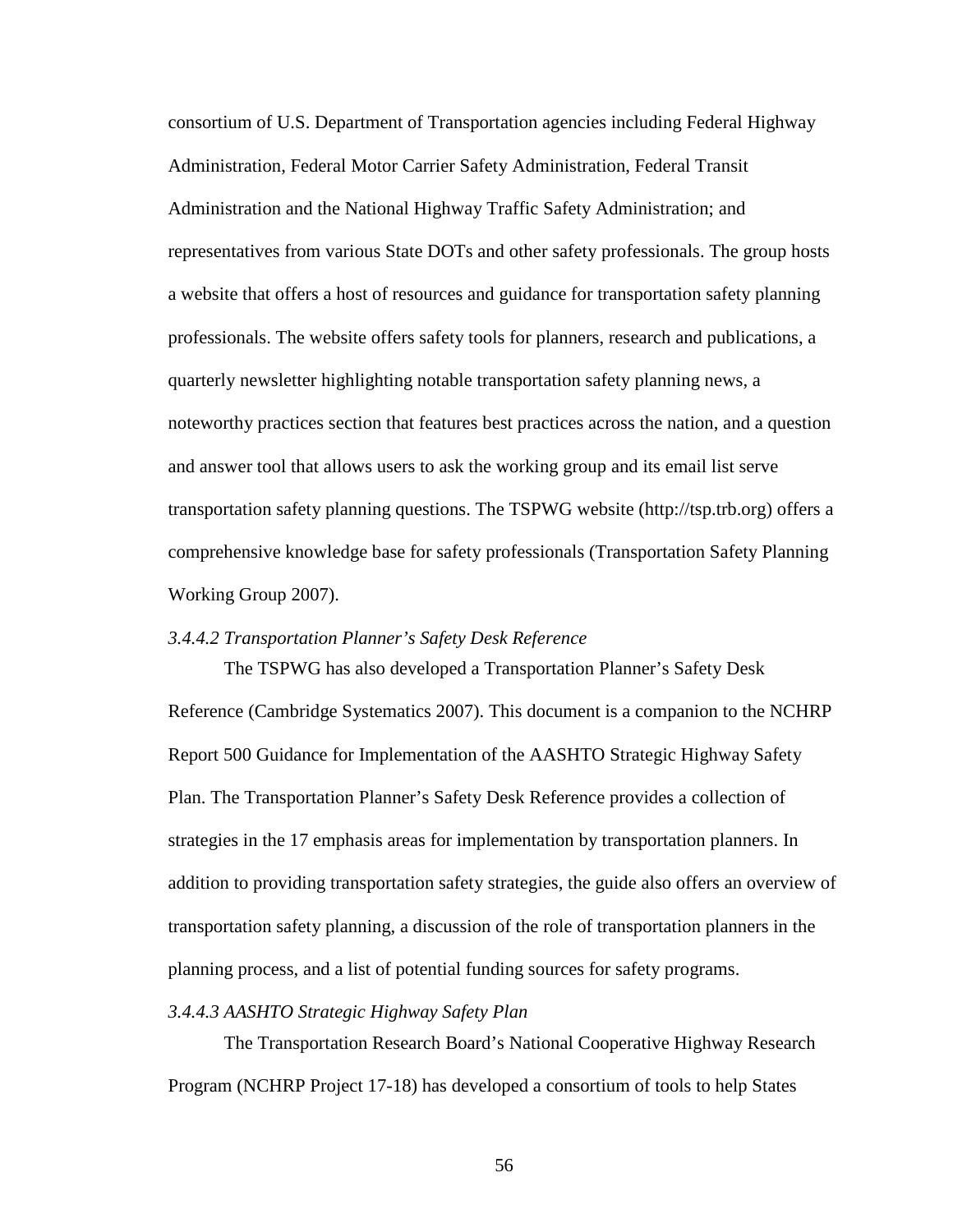improve their statewide highway safety programs. A panel of state and national safety experts has developed tools for the development of Strategic Highway Safety Plans, technology transfer, implementation guides, integrated safety management tools, and a website and a web safety portal.

 The Strategic Highway Safety Plan identifies 22 key emphasis areas that affect highway safety. The plan identifies strategies that, if implemented, can significantly reduce highway deaths and injuries. The panel has also developed separate Implementation Guides for each of the 22 emphasis areas (NCHRP Report 500). NCHRP Report 501 provides a Model Approach to Reducing Statewide Injuries and Fatalities. Highway safety responsibilities are divided among multiple agencies and therefore require coordination and cooperation. NCHRP Report 501 gives planners and decision makers a toolkit of ideas for integrating and coordinating engineering, enforcement, emergency management, and education efforts within a state or region.

 An additional resource of the NCHRP Project 17-18 is the website that is used to facilitate technology transfer related to highway safety research and state initiatives. The website also features a Web Safety Portal which is a password protected area where parties engaged in the development of implementation of state highway safety plans can log in, exchange information, ask questions, and get advice from the developers of the AASHTO Strategic Highway Safety Plan guides.

To facilitate roadway design and operational decisions based upon explicit consideration of their safety consequences, the Transportation Research Board (TRB) is in the process of developing a Highway Safety Manual. The Highway Safety Manual will have attributes similar to those of the Highway Capacity Manual. The manual will be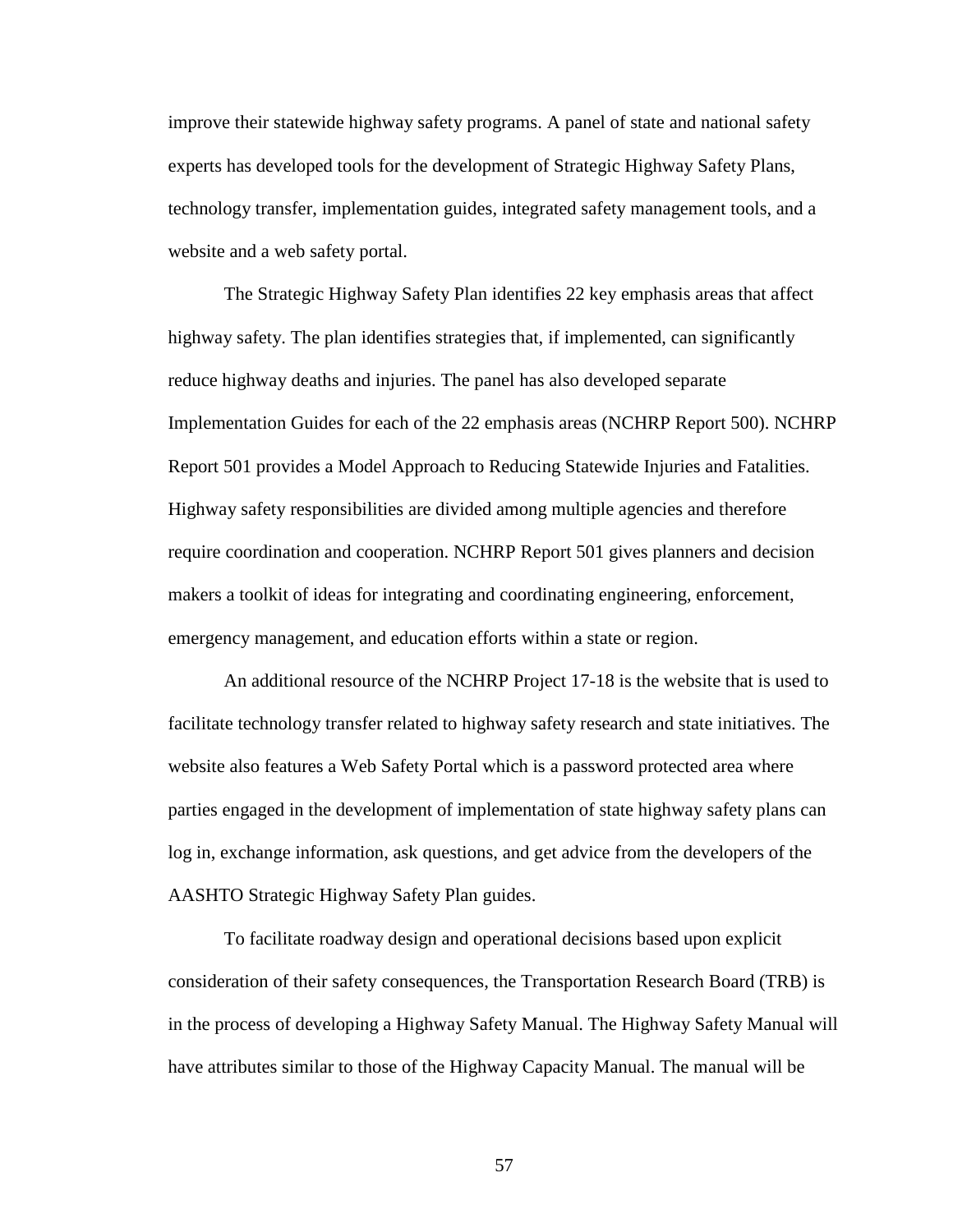developed with guidance from safety researchers and practitioners and will provide factual information and tools in a useful and widely accepted form.

# **3.5 Best Practices**

 Several agencies have made great strides in transportation safety planning and offer noteworthy practices. SCP is growing in importance as agencies realized the human and economic benefits. Various strategies have been incorporated throughout the transportation planning process to provide greater consideration of safety. These practices range from short term to long term strategies. Though these organizations have found successful strategies for incorporating safety into the planning process, these examples serve only as suggestions. Each jurisdiction and agency has a unique situation.

# 3.5.1 Iowa Center for Transportation and Education

 The state of Iowa is often cited as a leading example of TSP practices. Iowa is offering a variety of safety tools that aid in the incorporation of safety into the planning process. The Center for Transportation Research and Education (CTRE) at Iowa State University regularly partners with the Iowa Department of Transportation's Office of Traffic and Safety, the Iowa Safety Management System, and the Governor's Traffic Safety Bureau to develop and enhance safety-related resources. CTRE is the central provider of safety data, training opportunities, and other important safety data related services.

 CTRE also coordinates and manages transportation related research, education and technology transfer. The center developed the Iowa Traffic Safety Data Service which is a software program that provides geographic information system (GIS) safety data to Iowa's local agencies on request. CTRE also developed the Traffic Enforcement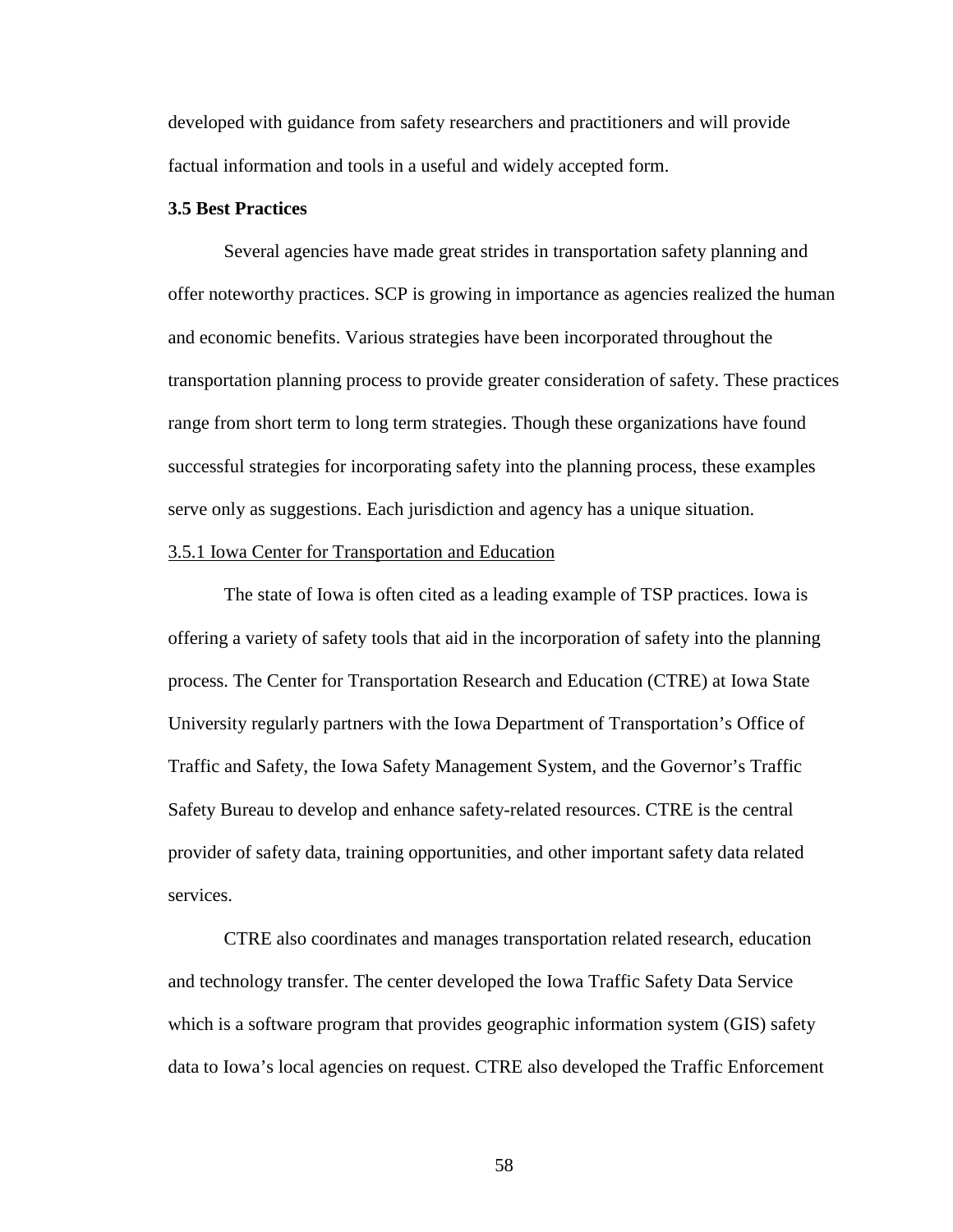Liaison which provides enforcement-related safety training statewide. As a part of the state's Local Technical Assistance Program (LTAP), the Safety Circuit Rider program travels the state offering safety workshops to local governments. The workshops provide suggestions on safety management systems, improving roadway safety, pavement markings, county engineers' safety policies and other safety topics (Petzold 2003).

# 3.5.2 Southeast Michigan Council of Governments

 The Southeast Michigan Council of Governments (SEMCOG) also demonstrates leading SCP practices. As a result of efforts to consider safety in the planning process, SEMCOG has integrated safety into its overall transportation program, programmed and implemented safety projects using state transportation plan funds, increased the sensitivity of the public and media to safety issues, and increased the use of traffic and safety partnerships (Bruff 2004).

 SEMCOG has incorporated safety into its long range planning goals and objectives. These objectives include promoting a safe and secure transportation system, reducing traffic crashes, increasing safety for transit riders, addressing roadway incidents, developing pedestrian friendly communities, and assisting local communities in defining safety needs (Bruff 2004). SEMCOG has also developed and maintains a Traffic Safety Manual and Data Management Tool. The SEMCOG Traffic Safety Manual assists local agency personnel in their analysis of roadway-related traffic safety problems. The manual describes a comprehensive approach to traffic safety analysis, from collecting potentially useful information to ranking tentative solutions.

 The SEMCOG Data Management Tool is an online database that allows users to perform crash analysis at the corridor and location level. This tool allows local agencies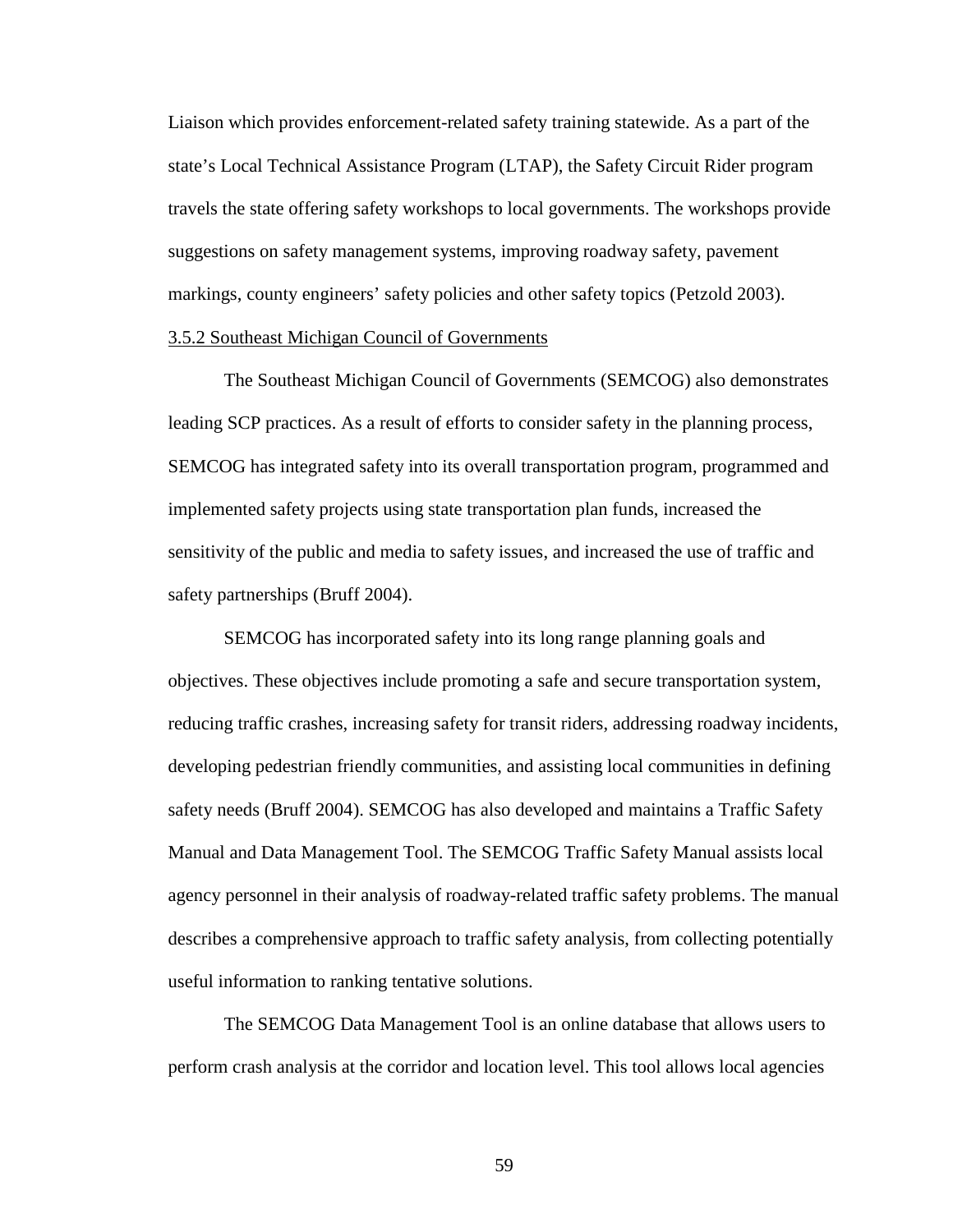access to crash data and the resources needed to perform analysis of hazardous locations. The management tool uses GIS to combine crash data with other important transportation planning data such as road geometrics, traffic volumes, congestion, land use, and pavement conditions. Users can also examine crash types, frequencies and rates. This powerful tool offers local agencies access to technical tools and data (Bruff 2004). 3.5.3 Pennsylvania Department of Transportation

# The Pennsylvania Department of Transportation has developed a targeted program to implement low-cost improvements that reduce the number of traffic fatalities statewide. The Safer Travel Strategic Focus Area (SFA) program allows district safety engineers to implement low-cost improvements at high crash segments and spots. The program concentrates on signalized intersections, stop-controlled intersections, guide rails, utility poles, trees, curves, head-on/sideswipe crashes, pedestrians, aggressive driving and driving under the influence.

 The Bureau of Highway Safety and Traffic Engineering (BHSTE) developed a toolbox of low-cost highway safety improvements to address the targeted crash categories based on analyses of collision data for the State. As a part of the program district engineers are required to develop a plan to meet their target fatality reduction goal as a part of a District Business Plan. The number of lives saved annually and the number of low cost improvements implemented are used as measures of progress and reported quarterly. For a segment to be considered for low-cost improvements, each category has a minimum criterion for the number of clustered collisions. Improvements and crashreduction factors have been developed for each category. Each district must maximize its resources to meet its target by implementing low-cost improvements at locations with the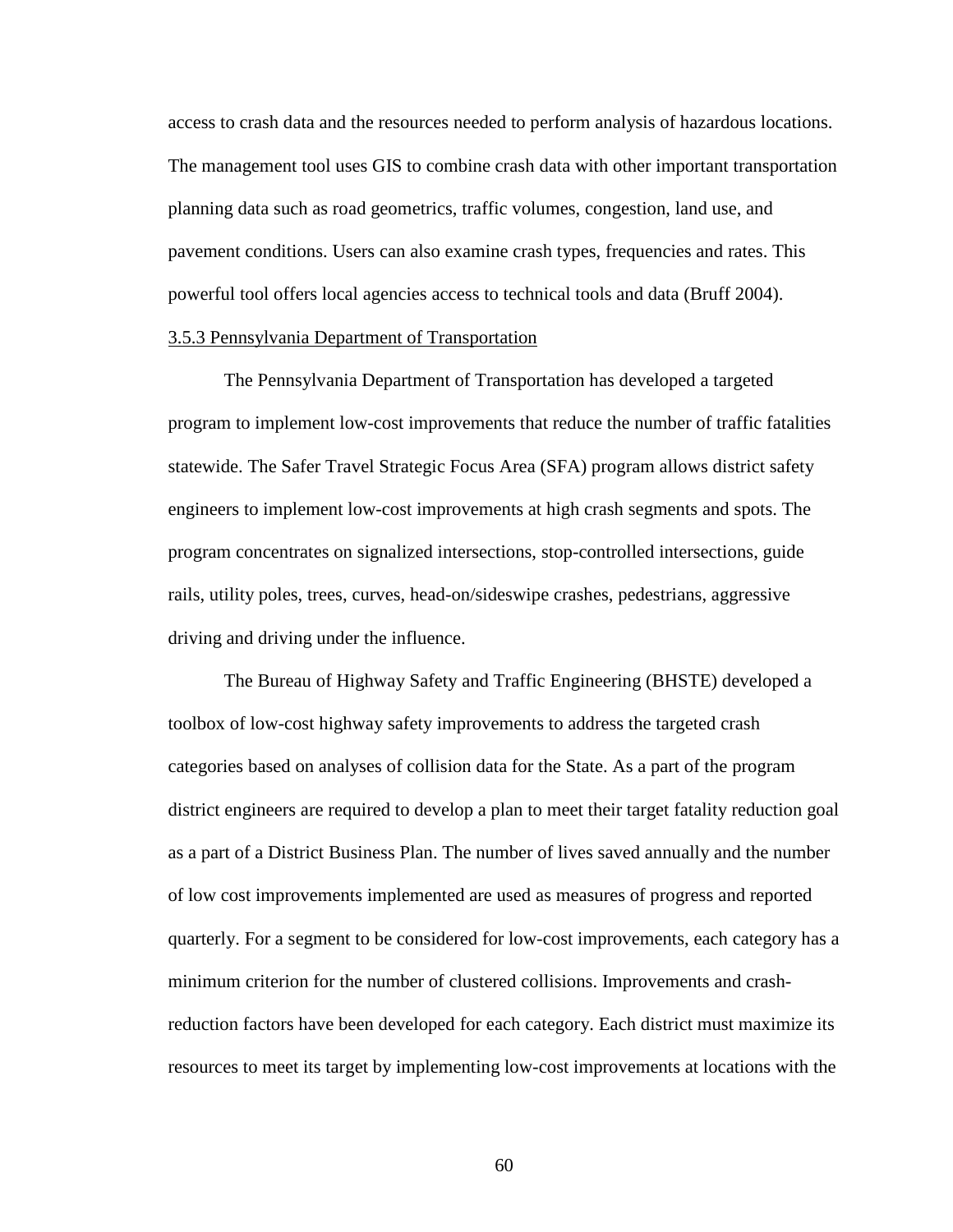highest potential for a reduction in crashes based on the crash data (Federal Highway Administration Undated).

## 3.5.4 Arizona Department of Transportation

 The Arizona Department of Transportation developed the Local Government Safety Project (LGSP) analysis model to help local governments identify potential safety projects in their jurisdictions. The model helps identify sites and implement strategies for local safety improvement projects. The model allows local governments to assign priority to potential projects in local safety programs so that resources can be used most effectively and allocated appropriately among safety alternatives.

 The LGSP model is incorporated into a Microsoft Access program and allows the user to select a subset of locations within an area of concern based on user-define parameters. The model uses defined weights to generate reports that identify dangerous sites and reports detailed information such as crash frequency and severity, and costs of crashes for the sites. The list of hazardous sites is used by local jurisdiction safety engineer to select treatments. The user then inputs the possible safety treatments for each of the sites and each treatment is given an effectiveness value. From these inputs, the model calculates the expected benefit for each project and outputs a benefit-cost analysis that is used to prioritize safety projects in the area (Federal Highway Administration Undated).

# 3.5.5 Rogue Valley Council of Governments

The Oregon Department of Transportation's (ODOT) Traffic Safety Division is partnering with the Rogue Valley Council of Governments (RVCOG) in southern Oregon to complete a prioritization and selection process for traffic safety projects. The Rogue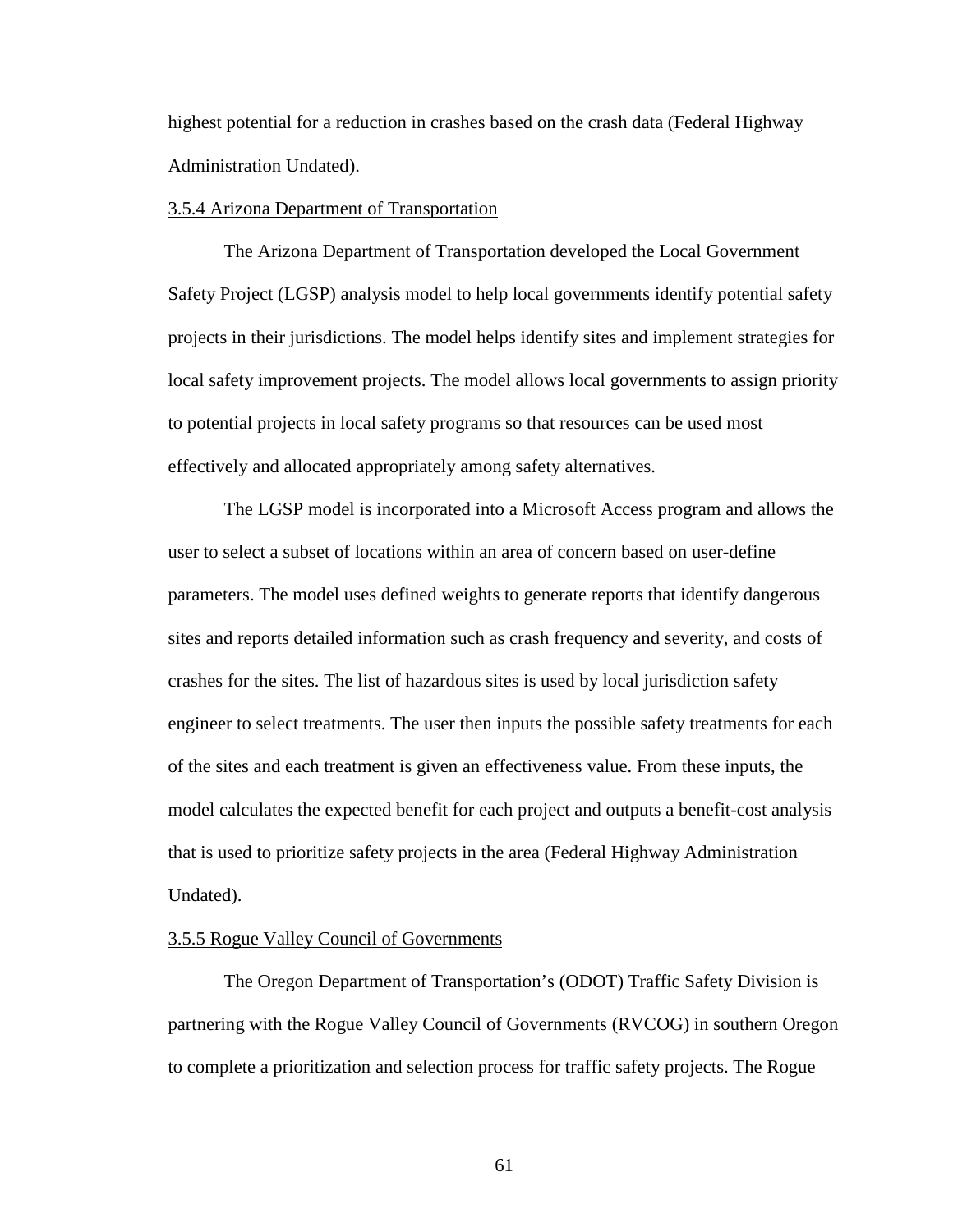Valley Council is an association of local government agencies designed to provide a forum for regional planning and problem solving. During 2002 the MPO updated elements of its regional transportation plan to include a traffic safety element. A part of this update includes an analysis of accidents within the region using GIS and ODOT accident data. MPO grant funds are used to develop and test a GIS file that pinpoints accident locations using state accident data and to develop safety project prioritization criteria and a project selection process (Petzold 2003).

#### **3.6 Educational Programs**

Many state and local government agencies have implemented educational programs and initiatives to promote transportation safety. These multidisciplinary programs integrate engineering, enforcement and education activities. Educational programs addressing impaired driving, speeding, safety belt use, graduated licensing, older drivers, work zone safety, and red light running are also being facilitated in many states. These programs provide a special link between the planning and safety professionals and the general public.

 Florida has also implemented a Safety Management System and Community Traffic Safety Teams. The state of Kansas has a "Get the Picture, Listen to the Signs" campaign promoting the importance of highway signs. New Mexico has developed a Traffic Safety Almanac Program that provides analysis and reports that link problem and countermeasure data. North Carolina has a school bus safety program which reminds motorists of the state's no passing law and has law enforcement officers monitoring school bus routes to enforce the no passing law.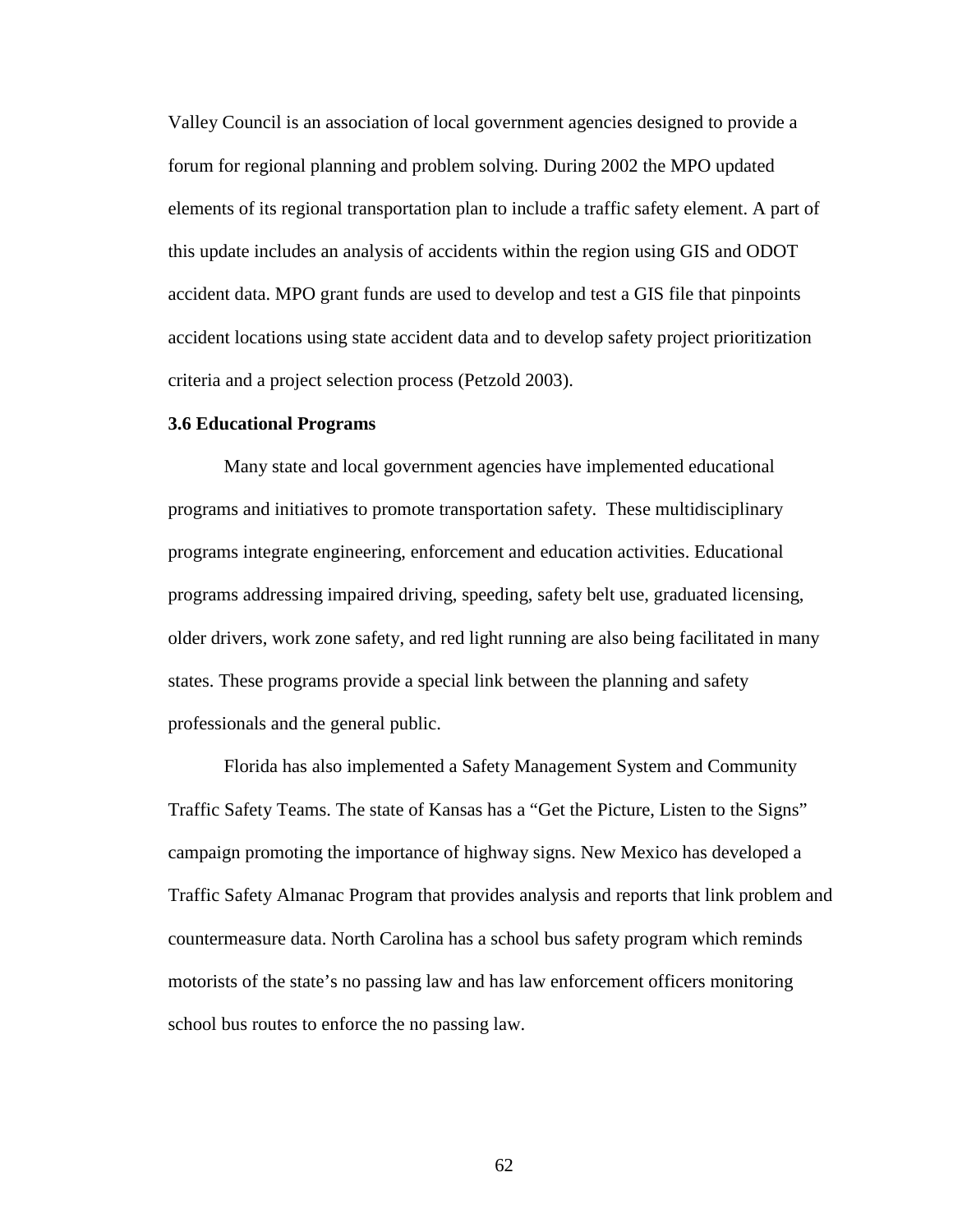Many more programs emphasizing education and enforcement are in existence nationwide. The implementation of such programs encourages and promotes safety in the transportation process and creates a forum for nontraditional partnerships, communication, and outreach for leaders and decision makers.

#### **3.7 Gaps in Knowledge**

The concept of incorporating safety into the transportation planning process as opposed to accounting for safety only during the design process is relatively new. The references cited in this literature review are the most relevant documentation of this concept and the issues surrounding it.

# 3.7.1 SCP Linkages

The relationship between safety conscious planning and strategic highway safety plans is a question that needs to be addressed. Though several publications have addressed the linkage between SCP and other transportation planning issues, the institutional and organizational differences in agencies that may affect the process have not been addressed. With the implementation of the new SAFETEA-LU requirement regarding SHSPs, it is expected that this question will receive some attention.

#### 3.7.2 Quantitative Safety Analysis

 Safety is difficult to define and measure. Quantitative measurement of safety with respect to transportation planning is necessary to help planning agencies monitor safety performance. A standard set of safety performance measurements and implementation strategies for system performance should be developed to provide a basis for a comprehensive system monitoring process.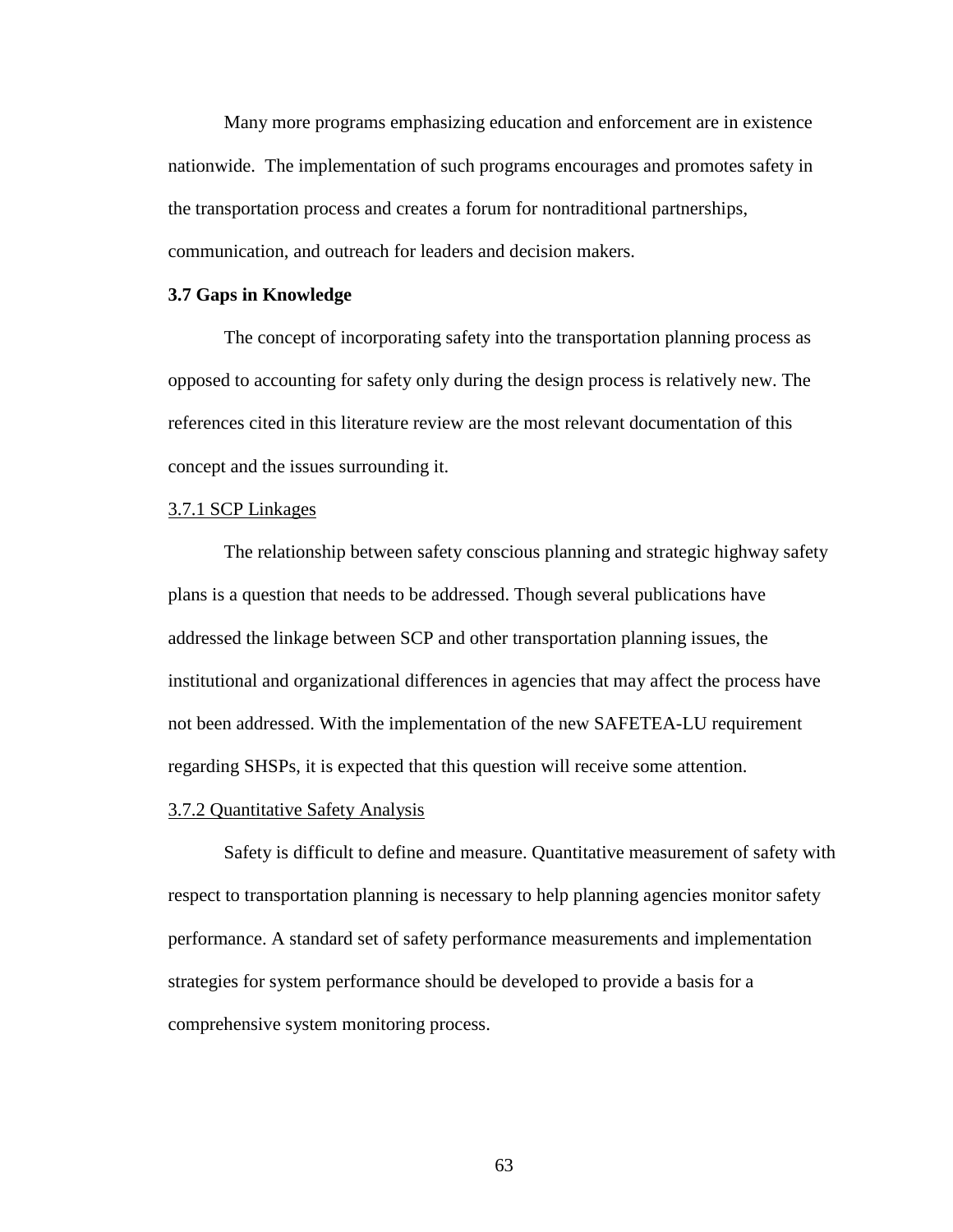Planning agencies also need assistance predicting safety performance. No comprehensive safety prediction tools existed at the time of this review. Crash prediction models would be a reasonable place to start. Such a model could also be useful in managing congestion.

Long term transportation planning requires forecasting in 20 to 30 year terms. Safety is not adequately addressed in long term plans because planners do not have the capabilities to make an assessment of safety in the future.

#### 3.7.3 Institutional Characteristics of Midsized MPOs

This research initiative looked at midsized MPOs from the standpoint of SCP, but future research could explore their institutional and organizational characteristics. It would be interesting to understand the general characteristics of midsized MPOs and how those characteristics directly influence the planning process.

# 3.7.4 Collaboration and Communication

Perhaps the strategies necessary to improve communication and collaboration within the planning organizations to support safety planning improvements will vary greatly based on institutional and organizational characteristics. The inherent differences between midsized and large MPOs may help or hinder communication and collaboration.

# 3.7.5 Funding Challenges

 Securing adequate funding sources is a major issue in SCP. Perhaps the development of a framework that guides MPOs in seeking and enhancing the use of funds for safety planning activities is necessary. The framework could identify various methods of funding safety projects. The development of such a framework may also influence the federal and state funding structure for transportation safety projects.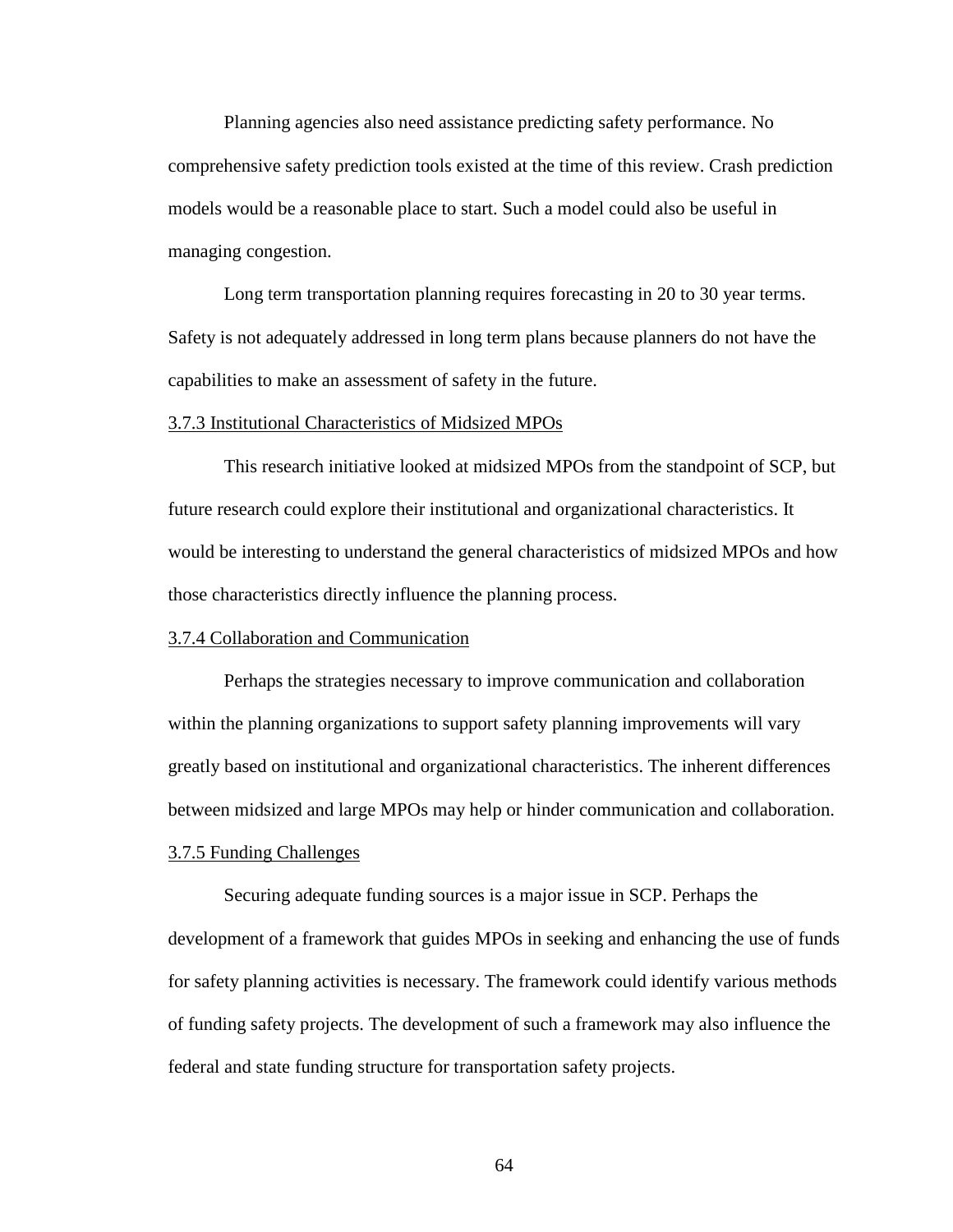# **CHAPTER 4**

# **RESEARCH METHODOLOGY**

# **4.1 Introduction**

This research uses a combination of the multiple-case study approach complemented by a web-based survey to: 1) examine the characteristics of transportation planning in midsized metropolitan planning organizations (MPOs), 2) investigate the application of the NCHRP 8-44 framework, 3) modify the existing framework to specifically address the needs of midsized MPOs in incorporating safety into the planning and decision-making structures, and 4) develop recommendations for federal, state and regional planning practices to enhance safety conscious planning (SCP).

The research was conducted in several steps (see Figure 4-1). The first step was a search of literature and internet resources to collect significant information on safety conscious planning and the transportation planning process. The literature review was presented in Chapter 3. Additional methodology steps included: selection of case studies, development and dissemination of survey, development of case study interview protocol interviews with MPO representatives, development of recommendations and a revised framework, and validation of the recommendations by a focus group.

# **4.2 Survey Instrument**

A web-based survey of midsized MPOs nationwide was conducted to determine the challenges midsized MPOs face when incorporating safety into the planning process and the current policy basis and procedures for safety conscious planning. The information collected in the survey was used as a supplement to the case study interviews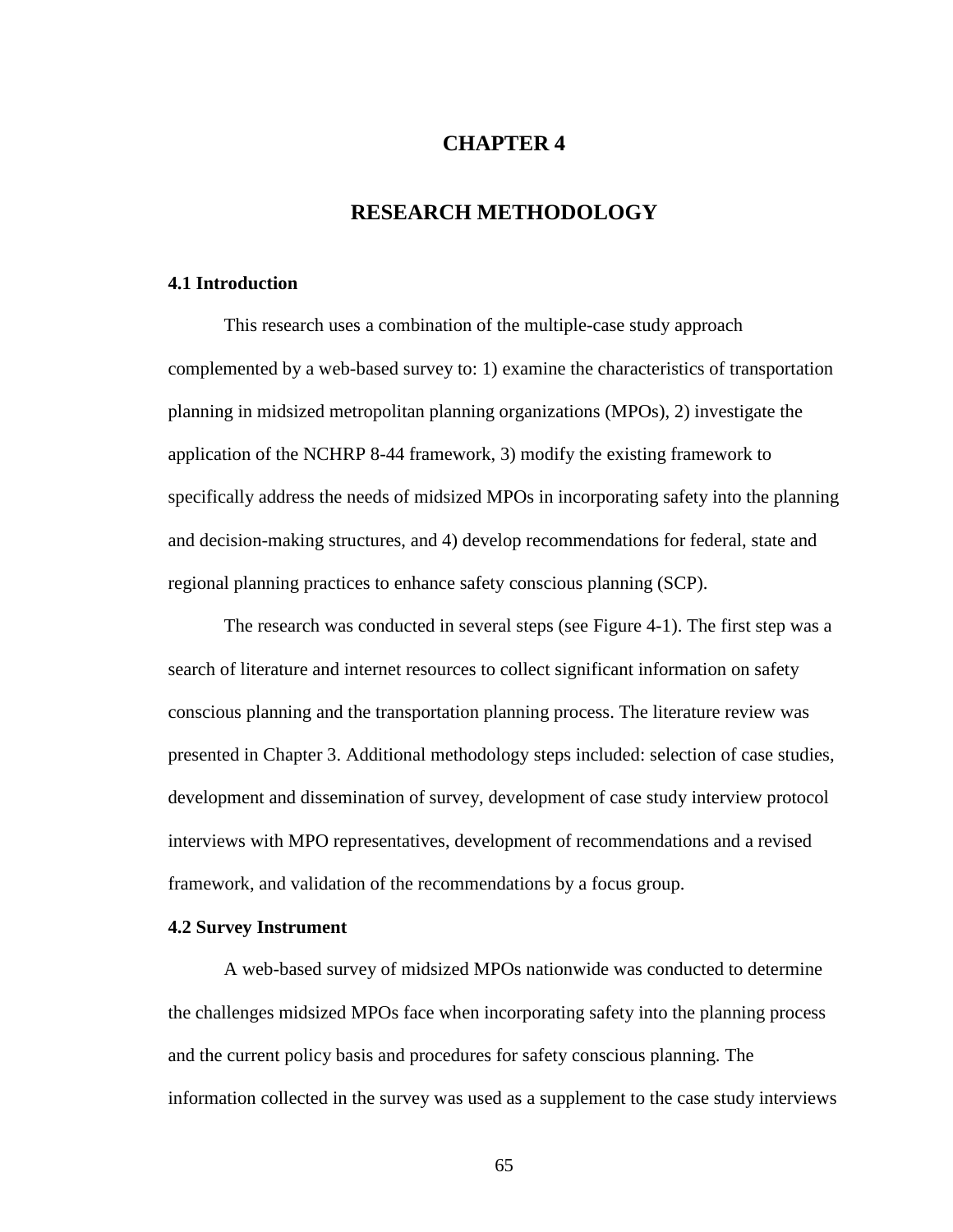conducted during this research. The survey was also conducted to provide a national snapshot of safety conscious planning practices in midsized MPOs. A copy of the survey instrument is provided in the appendix.



**Figure 4-1: Research Methodology** 

# 4.2.1 ZapSurvey Service

The survey instrument was administered through the ZapSurvey service.

ZapSurvey is an online survey service designed to create surveys using a web browser.

The online tool allows its users to build, distribute, manage and analyze survey data. The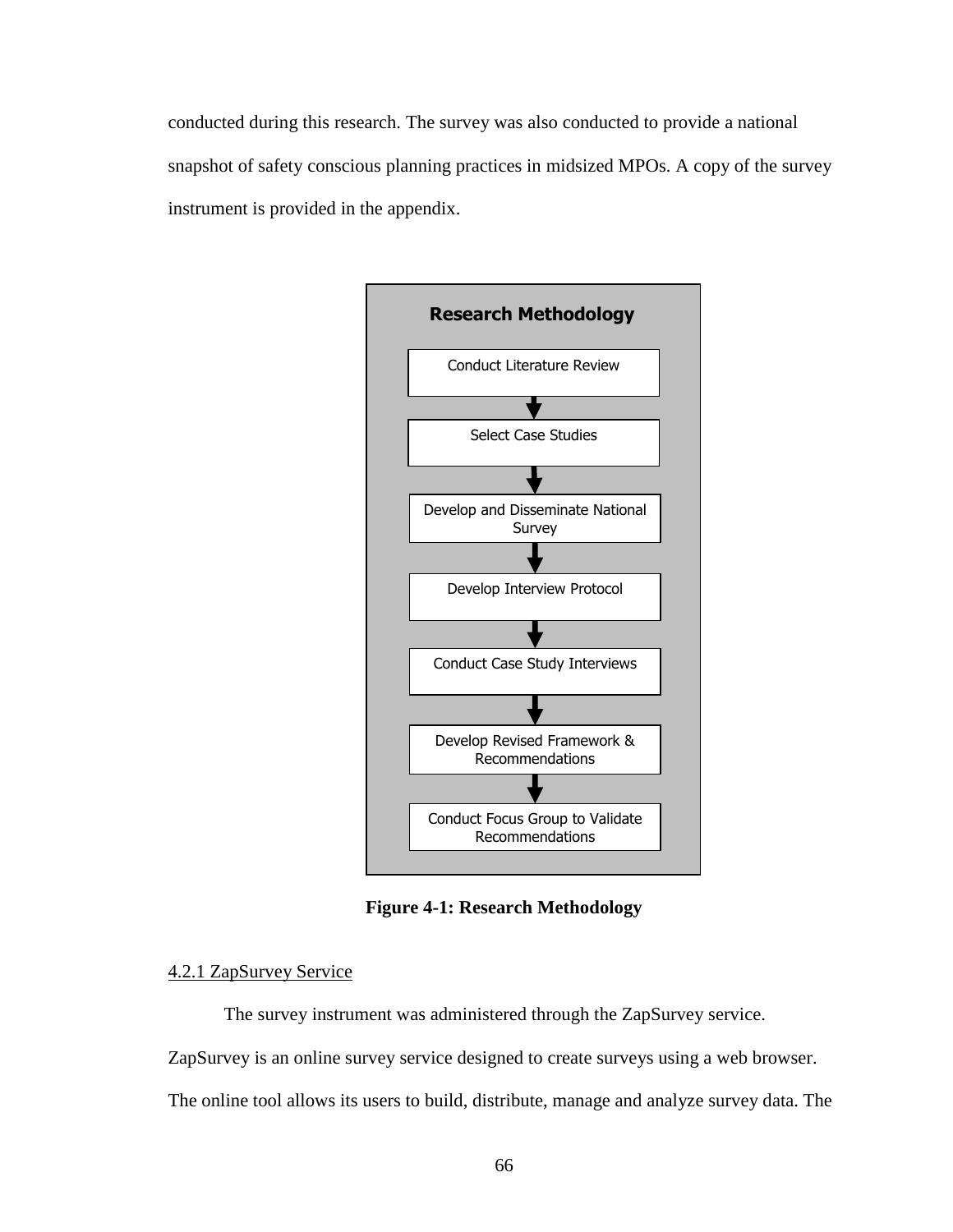surveys were distributed via email to the Executive Director or Director of Planning at midsized MPOs (200,000 to 600,000 population) in the United States.

Contact information and world-wide web addresses for the MPOs was collected from the Association of Metropolitan Planning Organization's (AMPO) *2005 Profiles of Metropolitan Planning Organizations*. Survey participants were telephoned to solicit participation in the survey and to obtain an appropriate email address to send the survey invitation. An email was sent to the MPO representative through the ZapSurvey service including a direct link to the survey and instructions for completion.

## 4.2.2 Survey Components

The survey consisted of six sections with a total of eleven questions. The survey could be completed within 10 to 15 minutes. All questions had to be answered for the survey to be complete and submitted. Participants were not required to complete all questions at one time. The survey could be returned to at a later time by clicking on the link sent in the email invitation.

Section one of the survey asked basic background information questions. The first question identified the respondent's role or position in the MPO and a second question asked the participant to identify the states included in their MPO boundary.

Section two of the survey covered long range planning. The questions determined whether the MPOs included safety as a topic of study or as a policy issue in their vision statement, goals, objectives, regional transportation plan, and transportation improvement plan. Additional questions dealt with the explicit inclusion of safety in the planning goals and objectives and the MPO's project selection process.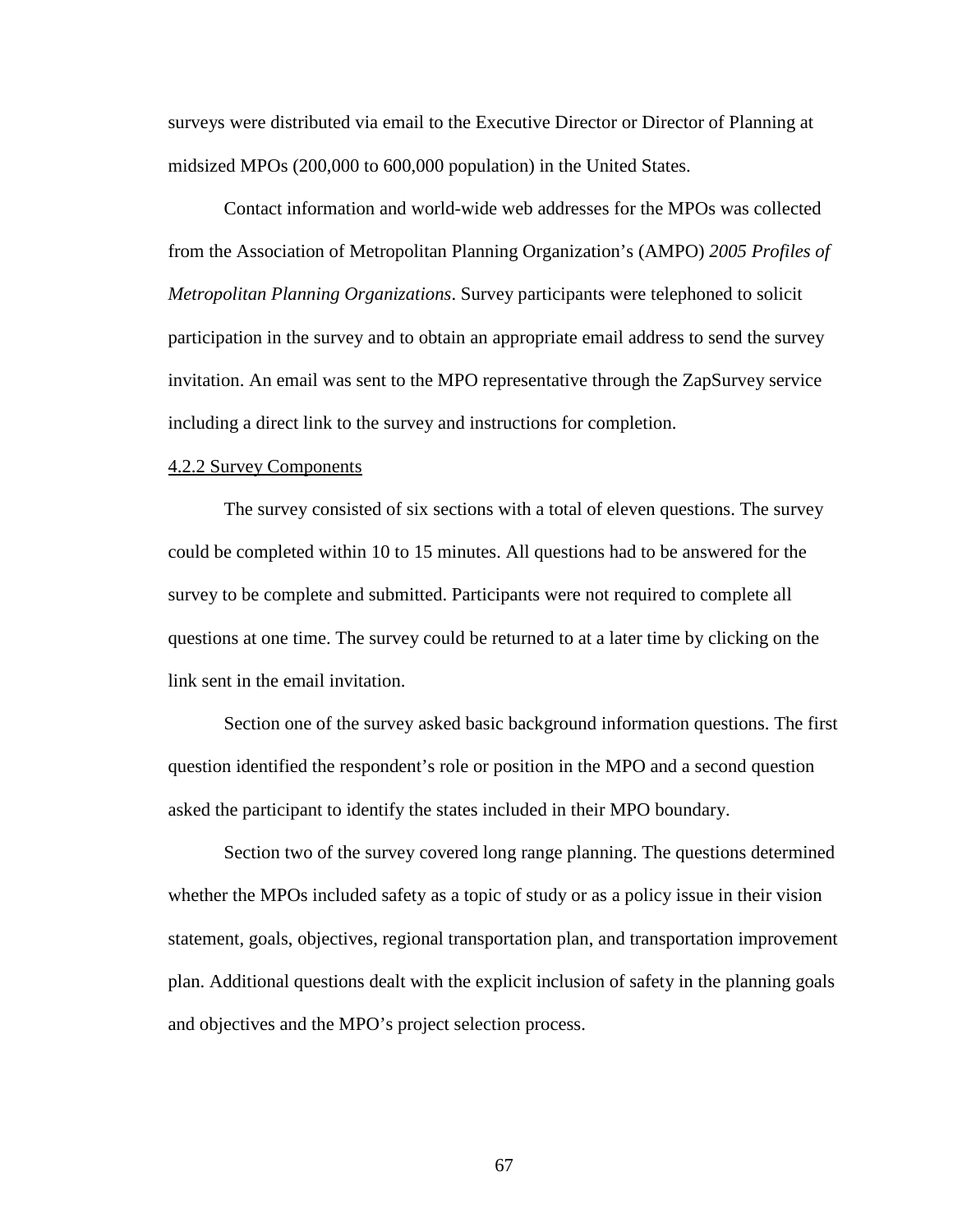Section three addressed the importance of various safety data for transportation planning and decision making in the region. Section four explored the methods and tools used by the MPOs to incorporate safety considerations into the transportation planning process. Sections five and six discussed performance monitoring, and the MPO's collaboration with various federal, state and local agencies that have a stake in safety planning.

## 4.2.3 Survey Sample Size & Response Rate

 Surveys were sent to MPOs with a population of 200,000 to 600,000 as of 2005. Census Bureau estimates were used to identify the targeted MPOs. Seventy-eight MPOs received requests to participate in the survey. Thirty-one completed surveys were returned, resulting in a 40% response rate. Phone calls were made to MPOs to encourage participation in the survey. Reminder emails were also sent to participants to complete surveys that were incomplete as of March 1, 2007.

## **4.3 Case Studies**

The case studies were designed to offer guidance in assessing the needs of midsized MPOs when incorporating safety into the planning and decision making processes. Each case provided insight into special areas of interests related to safety conscious planning. Initially, each case study was approached with similar expectations, but as differences in the MPOs' planning and decision making processes became apparent, each study was approached in a case-specific manner.

Case study interviews were used to conduct an in-depth assessment of the safetyrelated factors the agencies consider during the decision making process. A set of interview questions was adapted from the NCHRP 8-44 framework. The questions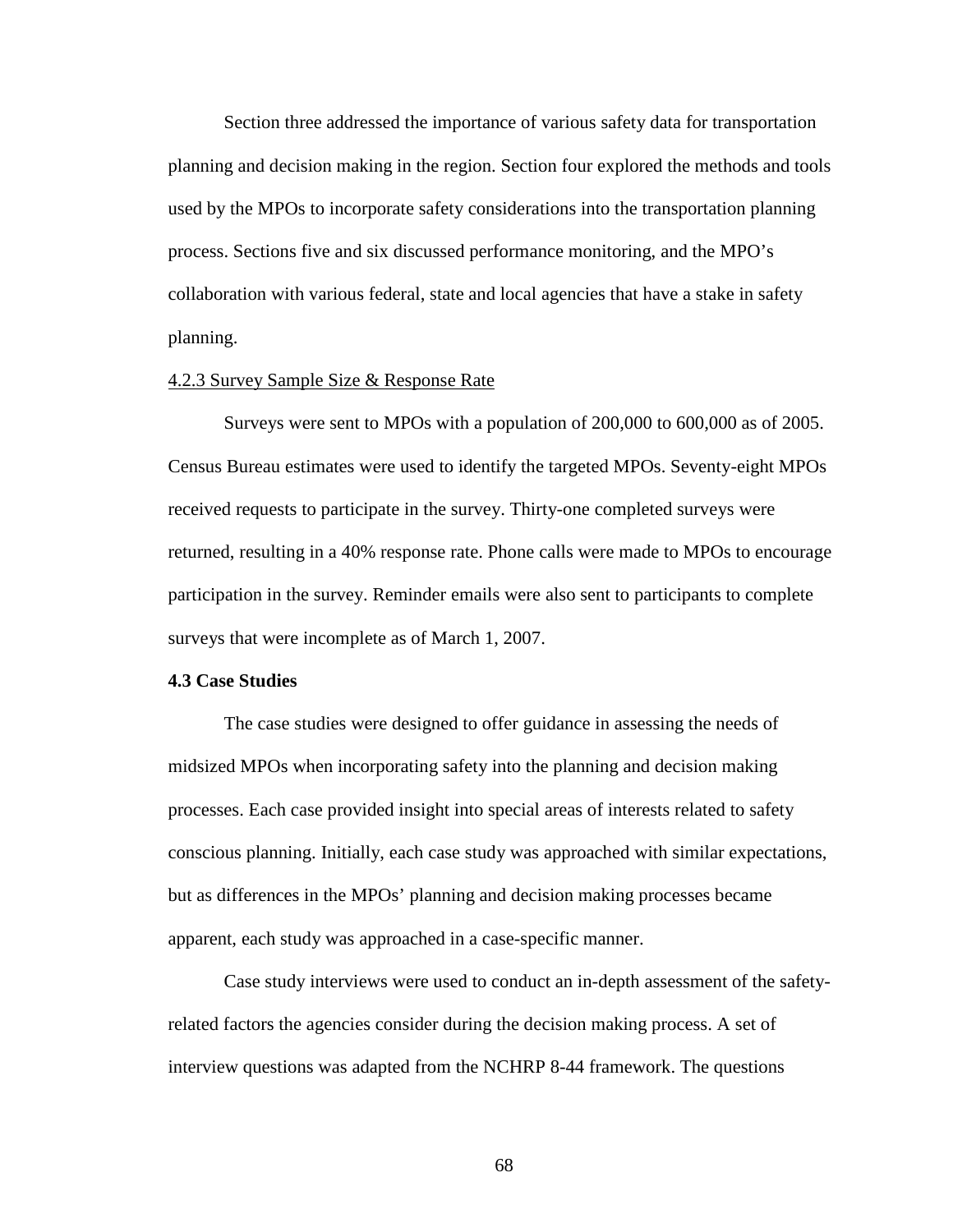pertained to the incorporation of safety into the MPOs' long range transportation plan, safety-related data collection and analysis, performance measures and system performance monitoring, and the MPOs' collaboration with other safety professionals. The partnerships and collaborative efforts the agency used to address safety issues were also explored. Information about the safety-related education and prevention programs in place was reviewed. The sources for safety data, methods of data collection, and tools for technical analysis were identified. Specific safety-related topics were used to determine the availability of data, data constraints, and the processing and analysis procedures used. Each case also identified performance measures used to monitor the transportation system.

# 4.3.1 Interview Format

The case studies consisted of a series of interviews with MPO managers, planners and engineers. As a supplement to the MPO interviews, law enforcement and emergency management representatives in the region were also interviewed. A sample copy of the interview questions is included in the appendix. Initial interviews were designed to last approximately 45 to 60 minutes. Additional informal meetings and phone calls varied in length based on purpose. The majority of the interviews were conducted in private meetings or by telephone. In some cases, the interview questions were answered via electronic mail. In such cases, follow-up questions were addressed by telephone.

# 4.3.2 Case Study Selection

 As a baseline for defining a midsized MPO, a population of greater than 200,000 but less than 600,000 was chosen. This interval was chosen because the federal breakpoint for transportation management areas is a population of 200,000. The upper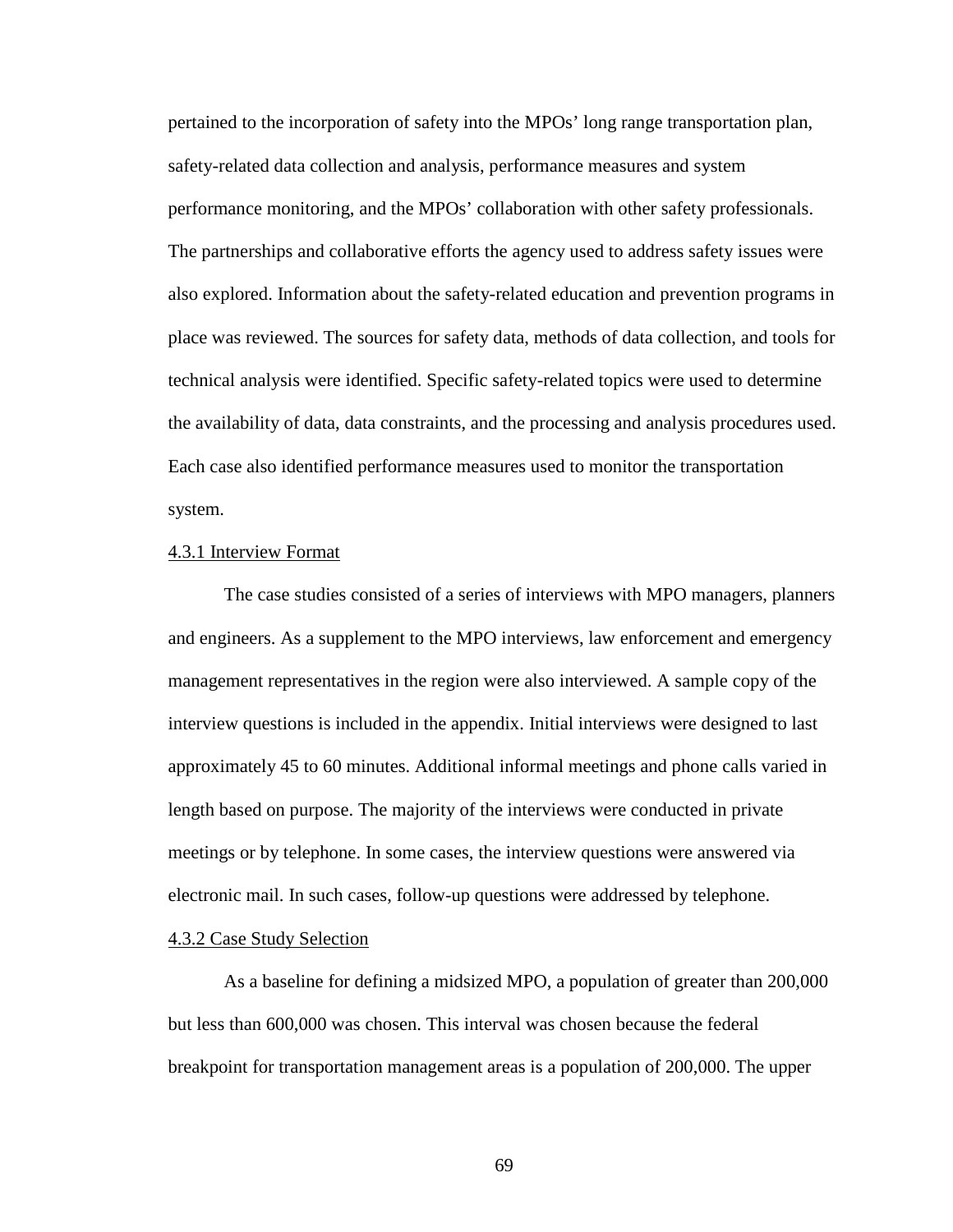limit of 600,000 was chosen to isolate MPOs that are urban areas, but not major urban metropolitan areas. This range includes MPOs that are not a part of an extremely large metropolitan area, but are within a transportation management area. The MPOs in this population range are relatively small and have a unique set of challenges with SCP.

Limiting the study to seven MPOs allowed a thorough investigation to be conducted, although seven cases does raise the question of how representative these cases are. This is a common concern with case studies and is not problematic because the case study, like the experiment, does not represent a "sample", the goal is to make analytic generalizations as opposed to statistical generalizations (Yin 1989). To ensure this research effort is comprehensive and to identify any regional differences, the national survey discussed in Section 4.2 was conducted as a complement to the case studies. The following section discusses the survey instrument, response rate and the questions that were asked.

#### **4.4 Data Analysis**

The case study interviews and survey analysis focused on four major areas of SCP: long range transportation planning, decision-making and data collection, human resources and technical analysis, and safety leadership and collaboration. This research evaluated SCP practices in midsized MPOs, identified current practices and institutional barriers related to each focus area reviewed, and made recommendations for SCP practices and policy changes at the federal, state, regional and local levels.

#### **4.5 Validation Process**

 The recommendations developed as a result of this research were evaluated by planning professionals to determine their feasibility. This process was needed to measure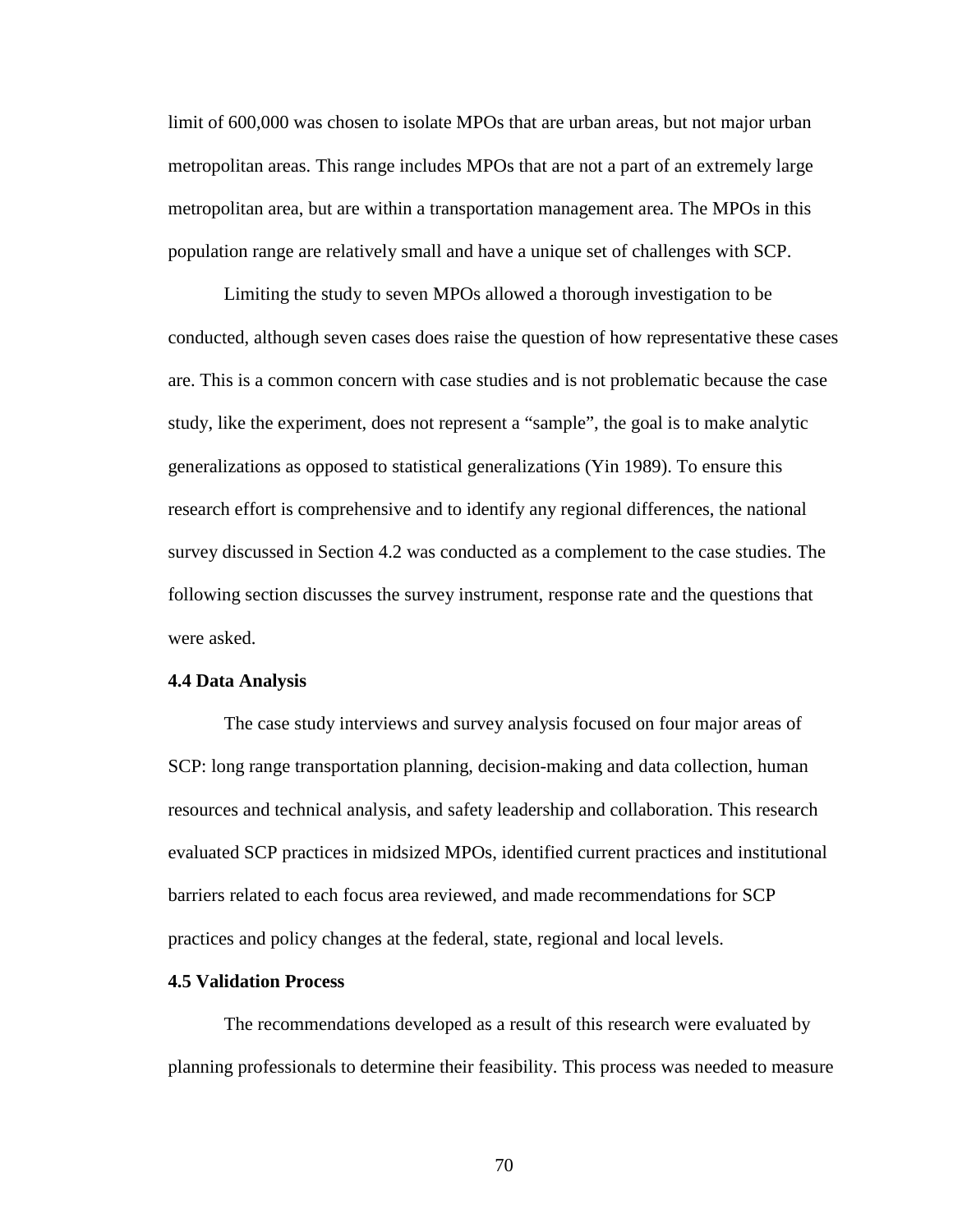the reaction of MPO managers and planners to the policy recommendations and strategies developed. Participants in the validation focus group represented midsized MPOs, State DOTs, federal agencies involved in safety planning, and law enforcement officials.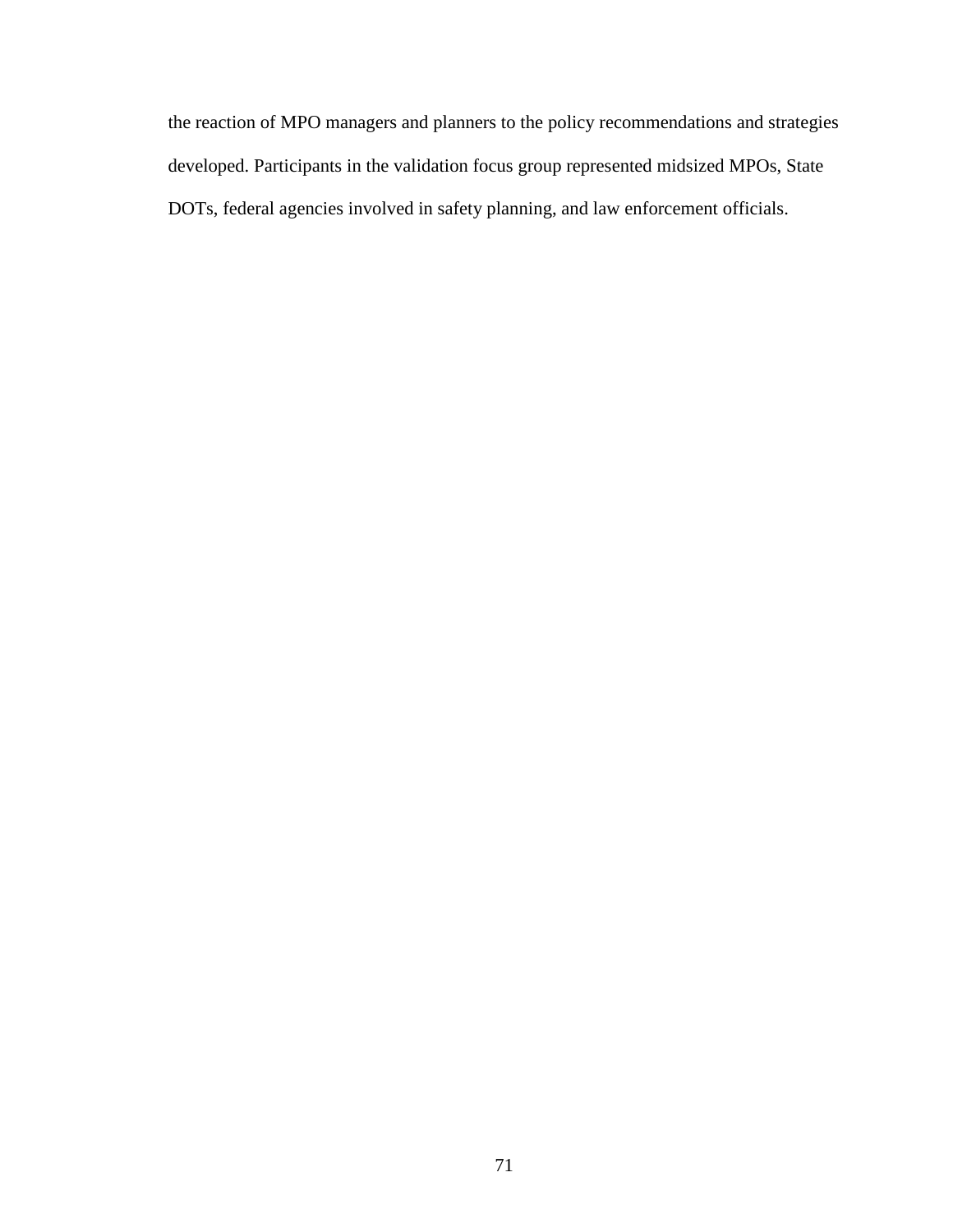# **CHAPTER 5**

# **SURVEY DATA ANALYSIS**

#### **5.1 Introduction**

 The data collection for this research consisted of a national survey and case study interviews. This chapter discusses the data collected from the survey of midsized MPOs. A detailed description of the survey questions was included in Chapter 4 and the survey is included in the appendix.

 A web-based MPO survey was conducted to better understand the SCP practices of midsized MPOs in the U.S. The purpose of the survey was to determine the common challenges midsized MPOs face when integrating safety into the transportation planning process. The survey also highlighted some of the common practices midsized MPOs use in safety conscious planning. Areas of interests included the long range transportation plan, data collection and analysis, the project selection process, and collaboration with other safety professionals. The following sections summarize the survey results and analyze the data.

# **5.2 Respondents' Background Information**

 The survey had a total of 31 respondents out of 78 requests. Midsized MPOs from all four regions of the U.S. participated in the survey. Table 5-1 shows the geographical mix of the respondents by region. Sixty-eight percent of the survey participants held managerial positions in their agency, some of which were executive directors, and 29% were classified as a planner or analysts. The remaining respondents were engineers (see Table 5-2).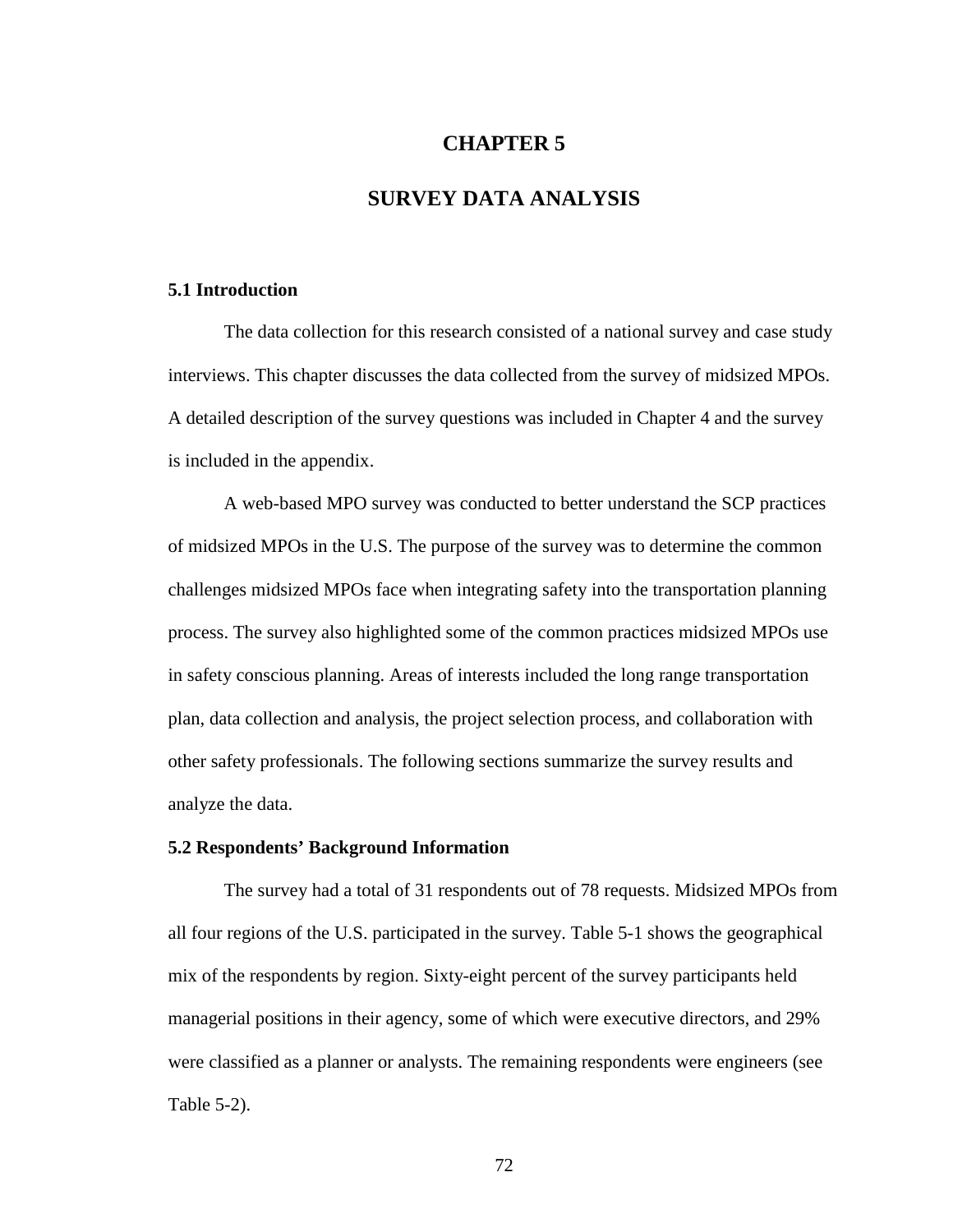| <b>Region</b> | Num. of<br><b>Responses</b> |
|---------------|-----------------------------|
| South         | 12                          |
| Midwest       | 6                           |
| Northeast     |                             |
| West          |                             |

**Table 5- 1: Regional Representation of Survey Respondents** 

|  | Table 5-2: Survey Respondents' Role/Position in MPO |  |
|--|-----------------------------------------------------|--|
|  |                                                     |  |

| $\%$ (#)  |
|-----------|
| 29% (9)   |
| $3\%$ (1) |
| 68% (21)  |
| $0\%$ (0) |
|           |

\* # in parenthesis represents number of survey respondents

# **5.3 Long Range Transportation Planning**

 Section one of the survey discussed the respondents' long range planning process and what aspects of the process included safety. The MPOs were asked to identify whether their transportation planning process explicitly included safety as a topic of study or a policy issue in several important elements of the process (Table 5-3). Fifty-two percent of the respondents reported the inclusion of safety in its vision statement while 16% reported no inclusion of safety in their vision statement. It is also important to note that 22% of the respondents reported that the question was not applicable meaning their agency had no vision statement.

 Ninety-four percent of the respondents reported the inclusion of safety goals and objectives that aimed to improve safety in their long range transportation plan. Overall, 97% of the MPOs surveyed reported the explicit inclusion of safety in their regional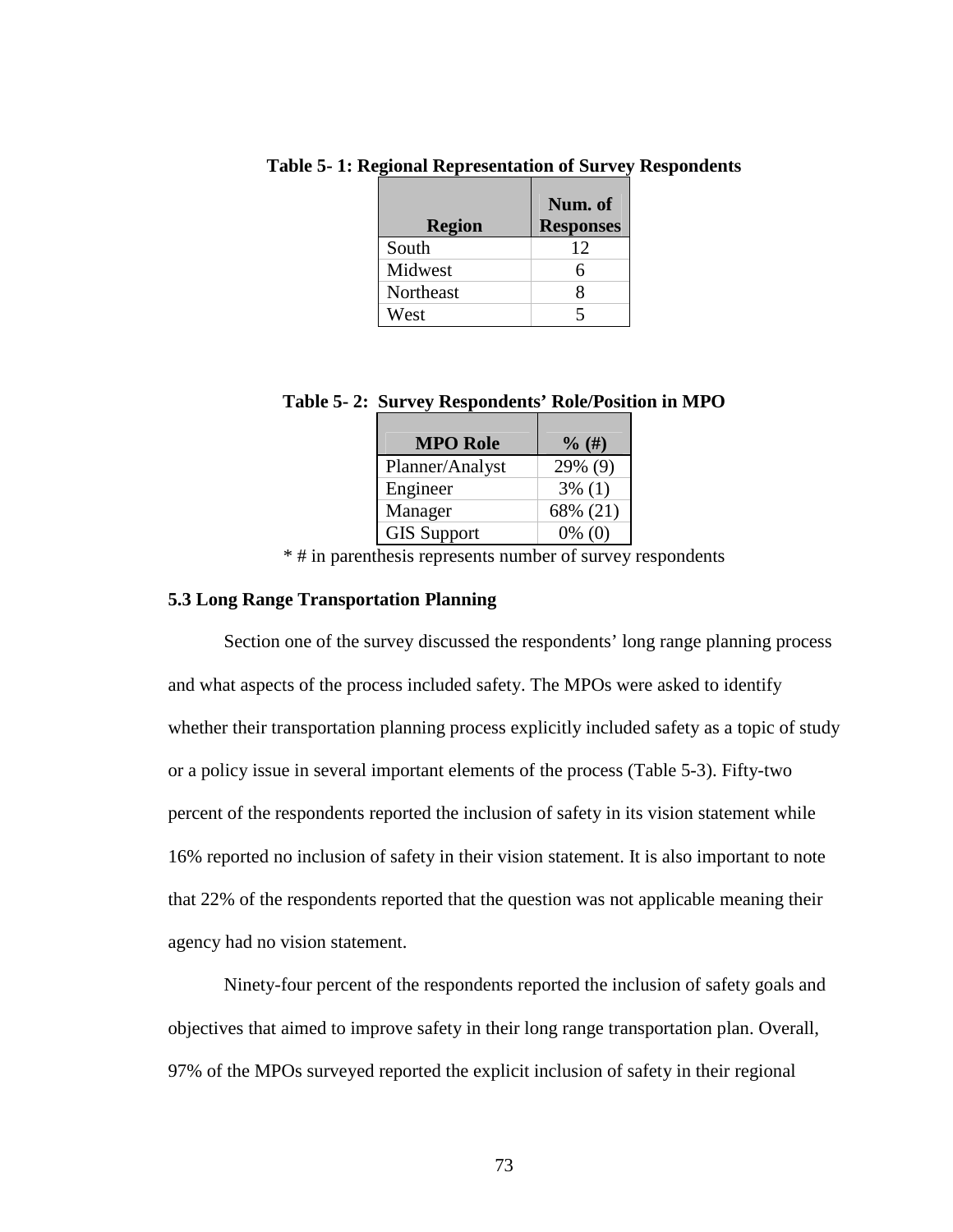transportation plan, while 90% reported safety as a policy issue in their Transportation

Improvement Program (TIP).

**Table 5-3: Elements of Transportation Planning Process That Explicitly Include Safety as a Topic of Study or as a Policy Issue** 

|                              |            |                   | <b>NOT</b>  |                   |
|------------------------------|------------|-------------------|-------------|-------------------|
|                              | <b>YES</b> | N <sub>O</sub>    | <b>SURE</b> | N/A               |
| <b>Vision Statement</b>      | $52\%(16)$ | $16\%(5)$         | $10\%(3)$   | $22\%(7)$         |
| Goals                        | 94%(29)    | $0\%$ (0)         | $3\%(1)$    | $3\frac{6(1)}{1}$ |
| Objectives                   | $94\%(29)$ | $0\%$ (0)         | $3\%(1)$    | $3\%(1)$          |
| Regional transportation plan | 97%(30)    | $0\% (0)$         | $0\% (0)$   | $3\%(1)$          |
| Transportation improvement   | $90\%(28)$ | $7\frac{6(2)}{2}$ | $0\% (0)$   | $3\%(1)$          |
| program                      |            |                   |             |                   |

\* # in parenthesis represents number of survey respondents

 With the exception of the vision statement, the majority of the MPOs reported that safety was explicitly included in their MPO's goals, objectives, regional transportation plan and transportation improvement plan. This is the first step in SCP. However, SCP must be incorporated into the planning process beyond simply being in the transportation plan. It was not clear why 22% of the MPOs do not have a vision statement.

Each MPO was asked to report if its transportation planning goals and objectives explicitly include safety concepts related to several modes of transportation (Table 5-4). Ninety-four percent of the MPOs surveyed included pedestrian safety in their planning goals and objectives, while all participants reported roadway/highway safety planning goals and objectives. Ninety percent of the participants already have explicit bicycle safety goals and objectives. Approximately 65% of respondents reported the inclusion of transit safety in their goals and objectives. Nineteen percent reported no inclusion of transit safety in their goals and objectives and 16% were not sure if it was included.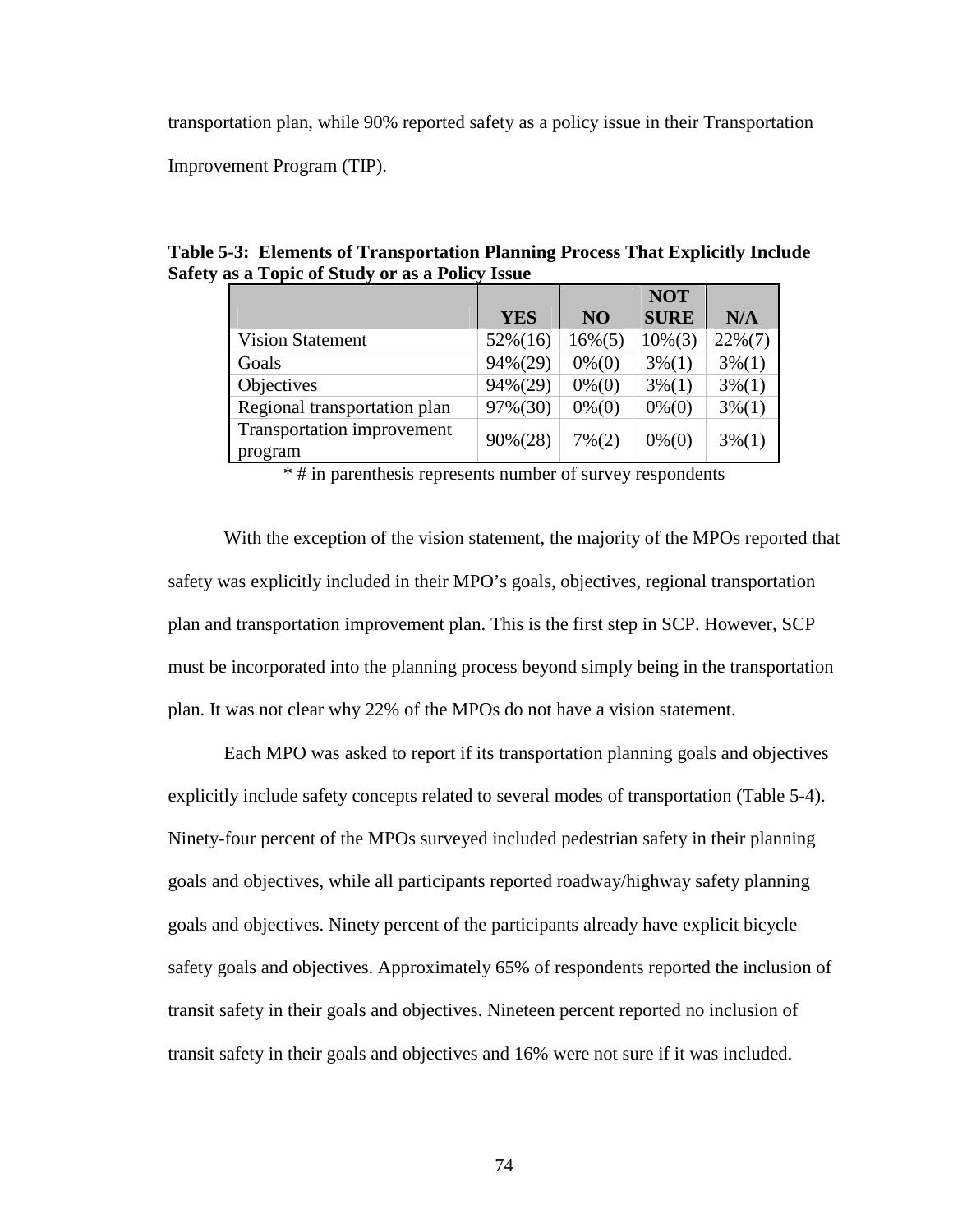Surprisingly, only fifty-two percent of the MPOs included railroad/highway crossing safety in its goals and objectives. Also, 58% of the survey participants reported the inclusion of the Safe Routes to School Program in their agency's goals and objectives. Finally, only 36% of the MPOs have planning goals and objectives that include freight safety. Forty-eight percent of the respondents reported that freight safety was not included in their goals and objectives.

**Table 5-4: Safety Concepts Explicitly Included in MPO's Transportation Planning Goals & Objectives** 

|                                     |             |                | <b>NOT</b>  |           |
|-------------------------------------|-------------|----------------|-------------|-----------|
|                                     | <b>YES</b>  | N <sub>O</sub> | <b>SURE</b> | N/A       |
| Pedestrian Safety                   | $94\%(29)$  | $6\%(2)$       | $0\%$ (0)   | $0\% (0)$ |
| Roadway/Highway Safety              | $100\%(31)$ | $0\% (0)$      | $0\%$ (0)   | $0\%$ (0) |
| <b>Bicycle Safety</b>               | $90\%(28)$  | $6\%(2)$       | $3\%$ (1)   | $0\% (0)$ |
| <b>Transit Safety</b>               | $65\%(20)$  | $19\%(6)$      | $16\%(5)$   | $0\% (0)$ |
| Railroad/Highway Crossing<br>Safety | $52\%(16)$  | $32\%(10)$     | $16\%(5)$   | $0\%$ (0) |
| <b>Safety Routes to School</b>      | 58%(18)     | 39%(12)        | $3\%(1)$    | $0\% (0)$ |
| <b>Freight Safety</b>               | $36\%(11)$  | $48\%(15)$     | $16\%(5)$   | $0\%$ (0) |

\* # in parenthesis represents number of survey respondents

 Safety is a multimodal, multifaceted issue. SCP promotes the incorporation of safety into all modes of transportation. Roadway/highway, pedestrian, and bicycle safety are the basic safety areas and, as expected, the majority of the survey participants have incorporated these concepts into their LRTPs. Fewer MPOs have integrated railroad/highway crossing safety, the Safe Routes to School Program and freight safety into their transportation plans. These safety issues are important to the development of a comprehensive safety program.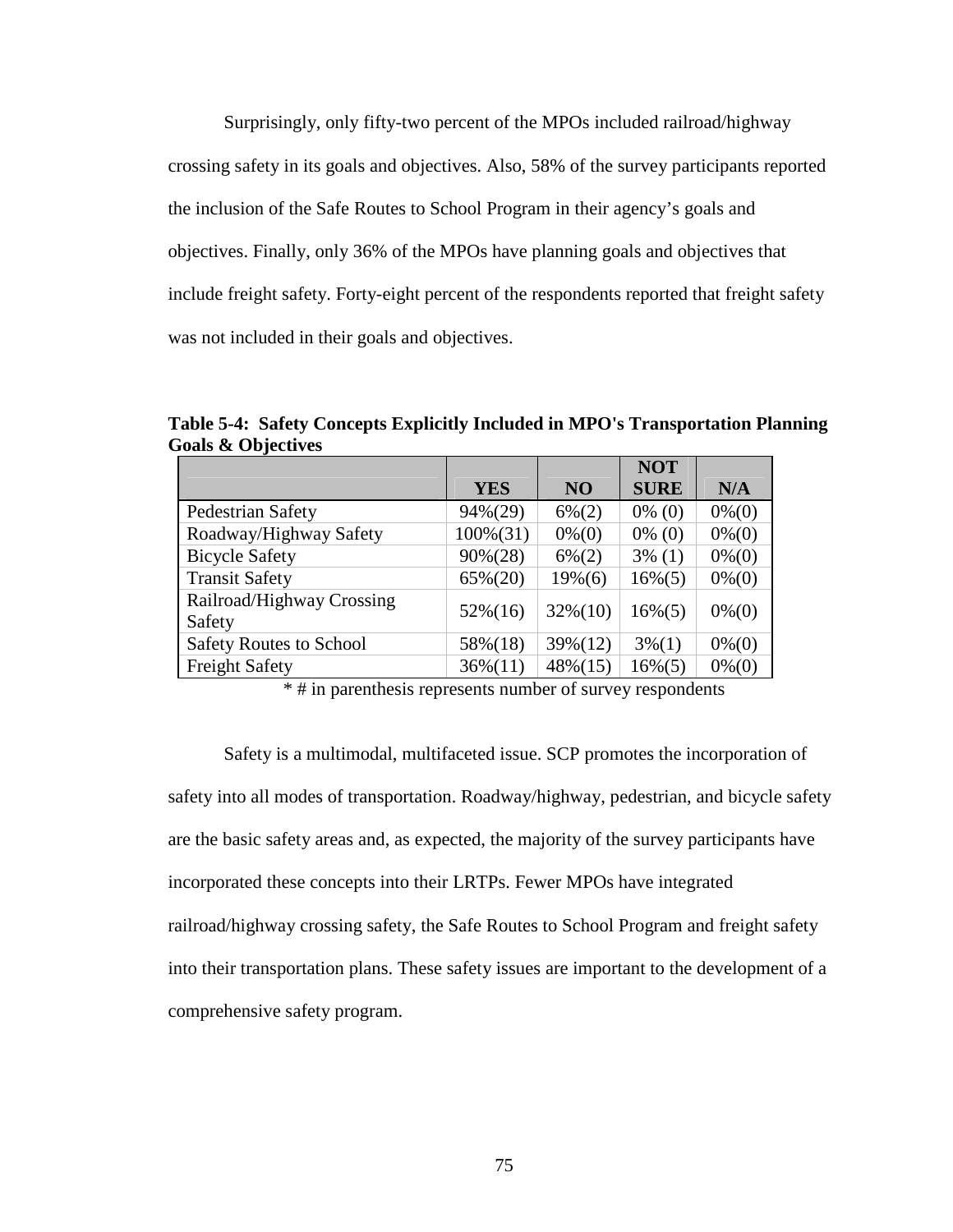# **5.4 Project Selection Criteria**

Survey respondents were asked to describe their MPO's project selection process and if safety was included as a factor. Eighty-one percent of the participants reported the use of safety as a project selection criterion although the weight of safety in the selection process was not identified. Three out of four of those MPOs did not identify quantitative measures of safety in the project selection process. Thirteen percent stated that safety was not a consideration in the project selection process.

 Though 25 of the 31 respondents reported that safety is included in their project selection process, it is not evident that safety is being used as a selection criterion for all projects. Safety is generally not being considered in the selection process for all projects in the LRTP and TIP, but instead for projects that are categorized by specific funding sources. Many MPOs reported using safety as a selection criterion for STP projects. A survey participant responded:

> "Safety is a factor in scoring applications for competitive STP funds. Other projects are selected by individual jurisdictions and submitted with their local TIPs."

This practice implies that safety considerations are only important to funds specifically designated for safety projects, and the percentage of funds designated for safety is a small fraction of the federal funds available to a metropolitan region. This practice limits safety to a small portion of the transportation funding and reduces the consideration of safety in the overall project selection process.

In other cases, when safety is considered, the weighting factor is dependent upon the funding category. An MPO even reported a sliding scale weighting factor for safety depending on the funding category: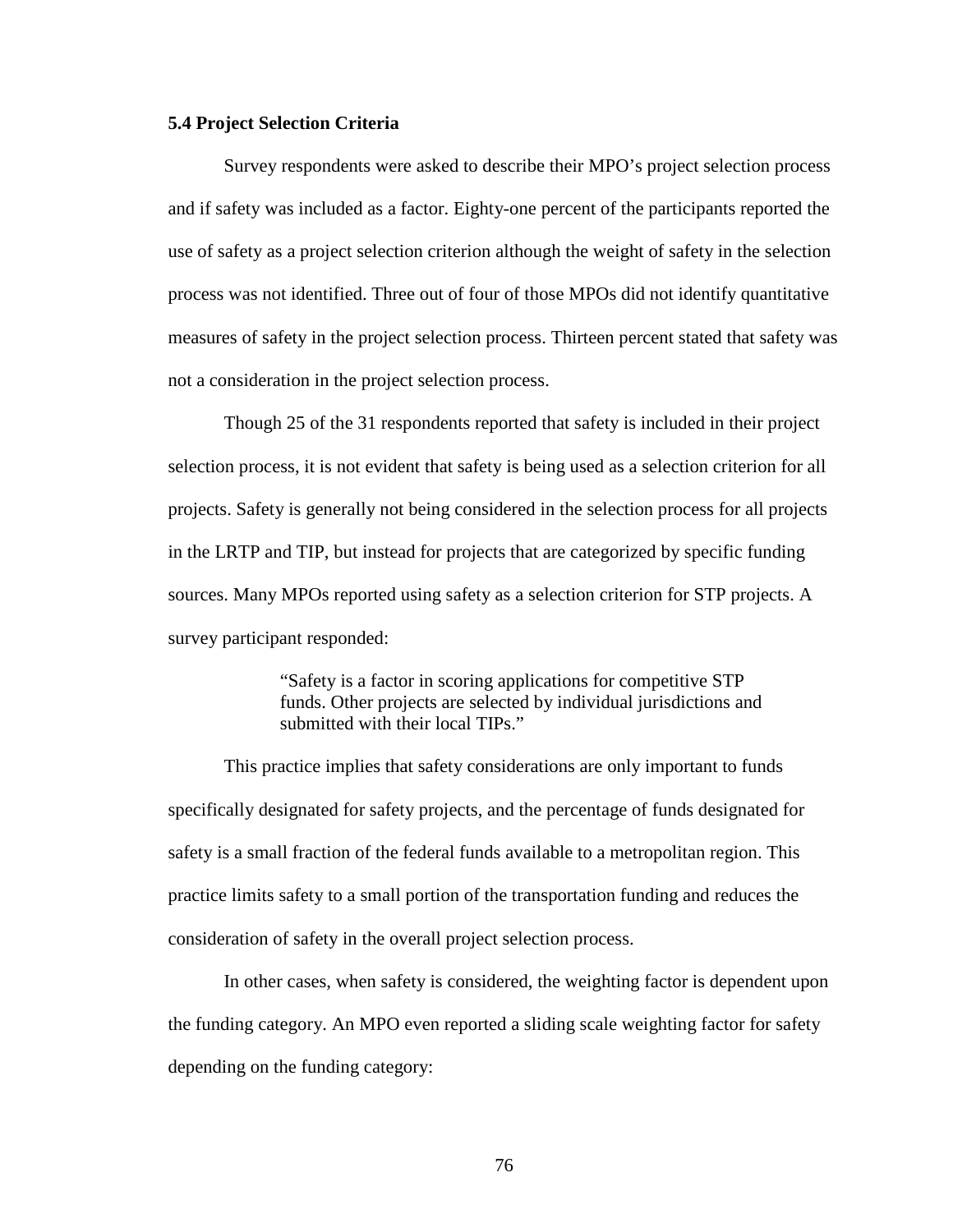"Projects are scored based on 10 factors. Depending on the funding category, safety represents 10-30% of the weighted score."

When safety is included in the project selection process, the analysis is often not quantitative. This survey participant illustrates the subjective manner in which safety can be incorporated into the selection process:

> "Safety is a criterion in project prioritization, but it is not usually backed up with any quantitative analysis at the MPO level. The [state DOT] programs safety specific projects."

 Safety is casually considered to be a factor that influences the project selection process for some MPOs. One respondent suggested safety was used only when a tiebreaker is needed:

> "Our current project selection process includes V/C ratios, traffic volume increase percentage and cost. Safety is part of the selection process as a tie breaker."

Four MPOs reported that safety is not considered at all in the project selection process. Other factors such as volume to capacity ratios, funding sources, and economic vitality are used to select projects for the LRTP and TIP. An example of such a response is the following statement:

> "Projects are based on sponsor's ability to pay match for project. Safety is not a factor."

 The project selection process is an important part of the transportation planning process. If safety is not incorporated into the project selection process, the efforts to include safety considerations into goals and objectives will be a waste of time. The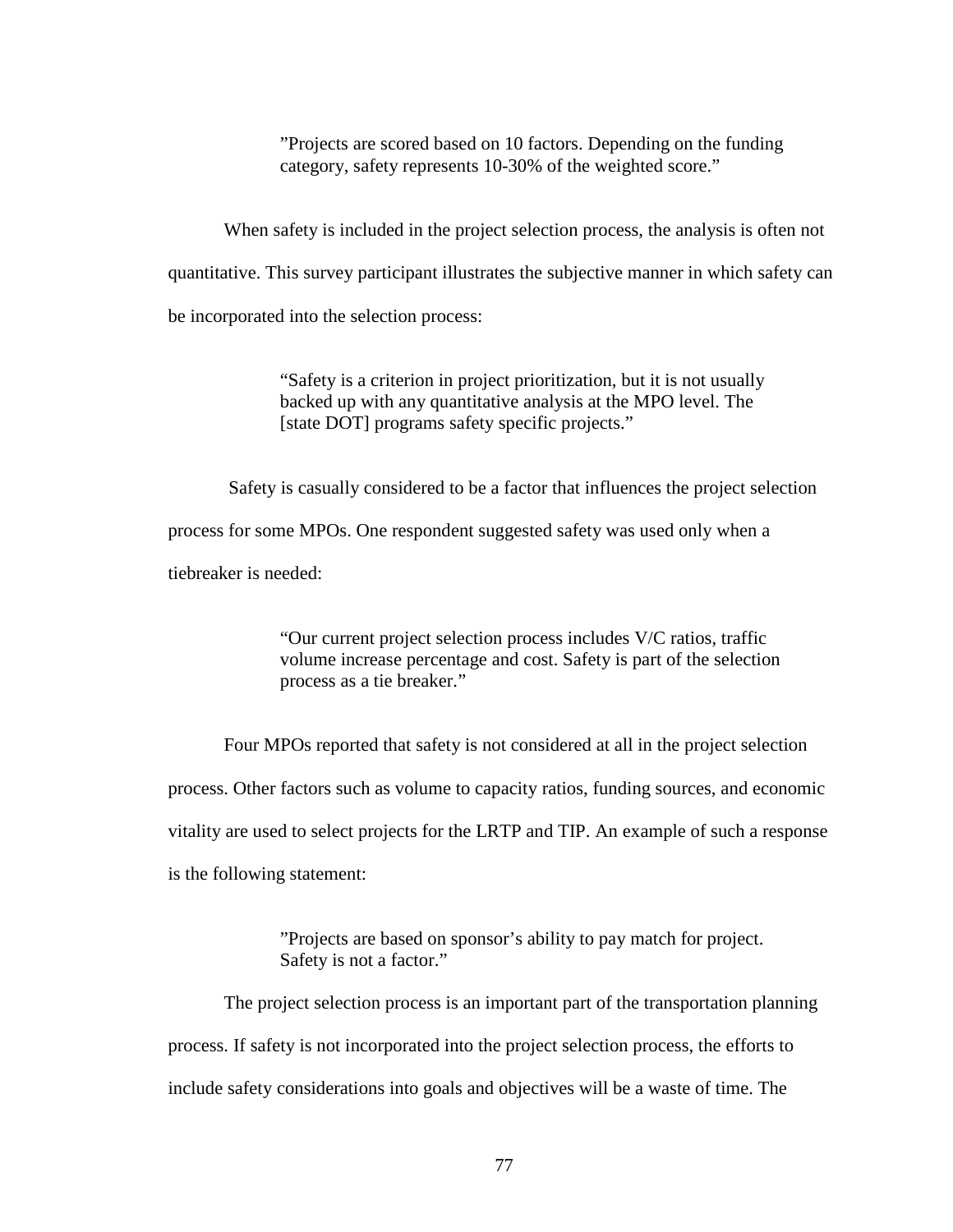project selection process is the point at which the planning process produces the products that embody the vision, goals, and objectives.

# **5.5 Safety Data**

 The survey also discussed the importance of various data types for transportation planning and decision making. Survey participants were asked to rate the importance of various data for transportation planning and decision making in their region. The range of importance included "definitely not important," "probably not important," "neutral," "probably important," "definitely important," and "don't know." Table 5-5 shows the results for all categories.

 Vehicle crash data, truck crash data, bicycle crash data, pedestrian crash data, injury/fatality data, vehicle miles traveled growth rates, and population growth rates were rated as "definitely important" by the majority of survey participants. Surprisingly, safety belt use was considered "definitely important" to 26% of the participants and "probably important" to 22%.

Responses for safety belt use, driving under the influence and transit/paratransit crashes varied across the board with a significant number of respondents showing neutral importance for these categories. One explanation for this is that participants might be neutral with regard to data that are not available to their agency. For example, 39% of respondents were neutral with regard to transit/paratransit data. These MPOs may not have transit/paratransit data available or the region may not have significant transit/paratransit services.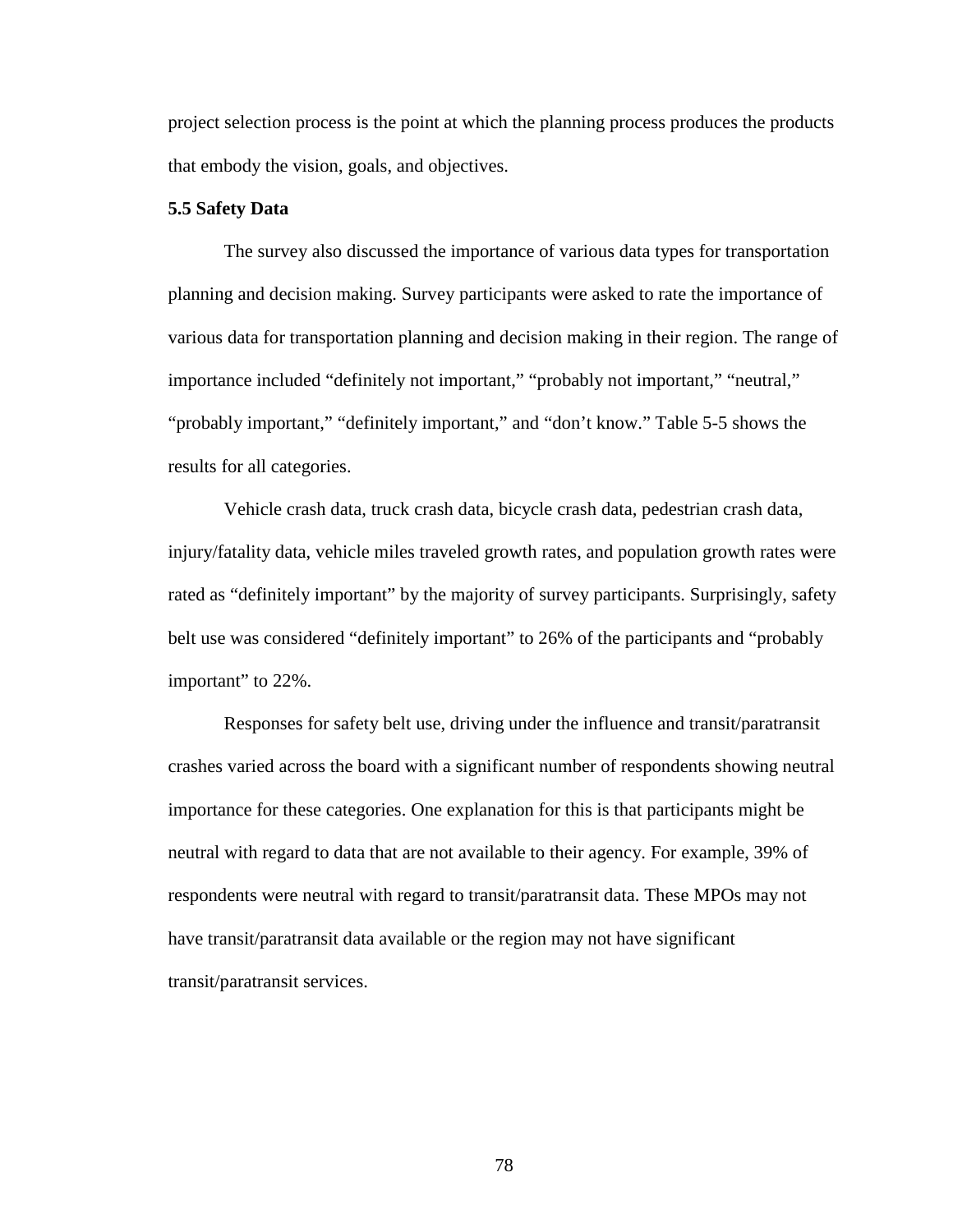|                                | <b>Definitely</b><br><b>Not</b> | <b>Probably</b><br><b>Not</b> |                | <b>Probably</b> | <b>Definitely</b> | Don't       |
|--------------------------------|---------------------------------|-------------------------------|----------------|-----------------|-------------------|-------------|
|                                | Important                       | Important                     | <b>Neutral</b> | Important       | Important         | <b>Know</b> |
| Vehicle crash data             | $7\%$ (2)                       | $0\%$ (0)                     | $3\%$ (1)      | $13\%$ (4)      | 77% (24)          | $0\%$ (0)   |
| Transit/Paratransit<br>crashes | $7\%$ (2)                       | $10\%$ (3)                    | 39%(12)        | $16\%$ (5)      | 23% (7)           | $6\%$ (2)   |
| Truck crashes                  | $3\%$ (1)                       | $3\%$ (1)                     | $19\%$ (6)     | 23% (7)         | 48% (15)          | $3\%$ (1)   |
| Bicycle crashes                | $3\%$ (1)                       | $3\%$ (1)                     | $10\%$ (3)     | $19\%$ (6)      | 61% (19)          | $3\%$ (1)   |
| Pedestrian crashes             | 7% (2)                          | $0\%$ (0)                     | $3\%$ (1)      | 22% (7)         | 64% (20)          | $3\%$ (1)   |
| Rail/auto crashes              | 7% (2)                          | $7\%$ (2)                     | 29% (9)        | 13% (4)         | 41% (13)          | $3\%$ (1)   |
| Injury/fatality<br>data        | $7\%$ (2)                       | $0\%$ (0)                     | $3\%$ (1)      | $13\%$ (4)      | 74% (23)          | $3\%$ (1)   |
| Property damage<br>data        | $3\%$ (1)                       | $3\%$ (1)                     | 26% (8)        | 35% (11)        | $26\%$ (8)        | $7\%$ (2)   |
| Safety belt use                | $7\%$ (2)                       | $7\%$ (2)                     | 29% (9)        | 22% (7)         | 26% (8)           | $10\%(3)$   |
| DUI's                          | $3\%$ (1)                       | $3\%$ (1)                     | $32\%(10)$     | 22% (7)         | 29% (9)           | $10\%(3)$   |
| VMT growth<br>rates            | $3\%$ (1)                       | $3\%$ (1)                     | $7\%$ (2)      | $26\%$ (8)      | 61% (19)          | $0\%$ (0)   |
| Population<br>growth rates     | $7\%$ (2)                       | $3\%$ (1)                     | $10\%$ (3)     | $16\%$ (5)      | 61% (19)          | $3\%$ (1)   |
| Emergency<br>medical response  | 7% (2)                          | $0\%$ (0)                     | $35\%(11)$     | $22\%$ (7)      | 25% (8)           | $10\%(3)$   |

**Table 5-5: Importance of Data for Transportation Planning & Decision-Making in Region** 

\* # in parenthesis represents number of survey respondents

# **5.6 Technical Analysis**

The survey also asked about the methods and tools used by the MPOs to incorporate safety considerations into the transportation planning process (Table 5-6). Sixty-eight percent of the respondents reported using crash data trend analysis while 87% used crash records databases. Ninety percent of the MPOs reported using Geographic Information Systems (GIS) for safety data analysis and 87% acknowledged using hot spot identifications as a safety tool. Before-and-after studies were identified as a tool used for safety planning by 42% of the survey participants. Only 19% of the respondents reported using the Pedestrian and Bicycle Crash Analysis Tool software package to analyze bicycle and pedestrian crashes. Approximately 16% reported using special software such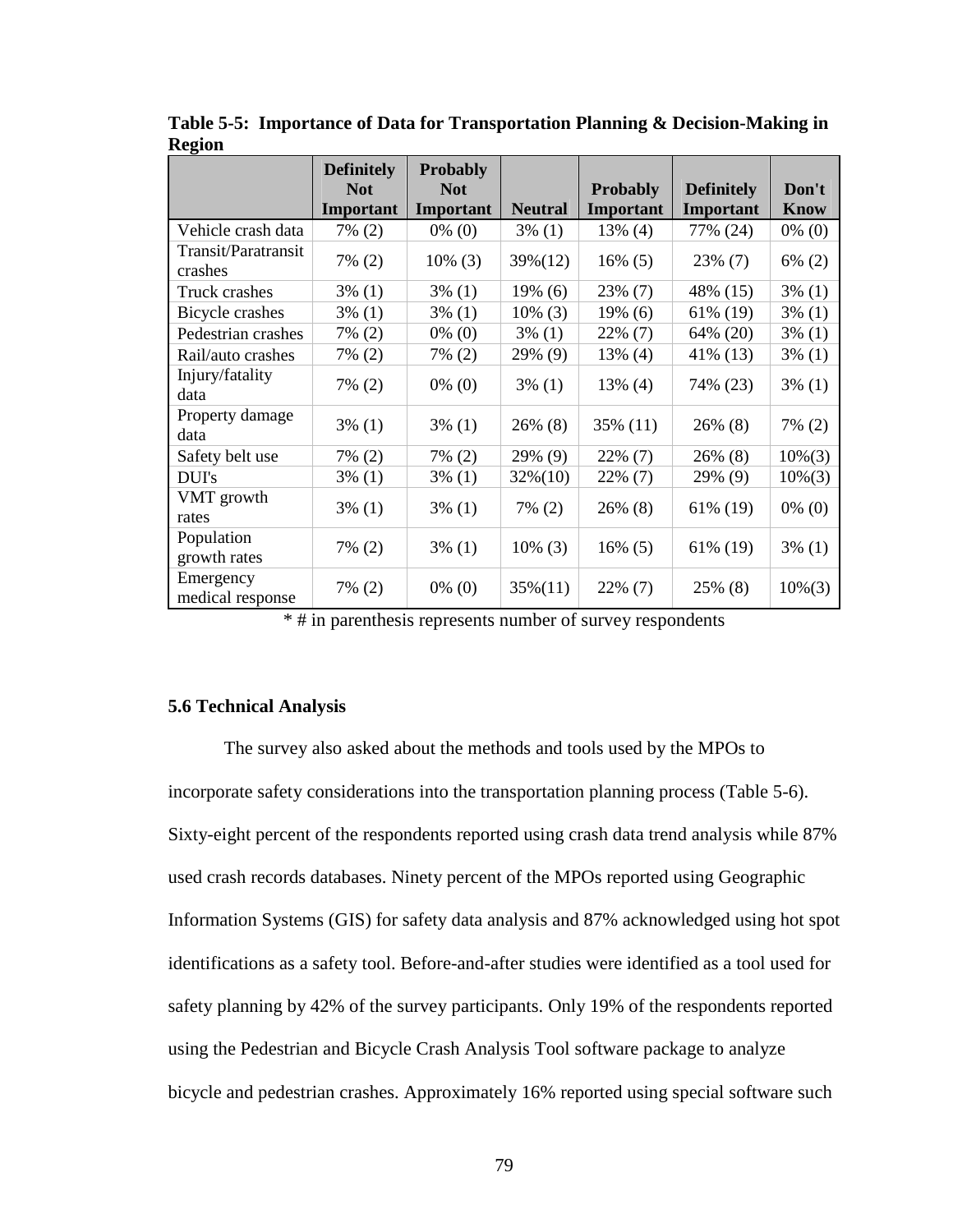as Critical Analysis Reporting Environment (CARE) to analyze crash data and 13%

reported using accident modification factors.

**Table 5-6: Methods or Tools Used by MPOs to Incorporate Safety Considerations into the Transportation Planning Process** 

|                                      |            |                | <b>NOT</b>  |
|--------------------------------------|------------|----------------|-------------|
|                                      | <b>YES</b> | N <sub>O</sub> | <b>SURE</b> |
| Crash data trend analysis            | 68%(21)    | $29\%(9)$      | $3\%(1)$    |
| Crash records database               | 87%(27)    | $10\%(3)$      | $3\%(1)$    |
| Geographic Information               | $90\%(28)$ | $7\%(2)$       | $3\%(1)$    |
| Systems (GIS)                        |            |                |             |
| Hot spot identification              | 87%(27)    | $10\%(3)$      | $3\%(1)$    |
| Pedestrian and Bicycle Crash         | $19\%(6)$  | $74\%(23)$     | $7\%(2)$    |
| Analysis Tool                        |            |                |             |
| Special Software (CARE)              | $16\%(5)$  | $77\%(24)$     | $7\%(2)$    |
| <b>Accident Modification Factors</b> | $13\%(4)$  | $71\%(22)$     | $16\%(5)$   |
| <b>Before/After Studies</b>          | $42\%(13)$ | 39%(12)        | 19% (6)     |

\* # in parenthesis represents number of survey respondents

# **5.7 Performance Monitoring**

 A section of the survey was dedicated to understanding the extent to which midsized MPOs use performance measures in safety planning. The first question explored the safety areas in which the MPOs were using performance measures (Table 5-7). The second question was an open-ended question that asked the survey participants to identify the data and tools MPOs need to develop a more comprehensive set of performance measures.

Sixty-one percent of the MPOs reported using system performance measures to monitor highway safety and 84% reported using performance measures to monitor congestion. Only 23% of the MPOs used performance measures to monitor transit safety.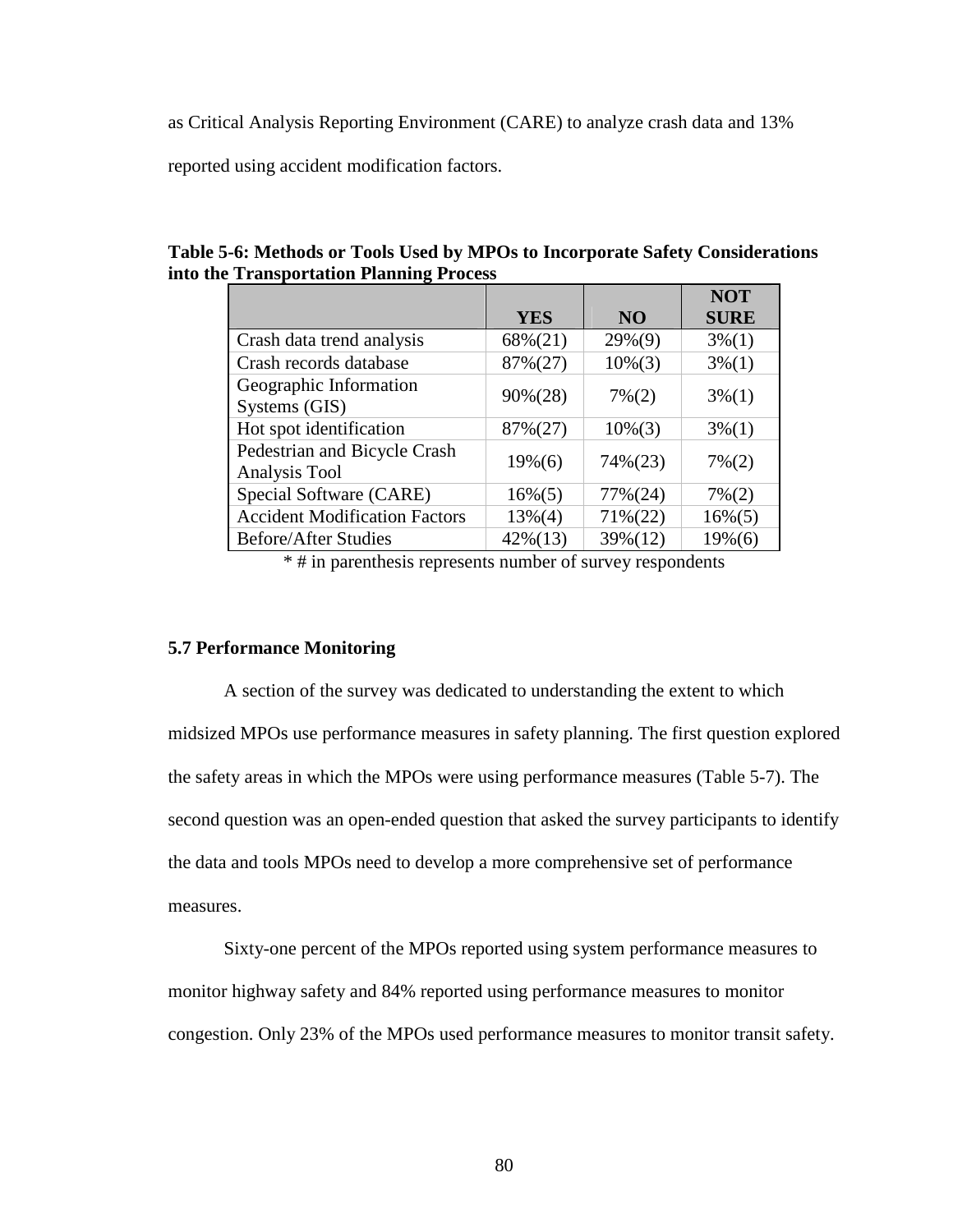Thirty-two percent reported using performance measures for pedestrian safety and 29% used measures to monitor progress in bicycle safety.

|                       | <b>YES</b> | N <sub>O</sub> | <b>NOT SURE</b> |
|-----------------------|------------|----------------|-----------------|
| <b>Highway Safety</b> | 61% (19)   | 36% (11)       | $3\%$ (1)       |
| <b>Transit Safety</b> | $23\%$ (7) | 68% (21)       | $9\%$ (3)       |
| Pedestrian Safety     | 32% (10)   | 65% (20)       | $3\%$ (1)       |
| <b>Bicycle Safety</b> | 29% (9)    | 65% (20)       | $6\%$ (2)       |
| Congestion            | 84% (26)   | $16\%$ (5)     | $0\%$ (0)       |

**Table 5-7: System Performance Measures Used to Monitor Progress** 

\* # in parenthesis represents number of survey respondents

When survey participants were asked to identify the data, tools, or resources they need for their MPO to develop a more comprehensive set of safety performance measures, the responses revolved around three categories. Fifteen of the thirty-one responses cited data-related needs, three MPOs needed staff-related resources, and three MPOs had additional communication needs. Four MPOs reported no additional needs for performance measurement and four MPOs were not sure what they needed to develop a more comprehensive set of performance measures.

 The majority of the responses to this question cited better access to data, more data, or the implementation of a comprehensive crash database as the greatest need. Many MPOs are responsible for obtaining crash reports from local police departments and developing a crash dataset. This is a time-consuming process that causes a great deal of frustration for many in the planning process. The following responses illustrate this point:

> "Our problem is that we must collect current crash reports from each individual police agency, which takes too much time."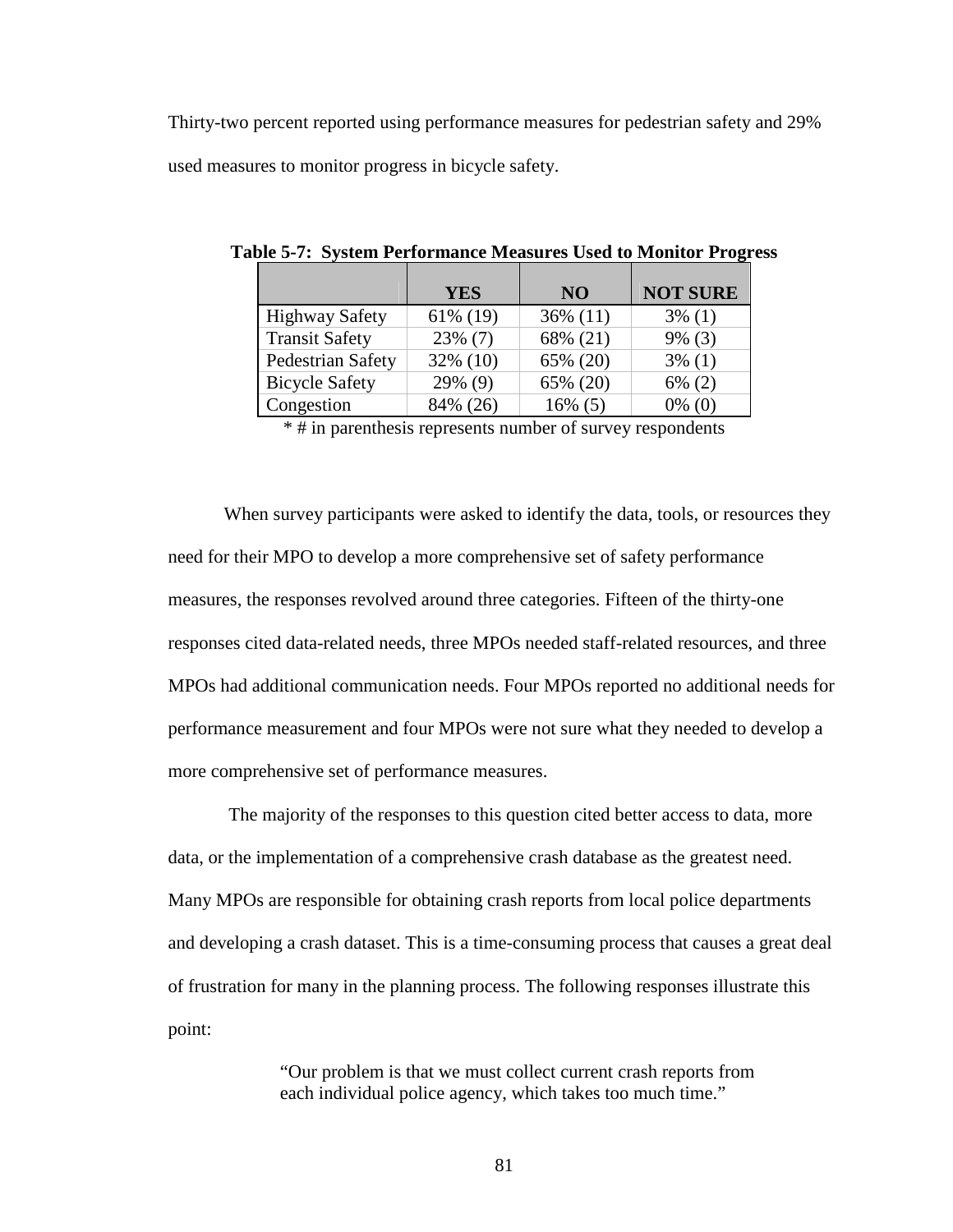"It is difficult at times to obtain crash data from the State Police - it doesn't seem to be automated and we have to sift through crash reports by hand."

 Several MPOs reported the need for more comprehensive crash data. Many state databases have a delay of up to two years in availability of crash data. Some other state databases do not contain crashes on local roads. Here's what one MPO said about its data needs:

> "We are deficient in some of the main categories of data you noted: bicycle accidents, pedestrian accidents, transit accidents."

The survey results also suggested that many MPOs desire more data for safety analysis than what is available. Some of the needed data is not obtainable because crash reports do not include fields for the data types needed. Consider the following responses:

> "Crash data is limited to state trooper input on incident forms. The form used needs to be revised but the police and state trooper organizations are opposed to these updates."

> "We need better traffic volume data to enable us to calculate crash rates at intersections and on roadway links. Also, better information on crash locations would greatly improve the quality of the safety database."

Three MPOs reported that they needed more staff and technical analysis tools to develop a more comprehensive set of safety performance measures. The development of performance measures would be a time-consuming effort. These are the typical responses related to human resources and technical analysis: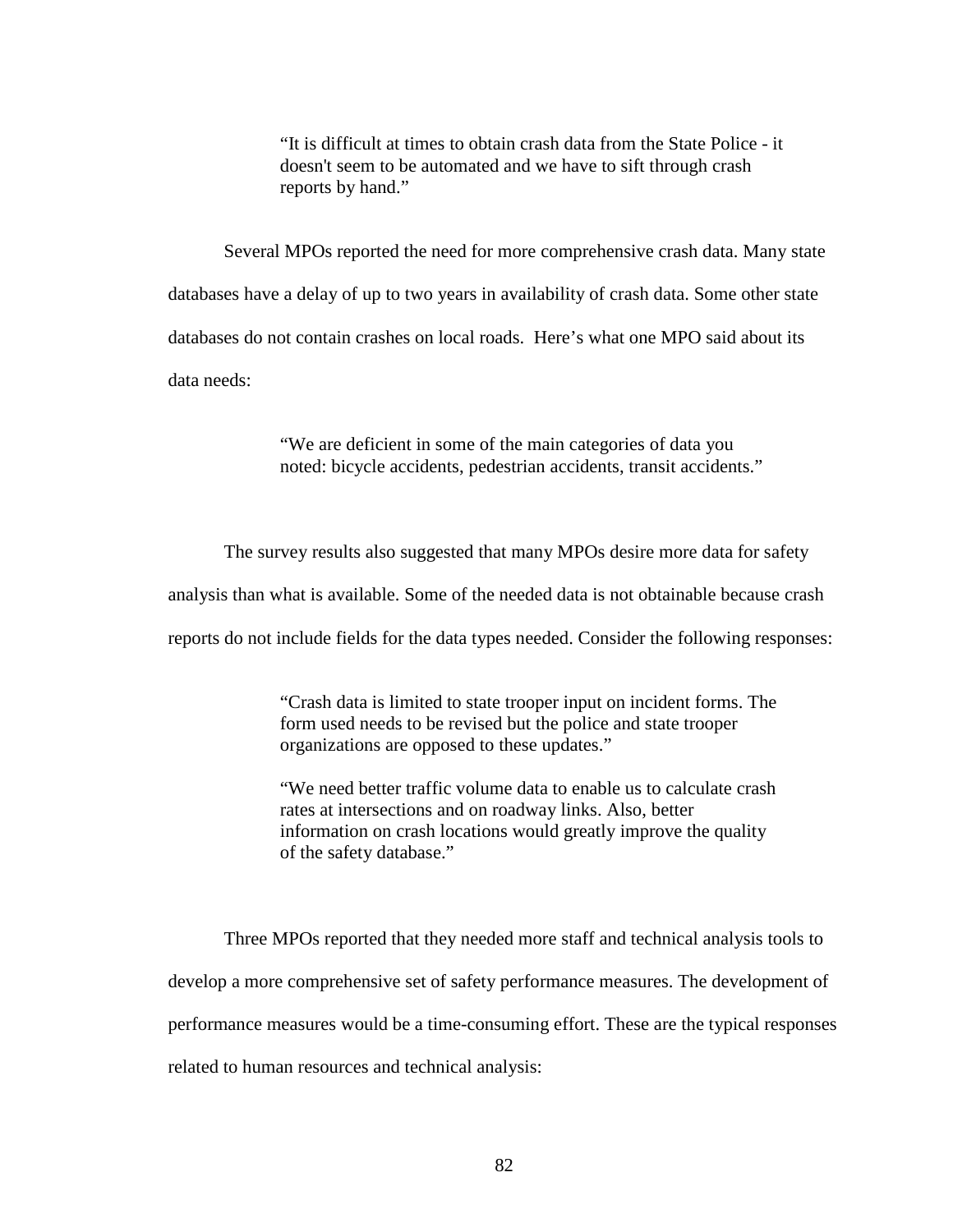"More staff resources to dedicate time to analysis and reporting. Good data is available."

"Additional personnel and Additional technology resources for ITS and emergency response."

Several MPOs cited a need for greater communication between agencies involved

in SCP. One could argue that all of the needs discussed stem from this disconnect in

communication between planners and decision makers and other safety stakeholders such

as law enforcement and emergency management. The following are some of the

responses related to the need for better communication:

"Universal agreement on whether/how to use crash data on local roadways. Right now, some jurisdictions allow it, others do not (fear of liability issues)."

"Effective communication with local agency public works staff with traffic engineering staff that continuously monitors traffic and road safety."

 The development of a comprehensive set of performance measures related to safety is a difficult task for most midsized MPOs, law enforcement agencies, highway safety offices and state DOTs . MPOs of all sizes struggle in this area, but as evident from the survey responses, many midsized MPOs have data, staff, and communication challenges that make even the most basic implementation of performance measures difficult at best.

## **5.8 Collaborative Efforts/Partnerships**

 Survey respondents were asked to rate the level of involvement of several agencies that play an important role in SCP in their MPO's safety planning process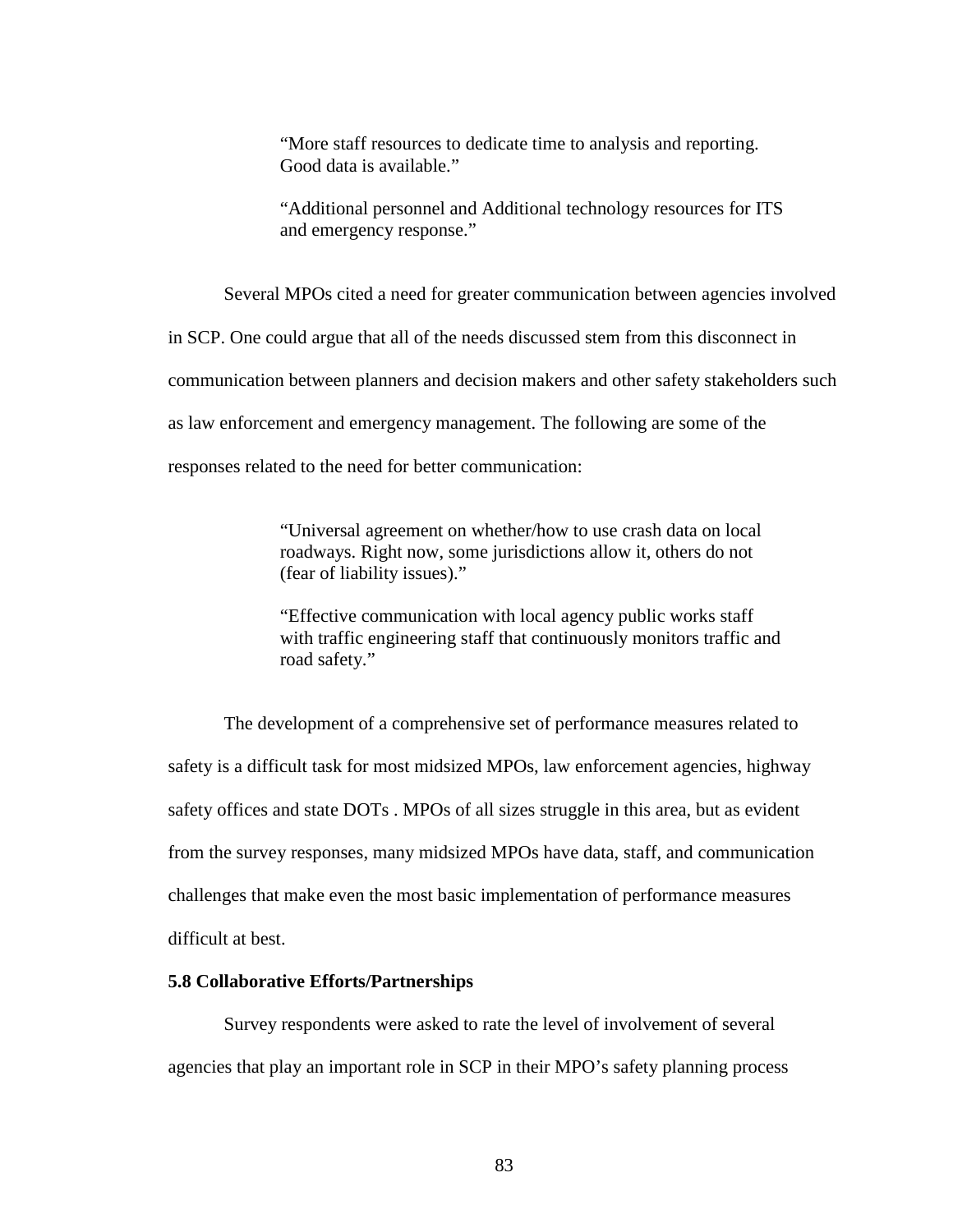(Table 5-8). Eighty-four percent of respondents reported that their state DOT was very involved in their safety planning process with 13% ranking their state DOT as somewhat involved. Fifty-five percent reported that their local departments of transportation were very involved and 19% ranked them as somewhat involved. Only 13% and 16% of the MPOs reported their Governor's Office of Highway Safety as very involved or somewhat involved in the planning process. Twenty-three percent reported no involvement of their governor's representative for highway safety. Forty-five percent of the MPOs rated law enforcement agencies as very involved and 39% reported that law enforcement agencies were somewhat involved in the safety planning process. Sixteen percent of the MPOs reported that emergency management agencies were very involved in the planning process and 32% had somewhat involved emergency management agencies.

The survey also asked about the strategies the MPOs use to interact with other federal, state, and local agencies interested in promoting transportation safety issues (Table 5-9). Only 32% of the MPOs have a safety board or task force to promote safety planning. Thirteen percent use memoranda of understanding or charters to promote collaboration among safety professionals. Thirty-six percent of the MPOs surveyed reported holding best practice forums related to safety and 58% have technical seminars and training sessions that promote safety conscious planning. Approximately 61% of the survey participants reported that their MPO uses management level meetings and presentations to promote safety while 71% reported the use of agency-wide meetings and presentations that promoted safety.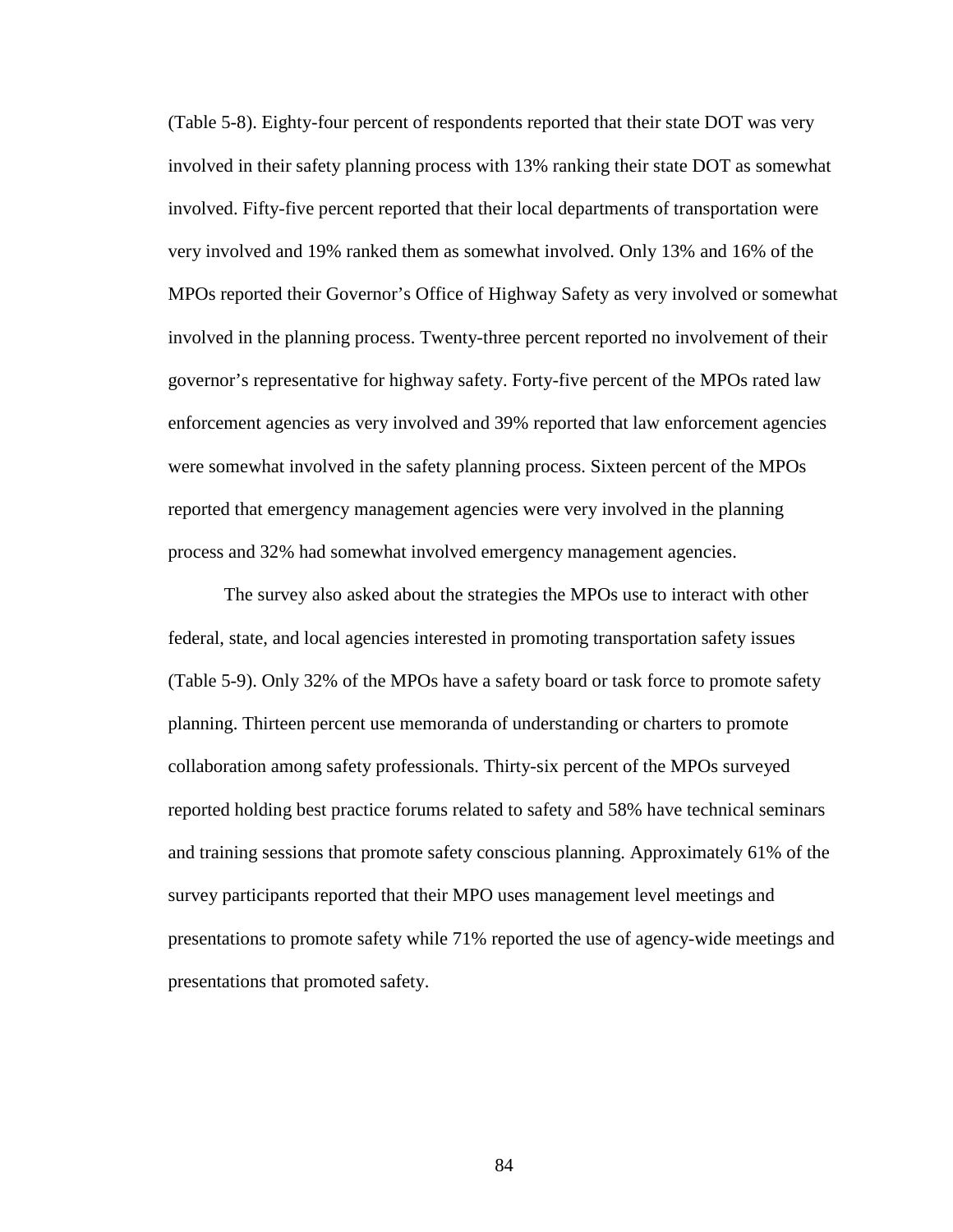|                                               | $\bf No$<br>Involve-<br>ment | <b>Very</b><br>Little<br>Involve-<br>ment | <b>Neutral</b> | Some-<br>what<br><b>Involved</b> | <b>Very</b><br><b>Involved</b> | <b>Not</b><br><b>Sure</b> |
|-----------------------------------------------|------------------------------|-------------------------------------------|----------------|----------------------------------|--------------------------------|---------------------------|
| <b>State Department</b><br>of Transportation  | $3\%(1)$                     | $0\% (0)$                                 | $0\% (0)$      | $13\%(4)$                        | 84%(26)                        | $0\% (0)$                 |
| <b>Local Departments</b><br>of Transportation | $16\%(5)$                    | $0\% (0)$                                 | $7\% (2)$      | $19\%(6)$                        | 55%(17)                        | $3\%(1)$                  |
| Governor's Office<br>of Highway Safety        | $23\%(7)$                    | $16\%(5)$                                 | $16\%(5)$      | $16\%(5)$                        | $13\%(4)$                      | $16\%(5)$                 |
| <b>State Department</b><br>of Public Safety   | $23\%(7)$                    | $23\%(7)$                                 | $13\%(4)$      | $26\%(8)$                        | $10\%(3)$                      | $6\%(2)$                  |
| <b>State Department</b><br>of Public Health   | $32\%(10)$                   | $10\%(3)$                                 | $13\%(4)$      | $26\%(8)$                        | $10\%(3)$                      | $10\%(3)$                 |
| Federal Highway<br>Administration             | $3\%(1)$                     | $0\%$ (0)                                 | $16\%(5)$      | 39%(12)                          | $42\%(13)$                     | $0\% (0)$                 |
| <b>Federal Transit</b><br>Administration      | $7\%(2)$                     | $7\% (2)$                                 | $23\%(7)$      | $42\%(13)$                       | $19\%(6)$                      | $3\%(1)$                  |
| Department of<br>Education                    | 39%(12)                      | $13\%(4)$                                 | $16\%(5)$      | $6\% (2)$                        | $16\%(5)$                      | $10\%(3)$                 |
| Local Law<br>Enforcement<br>Agencies          | $3\%(1)$                     | $13\%(4)$                                 | $0\% (0)$      | 39%(12)                          | $45\%(14)$                     | $0\% (0)$                 |
| Emergency<br>Medical<br>Responders            | $19\%(6)$                    | $10\%(3)$                                 | $16\%(5)$      | $32\%(10)$                       | $16\%(5)$                      | $7\%(2)$                  |

**Table 5-8: Level of Involvement of Agencies in MPO Safety Planning Process** 

\* # in parenthesis represents number of survey respondents

|                                            |  | Table 5-9: Strategies Used by MPOs to Interact With Federal, State and Local |  |
|--------------------------------------------|--|------------------------------------------------------------------------------|--|
| <b>Agencies That Promote Safety Issues</b> |  |                                                                              |  |

|                                                       |            |            | <b>NOT</b>  |
|-------------------------------------------------------|------------|------------|-------------|
|                                                       | <b>YES</b> | <b>NO</b>  | <b>SURE</b> |
| <b>Safety Board or Task Force</b>                     | $32\%(10)$ | 68%(21)    | $0\%$ (0)   |
| Memoranda of Understanding or<br>Charter              | $13\%(4)$  | 84%(26)    | $3\%$ (1)   |
| <b>Best Practices Forums</b>                          | $36\%(11)$ | $61\%(19)$ | $3\%$ (1)   |
| <b>Technical Seminars/Training</b><br><b>Sessions</b> | 58%(18)    | $42\%(13)$ | $0\%$ (0)   |
| <b>Management Level</b><br>Meetings/Presentations     | $61\%(19)$ | $36\%(11)$ | $3\%$ (1)   |
| Agency-wide<br>Meetings/Presentations                 | $71\%(22)$ | $29\%(9)$  | $0\%$ (0)   |

 $*$ # in parenthesis represents number of survey respondents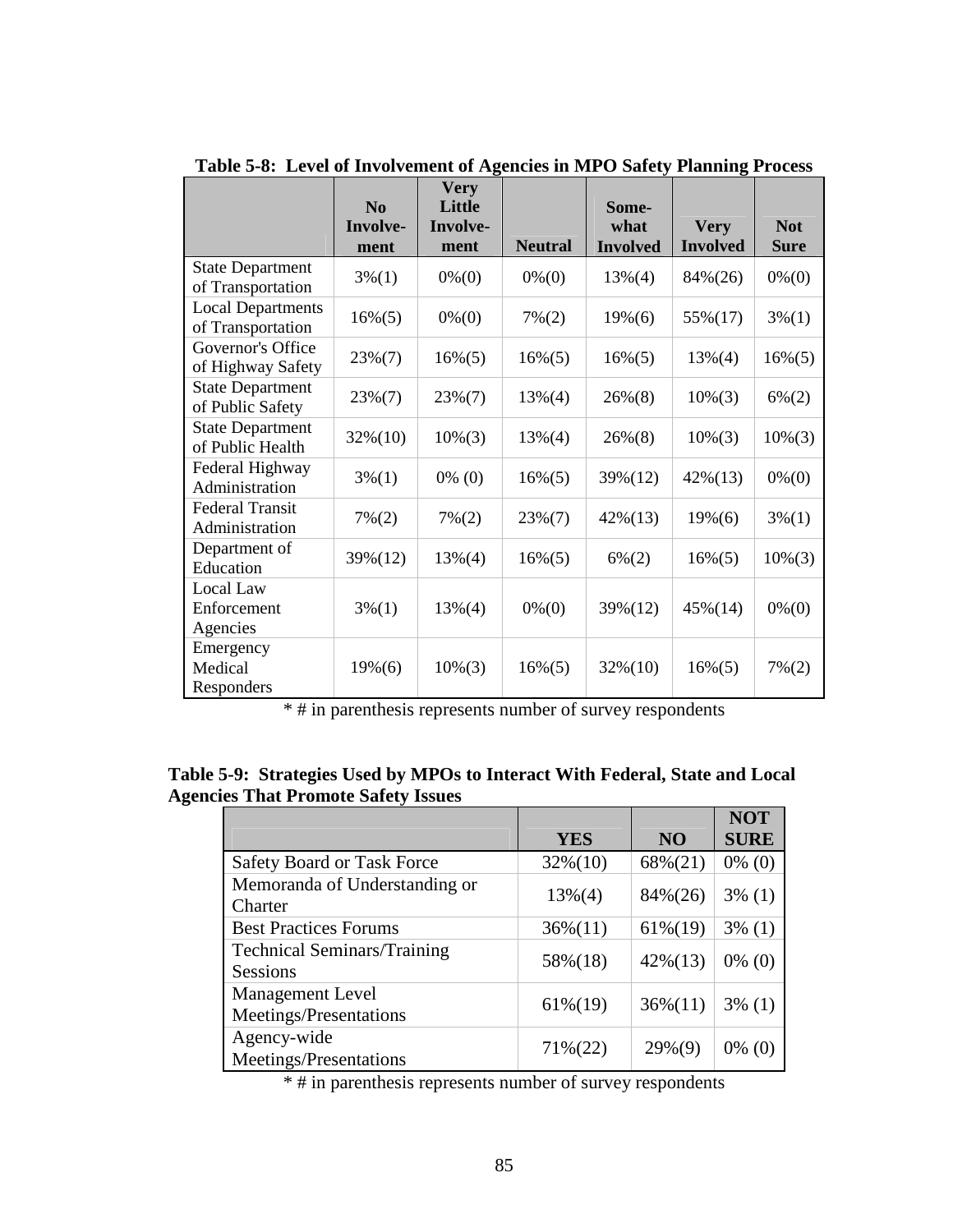# **5.9 Assessment of Survey Results**

 The survey results show that all midsized MPOs in our sample have incorporated safety into their long range transportation planning goals and objectives. The majority of the MPOs interviewed explicitly included pedestrian, roadway, and bicycle safety in their transportation plans. Though 100% of the MPOs reported the inclusion of safety concepts that explicitly include roadway/highway safety, the long range plans of the respondents were reviewed and it was determined that roughly half of the MPO had explicitly addressed road and highway safety. The others included a broad statement of roadway/highway safety as a goal. Roughly half of the survey participants reported the inclusion of transit safety, railroad/highway crossing safety, and the Safe Routes to School Program. These MPOs may have very small transit programs and, therefore, do not place major emphasis on the safety of their transit systems. It is not clear why more MPOs are not including railroad/highway crossing safety and the Safe Routes to School Program in their long range plans. Nearly half of the MPOs do not have freight safety concepts in their long range plans. Freight safety has been overlooked by many MPOs and midsized MPOs may not be well-equipped to develop a comprehensive freight safety program.

The majority of the MPOs have not comprehensively integrated safety considerations in their project selection, performance measurement, and system monitoring. These results indicate that many midsized MPOs have not included safety in the part of the transportation planning process that has the potential to produce the greatest results. Project selection is the point at which the vision, goals, and objectives of the transportation plan began to become reality. If safety is not incorporated into the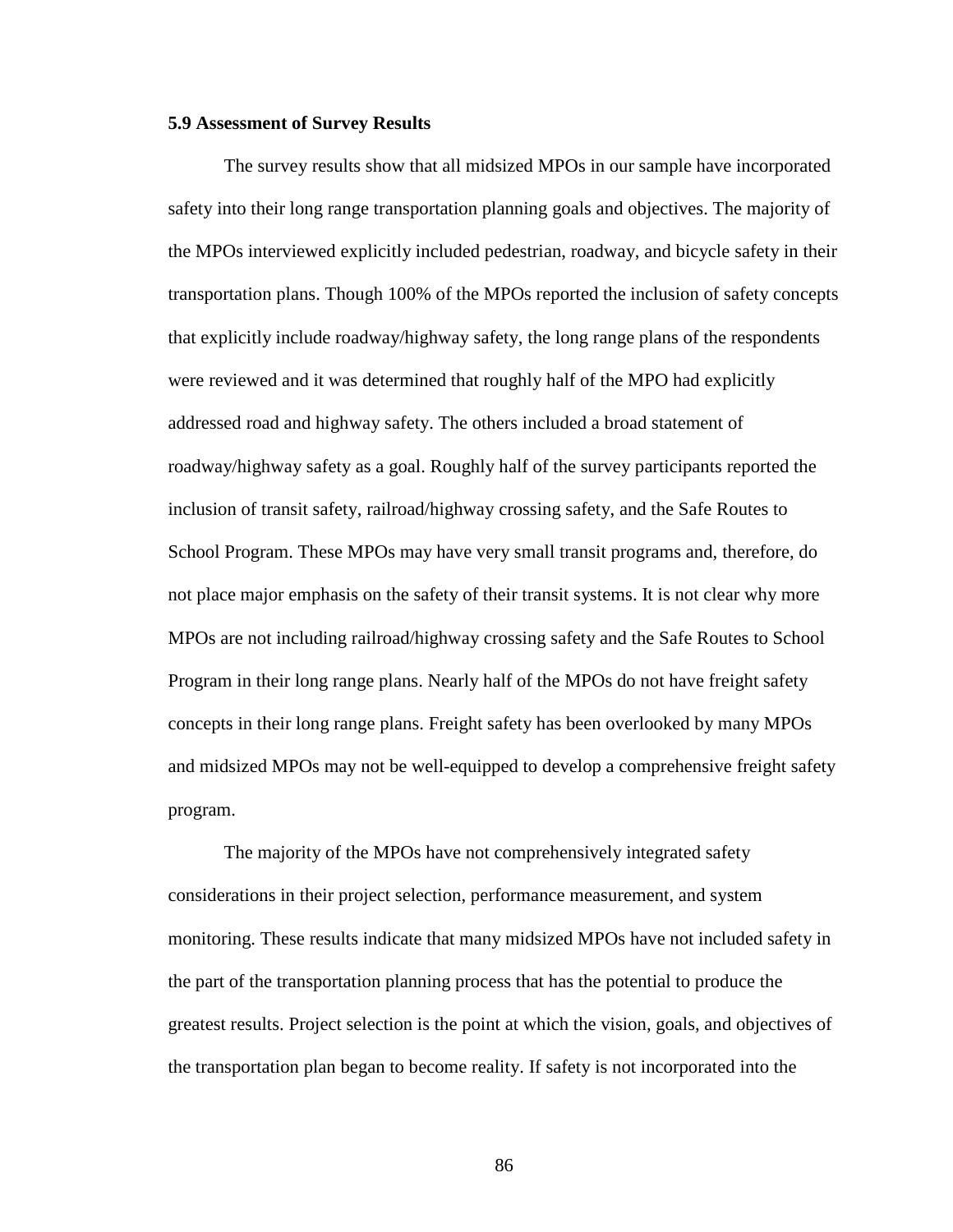project selection process, the efforts to include safety considerations in goals and objectives will be a waste of time.

The lack of quantitative safety criteria in the project selection process is likely a direct result of the challenges midsized MPOs face in data collection, technical analysis and system monitoring. Midsized MPOs typically have fewer data collection and analysis capabilities and a small planning staff.

The survey participants reported using basic data analysis tools such as crash data trend analysis, GIS, and hot spot identification. Very few of the MPOs are using special software such as CARE to analyze safety data. The results of the survey suggest that the majority of midsized MPOs do not use specialized technical tools to analyze pedestrian and bicycle data. The software may not be available to the agencies or the staff may not be trained to use the software. It is also possible that many of these regions do not have a significant enough number of bicycle and pedestrian crashes to invest the resources to conduct a high-level analysis.

The survey results also suggest that midsized MPOs have significant challenges in safety performance monitoring. Sixty-one percent of the MPOs surveyed used system performance measures to monitor highway safety. However, far fewer MPOs use performance measures in transit, pedestrian, and bicycle safety. The majority of the MPOs use performance measures for congestion management. This is likely due to the fact that all of the survey participants are in transportation management areas (TMAs) and are required by federal law to have a congestion management plan. The majority of the MPOs cited better data, more data, or the implementation of a comprehensive database as their greatest need for monitoring performance. A significant number of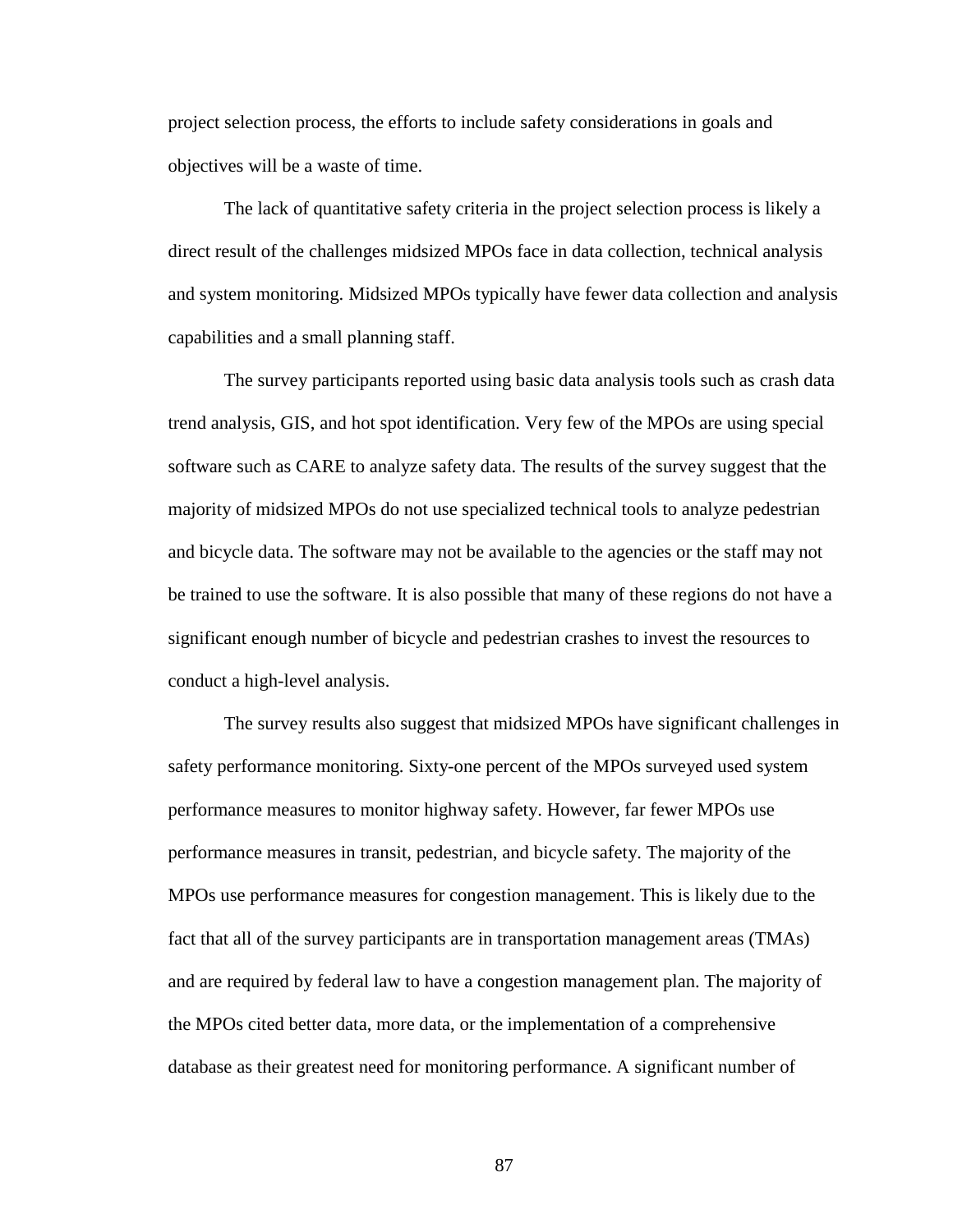MPOs also believe that additional staff and better communication could improve performance monitoring. For many of the MPOs, the development of performance measures is another task that they are not equipped to handle.

Interactions among safety agencies can lead to opportunities to combine resources. These findings suggest that midsized MPOs have a high level of involvement with state and local DOTs but minimal involvement with their Governor's Safety Representative. According to the survey, midsized MPOs are involved with their local law enforcement agencies and to a lesser degree, with emergency management agencies. The Governor's Safety Represntatives are well-connected with law enforcement agencies and state DOTs. Improving communication between the MPOs and their Governor's Safety Representative could open the door to more involvement with law enforcement agencies. Many midsized MPOs may be overlooking opportunities to coordinate their activities with safety professionals from other agencies. The problem could also be that law enforcement, emergency management, and the Governor's Safety Representatives do not view the MPOs as an important player in their planning activities.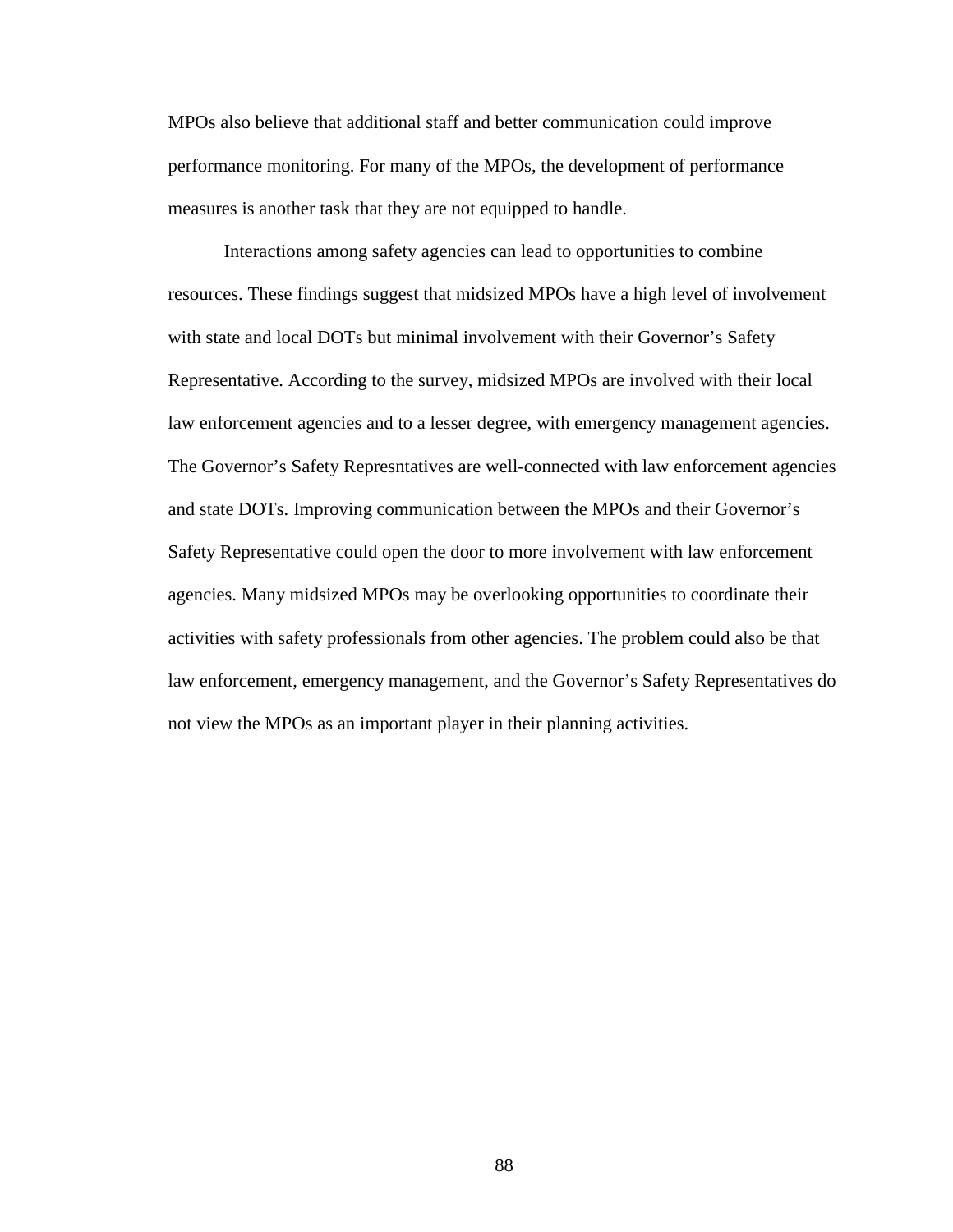# **CHAPTER 6**

# **CASE STUDY DATA ANALYSIS**

# **6.1 Introduction**

The data collection for this research consisted of a national survey and case study interviews. This chapter discusses the data collected from the case study interviews of midsized MPOs. The case studies explore the issues identified by the national survey discussed in Chapter 5 and offer and opportunity for further investigation. Seven case studies were conducted. The case studies include interviews with planners, law enforcement, and emergency management. The areas of focus included incorporating safety considerations into long range transportation planning, decision making, data collection, technical analysis, and collaboration with planning partners. The following sections summarize each case study the conclusions of the study.

#### **6.2 Case Study #1**

 The metropolitan area has a population of approximately 377,000 (2006). The region is composed of four cities and a portion of an additional county. The MPO is the result of a signed agreement among the four cities, the portion of one county, a regional council of governments, and the state DOT. The MPO's staff is supported by the planning and engineering departments of the largest city in the region. The MPO staff also acts as staff of the city government. The assistant director of planning, the city traffic engineer, a police officer from the city police department's traffic services unit, and a representative from the state law enforcement and traffic safety division were interviewed as a part of the case study.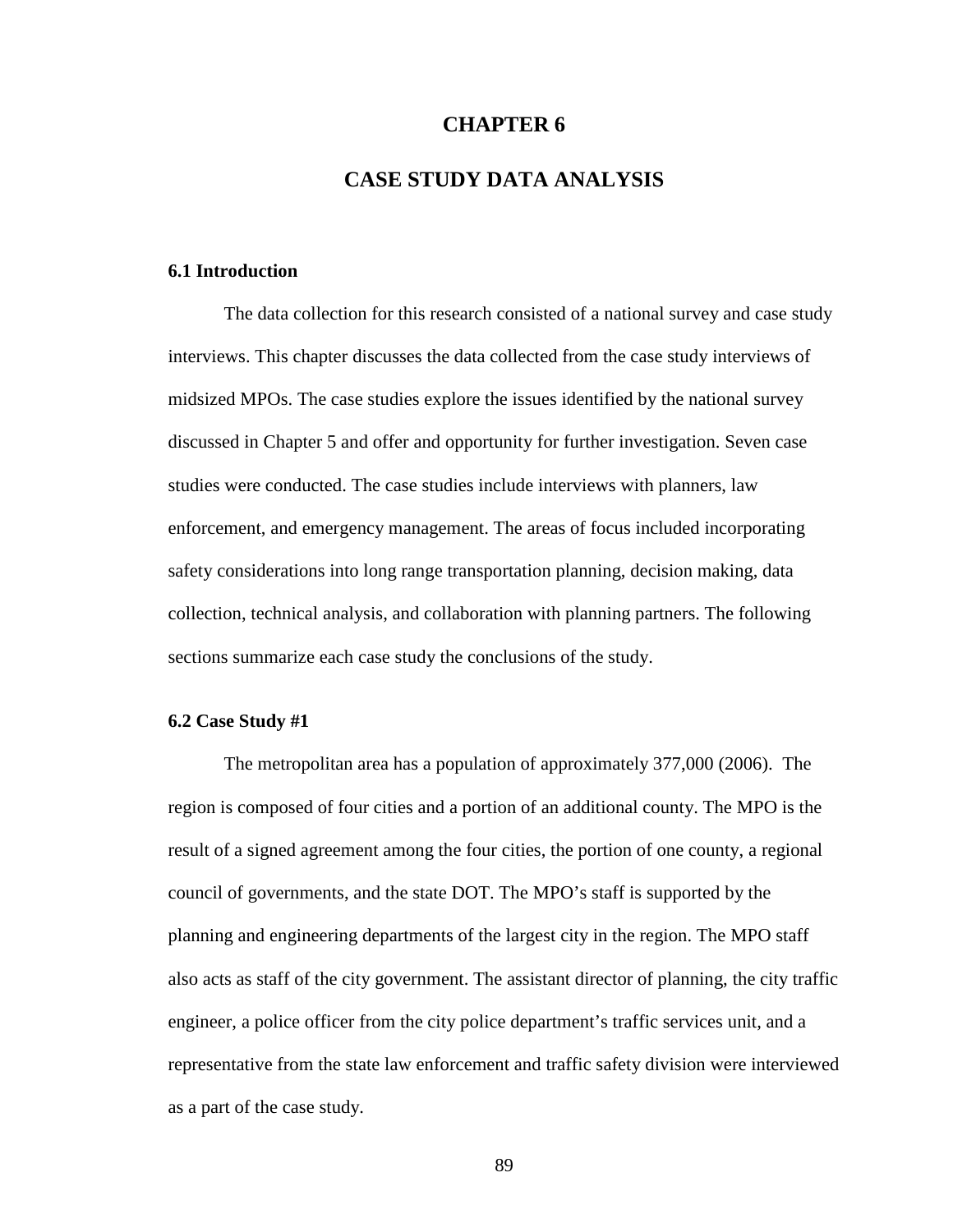# 6.2.1 Long Range Transportation Planning

The MPO's 2030 LRTP does not have a vision statement, but the executive summary does discuss the vision of the overall plan. In this summary, safety is mentioned as it relates to operational improvements and congestion management. These improvements include geometric re-designs, traffic signalization, and maintenance improvements.

 The LRTP does not have any specific goals related to safety. However, safety management is specified as a program element to be considered in the planning process. Safety management involves the elimination of hazards that may pose problems within the transportation network to improve the safety and security of the transportation system. The strategies identified include upgrading traffic control devices, geometric improvements and infrastructure maintenance.

# 6.2.2 Decision-Making and Data Collection

The process of identifying safety issues in the region is a combination of a complaint-based system and visual identification of problems by staff driving the city streets. The engineering department identifies safety issues and notes corrections to locations through visibility improvements, signalization, intersection improvements, increasing turning radii, realignment of roadways, shoulder improvements, and channelization improvements. Safety projects are generated by the engineering department and specified in the LRTP. No weighting scale or ranking criteria has been established for the project selection process. The recommendations for projects and safety strategies are communicated to the MPO once a year when the staff is requested to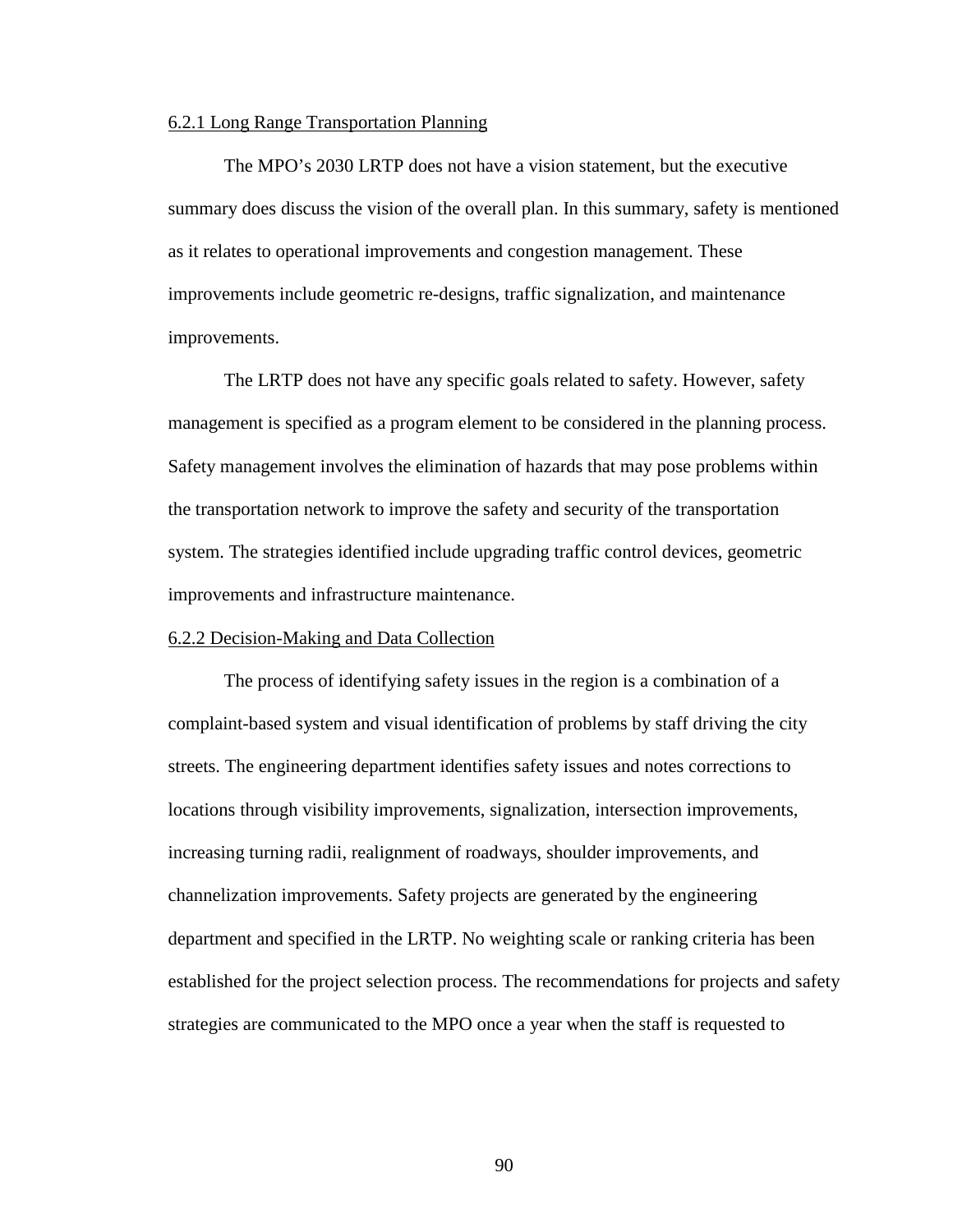submit suggested roadway and intersection improvements to the Capital Improvement Plan.

#### 6.2.3 Human Resources & Technical Analysis

 The MPO does not use formal performance measures to monitor the transportation system. If they were to use them for safety purposes, it was suggested that they would start by using collision rates at intersections (collisions per million-vehiclesentering) and collision rates on roadway segments (collisions per million-vehicle-miles). The engineering department uses before and after analyses to look at the effectiveness of traffic safety mitigation projects, but no analysis of the impacts of safety projects is performed prior to project selection.

 The local engineering departments are responsible for maintaining safety data for the region. This agency typically has two or three individuals per jurisdiction that are responsible for safety data. The department has access to a collision database maintained by the police department, with some additional information entered by traffic engineering staff.

# 6.2.4 Safety Leadership & Collaboration

 The MPO communicates with the law enforcement agency to collect crash data. Emergency management works with the MPO to determine changes in evacuation routes. The MPO also works with county and city governments regularly through the MPO process and the approval of projects like bridge reconstruction. The agency also reported working with the state DOT to collect traffic crash data outside of its jurisdiction. The majority of the agency's communication with stakeholders is through the MPO planning process and informally by talking on the phone when problems arise.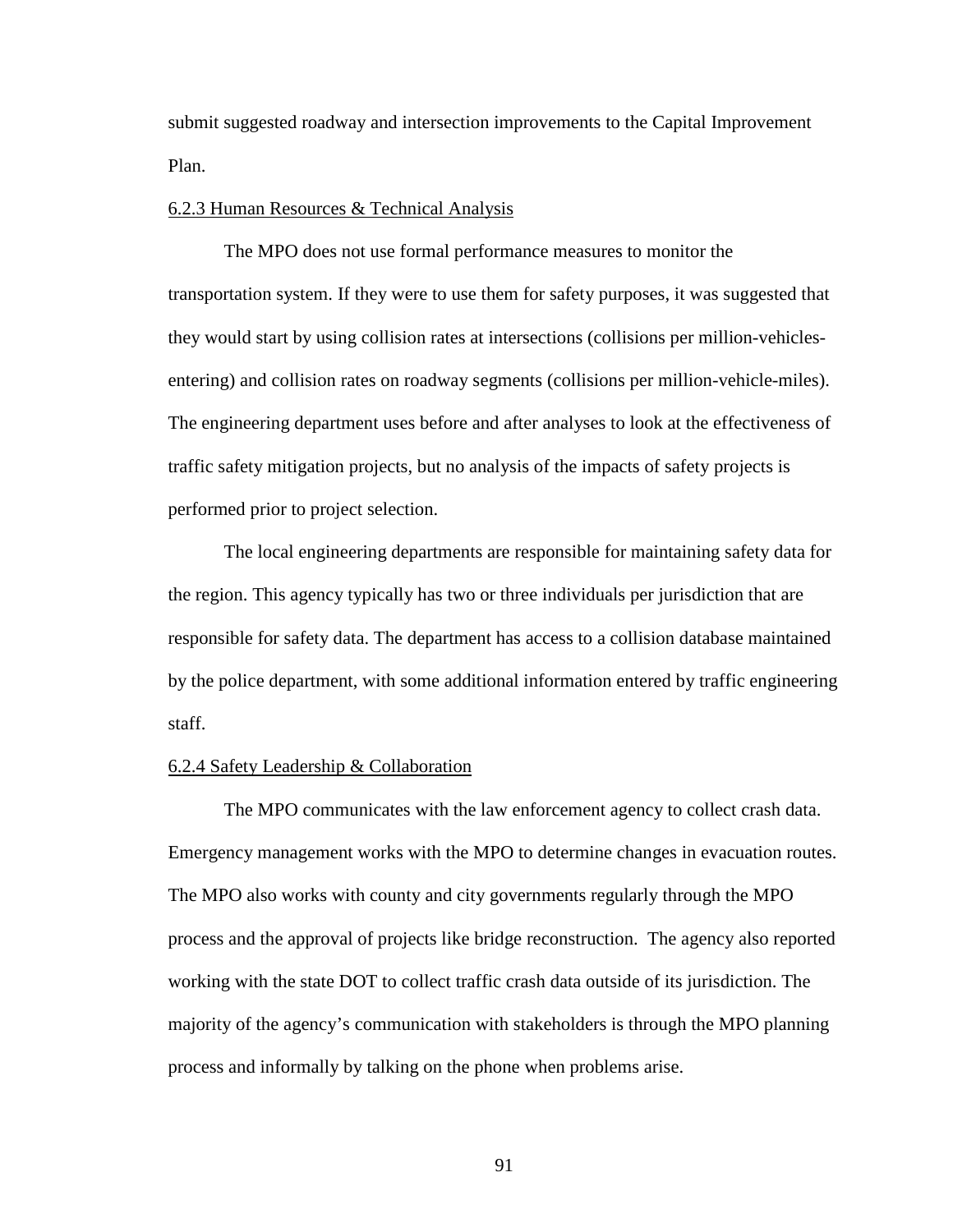This MPO does not currently have an official board or task force in place to handle safety issues. However, depending upon certain situations, boards or committees have been created comprised of local officials, technical personnel, and citizens to determine how to best address "hot" issues.

 A law enforcement agency in the region (not the city police department) was contacted to determine how the agency interacts with the MPO. The police official reported very little interaction with the MPO directly. Most of their input is communicated through the city engineering department, city traffic engineers, city planning department and state DOT. Since the MPO staff is the city planning staff, the law enforcement officials may not realize it is the MPO staff that they are communicating with.

The city police department typically communicates transportation safety problems, concerns, and hazards to the city engineering department traffic engineers. For traffic problems related to or near municipal roads such as tall grass or large bushes that obstruct a driver's line of sight, the city police department contacts the city public works department. For problems on state highways or interstates, the police department works with the State Department of Transportation by contacting its division office.

 The police department collects traffic data by way of an in-house Unisys Corporation Mapper System that uses a custom crash information program. This system gives updated statistics every shift. The department also uses the statewide Critical Analysis Reporting Environment (CARE). The drawback to this program is that you have to wait until crash data is updated statewide every few months.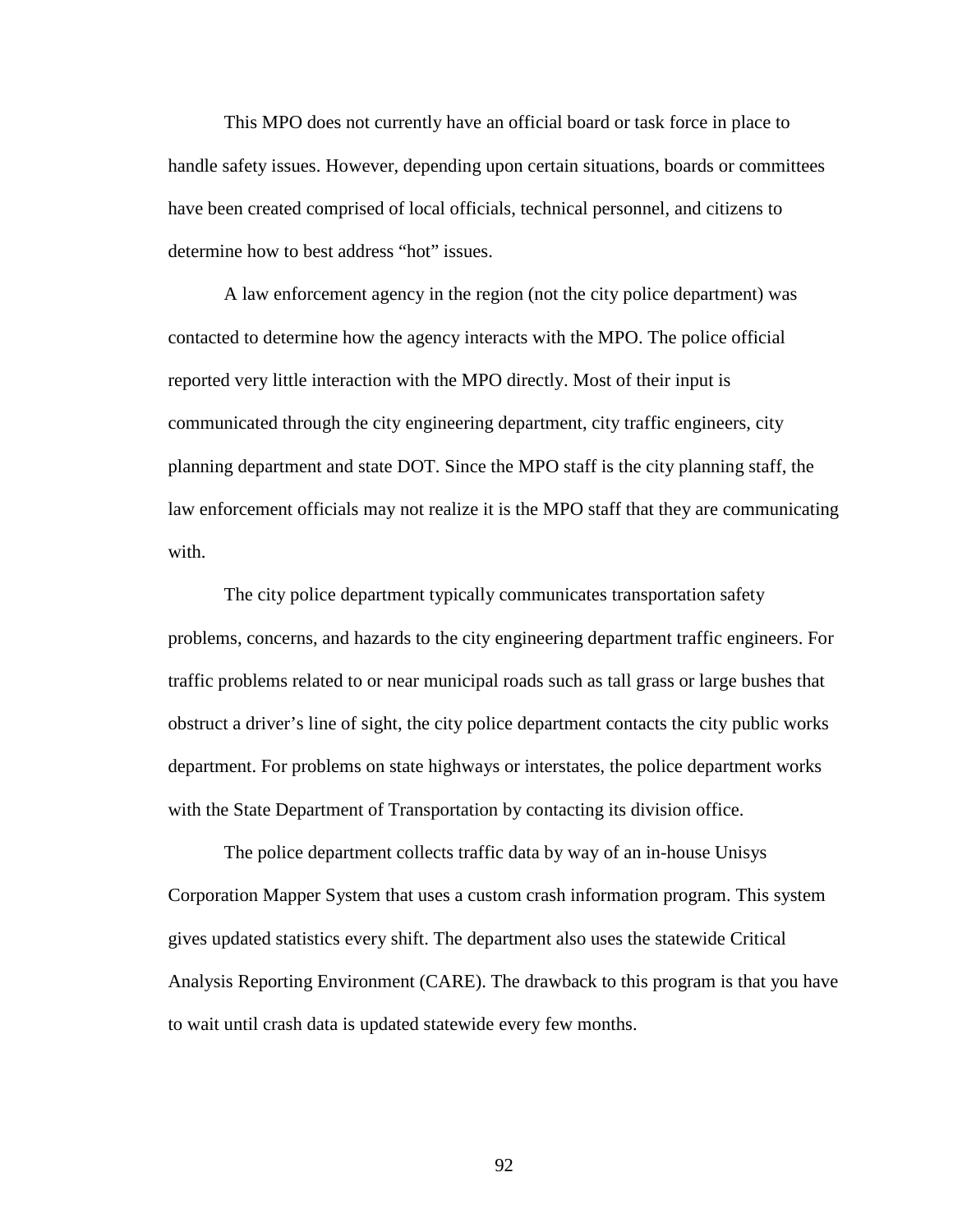The city police department reports a good relationship with its Governor's Safety Representative. The department obtains information from, and sends representatives to, the Governor's Office of Highway Safety as needed. The department also receives information on a regular basis concerning crash data and monetary grants for traffic enforcement and enforcement-related equipment purchases. The regional highway safety office and the state department of community and economic affairs/law enforcement traffic safety division works with the police department to develop and implement traffic safety enforcement and education programs aimed at reducing crashes, injuries, and fatalities in the region. The aforementioned agencies target education efforts and the enforcement of state traffic laws to increase the quality of life for citizens in the jurisdiction.

# **6.3 Case Study #2**

 The metropolitan area has a population of approximately 426,000. The MPO's boundaries cover four counties that include four cities. Formed in mid-1993, the MPO replaced three smaller, existing MPOs while incorporating other areas no previously served. The MPO employs a full-time staff of eight individuals. The executive director, safety analyst and a law enforcement representative participated in interviews for the study.

#### 6.3.1 Long-Range Transportation Plan

The MPO targets safety by using safety criteria for selecting capacity improving projects, emphasizing bike safety, promoting safety for all system users and recognizing that safety includes evacuation capacity. Safety goals and objectives encompass all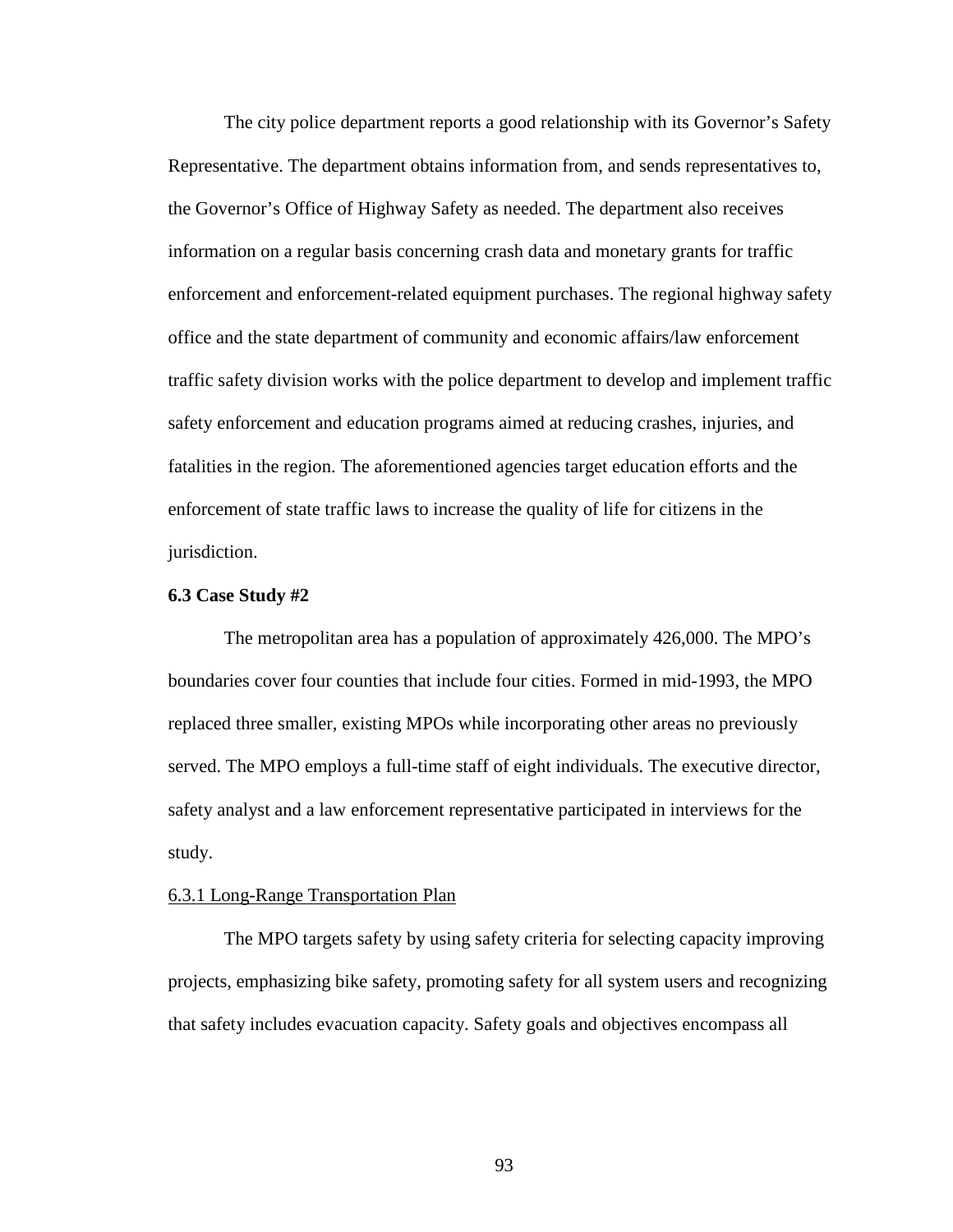modes of transportation including bikes and pedestrians. Rail safety with respect to motorists, pedestrians, and bikers is also included.

The MPO's LRTP identifies "improving safety" as a goal in the planning process. To accomplish this goal, the MPO has identified the following policies or objectives: 1) ensure the safety and security of users of highway, transit, bicycle, pedestrian and freight systems, 2) fully integrate emergency evacuation issues into all regional planning, as well as corridor planning and project development, and 3) integrate traffic, bicycle and pedestrian safety considerations into programs.

### 6.3.2 Decision-Making and Data Collection

 The MPO is in the process of implementing a regional Safety Management System (SMS). The SMS will use a regression model that taps into crash statistics, road volumes, and road characteristics to predict safety performance. The SMS will improve the MPO's safety planning and will better formalize and structure the measurement of safety performance. Though safety targets are not currently formalized, the SMS will help achieve this process and will allow for automatic generation of regional safety facts. The SMS will also estimate the cost and benefits of potential projects. The economic cost of the project will be used to generate safety improvement targets for each project. The SMS is being developed with the use of federal safety planning funds.

The MPO is currently formalizing and expanding the use of safety performance measures with the implementation of the SMS. The SMS will allow the calculation of the quantity and severity of crashes at certain locations. The SMS will also improve the quality of performance measures by incorporating more details related to volume, road characteristics and possibly population.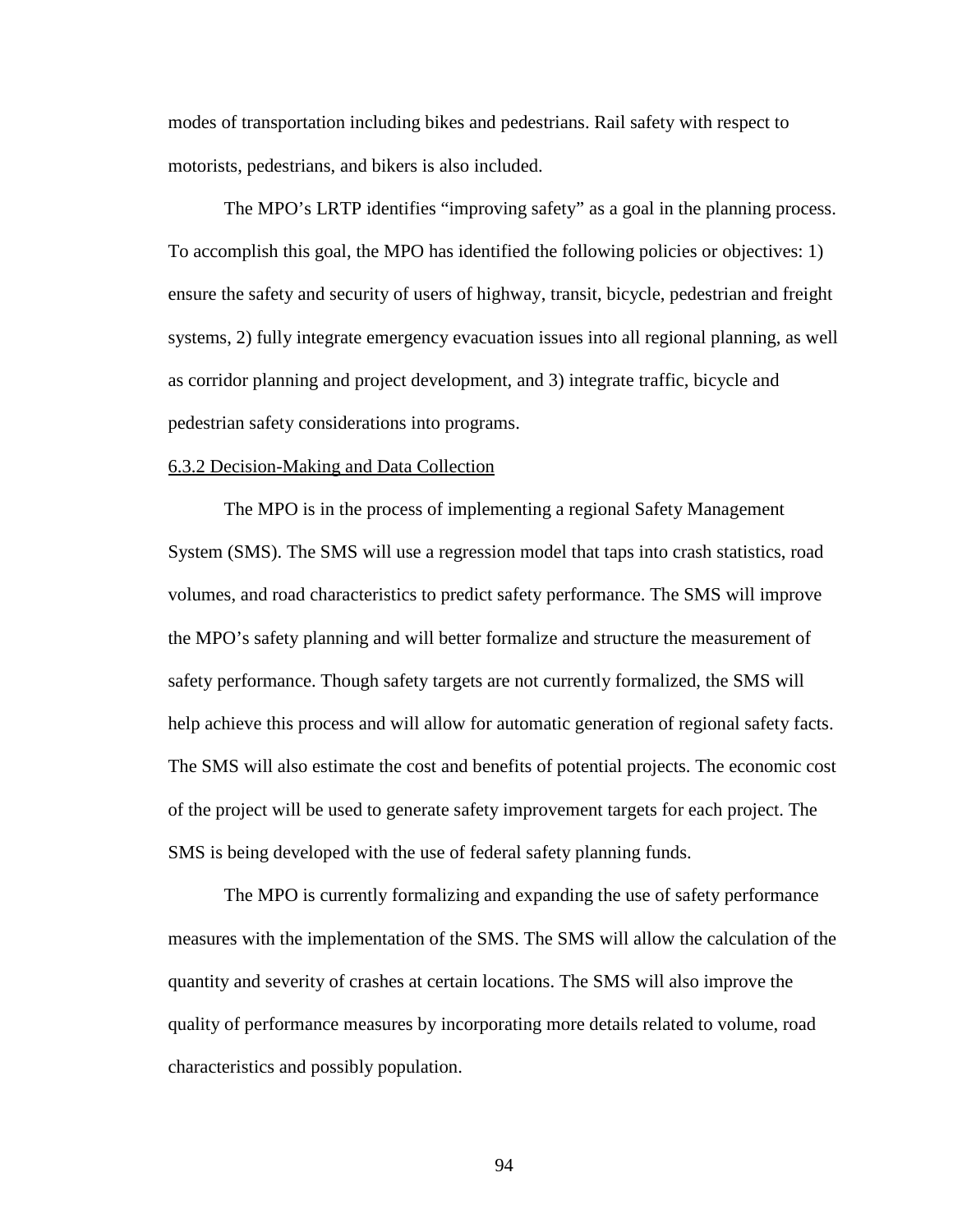The MPO has a well-defined project ranking and selection process that consists of four distinct phases. The first involves screening candidate projects for eligibility; next, projects are scored by the sponsor. Thirdly, a subcommittee reviews the scores and accepts or adjusts, in consultation with the sponsor. Finally, the accepted rankings are fit into a financial plan and adjusted if necessary to reflect funding availability, prior commitments, and geographic equity. Project scoring is based on seven categories each with a maximum number of points possible. The maximum overall project score is 100 points. The seven categories are:

- 1) Support the regional economy (15 points)
- 2) Improve safety (20 points)
- 3) Reduce congestion/Promote mobility (15 points)
- 4) Protect and improve the environment (10 points)
- 5) Preserve and maintain the existing transportation system (20 points)
- 6) Favor projects for more important facilities/services/programs (15 points)
- 7) Favor cost-effective projects (5 points)

Safety considerations make up a significant percentage of the point system in this MPO's project selection criteria. The score for the safety category is based on points given if the project corrects or improves a potential safety problem, provides an intermodal safety improvement, enhances safety movement of bicycles, pedestrians, or vehicular traffic; provide for or enhance a safe alternate route or mode for travel; or is located on an official emergency evacuation route.

The state DOT provides crash data to the MPO and other users via its website. The crash data is released in June of each year. The data is for the previous calendar year.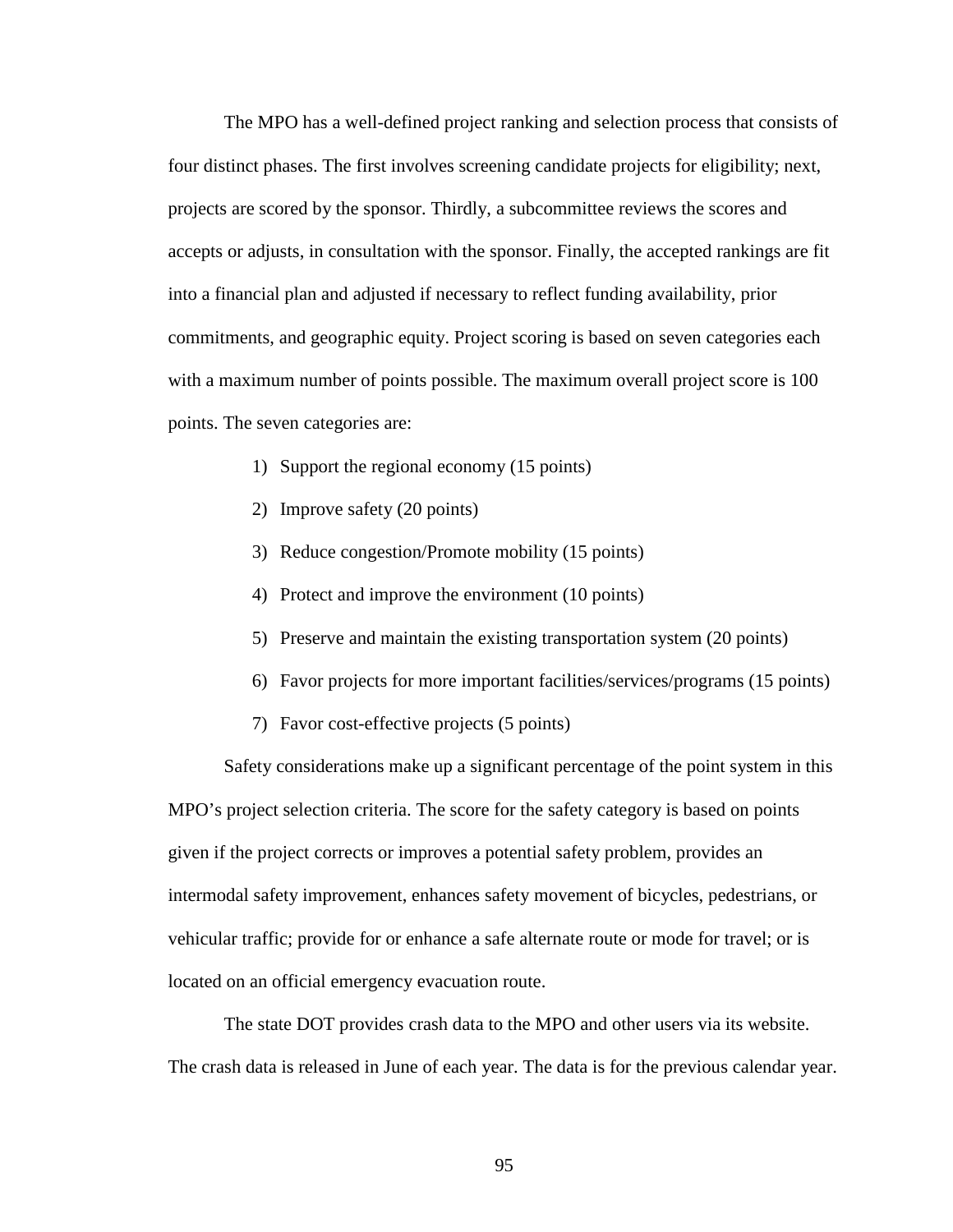This means that it takes from six to eighteen months to receive crash data for a particular date. The MPO is investigating the possibility of developing a clearinghouse of safetyrelated information as a part of the SMS. This information would be updated regularly by the safety organizations that contribute to the data.

### 6.3.3 Human Resources & Technical Analysis Tools

The MPO's safety analyst conducts data analyses and maintains safety data. The analyst is familiar with the evaluation criteria and participates in the planning process. The tools used for technical analysis include Access, Excel, and the safety management software that was being developed at the time of the interview. The SMS will allow a database of road characteristics, crash data and other information to be incorporated into a single system.

### 6.3.4 Safety Leadership & Collaboration

The MPO teamed up with its state highway traffic safety division to create a regional traffic safety coalition. The MPO works with the coalition to identify safety issues in the community. The coalition is an alliance of traffic safety professionals from law enforcement, education, emergency medical services, engineering and planning. The state DOT, city governments, county governments, and governor's safety representative are members of the coalition. These stakeholders participate in programs that are designed to increase safety in the region. The purpose of the coalition is to help the MPO carry out federally-funded regional planning and project development.

The MPO in conjunction with the coalition attempts to influence the safety data that is collected and how it is distributed to users. This is accomplished by the coordination between the MPO, the state DOT and organizations that represent police,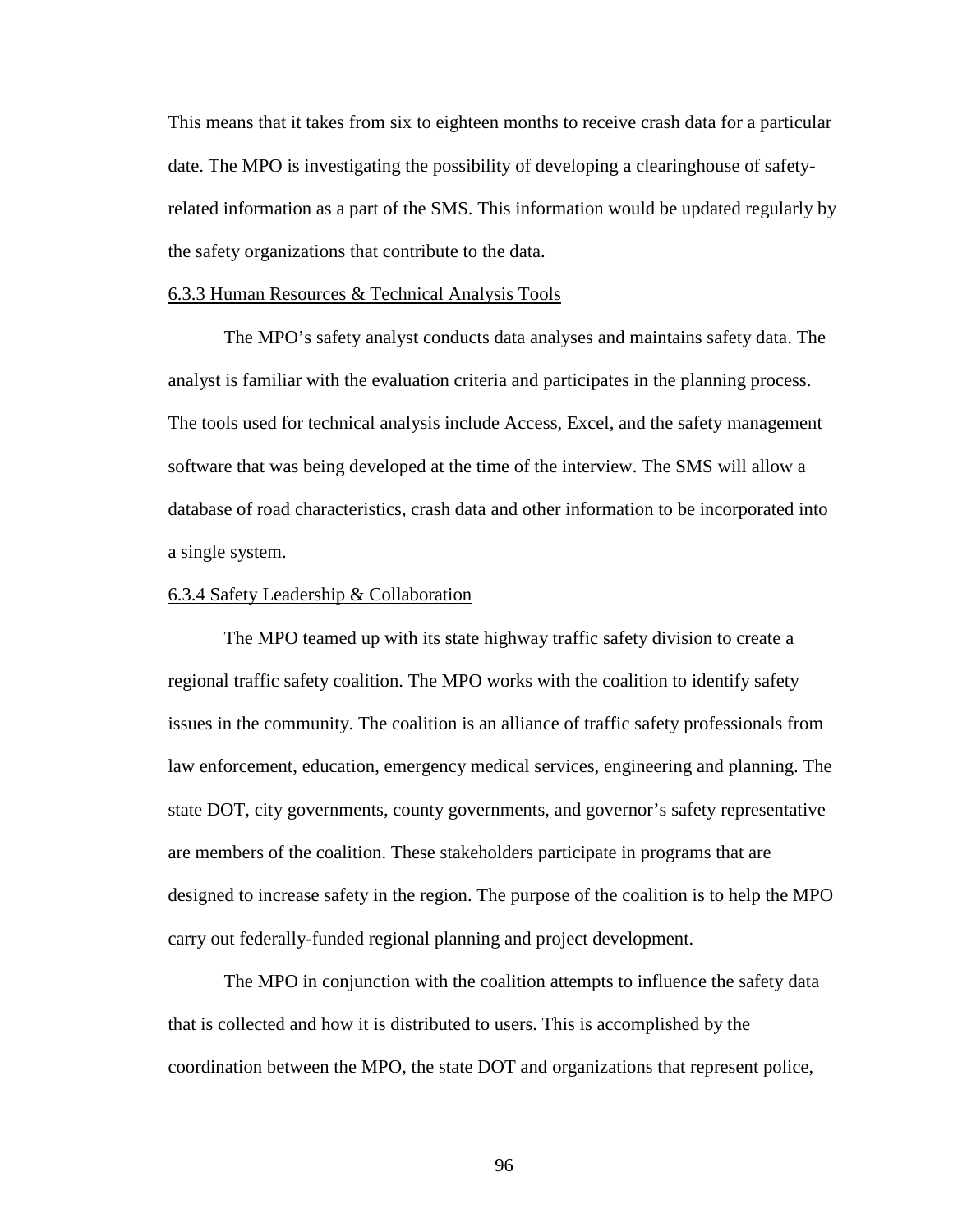emergency management services and health care professionals on safety-data related projects.

As a portion of the coalition's responsibilities, the board collects information from safety-related professionals and the public. Monthly meetings are held with law enforcement and emergency management professionals. Narratives of safety issues are collected and discussed. Stakeholders can fill out a safety needs assessment and participate in safety issue group meetings. The coalition also distributes important safety data to the proper county and city departments.

## **6.4 Case Study #3**

 The metropolitan area has a population of approximately 497,000. This bi-state MPO has a portion of two counties and fourteen city governments in its boundaries. The MPO is a joint agency of the largest city in the region and a county that the region completely contains. The MPO employs a staff of eight individuals. The transportation planning organization coordinator, a senior planner, and a representative from the state highway patrol contributed comments to the interview process.

## 6.4.1 Long Range Transportation Planning

This MPO retains a consulting firm to develop its LRTP. The consultant conducted a public involvement program to identify the safety issues of the community. MPO #3 does not include a vision statement in its LRTP.

 The MPO's LRTP includes two goals that incorporate safety issues. Goal 2 of the plan is to "develop and maintain a multimodal system which provides for the safe, efficient and convenient movement of people and goods." The objectives that aim to reach this goal are to identify safety issues and potential solutions, to identify areas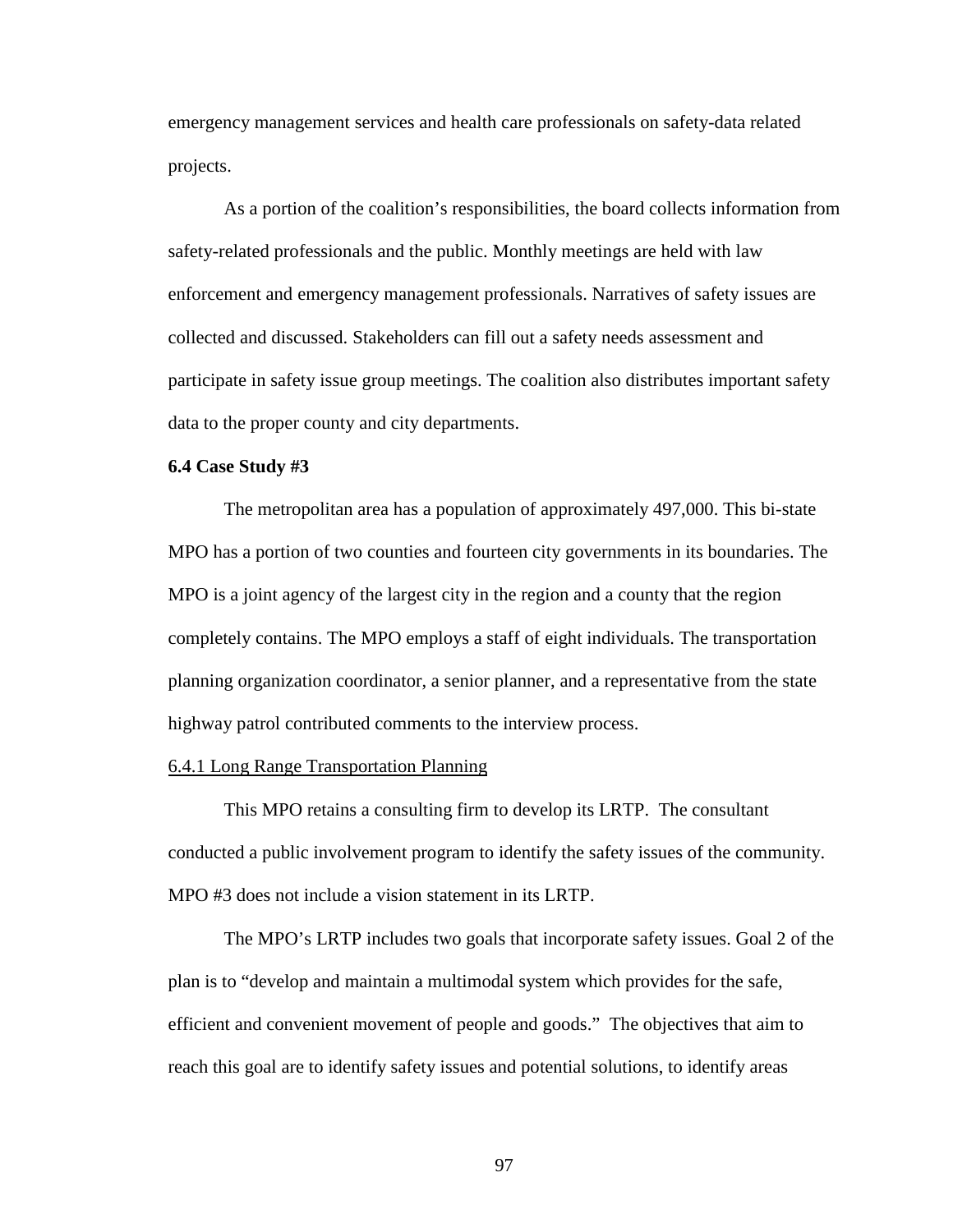needing traffic operations improvements, and to expand implementation of intelligent transportation systems.

 Goal 6 of the LRTP aims to "increase cooperative intergovernmental programs that enhance the safety, convenience and efficiency of motorized and non-motorized travel throughout the study area." The plan identifies the objective of establishing a land use/transportation bi-state committee of the transportation planning organization to evaluate potential opportunities for bi-state cooperation.

The plan lists safety projects and clearly identifies projects that will improve the safety of the system. The plan clearly identifies safety-related goals and objectives, but no target values are set.

## 6.4.2 Decision Making and Data Collection

The MPO uses performance measures to monitor its transportation system. The plan identifies performance measures to match each transportation goal. The performance measures for the goal of "developing and maintaining a multimodal system which provides for the safe, efficient and convenient movement of people and goods" are per capita vehicle miles traveled (VMT), per capita vehicle hours traveled (VHT), crash rates, and average trip time. To measure the level of increased cooperative intergovernmental programs that enhance safety, convenience and efficiency of the transportation system, the MPO looks at the number of projects that cross state lines and the number of projects with joint funding from bi-state jurisdictions.

 All of the identified performance measures are a part of the available database. The performance of the system is monitored as an activity of the LRTP update process. The consulting firm retained to update the plan is responsible for these activities.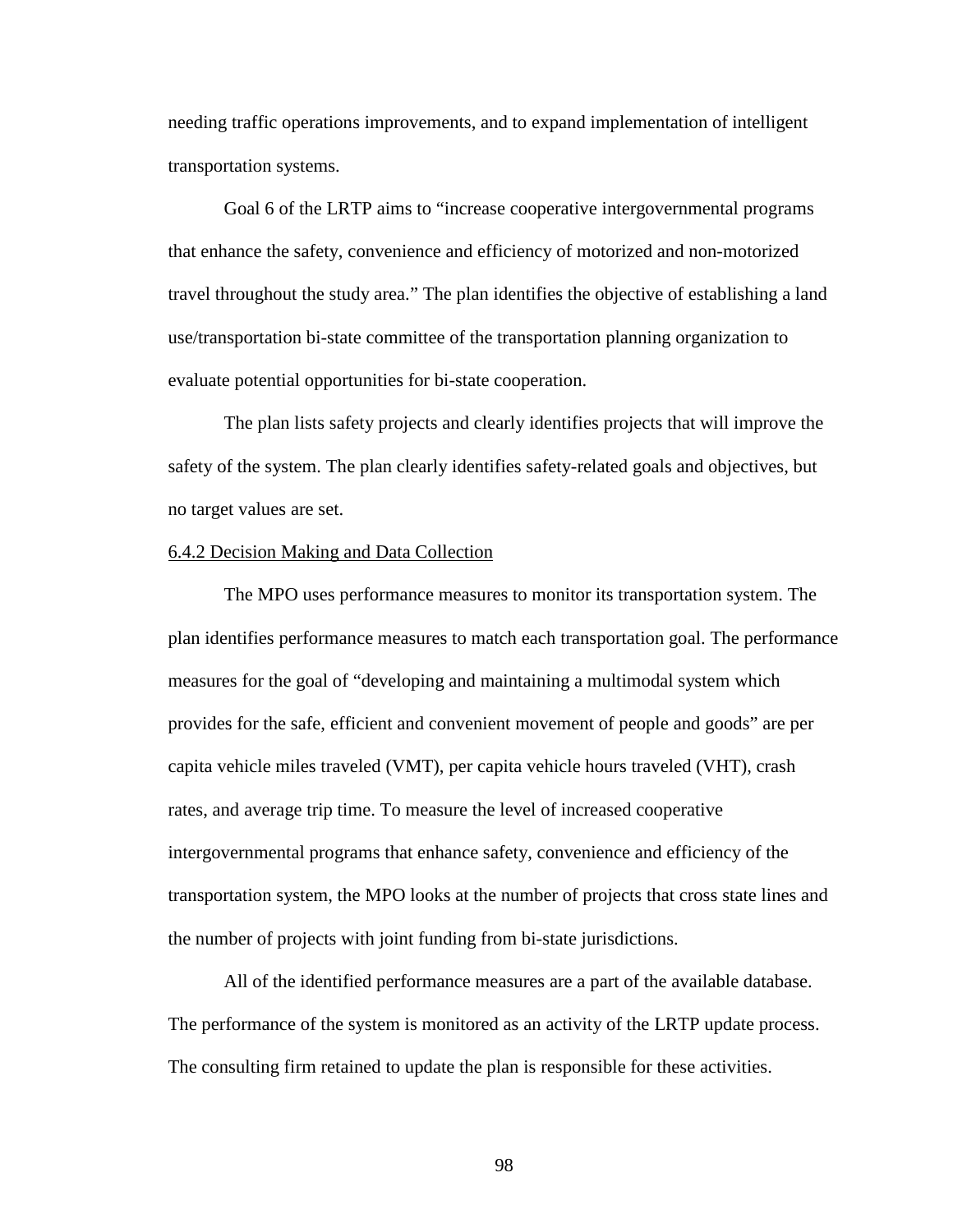The project selection process for the MPO uses financial constraint and categorical designation to select projects for planning and programming. Safety is not mentioned, but is assumed. Funds are sub allocated to certain types of projects. Local municipalities prioritize their own project needs and pass those priorities to the MPO for the TIP and LRTP. In the past, the MPO used a point system to select projects, but this process was difficult to work out and provided no flexibility.

#### 6.4.3 Human Resources and Technical Analysis

 The MPO uses state crash data for its safety analyses including motor vehicle, pedestrian and bicycle crashes. The region covers two states and both state DOTs maintain crash databases. The MPO believes that data is accurate and sufficient for the safety analyses conducted. The consulting firm retained to update the LRTP is responsible for the technical analysis of the safety data. Cities within the region have traffic engineering departments that analyze some city crash data for intersection improvement projects also. County governments use GIS as an analysis tool, but the MPO does not. It is not clear whether the individuals conducting the technical analysis are completely aware of the project selection process used by the MPO.

#### 6.4.4 Safety Leadership and Collaboration

 The MPO provides a forum for a variety of safety professionals to contribute to the transportation planning process for the region. The MPO's primary means of communicating with safety stakeholders is an Incident Management Task Force. The task force is used to bring law enforcement, emergency management services, hazardous materials, county DOTs, and county and city engineers together to compare notes and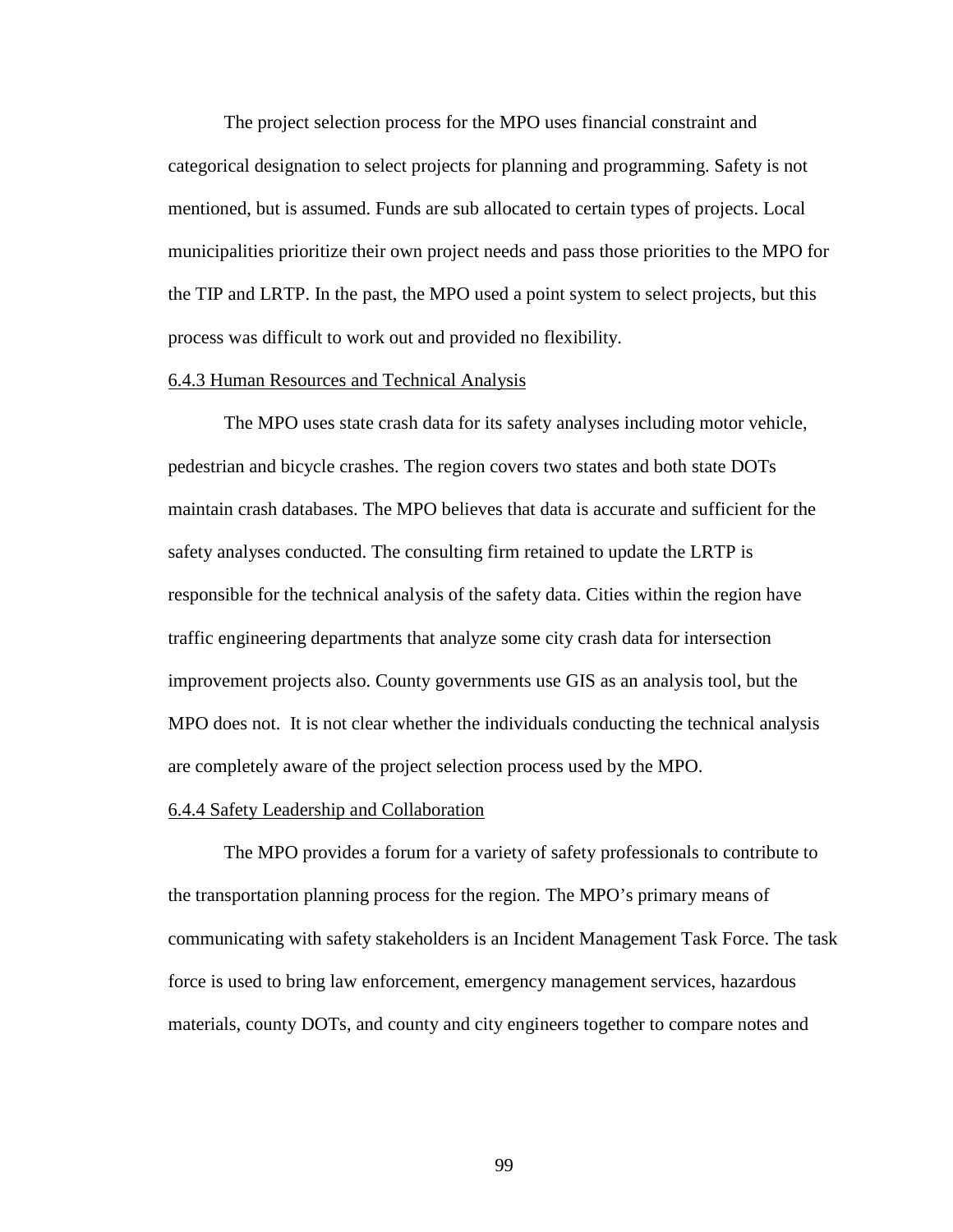discuss responsibilities. The task force meets every other month and is managed by an MPO planner. Eleven municipalities are involved in the task force.

 The MPO has frequent contact with both state DOTs though a far less formal process is in place to facilitate communication. The level of involvement of the Governor's Safety Representative for the region was not well articulated by those interviewed.

 Law enforcement involvement with the MPO planning process is informal. The state highway patrol collects information on engineering problems, crash reports, types of crashes and traffic congestion areas. This data is gathered by the highway patrol's professional standards department and the state DOT. The highway patrol communicates its transportation issues to the state DOT at the district level or to the strategic highway safety plan committee. Transportation safety issues and concerns are typically not communicated to the MPO. The MPO communicates mostly with the state DOT instead of the MPO.

 The highway patrol has a strong relationship with its governor's highway safety representative. The department partners with the governor's representative on many initiatives. The highway patrol reports check points and holiday traffic plans to the governor's highway safety office. The state DOT also has an overtime program for troopers assigned to construction work areas. The highway patrol has regular monthly meetings with the state DOT.

 The highway patrol is one of the lead agencies in the state's strategic highway safety plan development process. The highway patrol meets once a month with the SHSP development team. The state DOT oversees the development of the SHSP so it is no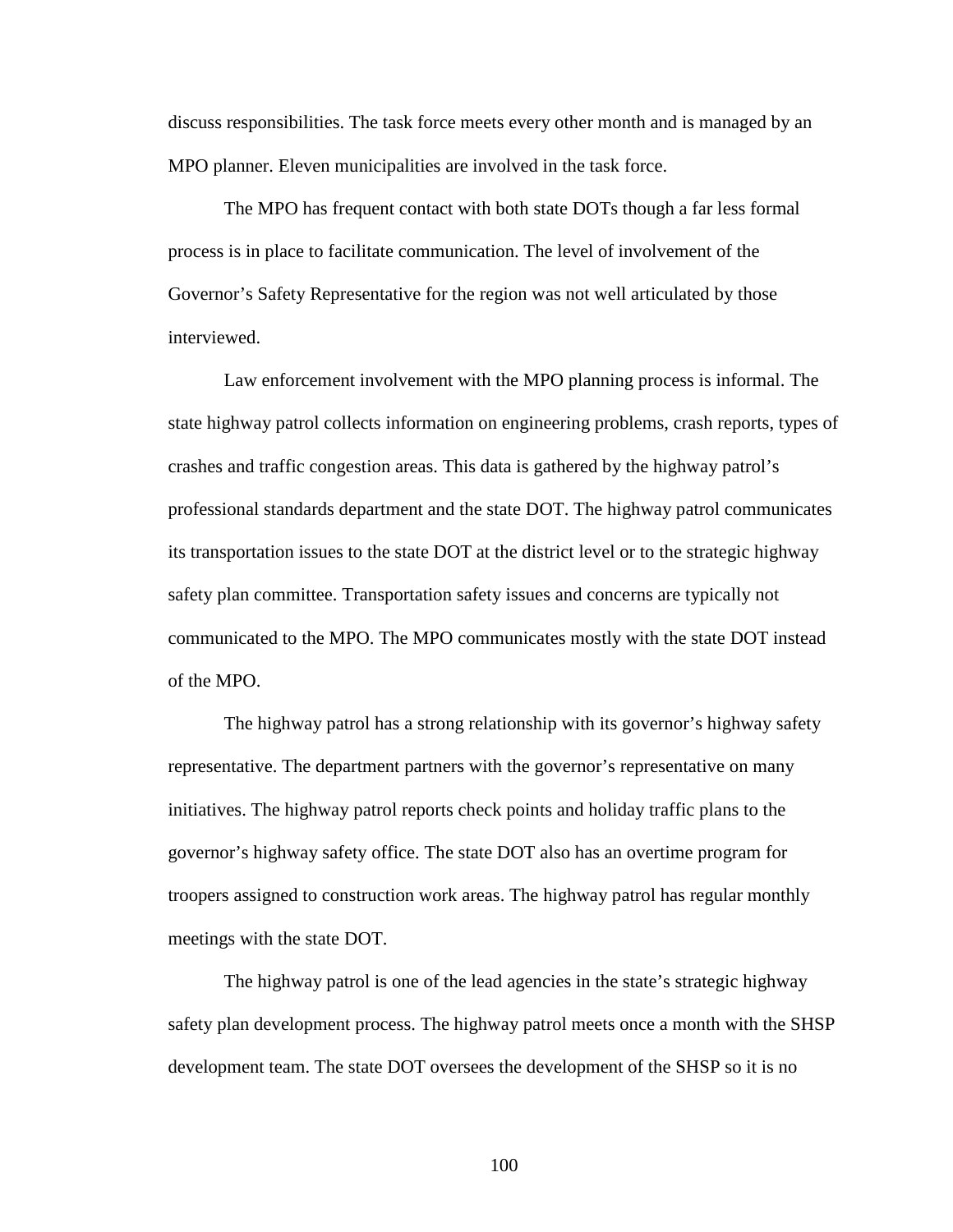surprise that law enforcement is involved in the SHSP process due to its high level of involvement with the state DOT.

Overall, the MPO reported the availability of funding for safety projects as the greatest SCP challenge. This is due in part to the fact that safety improvements are sometimes incorporated into other redesign projects when possible. When a large project is not related to safety improvement, it is more difficult to identify a funding mechanism.

## **6.5 Case Study #4**

This bi-state MPO has a population of approximately 289,000. The MPO's boundaries include two cities, two counties, and portions of two additional counties. The two cities within the MPO boundaries have a consolidated government. The consolidated government's planning department is responsible for the staffing needs of the MPO. The director of planning, the city traffic engineer and a city police representative participated in interviews. Overall, the interviewees identified a lack of funding and a need for additional resources as the MPO's greatest obstacle to SCP.

## 6.5.1 Long-Range Transportation Plan

 The MPO's LRTP does not include a vision statement, but has incorporated safety into its goals and objectives. The first safety-related goal is to "reduce crashes and fatalities and enhance security." The objectives for this goal include:

- Reduce the number and severity of accidents involving vehicles, bicyclists, pedestrians, and others
- Systematically correct high crash locations
- Identify, inventory, and evaluate locations that pose a significant security threat.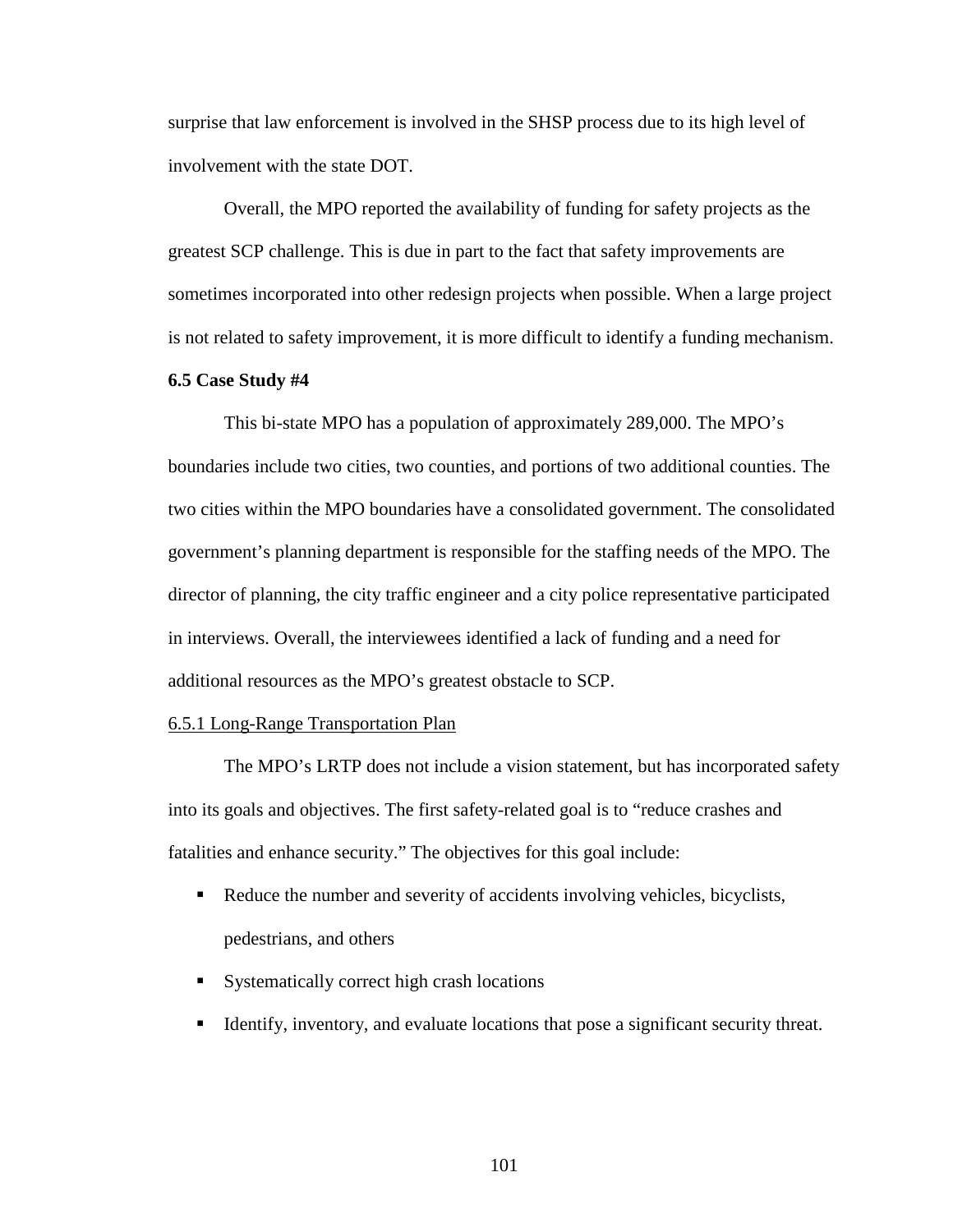The plan also includes a safety-related freight goal that aims to "assure that freight moves safely and efficiently reaching its destination while minimizing impacts on sensitive community areas." The objectives identified for this goal are to allow truck circulation and movement and to provide for the special infrastructure needs. Safety projects are not listed separately in the LRTP, but safety may be identified as a reason for implementing the project.

## 6.5.2 Decision-Making and Data Collection

 The MPO's jurisdiction spans two states. Safety data is obtained from both state DOTs' crash databases. The interviewee mentioned a delay in the availability of crash data from the state. This is not uncommon. The city traffic engineer is responsible for maintaining the safety data obtained from the state DOTs.

 The project selection and prioritization process for this MPO includes safety as a factor. The project selection and prioritization process for the LRTP may be the same as the TIP, but that was not clearly specified. The process discussed in this section pertains to the TIP selection process. The TIP identifies five project evaluation factors: immediate need (based on level of service), financial consideration, safety, land use, and environmental issues. A weighted total is used to calculate the total project score. Immediate need and financial considerations received the most weight, while safety, land use and environmental issues are equally weighted.

 The MPO's traffic engineer department obtains copies of crash reports from law enforcement agencies in the regions and compiles a crash database. These tasks are completed using hard copies of the crash reports. The department does not use its state DOT-maintained crash database because the crash locations are accurate to a ¼ mile. The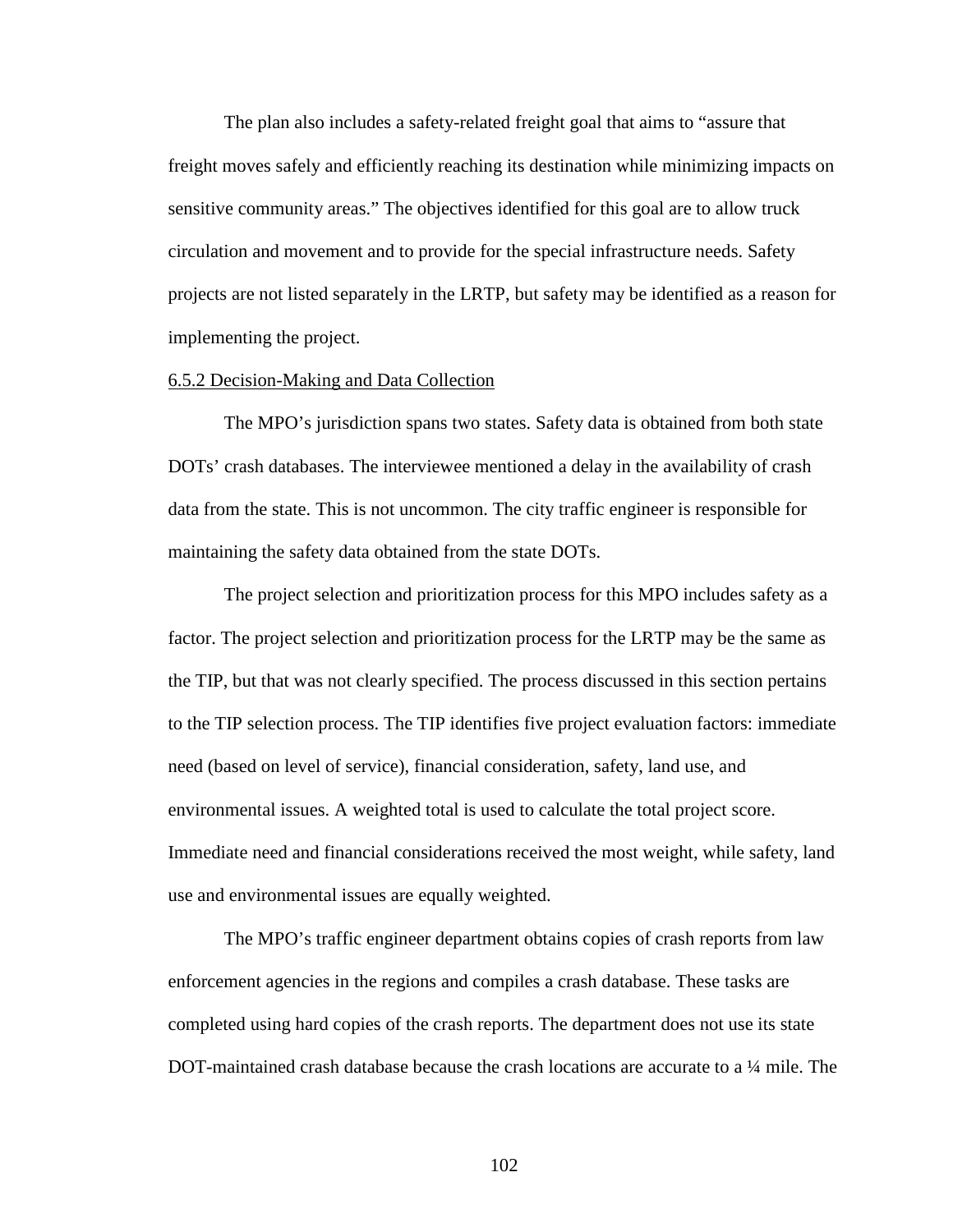department is interested in a database that can be merged with GIS coordinates for crash locations.

The MPO reported using crash frequency and severity as typical performance measures. The engineering department locates and maps the top 50 worst intersections in the area based on the number of accidents in a year. This analysis is used in the project prioritization process to give a higher ranking to projects that include within its limits any of the intersections identified. This process is revisited every year as the TIP is developed. The goals and objectives of the MPO are modified every four years as the LRTP is revised and updated. These activities serve as the system performance process. 6.5.3 Human Resources & Technical Analysis Tools

 Two individuals are responsible for conducting technical analysis of safetyrelated data. Their activities are carried out under the supervision of the traffic engineer. GIS is the primary software tool used in crash data analysis. The interviewee did not believe that additional technical analysis tools were necessary. Instead, additional time and financial resources were the most important need.

 According to the traffic engineering manager, the department uses SYNCHRO to explain transportation scenarios to non-technical audiences such as commissioners. The manager expressed a need for additional tools that can assist in presenting planning and project scenarios to decision makers and the public.

# 6.5.4 Safety Leadership & Collaboration

 The MPO works with several agencies that are involved in safety planning. The county and city governments are most involved in the MPO planning process as members of the policy, technical coordinating, and citizen advisory committees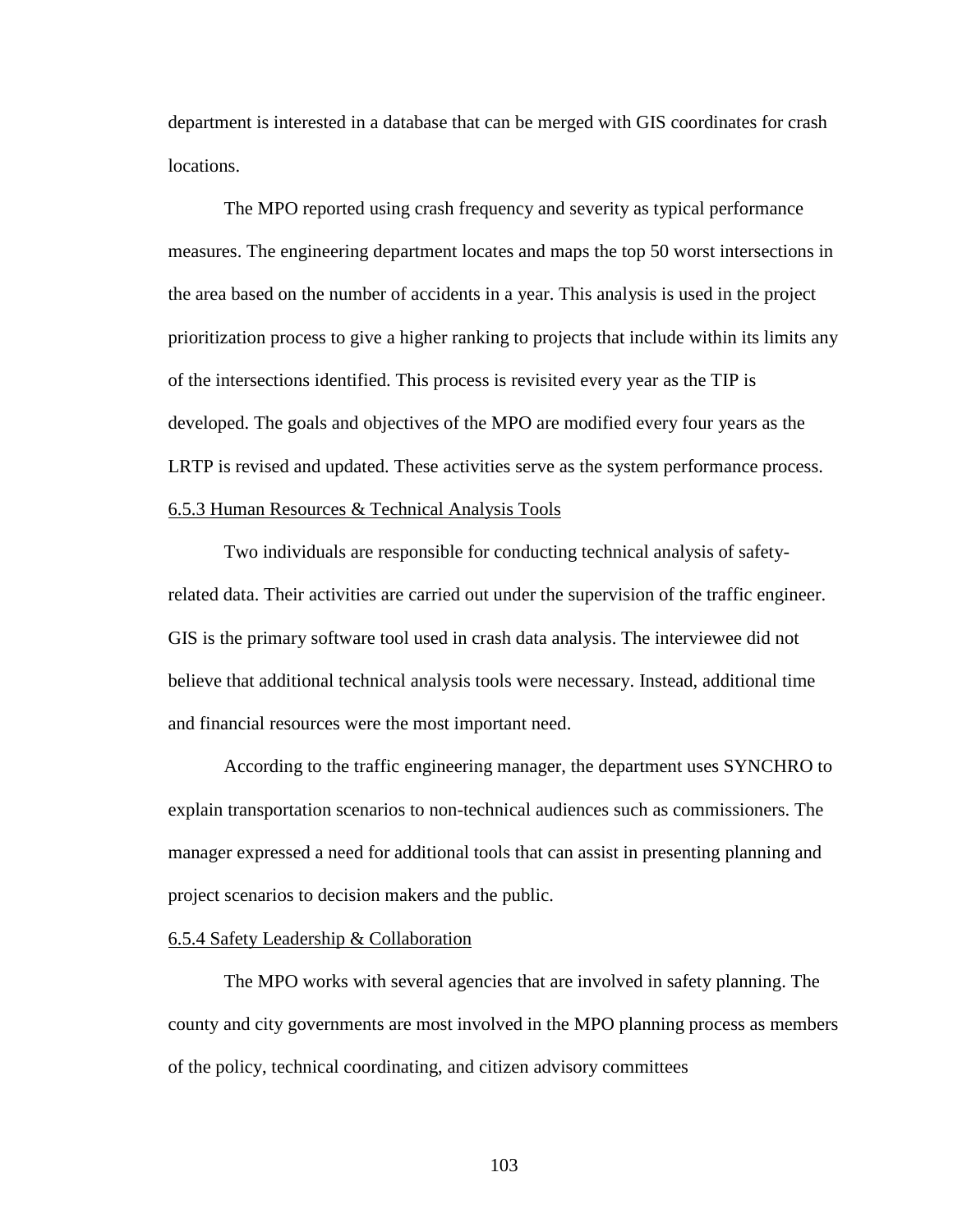The MPO's communication with the law enforcement community is mainly fostered by the traffic engineer. Law enforcement is in direct contact with the traffic engineer by phone or email for a variety of matters. According to the traffic engineering manager, when the city receives a call regarding a traffic safety problem, the information is sent to the traffic engineer. The traffic engineering staff investigates the problem and determines what strategies can be used to mitigate the issue. In some cases the traffic engineer sends a request to law enforcement to increase enforcement in the area.

The traffic engineering manager for the consolidated government is a member of the technical coordinating committee. This individual is highly involved in the project prioritization and selection process. Since the traffic engineering manager is the main contact for the law enforcement agencies, the technical coordinating committee is knowledgeable of traffic safety issues identified by law enforcement agencies.

Communication with the emergency management agency is handled locally. The traffic engineering department has a representative at the emergency management command post during emergency events. The traffic engineering manager also communicates with the emergency management agencies regularly by phone or email.

The director of planning was not aware of any contact with the Governor's Safety Representative for either state. The traffic engineering manager also expressed the need for greater communication with agencies involved in transportation planning decisions. The MPO needs the assistance of the Department of Safety with enforcing truck traffic. The manager had difficulties maintaining clear lines of communication with other traffic safety agencies for the state.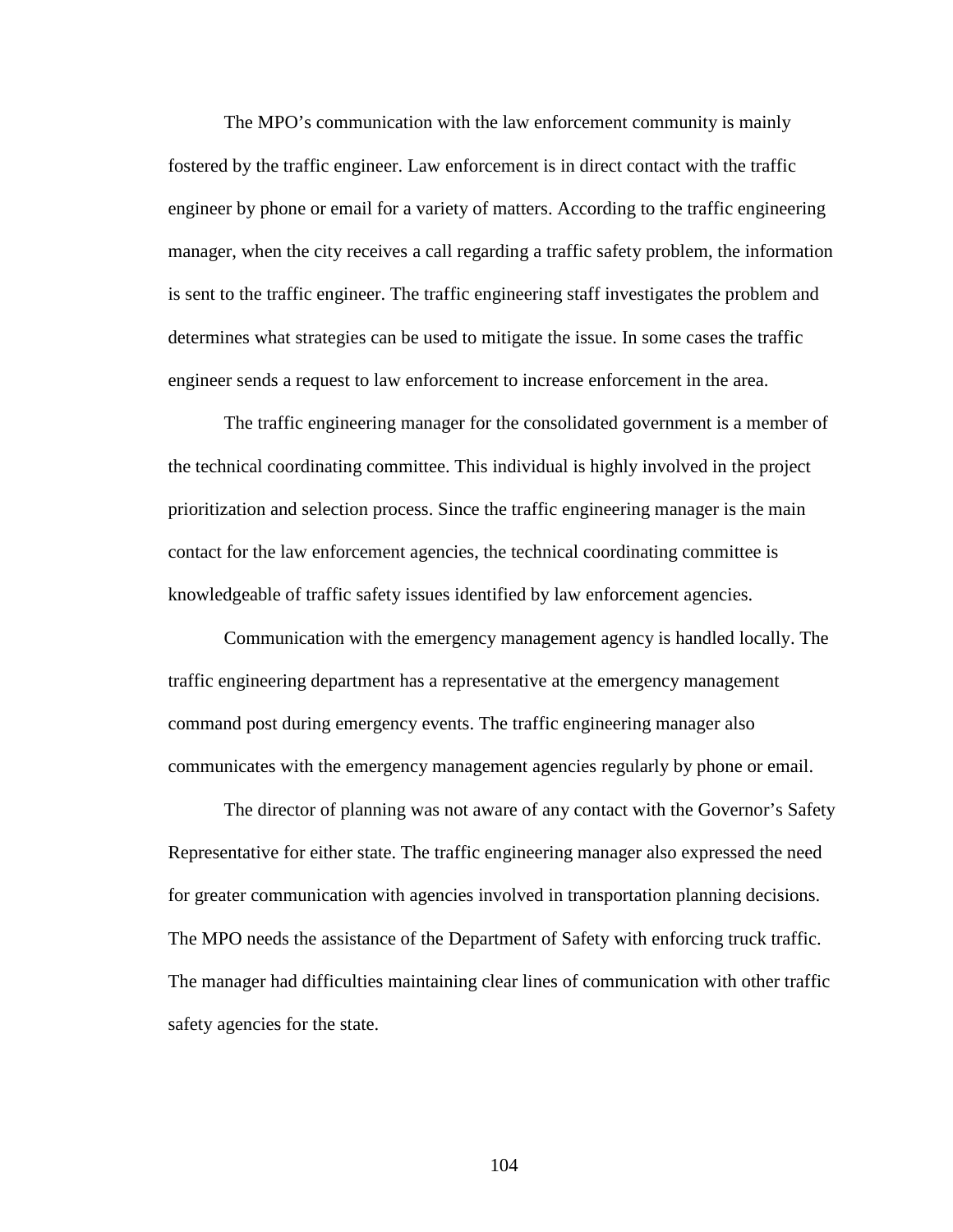## **6.6 Case Study #5**

This MPO is has a population of approximately 320,000. The MPO boundaries include eight cities and one county. A consolidated planning commission for the largest city in the region and the county provided administrative support for the MPO. The MPO has a staff of three: the executive director, director of planning and a transportation planner. The director of planning and the transportation planner provided the majority of the interview information. The director of the county emergency management agency was also interviewed for supplemental information. The major obstacles in safety planning experienced by this MPO are lack of staff and resources and the need for more detailed guidelines for implementation of requirements imposed by the Federal Highway Administration (FHWA).

### 6.6.1 Long-Range Transportation Plan

 The MPO uses statewide crash data to identify corridors with a disproportionate number of motor vehicle and pedestrian crashes. Public meetings are conducted to involve the public in the planning process.

 Safety is an important issue in the MPO's long range transportation plan. Its second goal is to "increase the safety and security of the transportation system for motorized and non-motorized users." The plan identifies the following four objectives associated with the safety goal: 1) minimize frequency and severity of vehicular accidents, 2) promote projects which aid in hurricane evacuation, 3) eliminate at-grade rail crossings, and 4) expand transit service area and increase service frequency. The goals related to safety encompass all modes of transportation, but the objectives do not address pedestrian and bicycle-related issues. The long range plan identifies projects and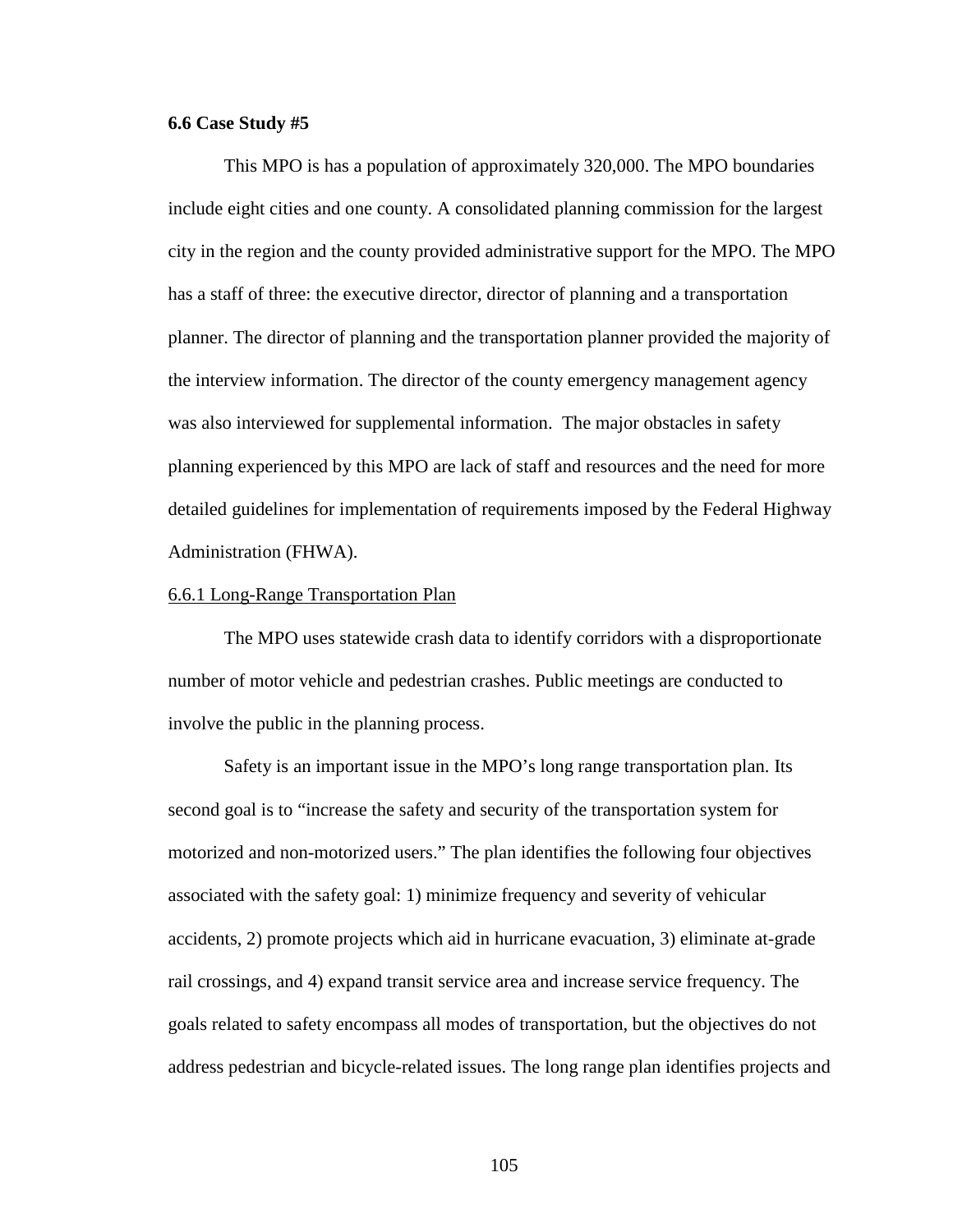categorizes the projects by type. However, safety projects are not identified specifically in the plan.

## 6.6.2 Decision-Making and Data Collection Processes

 The safety goal and objectives have been paired with a set of performance measures to monitor system performance and to aid in the decision making process. The performance measures identified for the safety goal are total accidents per million vehicle miles traveled, injury accidents per million vehicle miles traveled, and fatal accidents per million vehicle miles traveled, hurricane evacuation route status, and transit /other safety projects.

 The interviewee expressed an interest in developing county-wide crash rate averages to compare roadway segments. The statewide averages are not useful for comparison to road segments in the MPO's area because the statewide averages are highly influenced by larger metropolitan areas in the state.

 The MPO has a project prioritization procedure that reflects the transportation plan goals. A quantitative project scoring criteria allocates each goal a portion of a potential 1000 points. The point allocation is as follows:

| Goal                                        | Points |
|---------------------------------------------|--------|
| 1. Economic Vitality                        | 200    |
| 2. Safety and Security                      | 200    |
| 3. Accessibility, Mobility and Connectivity | 300    |
| 4. Environment and Quality of Life          | 150    |
| 5. System Management and Preservation       | 150    |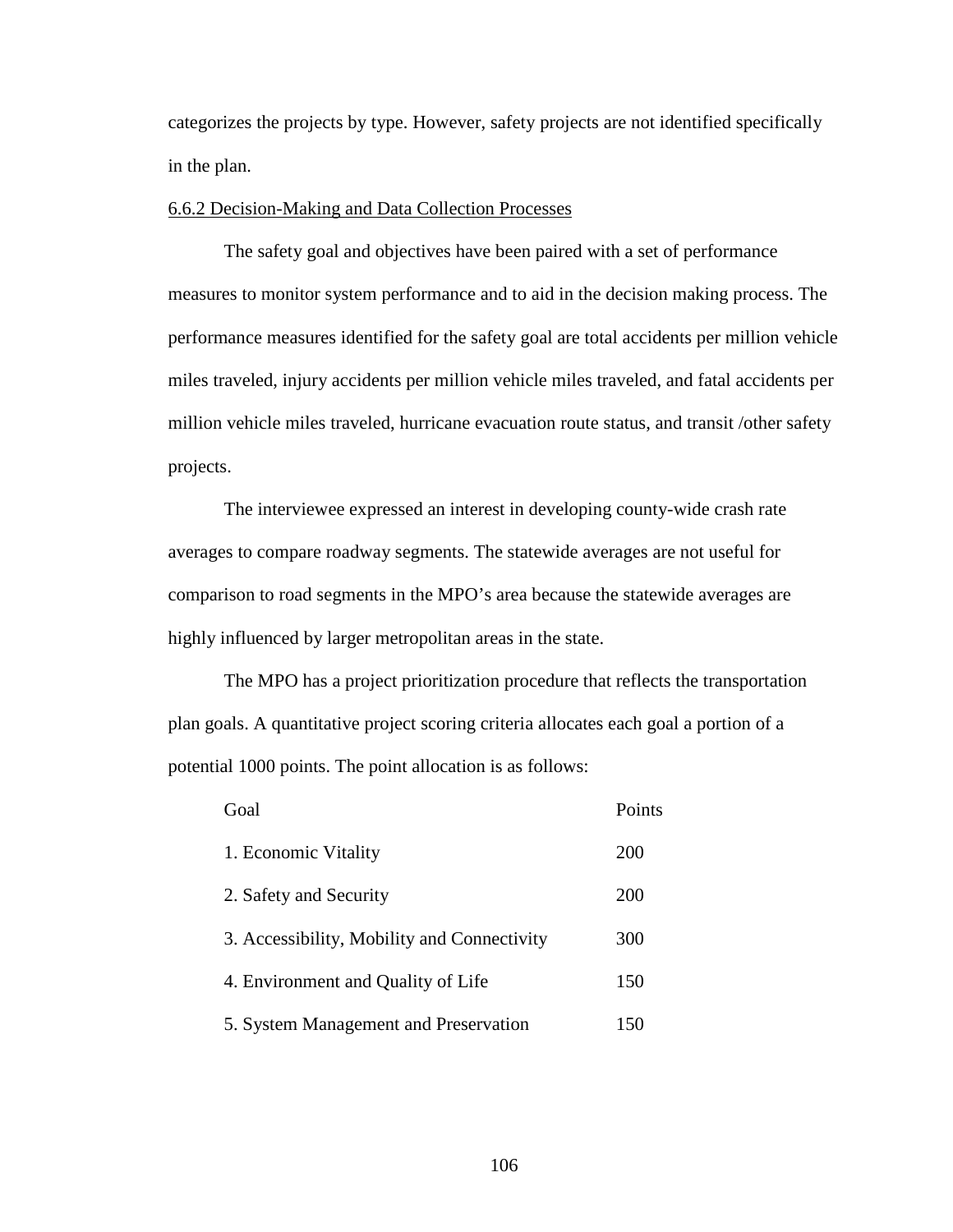The performance measures identified for each goal are allocated a share of the goal's points. The prioritization of projects in the LRTP is fairly rigid while prioritization for the TIP involves other considerations. This is mostly due to the fact that programming for the TIP is a few years away from project implementation.

 The MPO does not have an established methodology for monitoring the performance of the system where safety is related. The congestion management system does have a formal feedback process and some safety projects are included in this system. The interviewee did not feel that the MPO was adequately equipped to successfully monitor safety performance and use the information to revise goals, objectives and performance measures. The staff questioned the comparability of data from today for the evaluation of projects planned nearly 10 years prior.

 As with many MPOs, the availability of safety data is a matter of concern. The planner reported that only 75% of the crash data available has x and y coordinates for the crash location. Address matching is currently not available or possible for the remaining 25% of crashes.

#### 6.6.3 Human Resources & Technical Analysis Tools

 The MPO dedicates a "fraction of a single individual's time" to conducting technical analysis of safety-related data. The individual analyzing the safety data is aware of the evaluation criteria used to select projects for the LRTP and the TIP. Data is analyzed using GIS software. At the time, no other special software was used to analyze crash data. The interviewee planned to attend a state DOT-sponsored training program for the CARE program in a few weeks. The MPO reported that it was able to adequately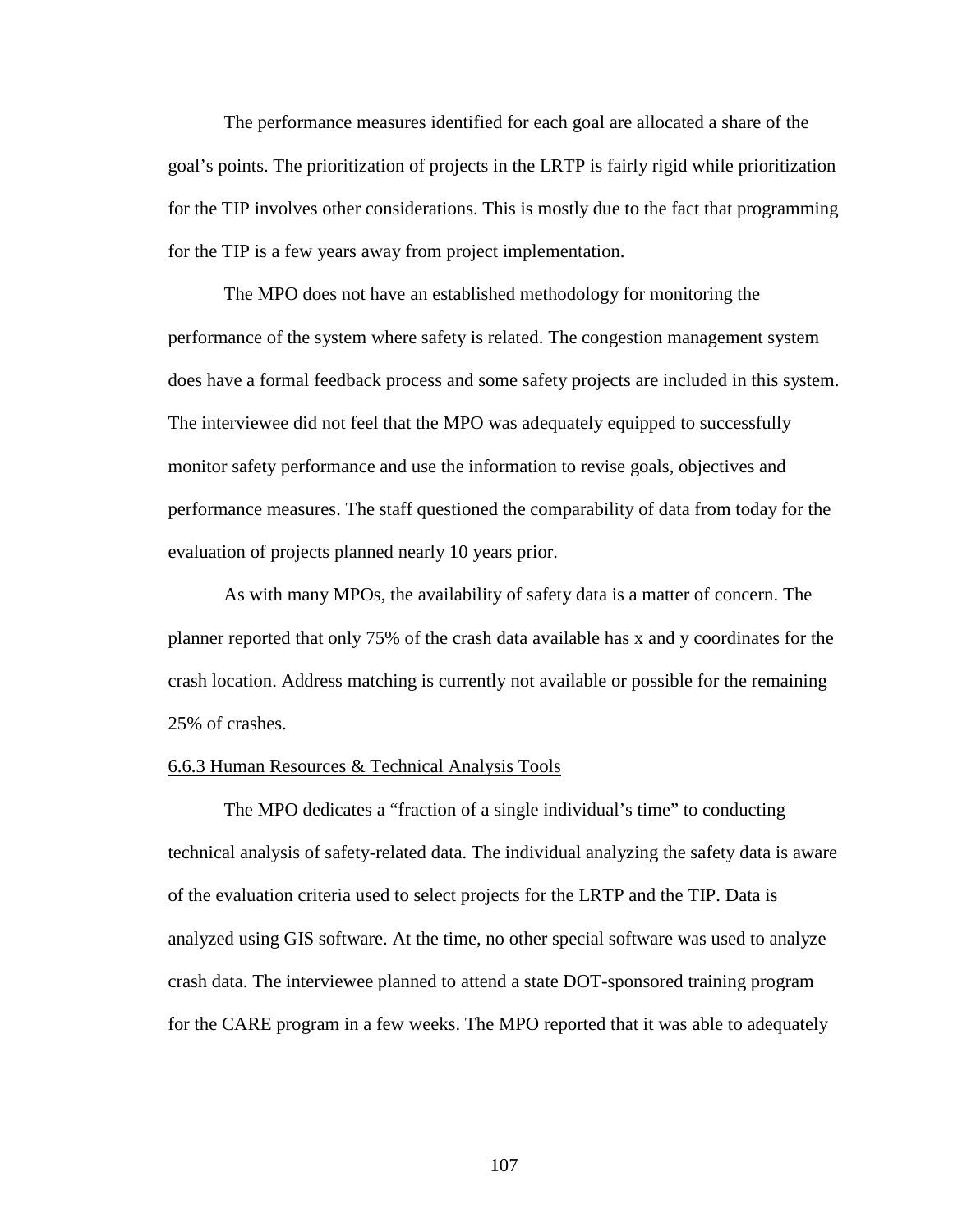measure the performance measures specified in the LRTP, but obtaining better data was the most important need.

#### 6.6.4 Safety Leadership & Collaboration

The MPO has involvement in safety planning activities with several agencies. The city and county governments in the region are very involved in the MPO planning process as the majority of projects in the LRTP are projects brought to the process through the city or county planning process. As expected, the state DOT plays an important role in the MPO planning process. The MPO also reported working with its Governor's Safety Office Representative by participating in a teleconference on how to be safety compliant.

The MPO has little communication with law enforcement and emergency management agencies in the region. The MPO attempted to get comments on the LRTP from law enforcement representatives, but received no response.

The MPO has some contact with the county emergency management agencies. Most communication involves providing traffic counts to the emergency management agency upon request. The relationship with the MPO was characterized as an informal line of communication by the emergency management representative. The emergency management agency leverages the MPO's personnel capabilities for skills such as GIS analyst when mapping location issues are being discussed. The MPO also provides demographic data to the emergency management agency for the purpose of identifying the demand for transportation options for the disadvantaged during a natural disaster or emergency.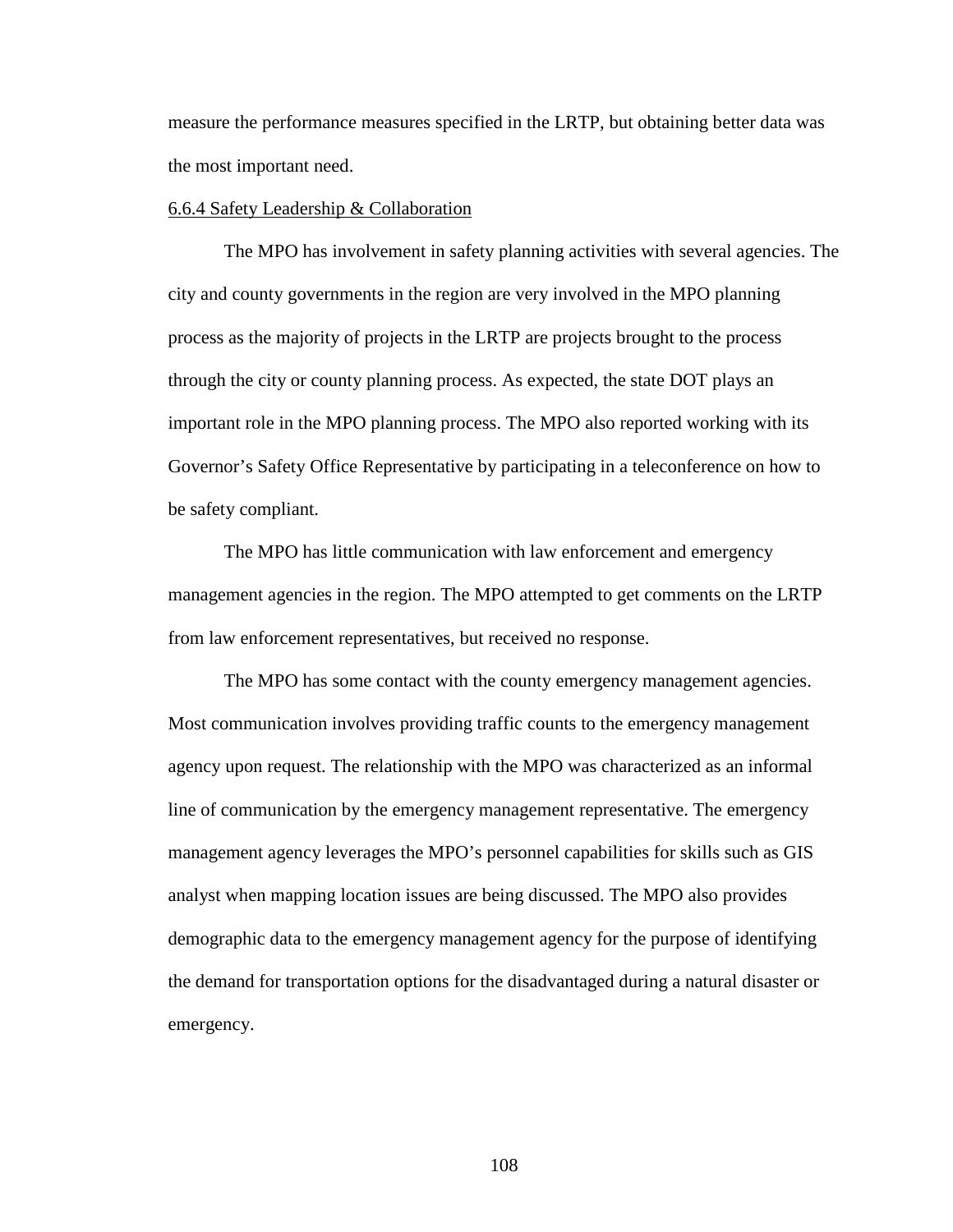## **6.7 Case Study #6**

The MPO's population is approximately 523,000 and spans two states. The metropolitan area is made up of two cities, two counties and a portion of a third county. The consolidated city and county commission in cooperation with both state DOTs is responsible for MPO activities. Staff services are provided by both state DOTs, the consolidated planning commission, and the county planning staff of the other county in the region. The director of planning provided the majority of the information in the interview. The director of the county emergency management agency was also interviewed for supplemental information. The MPO reported lack of funding, time, resources, and information pertaining to safety data as challenges in planning for safety. 6.7.1 Long Range Transportation Planning

Safety considerations are addressed in some portions of the MPO's long range transportation plan. Overall, the MPO has incorporated safety into its long range transportation planning goals, but has not provided proper explanation of the strategies it will use to accomplish its safety goals. The plan does not have a goal dedicated specifically to safety, but one of its goals has an objective to provide a plan that improves travel safety. This objective does not explicitly include all modes of transportation, but vaguely mentions safety. The long range plan includes individual project sheet pages. Though safety projects are not separately listed, they are identified under the purpose and need section.

 Safety issues originate from three main sources. The MPO's public involvement process includes public meetings where safety concerns often arise. The Citizen's Advisory Committee has an issues and concerns agenda item at every meeting. This is an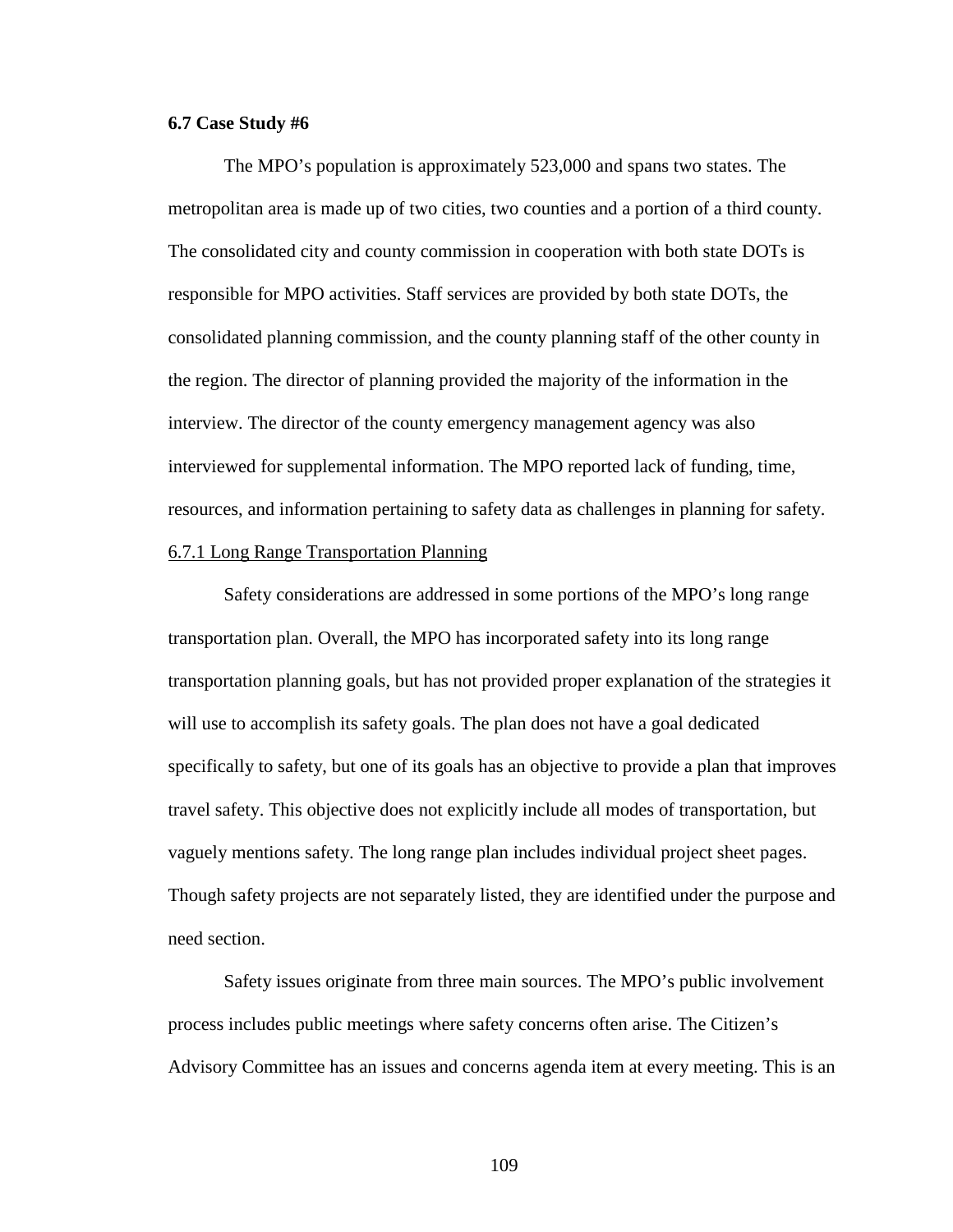opportunity for members of the committee or the general public to make comments. Traffic safety issues are sometimes introduced at this time. The MPO also conducts a yearly travel time survey. Traffic safety concerns are sometimes voiced by survey participants.

### 6.7.2 Decision-Making & Data Collection Processes

 The MPO uses performance measures for its congestion management system, but no performance measures to monitor the safety of the system. The interviewees expressed the need for technical assistance with regard to the type of performance measures used for safety and their effectiveness.

 The MPO uses the state-wide crash database as its main source of safety data. This database includes motor vehicle, commercial vehicle, transit, bicycle and pedestrian data. The MPO conducts an Intersection Accident Analysis each year to identify high crash intersections in the region. The report is used to make recommendations to the traffic engineer of the city or county in which it is located. In many cases the project is programmed at that point and in other cases the improvement is made with local funds.

 The project selection process uses the travel demand model to examine transportation improvements and identifies projects based on congestion, safety, connectivity, and economic development. Congestion and safety are weighted the highest and connectivity is weighted slightly less. Economic development is weighted very low.

 The MPO monitors its performance with the use of the travel demand model and the Intersection Accident Analysis Report. The report is the main safety component of the system performance analysis.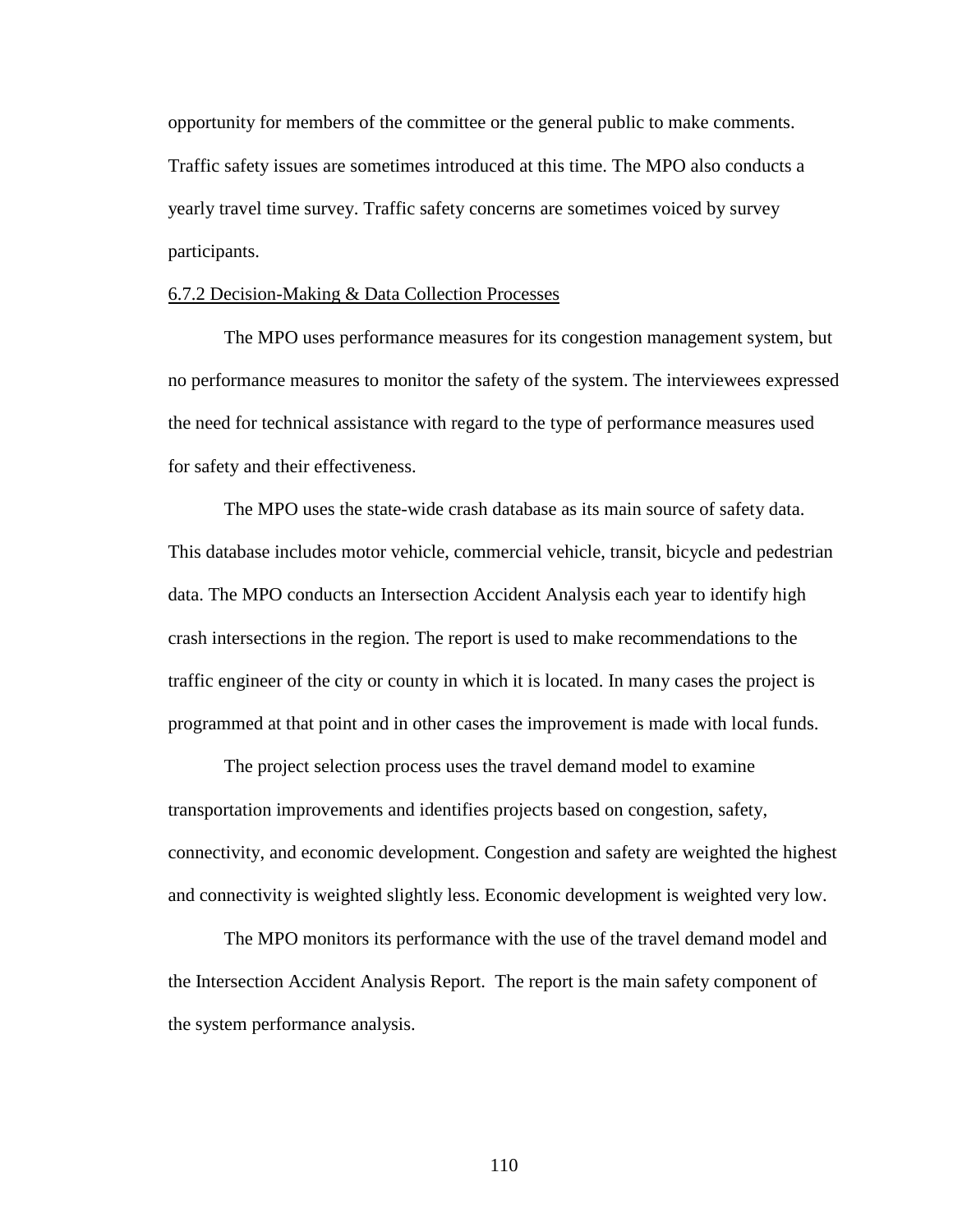#### 6.7.3 Human Resources & Technical Analysis

 The MPO's transportation planner and GIS analyst are responsible for conducting technical analyses of safety-related data. Safety analyses currently include the use of statistical software and GIS. The interviewee expressed interest in learning more about the major tools available to analyze safety data.

#### 6.7.4 Safety Leadership & Collaboration

This MPO reported a high level of involvement with the state DOT and the county and city governments in its region. The state DOT provides technical assistance and training. The state DOT is also highly involved in MPO meetings and the policy board. The MPO's communication with its Governor's Office of Highway Safety has been minimal. The governor's representative worked with the MPO on the Bicycle and Pedestrian Plan for the region and the implementation of the Safe Routes to School Program.

The local emergency management agencies have some involvement in the regional transportation planning process. The agency participated in the development of a regional intelligent transportation system. The emergency management agency director for one of the counties reported that the agency does not deal directly with the MPO. The county's engineer and planning staff have more direct involvement and contact.

 The MPO also reported a good working relationship with law enforcement agencies in the region. The interaction with law enforcement mainly revolves around the annual Intersection Accident Analysis Report. The law enforcement agencies provide data on each accident. There are no law enforcement representatives on the MPO board or technical committee.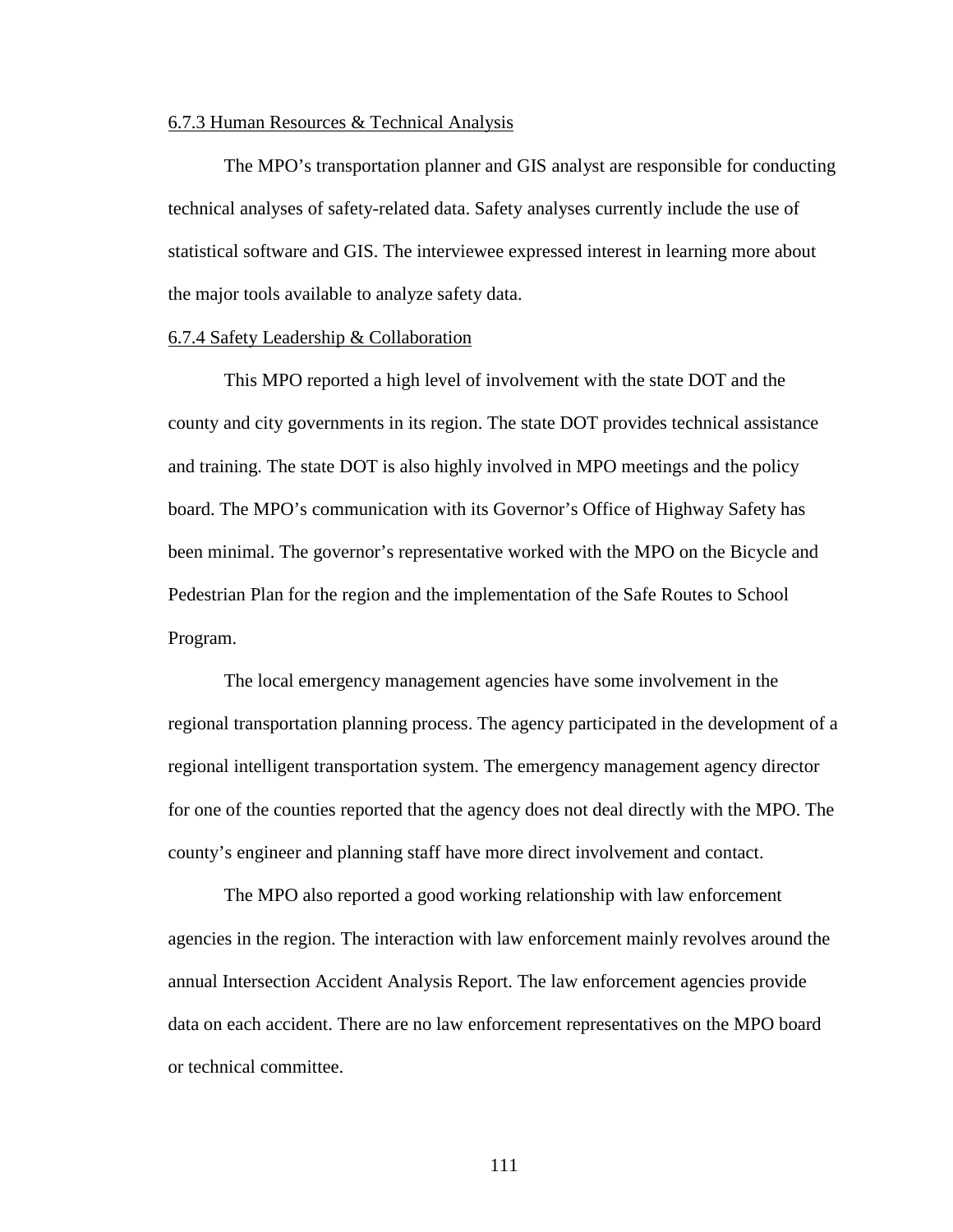## **6.8 Case Study #7**

 The metropolitan area has a population of approximately 229,000 (2006). The region is made up of two cities, one county and a portion of an additional county. The largest city and county in the region have a consolidated government agreement. The MPO's staff is supported by the planning staff of the consolidated government. As a part of the case study, a MPO planner was interviewed. Several attempts were made to contact suggested individuals in law enforcement, but no response was received from the law enforcement contact.

### 6.8.1 Long Range Transportation Planning

 The MPO's 2030 Long Range Transportation Plan (LRTP) does not include a vision statement. However a very lengthy visioning process with a great deal of citizen input was conducted to develop goals and objectives for the long range plan. The MPO's LRTP outlines goals that include safety considerations. The transportation connectivity goal includes an objective to "continuously update major thoroughfare plans to reflect transportation interconnection, safety, and efficiency needs precipitated by land use changes." The mobility goal lists the enhancement of roadway safety as an objective. The goals and objectives encompass all modes of transportation. In the past, safety consideration has focused on streets and highways. In recent years there has been more emphasis on pedestrian and bicycle safety.

 Another important issue has been making travel safer within residential neighborhoods. The MPO proposes to promote development of community-oriented neighborhoods and identifies the promotion of walkable/bikable/transit-friendly neighborhoods is a primary objective. For example, the MPO prepared a traffic calming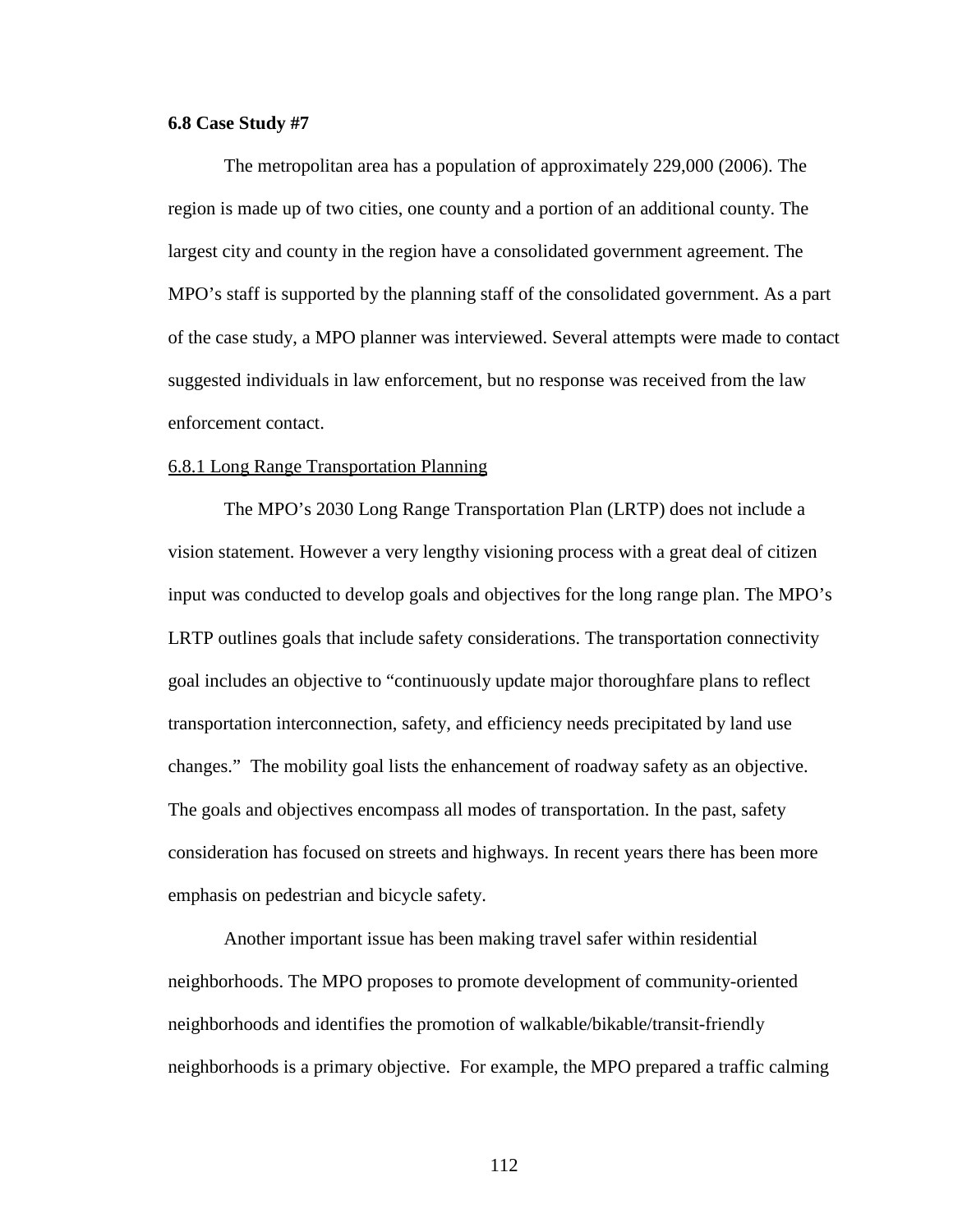study that incorporated traffic calming into subdivision regulations and established standards for retrofitting neighborhood streets. This has improved safety in new subdivisions, but local governments have not come up with the funding to do retrofits in existing neighborhoods. Limited resources have made the multimodal approach difficult.

 The LRTP does not have a specific safety-related goal, but several objectives are directly related to safety. According to the MPO planner, this approach makes safety comprehensive and blanketing all the goals of the plan. It is probably more important for safety to be included in various goals than to have a single safety-related goal. The objectives do not identify specific safety-related target values. It is believed that given current data availability, developing such targets is not possible. Instead the MPO's efforts are focused on mitigating known problems with the very limited resources available.

 The MPO's LRTP includes safety-related projects clearly delineated as such. These projects are incorporated into the master list and map of projects and are also listed and shown on a separate map in a separate section that identifies safety projects. The agency listed safety-related transportation projects separately in its LRTP to highlight its dedication to the mitigation of dangerous intersections and roadways.

### 6.8.2 Decision-Making and Data Collection

 The MPO does not used performance measures to monitor the safety or to develop targets for safety goals and objectives. Efforts have been initiated to better utilize crash data but, these efforts have not achieved the desired effect due to lack of staffing, funding, and intergovernmental cooperation at the local level.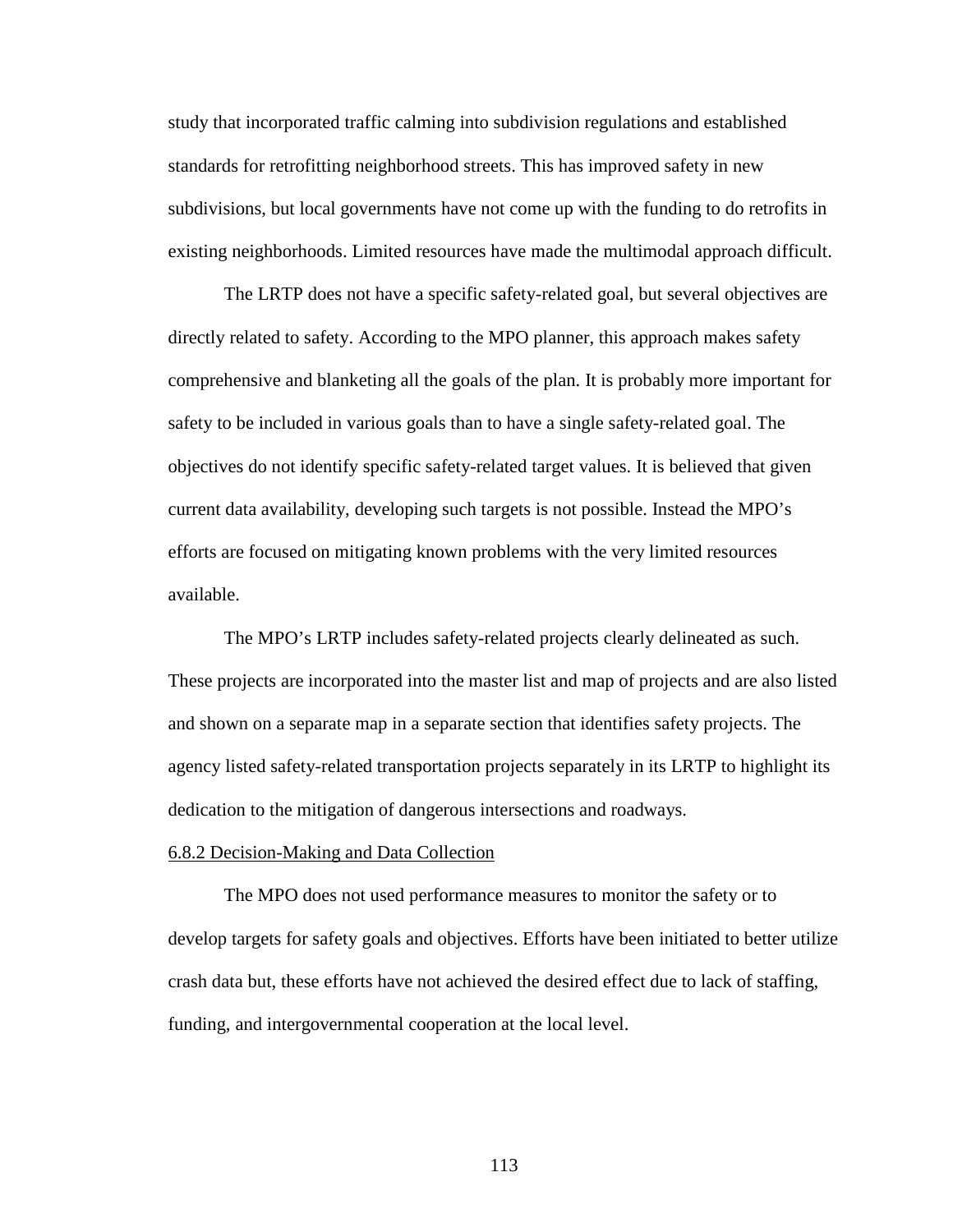Problems with the accuracy and availability of crash data are very common. Law enforcement in the region does not have GIS locators so the exact location of crashes cannot be recorded. The city police departments do not have the resources to fund the purchase of GIS equipment. Until recently, the agency did not have accurate GIS centerline data for roads and streets so past crash data had not been coded in such a manner that accurately records the location of the crash in the corridor.

 Another GIS problem is the fact that there is no standardized accident location technique to record the location of crashes if the equipment was readily available. Due to these issues, it is not believed that the accuracy and integrity of the safety-related data available for analysis is sufficient. It was also stated that lack of funding at the local level will continue to hinder efforts in this area.

 The MPO uses an informal process to select and prioritize projects for the LRTP. As noted by the planner, "safety is included as a part of every project, but safety is not designated as an individual priority." The agency is not utilizing any computer-based tools to conduct project selection.

 Safety-related system performance is not currently being monitored on a regular basis. Proper data collection would be necessary to complete this task. The revision of goals and objectives to reflect actual performance is done as a part of the LRTP update.

# 6.8.3 Human Resources & Technical Analysis

 The city traffic engineer is mainly responsible for the maintenance of the crash data. The traffic engineer compiles crash reports from police records. However, at the time of this interview, the city was no longer including a salary for a traffic engineer in their budget so an interview with the traffic engineer was not possible.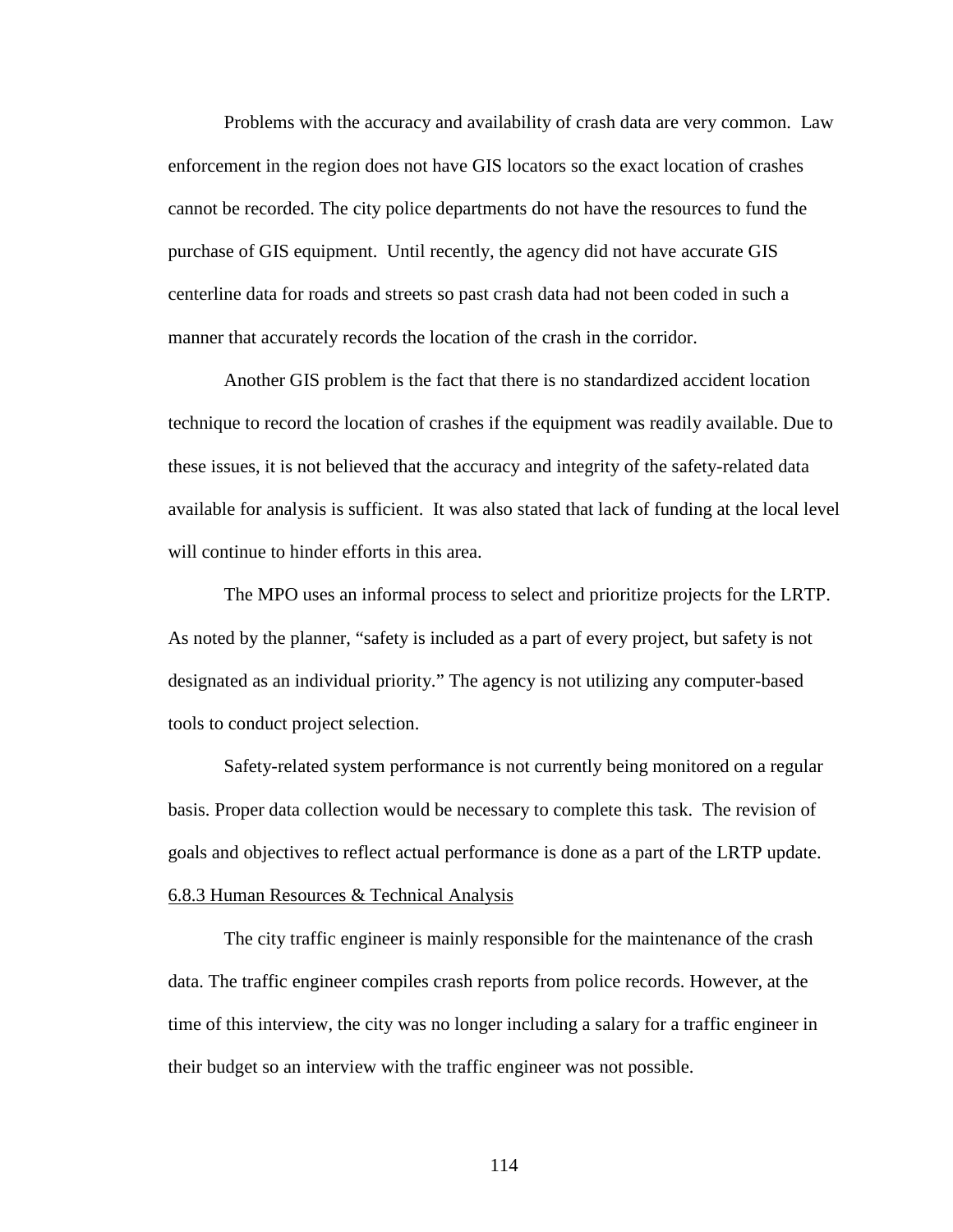It is also evident that the individuals conducting the technical analysis process are not aware of the project selection criteria, if they exist. This suggests that the decision making process is, at best, disjointed. The agency needs proper data collection, additional staffing and increased funding to perform more useful analyses of crash data.

#### 6.8.4 Safety Leadership & Collaboration

 The main players in the MPO's planning process are the county and city governments and the DOT. Since the DOT controls the major portion of the funds for planning and project implementation, it is the driving force in planning. The DOT works to coordinate and cooperate with the local governments.

 The MPO reported that law enforcement representatives are involved in the MPO meetings, though their participation is sporadic. This includes both the city police department and the county sheriff. The city police department does not participate in the MPO meetings at all while the county sheriff representatives occasionally show up at MPO meetings. The interaction between the MPO and law enforcement was described as an informal point of contact when problems or issues arise. Emergency management officials do not participate at MPO meetings. The majority of players in the planning process represent the county and city governments and the DOT.

 The MPO does not have a formal set of procedures to communicate with safety stakeholders. Major safety issues are addressed as they have surfaced. This is mostly in reference to high crash areas or hot spots. Safety as a separate issue has not been a high priority. There is no task force or board mandated to address safety issues and the interviewee did not believe that such a board would be useful to the agency.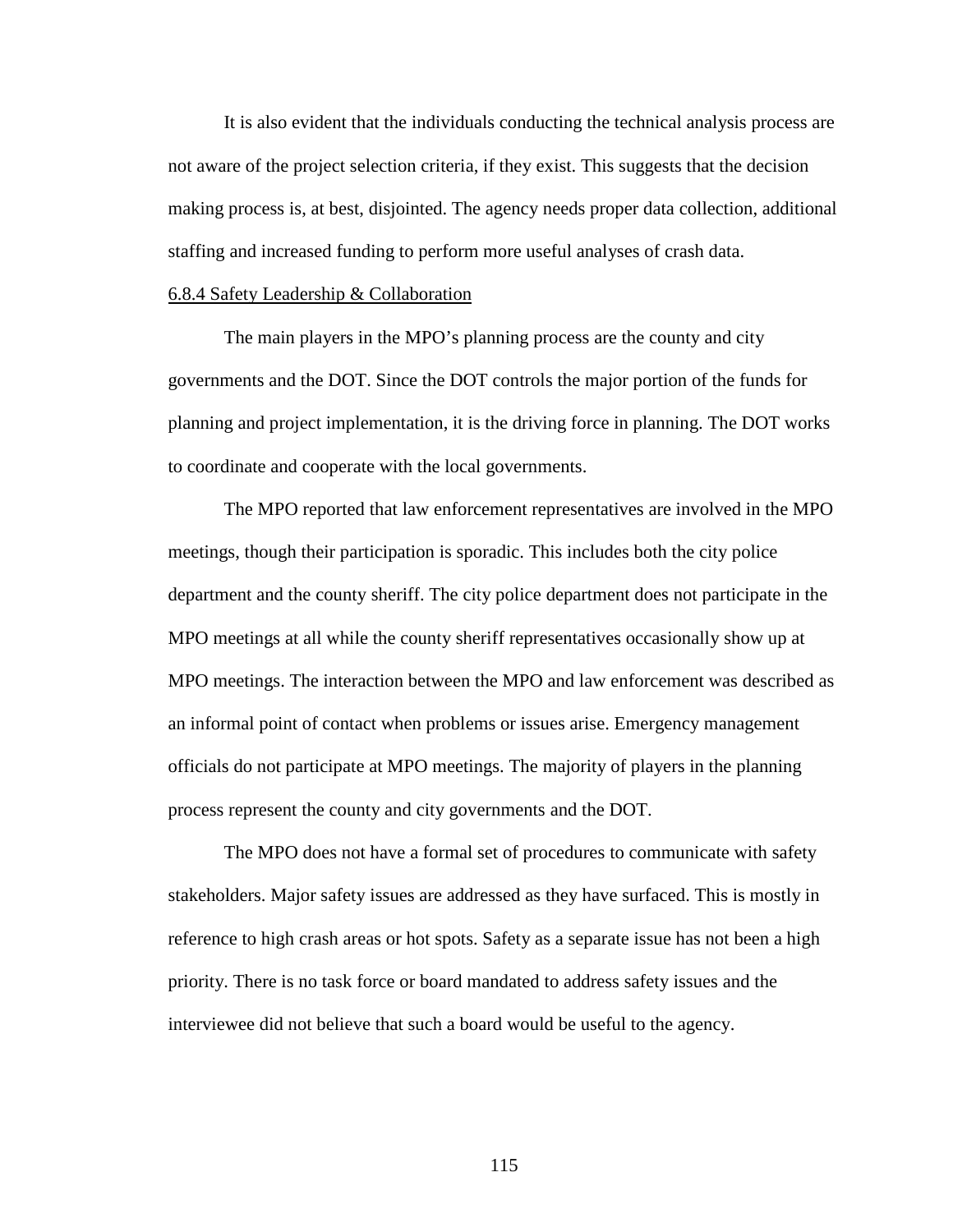The MPO is experiencing many of the same challenges other MPOs face in safety conscious planning. The MPO does not have the staff needed to collect, maintain, and analyze additional crash data that would be useful in the planning process. The agency has, however, listed safety-related transportation projects separately in its LRTP in order to highlight its dedication to the mitigation of dangerous intersections and roadways.

# **6.9 Case Study Analysis**

 Lack of financial support, mismatched human resource capabilities, and lack of coordination with safety stakeholders were identified as barriers to more comprehensive safety conscious planning. This section focuses on the implications of the case study results.

### 6.9.1 Organizational Structure

 Organizational structure should allow for an inclusive and collaborative process that engages stakeholders on all levels. All of MPOs interviewed had similar organizational structures and transportation safety issues. The planning and decision making processes revolve around the interaction of three committees: the Technical Coordinating Committee, the Policy Committee, and the Citizen's Advisory Committee (Figure 6-1). Each committee has specific goals and objectives with all issues and policies of the MPO being approved by the policy committee. The planning department drafts a long range transportation plan and the plan is adopted by reviewing the plan with the Citizen's Advisory Committee. The Technical Coordinating Committee then reviews and approves the plan before it is sent to the MPO board. The MPO board votes on the adoption of the plan.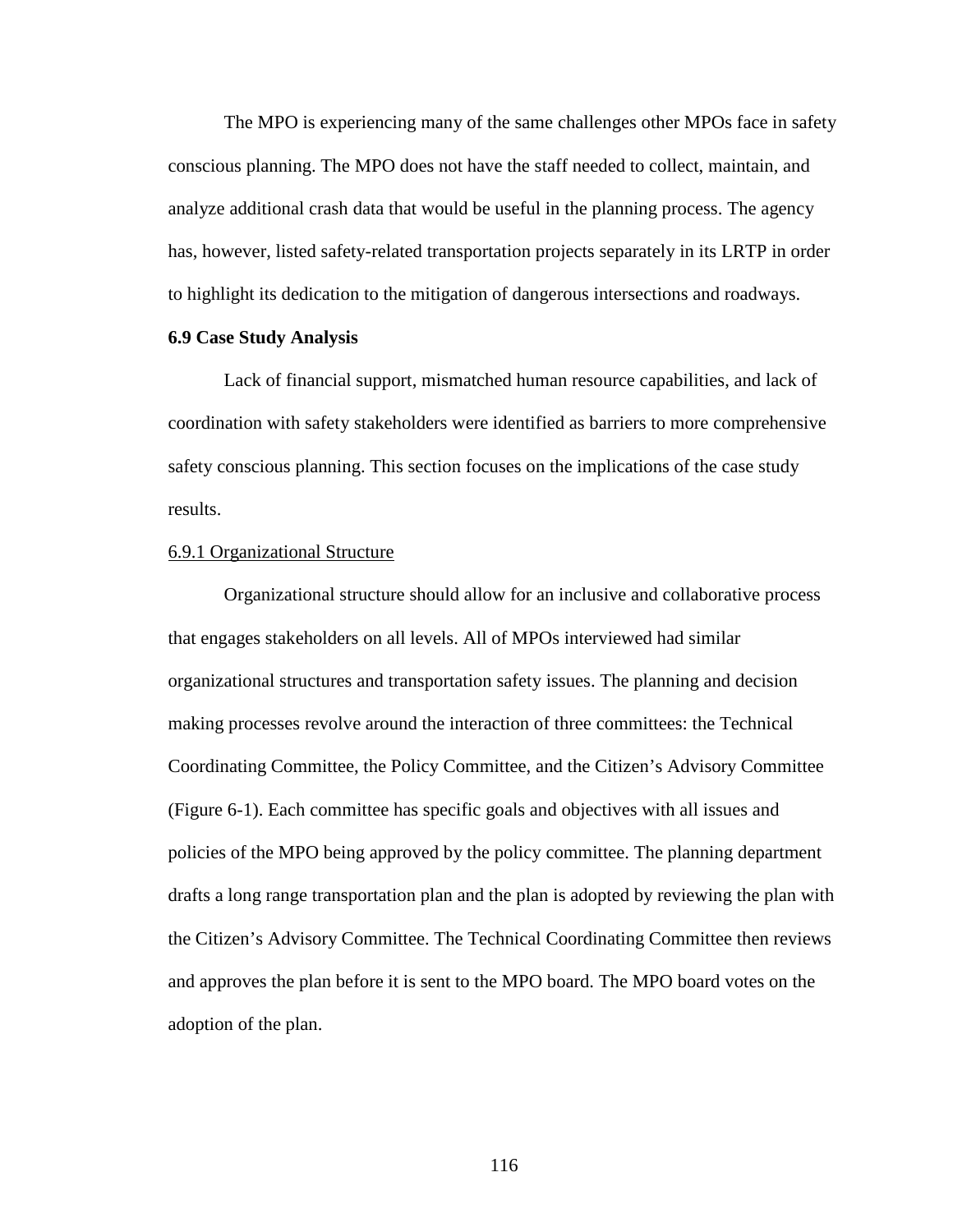

**Figure 6-1: MPO Organizational Chart** 

# 6.9.2 Long Range Transportation Planning

 The MPOs did not report a clear and comprehensive inclusion of safety in their vision statements. Each MPO mentioned safety within or as a goal in some manner. Unfortunately, only one MPO paired safety objectives with a specific goal. Safety projects are clearly identified in the LRTP by all of the MPOs. This suggests the importance of safety projects to the LRTP.

 Identifying target values to accomplish objectives is not a strategy used by any of the MPOs in this study. Identifying reasonable target values is beyond the data and technical analysis capabilities currently available to most agencies. Forecasting or predicting future safety targets is not a current practice of the MPOs either. Though MPOs are charged with long range, future-oriented planning, safety planning has not kept pace with other planning capabilities.

# 6.9.3 Project Selection

 Four of the seven MPOs use a formal project selection process that identifies safety as a specific criterion. These MPOs use a weighted scoring system to identify projects for inclusion in their LRTPs. In most cases, points are assigned for projects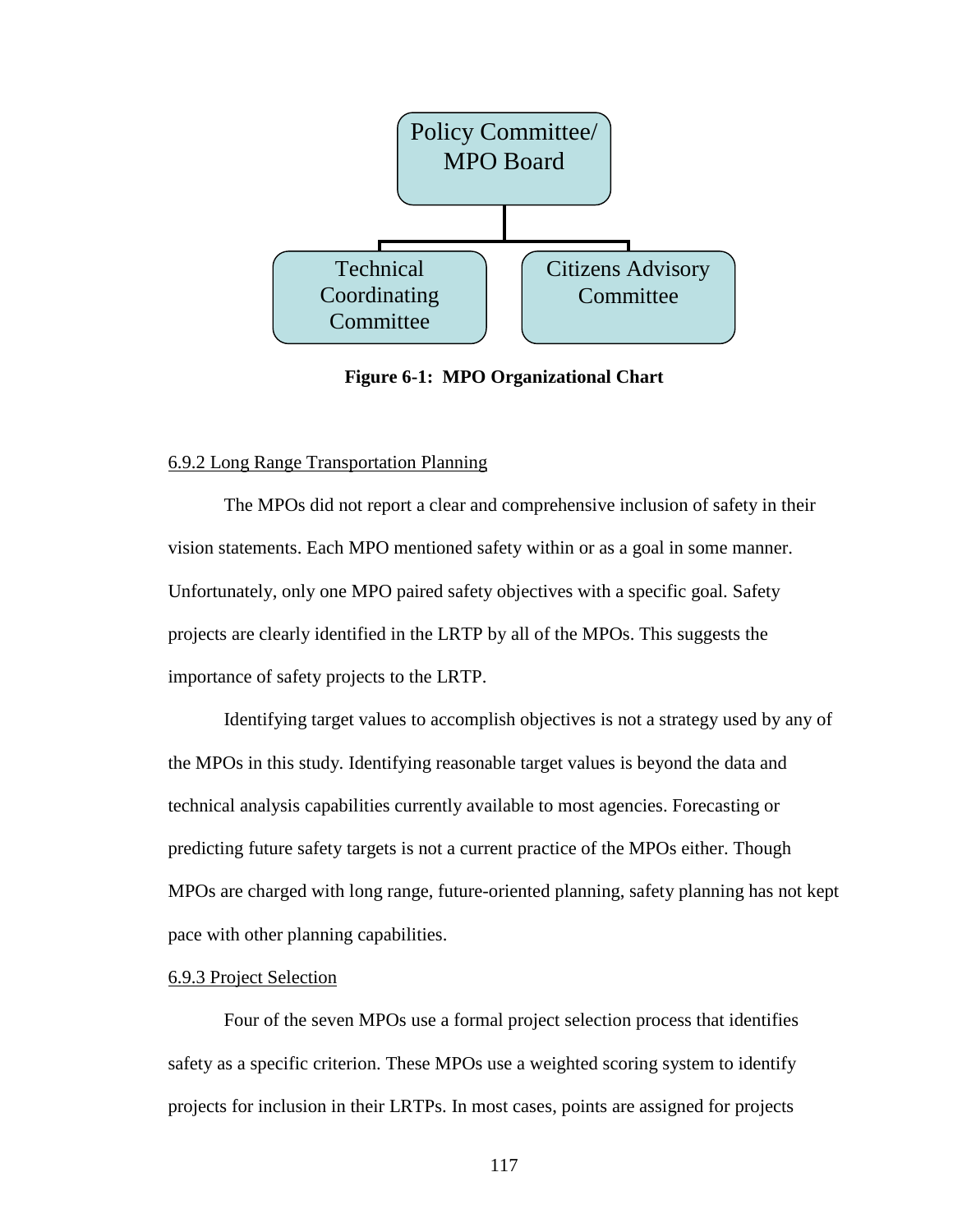based on factors that influence safety. Some MPOs used performance measures and others used less quantifiable factors as measures of safety impact.

 Two of the remaining three MPOs reported informal consideration of safety in the selection process. This is not to say that safety is not considered in the project selection process, it is simply not a formal factor like environmental impact, mobility or congestion mitigation. The informal inclusion of safety in the selection process is a dangerous practice. It is very easy for safety considerations to take a back stage to factors that have required and quantifiable criteria.

 In the last MPO the city traffic engineer, with the assistance of the engineering department in some cases, was responsible for prioritizing safety-related projects. The projects were selected based on hot spots and problems areas that have been called to the traffic engineer's attention by either public based complaints or the analysis of limited crash data. The planning staff was not involved in the project selection process for safety projects. It was clear that both the planning and engineering staff need to have better clarification of the process in which projects are evaluated and selected.

# 6.9.4 Performance Monitoring

 Five of the seven MPOs are using performance measures to monitor their transportation systems. The majority of MPOs are monitoring the performance of their transportation system as an activity of the LRTP update process. The performance measures, goals and objectives are being revisited on each occasion that the LRTP is updated. No system performance is being conducted between these intervals. It is difficult to determine if performance measures, goals and objectives are truly being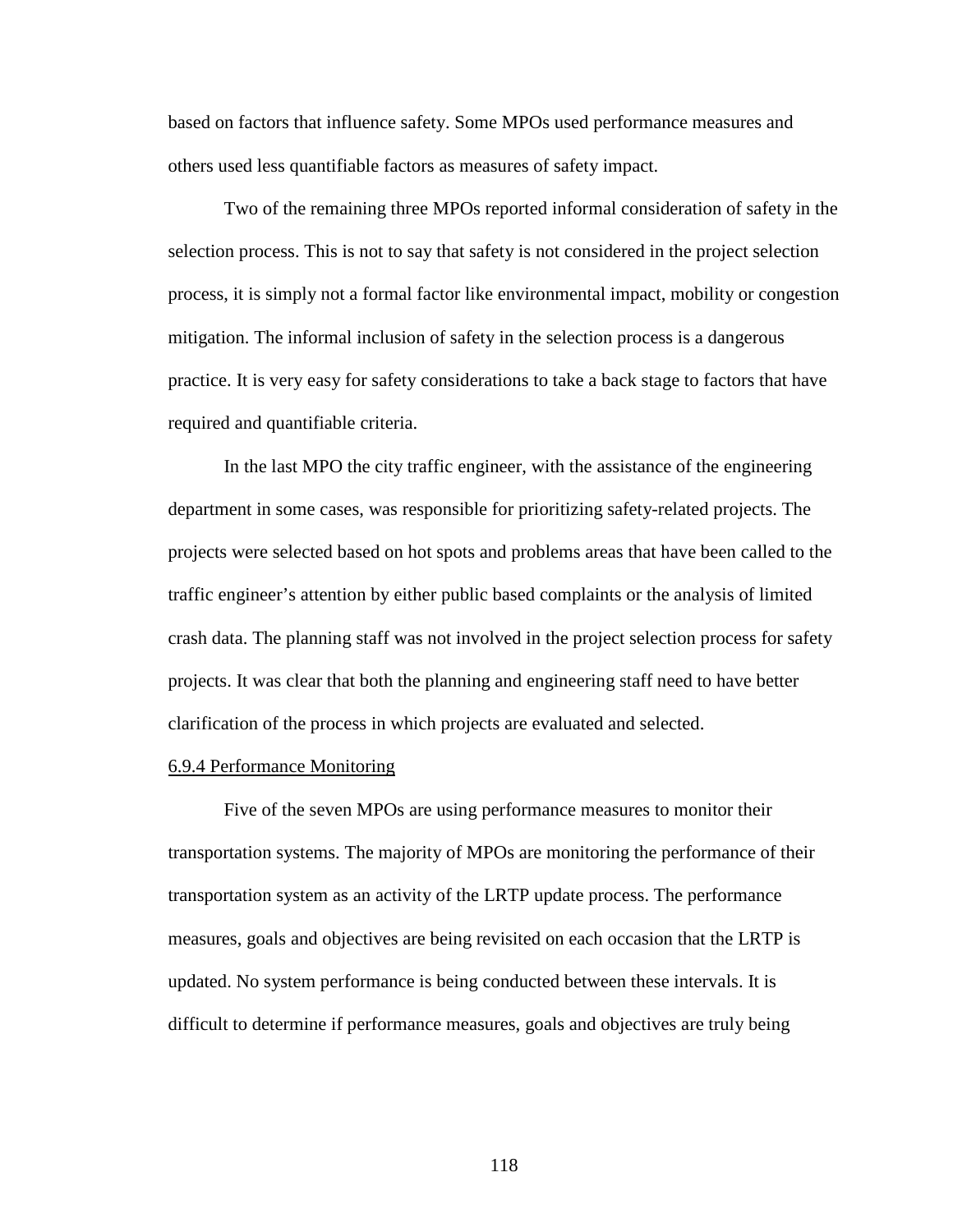revisited even at the LRTP update. This would be necessary if the goals and objectives included target values.

 The two remaining MPOs conduct analyses of high crash locations on an annual basis. The reports generated from these analyses are used to assist local governments in identifying potential safety projects. Though this activity cannot influence the LRTP on an annual basis, it is a form of system performance monitoring.

## 6.9.5 Human Resources

 The staff capabilities of midsized MPOs present challenges in SCP. In five of the seven MPOs, the staff was largely run by the planning and engineering staff of the region's largest city. This is quite different than large MPOs, which typically have a separate, much more extensive staff devoted solely to MPO planning and engineering responsibilities. The dual responsibilities of midsized MPO planning and engineering staff presents both a compromise in resources and time and a possibly a bias in the planning and decision making process.

Even when the midsized MPOs employ their own full-time staff, the staff is typically only 2 to 4 individuals. With such a small staff, the opportunity to have highly specialized staff with modeling or GIS capabilities is difficult. These challenges create the need for guidelines for better safety planning for midsized MPOs necessary because the institutional differences often translate into a different method of making planning decisions.

#### 6.9.6 Data Availability

 SCP is a data-driven process. Therefore the availability and quality of safety data are important issues. A major data challenge for the MPOs is the lack of GIS location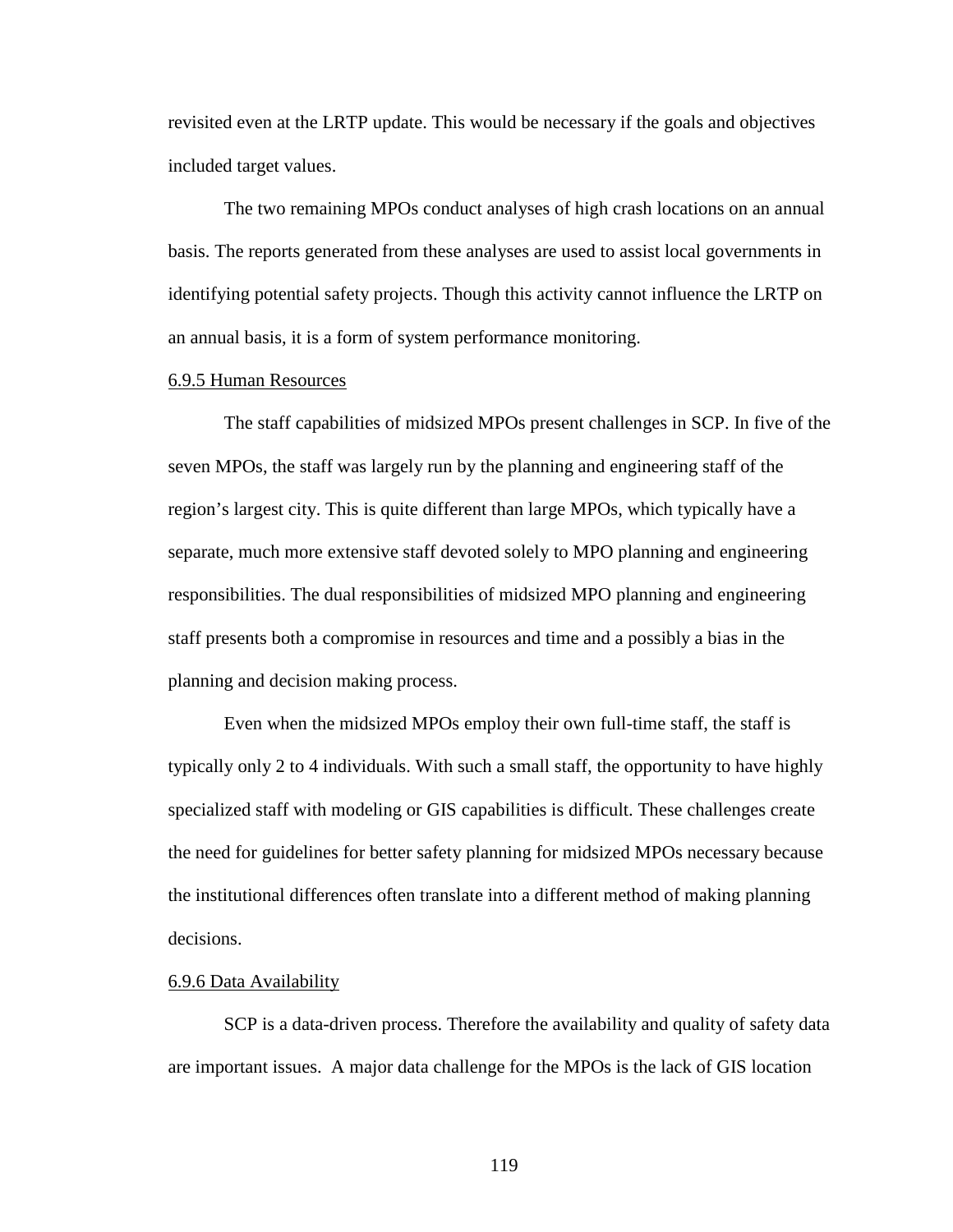identification for crashes. The crash databases MPOs are using to analyze data does not include a geographic location data. Questionable data coupled with a lack of technical analysis tools and individuals trained to conduct in-depth analyses often results in major difficulties in identifying problem areas and making a case for solutions to resolve these problems.

#### 6.9.7 Collaborative Efforts/Partnerships

 This research effort highlights some important points regarding the relationship between MPOs and state DOTs, city and county governments, law enforcement agencies, emergency management agencies, and governor's safety representative in the region. The state DOTs and city and county governments in the region have a high level of involvement in the MPO planning process. However, the MPOs interviewed for this study did not have a formal and highly effective relationship with the law enforcement and emergency management agencies in their region or their governor's highway safety representative.

As expected, the MPOs reported that their state DOTs and city and county governments have the most involvement in their planning process. These agencies occupy the majority of the MPO board and committee seats. The city and county planning staffs also heavily influence the projects that are considered for the LRTP. In some cases, the city and county planning staffs are responsible for identifying and developing projects for consideration in their jurisdiction. Since many of the MPOs are staffed by the largest city in their region, their involvement is two-fold.

The involvement of MPOs in the SHSP development process varied greatly. Some MPOs have a number of individuals participating in the process while other MPOs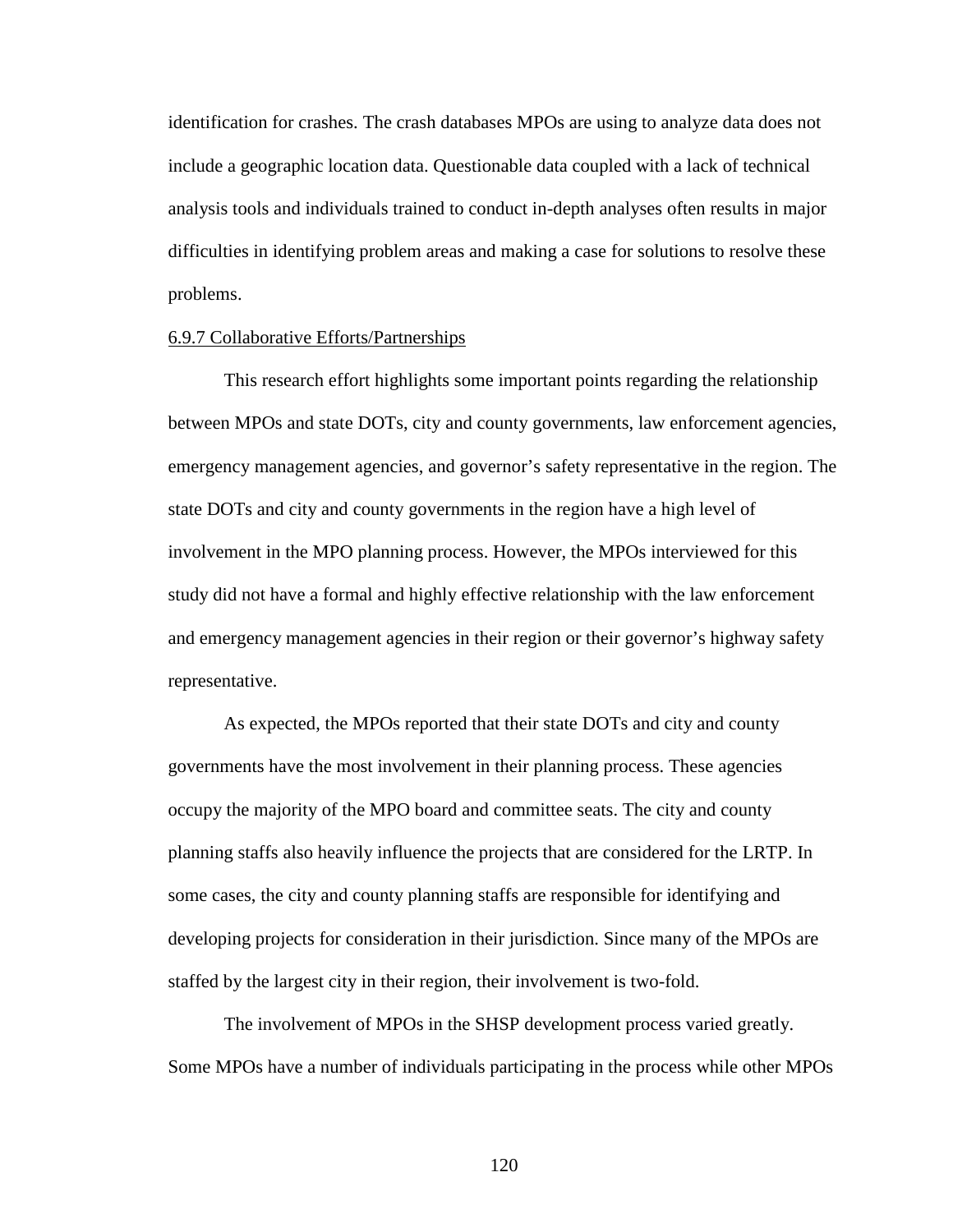have little to no involvement in the SHSP development process. It is primarily up to the state departments of transportation to engage regional and local planning representatives in the SHSP process. The state DOT seems to have the most leverage in getting regional and local governments involved in the planning processes that extend beyond their traditional boundaries and responsibilities.

Law enforcement representatives have little or no involvement in the MPO planning process. It seems as if law enforcement agencies are more likely to report transportation safety issues to the state DOT or city engineering departments. In six of the seven cases, no law enforcement representatives are on the MPO board or on the task teams developed to address problems. The relationship between law enforcement and MPOs is informal at best.

 Of the law enforcement representatives interviewed, most were involved in the state strategic highway safety planning process in some fashion. This is a logical participation because their involvement with their respective state department of transportation is frequent. The agencies that reported no involvement, suggested that the responsibility belonged to the MPO.

 In one case the law enforcement agency failed to respond to requests for information by phone or email and in three other cases, the interviewee was not able to give a specific law enforcement contact. This information has several implications. First, it does not seem as if there is a very formal or frequent relationship between the MPOs and the law enforcement agencies in the region. Also, one might consider this point to lend a view to the level of responsibility the MPOs and law enforcement agencies believe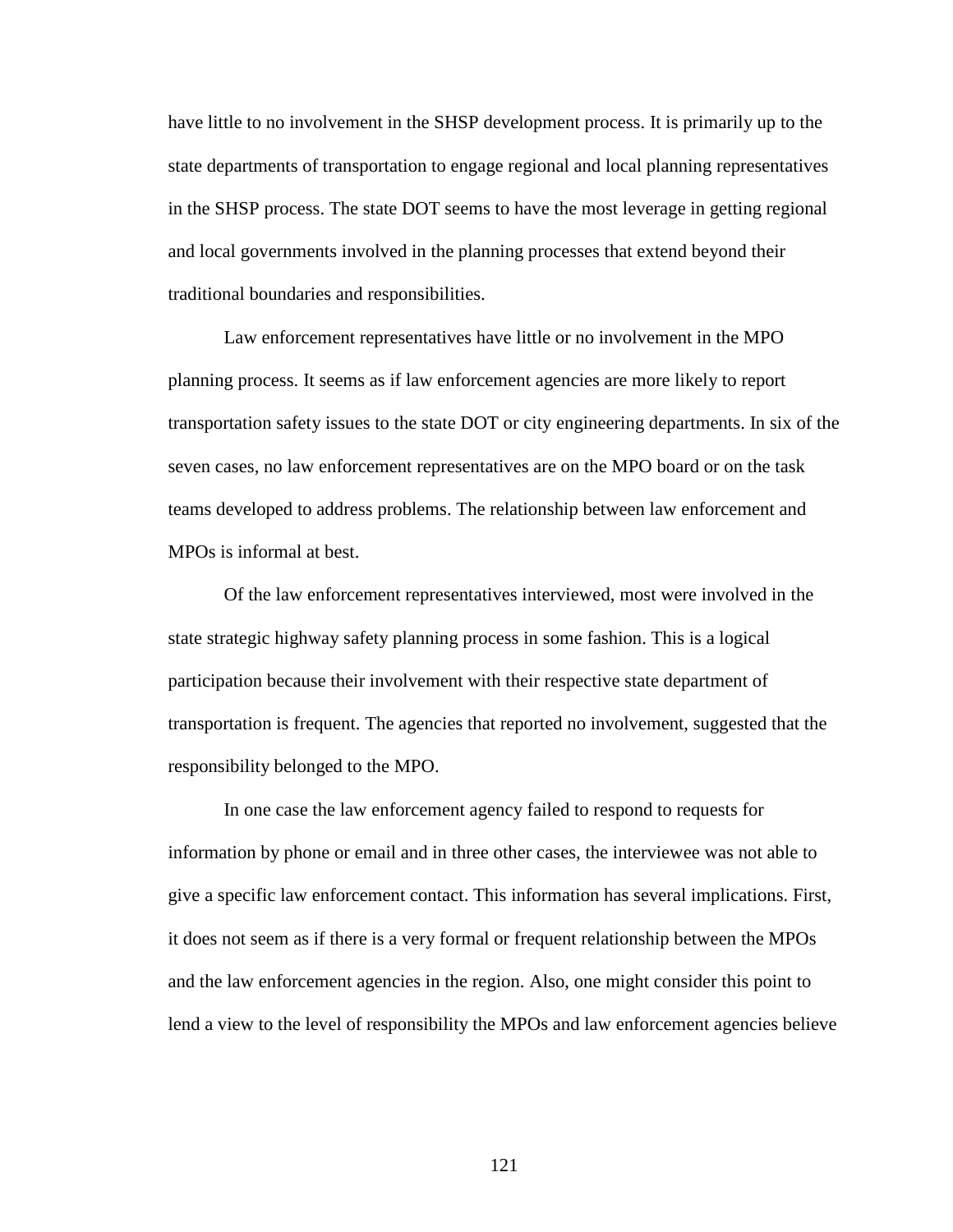that the law enforcement community has in the planning process as far as safety is concerned.

Many of the law enforcement representatives contacted during this research did not seem to make the connection between their role in SCP and the involvement of the MPO as a forum for planning in the region. Many representatives that were contacted did not respond even after repeated attempts. This problem seems to be the result of an unclear division of responsibility and a lack of need for involvement in the planning process on the regional level. The MPO has not been identified as a regional forum for transportation planning.

Three of the MPOs interviewed gave contact information for their local emergency management agencies. The level of communication of the emergency management agencies was informal except in the one case in which the MPO has members of the emergency management agency on its safety coalition. The other two agencies that gave contact information for emergency management agencies were located in coastal regions where emergency management is a major planning issue. Both representatives reported giving to and receiving from the MPO general transportationrelated data. The relationship was described as informal and initiated on an as needed basis. Neither of the two emergency management agencies was represented on any of the MPOs' planning committees or boards.

Five of the seven MPOs reported minimal involvement or communication with their states' governor's highway safety office. Several of the planners interviewed did not have contact with anyone in their governor's office of safety. The governor's highway safety offices target the law enforcement agencies by providing training and funding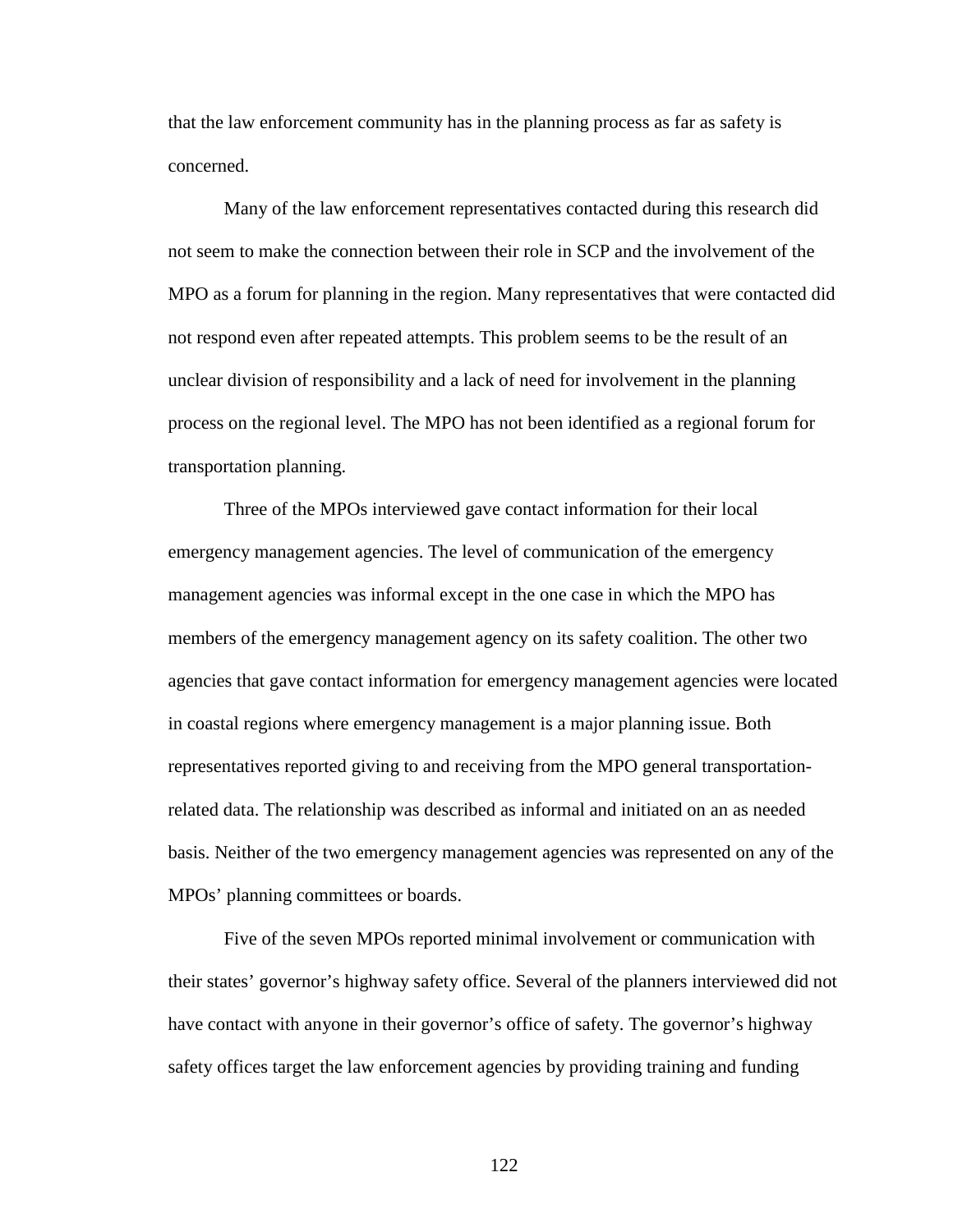support to increase enforcement efforts and educate the public. Based on the interviews, the governors' highway safety offices do not have a strong partnership with MPOs. MPO #2 has representation of their governor's office of safety on its regional traffic safety coalition. MPO #5 reported communication with its governor's office of safety for a teleconference on safety compliance.

# **6.10 Conclusion**

The case studies and survey provide a look at the challenges midsized MPOs face in SCP. A few common themes can be identified throughout the data presented in this chapter. The common ideas are:

- Many midsized MPOs are short-staffed and overwhelmed with the planning activities and responsibilities assigned to the staff in a dual capacity.
- The accessibility and quality of safety-related data presents major challenges for midsized MPOs.
- The majority of midsized MPOs have incorporated safety consideration into their long range transportation plan, vision, goals and objectives, but quantitative analysis of safety is lacking.
- **Project selection and performance monitoring are two important areas of** the planning process that need additional efforts for SCP concepts to be realized.
- The collaboration of safety stakeholders involved in the transportation planning process of midsized MPOs is informal in most cases. Agencies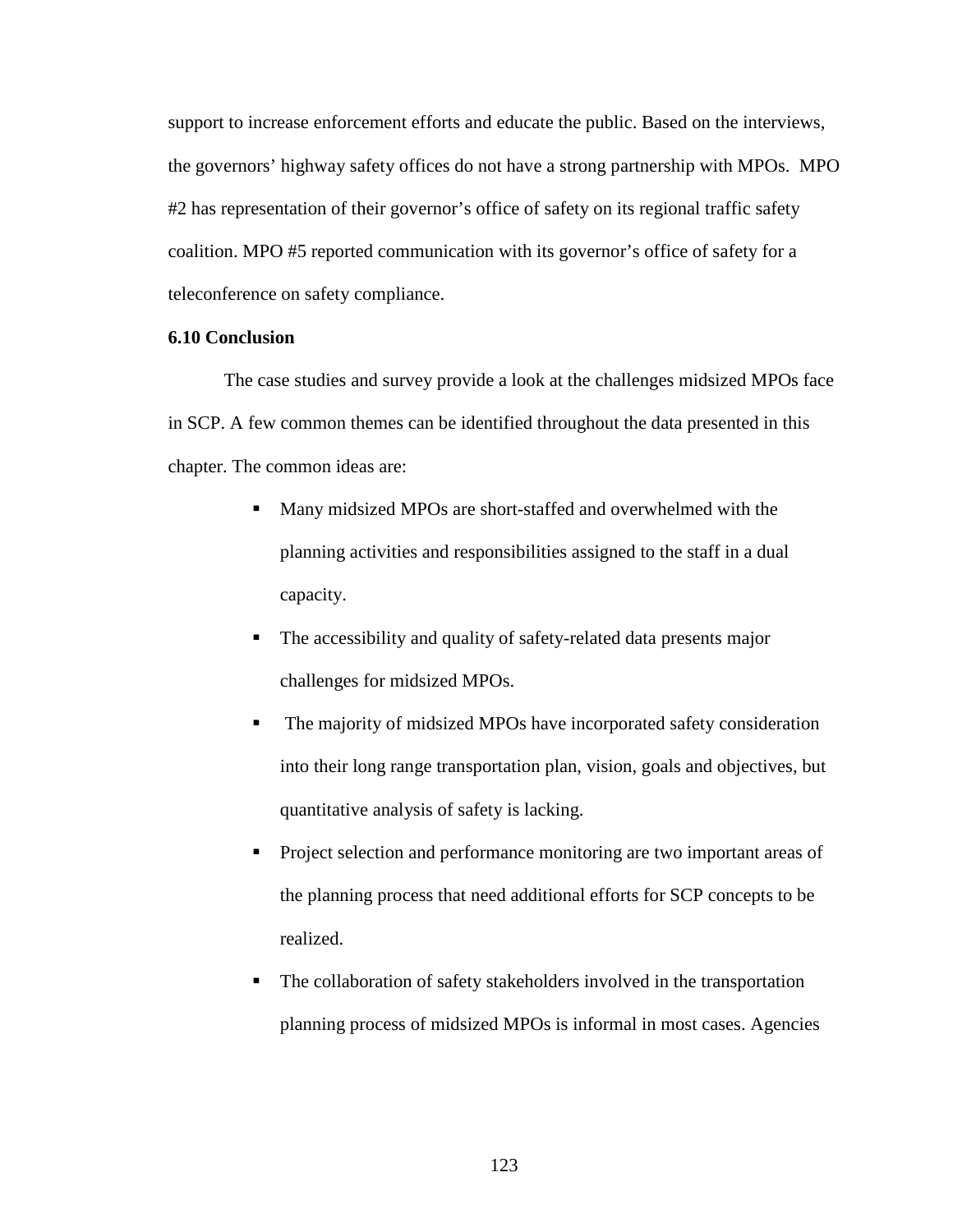involved in SCP are not directly involved in the transportation planning activities of the midsized MPOs.

SCP is a multi-faceted planning issue that involves a variety of partners and players. The federal, state, regional and local planning agencies should be participants in a major effort to enhance SCP in midsized MPOs. Chapter 6 discusses the recommendations that are a result of this research initiative.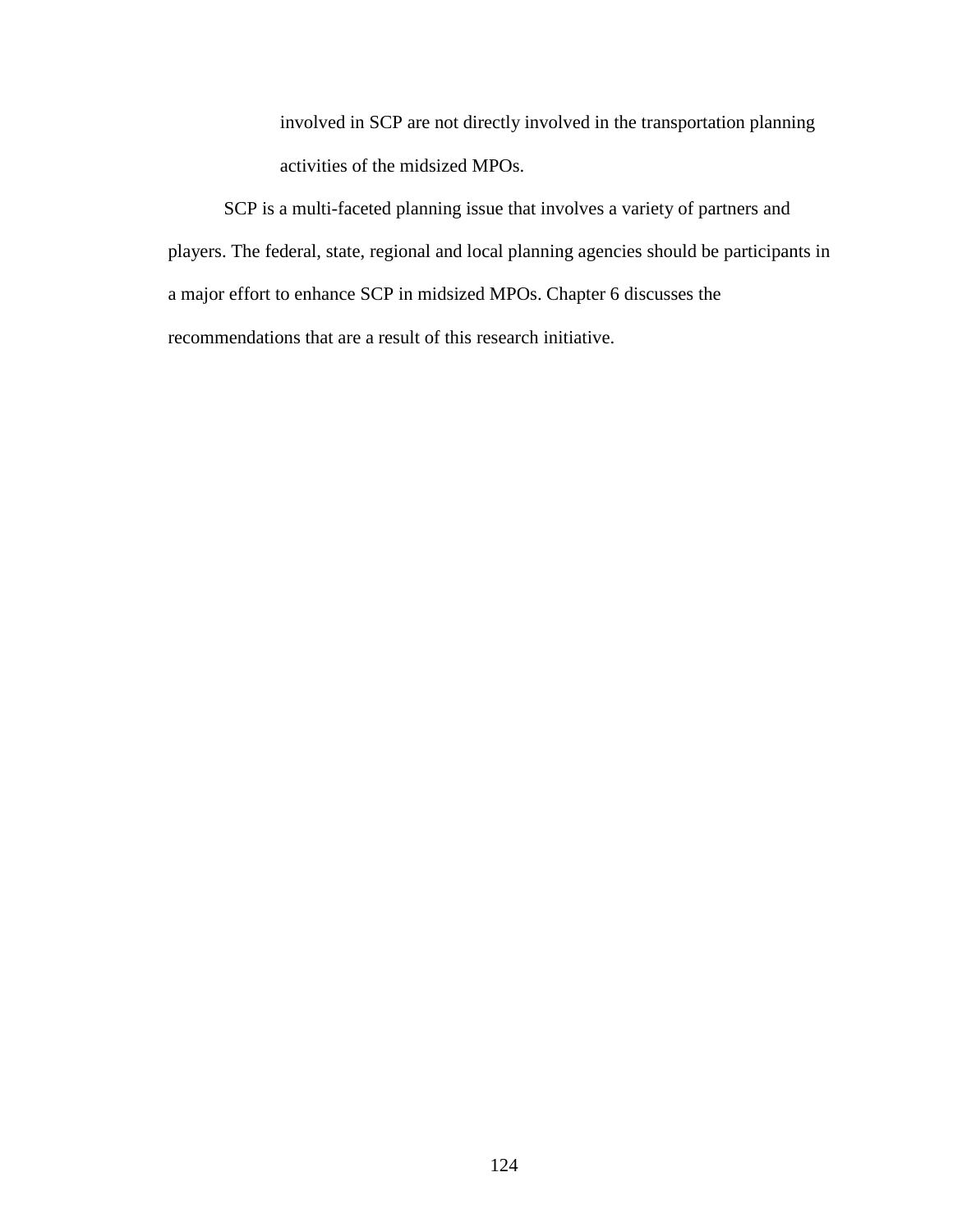# **CHAPTER 7**

# **CONCLUSIONS & RECOMMENDATIONS**

### **7.1 Introduction**

The SCP framework found in NCHRP 8-44 can be used to assess the safety and transportation planning practices of mid-sized MPOs. However, the results of this research suggest that the framework should be simplified to allow mid-sized MPOs to begin first with an evaluation of basic SCP practices and then move to more advanced questions after the initial evaluation phase. This chapter examines the applicability of the NCHRP 8-44 framework for mid-sized MPOs and recommends actions for federal, state, regional, and local planning agencies to enhance SCP strategies. The prioritization of these recommendations is also discussed to identify the recommendations that should be addressed for the greatest initial impact. The recommendations discussed in this chapter have broad implications for the transportation planning process where safety is concerned.

# **7.2 NCHRP 8-44 Framework Assessment**

Mid-sized MPOs are governed by the same planning requirements as large MPOs. Therefore, at least on paper, the NCHRP 8-44 framework is applicable to both sized MPOs. However, many mid-sized MPO officials expressed reluctance in using SCP resources and guidebooks that have been developed generically for all MPOs. This response was primarily concerned with having the necessary financial, technical, and human resources to implement the strategies effectively. It became clear from this reaction to the NCHRP framework that mid-sized MPOs need a simplified or "starter"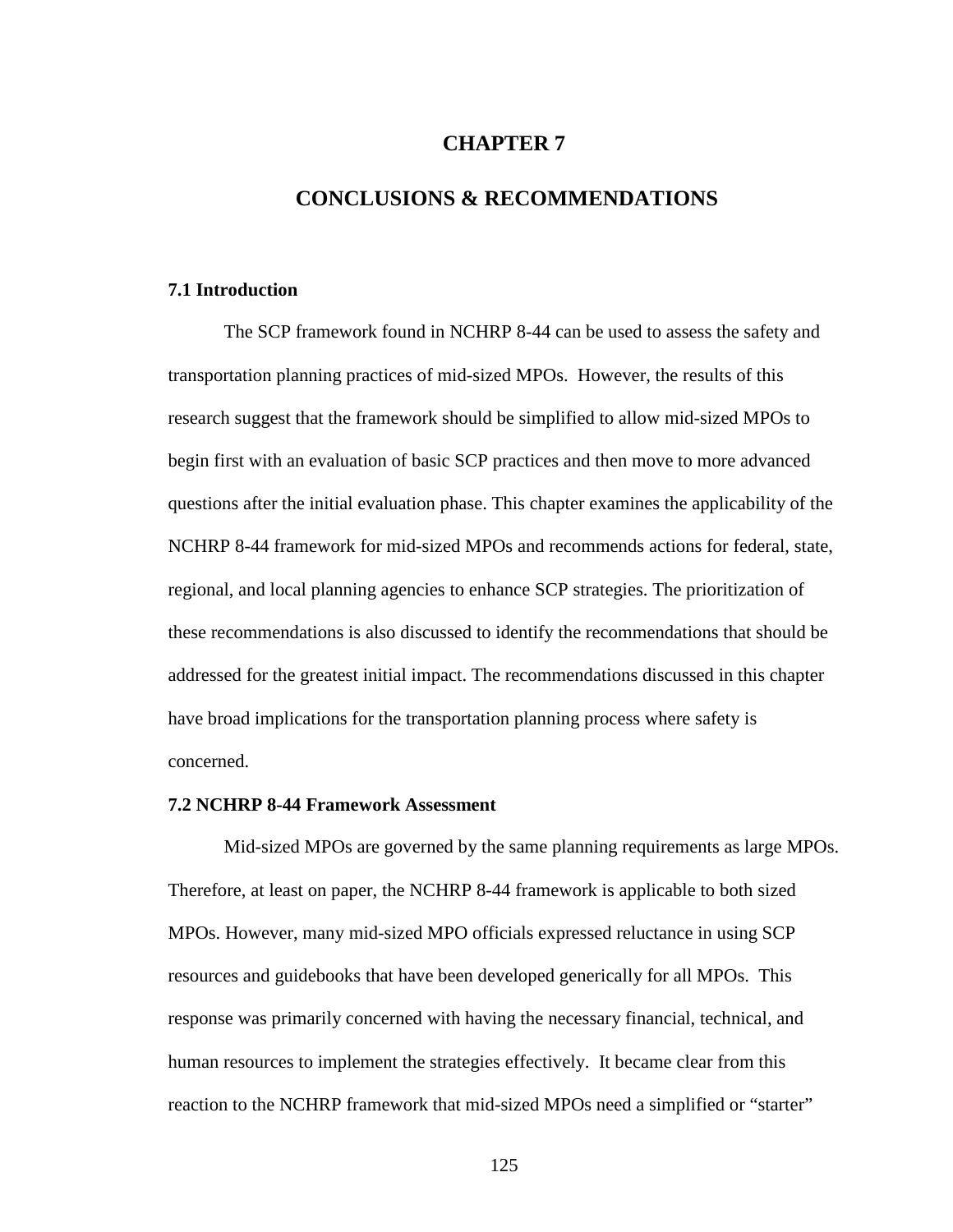framework during the initial planning assessment phase. The framework presented in the following section provides a starting point for mid-sized MPOs; as the level of safety consideration progresses, the tools and guidance provided in NCHRP 8-44 should be useful and less intimidating.

### **7.3 Framework for Mid-sized MPOs**

 The SCP framework for mid-sized MPOs provides the fundamental steps and concepts to incorporate safety considerations into the transportation planning process. The framework provides staff with a roadmap to initiate and implement a successful safety planning process that is integrated into the MPOs' existing transportation planning programs. The revised framework for mid-sized MPOs offers two preliminary steps in the process before following an abbreviated version of the NCHRP 8-44 framework.

# 7.3.1 Step 1: Institutional Support

The institutional environment of mid-sized MPOs is very different than that for larger metropolitan areas. The first step in building a strong foundation for safety planning in mid-sized MPOs is to establish institutional support for SCP practices. The institutional characteristics and culture of an MPO dictate the organizational and operational practices that help or hinder the conduct of transportation planning. The following questions provide an assessment of the institutional support for SCP:

> Is safety championed by management and high level advocates within the MPO? If not, who could be a good champion? Are there participants in the MPO planning process that could serve as safety champions?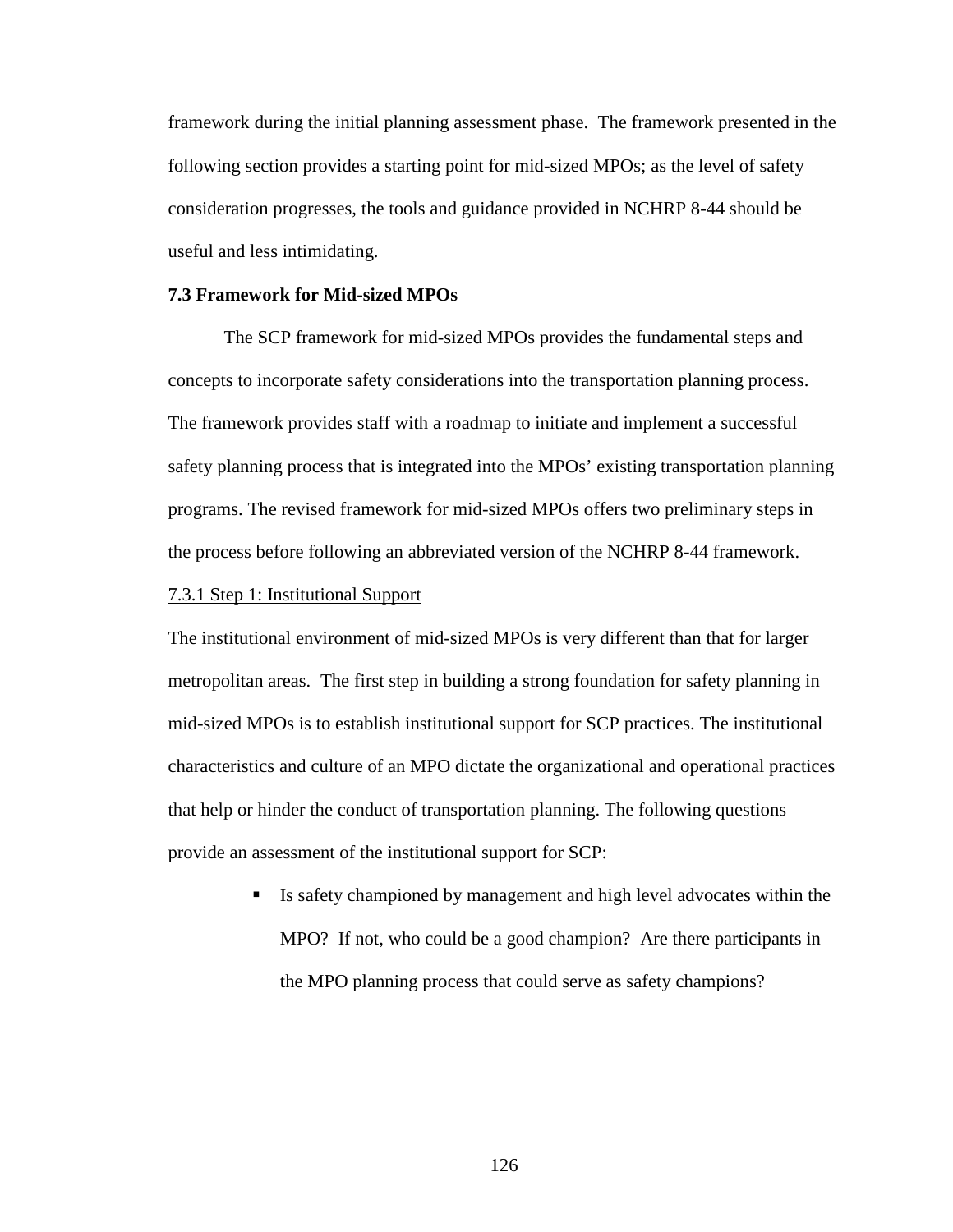- What are the institutional barriers to enhancing SCP within the MPO planning process? What changes in policy direction are needed to make this happen?
- Are technical guidelines or standard approaches in place for safety planning? If not, can the safety champion(s) influence the development of such procedures?
- What staff and financial resources are available to devote to SCP? Is the reallocation of existing staff and resources possible, or would additional staff be necessary?

# 7.3.2 Step 2: Outreach and Partnerships

SCP is a multi-disciplinary process that involves many stakeholders. These stakeholders represent various agencies and levels of government. Mid-sized MPOs have a good opportunity to bring safety professionals together for collaborative activities because they generally consist of a smaller number of cities and counties than a larger MPO. A comprehensive safety planning program should therefore promote outreach activities and develop partnerships among safety and transportation groups. As the regional center for collaborative transportation planning, the MPO should develop vehicles for communication, collaboration and data sharing. The following questions relate to outreach and partnership activities:

> Who are the key safety stakeholders in the region? What are the most likely motivators for their participation in SCP?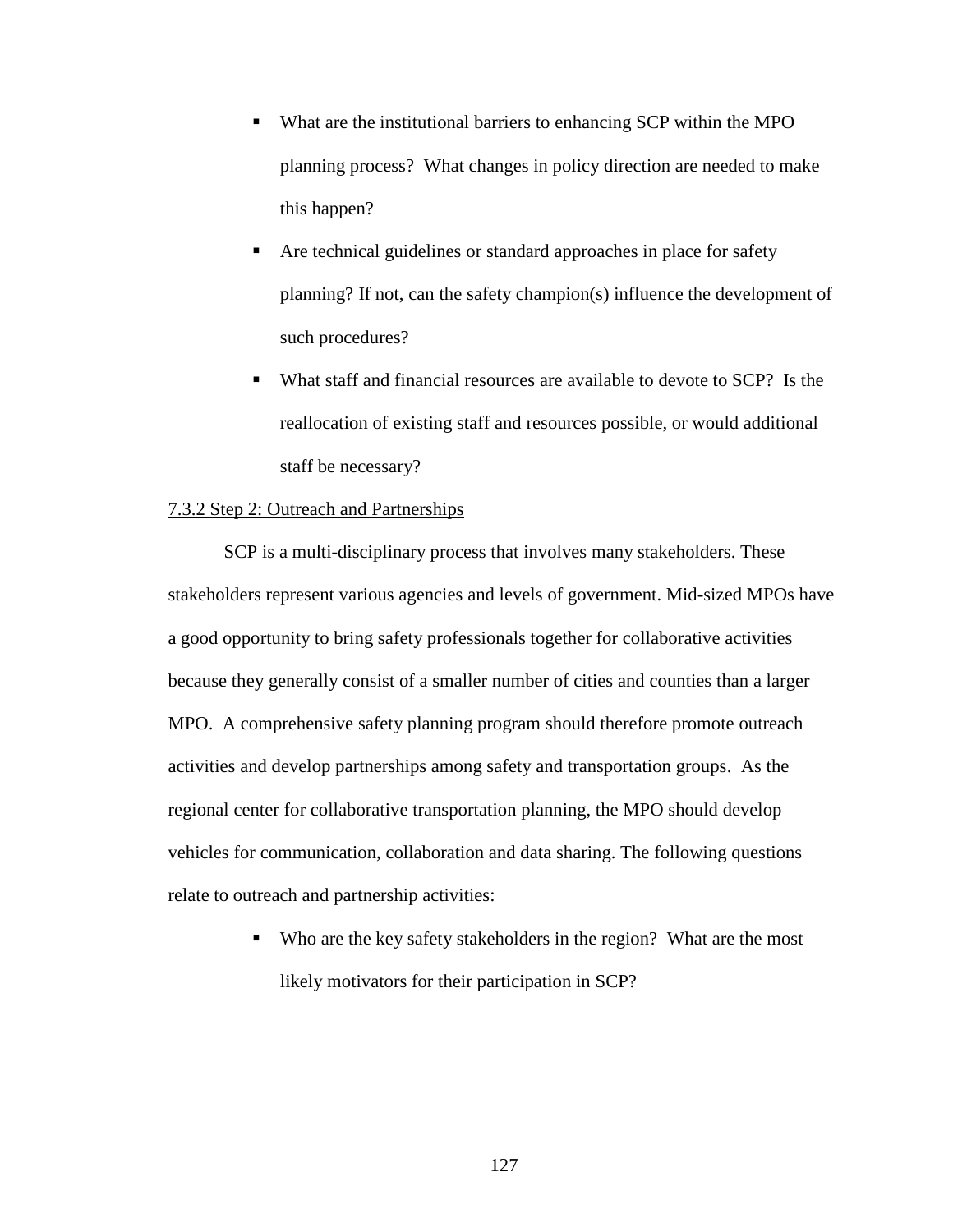- Does the MPO provide a forum for safety stakeholders to have input into the planning process? Does the forum identify methods of formal and informal communication for the forum participants?
- Are partner agencies (state and local governments) included and involved in the safety planning process?
- Are advocacy and private sector safety groups included and involved in the safety planning process?

# 7.3.3 Steps 3-9

Establishing institutional support and developing outreach activities and partnerships lay the foundation for the incorporation of safety into the planning activities of the MPO. From this point, the steps follow the NCHRP 8-44 framework. However, to provide a basic framework that mid-sized MPOs can adopt in a reasonable time frame, the questions for each step have been reduced to the basic questions that are required to incorporate safety into the planning process. These steps will help mid-sized MPOs establish a basic set of SCP practices that can be enhanced as more partnerships are developed and additional resources are available.

# *Step 3: Vision Statement*

- What are the safety issues of the region?
- If Is there a regional vision statement? Is safety incorporated into this statement in a way that relates to the identified safety issues?

# *Step 4: Goals and Objectives*

 Is safety incorporated into the LRTP goals? Is safety incorporated into the LRTP objectives and matched with these goals?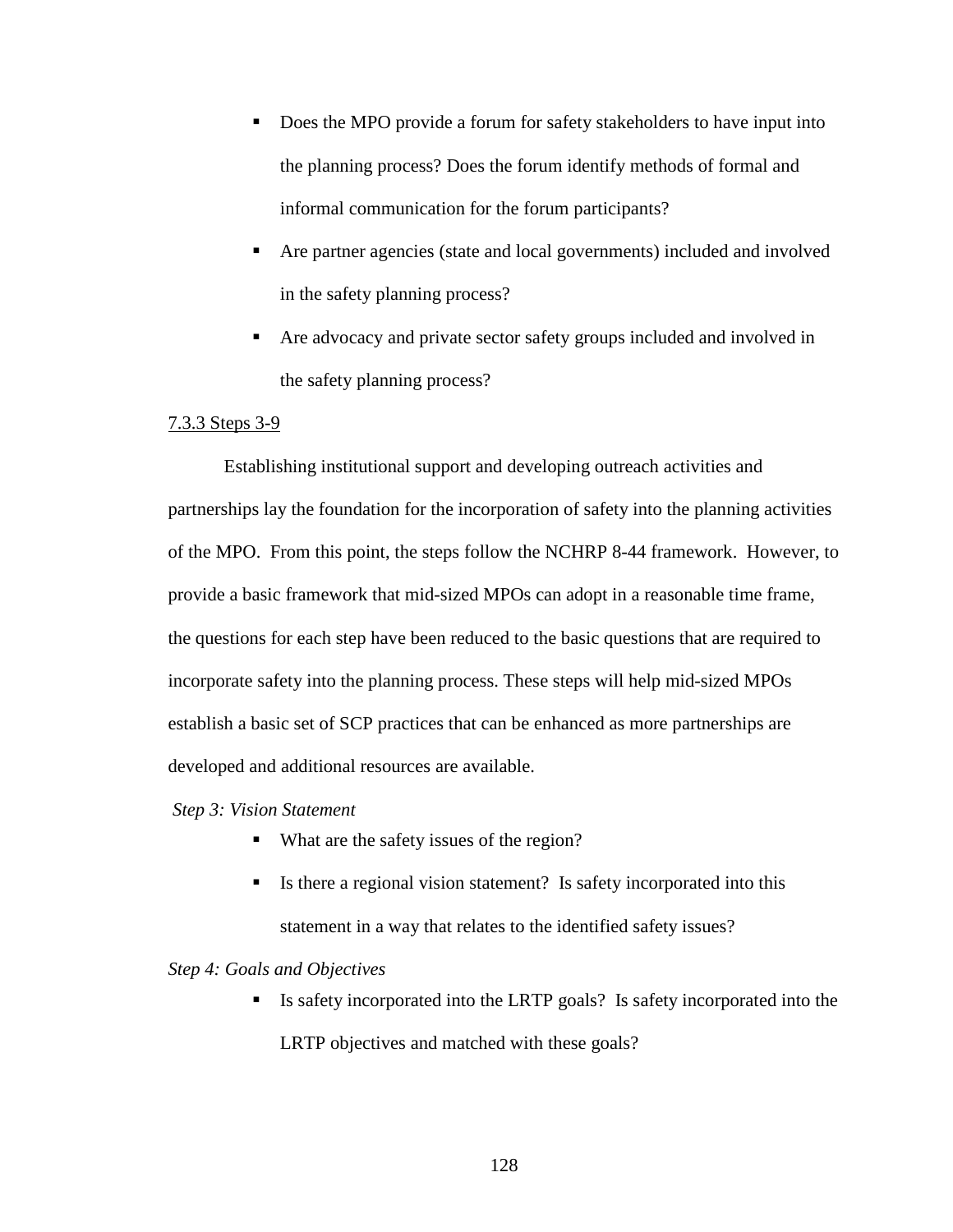- Do the goals and objectives relate to enforcement, education, and emergency service strategies?
- Does a safety goal relate to all of the transportation modes present in the MPO's region?

## *Step 5: Performance Measures*

- Are there safety performance measures reflecting safety-related goals and objectives?
- Do the performance measures relate to all of the modes of transportation found in the region?
- What type of data is needed to report on these measures? Is such data collected on a periodic basis?
- Are project selection criteria related to adopted safety performance measures?

# *Step 6: Data and Analysis Tools*

- What types and sources of data are needed to support safety decisions?
- Who is responsible for collecting this data?
- What improvements could be made to this data collection effort? Are there any database management tools available to improve this process?
- Do other agencies have data that might be useful?
- Can data sharing agreements be put in place to improve data collection?
- Are safety considerations incorporated into the congestion management process (CMP)?
- What information is needed by decision makers and what tools can be used to communicate analyses results to decision makers?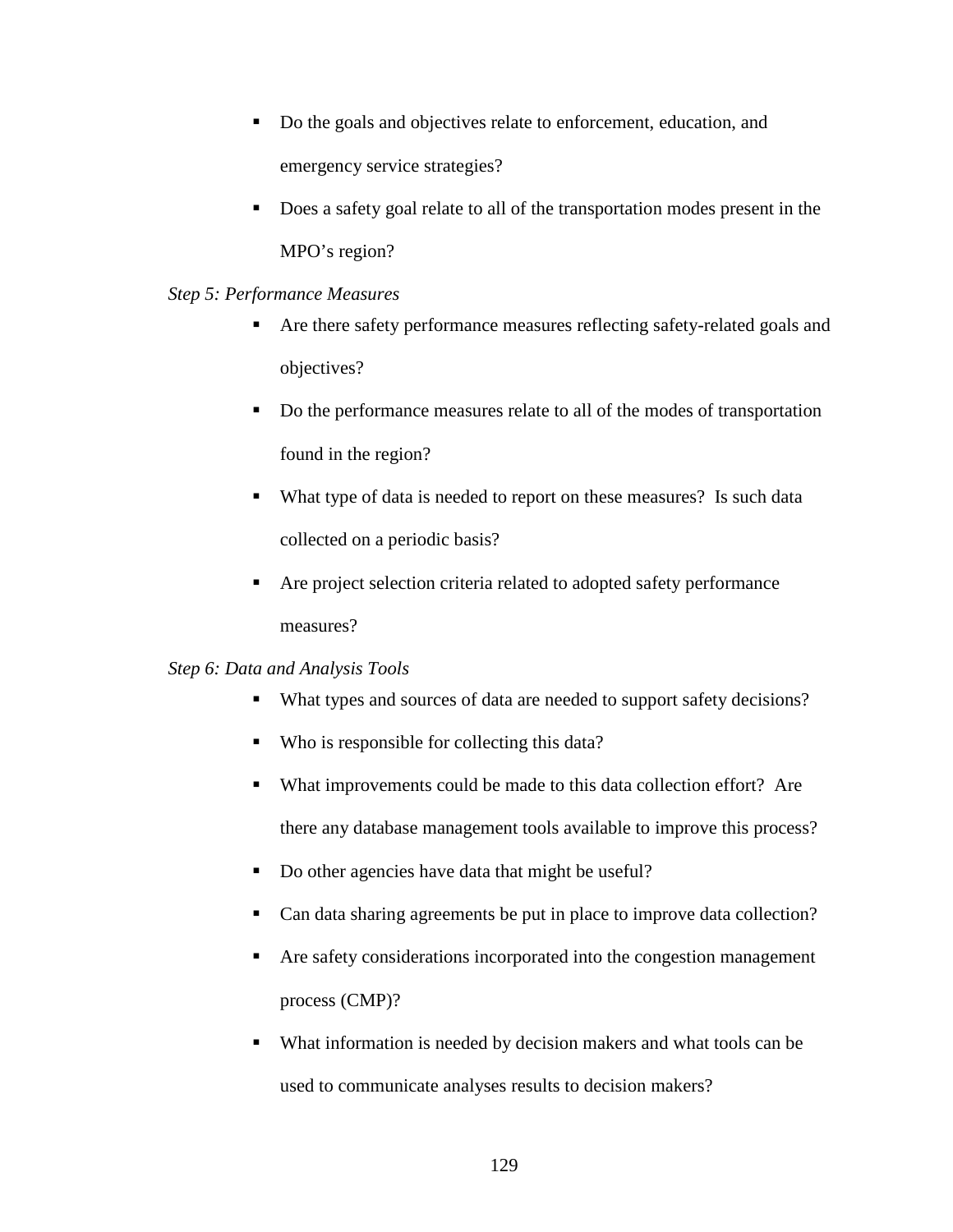- What analysis tools and staff skills are necessary to produce this information?
- What data analysis support or assistance is available from your state DOT, FHWA, and local agencies?
- Do the analysis tools cover all of the modes present in your region?

# *Step 7: Project Evaluation*

- $\blacksquare$  Is a formal project evaluation process in place and is safety explicitly considered?
- What safety evaluation tools would be desirable to improve project evaluation?
- Does the evaluation process include methods for evaluating noninfrastructure related safety strategies such as education programs?
- How are the evaluation results communicated to decision-makers? Specifically, to what extent is safety a part of this decision-maker interaction?

# *Step 8: Develop Plan and Program*

- Do the plan and program include safety-related projects?
- Are safety benefits of projects clearly communicated in the plan?

# *Step 9: System Monitoring*

- Is there a systematic strategy for monitoring safety performance? If not, how can one be developed?
- What safety factors are being monitored?
- What is the frequency of system monitoring activities?
- How can the system be expanded?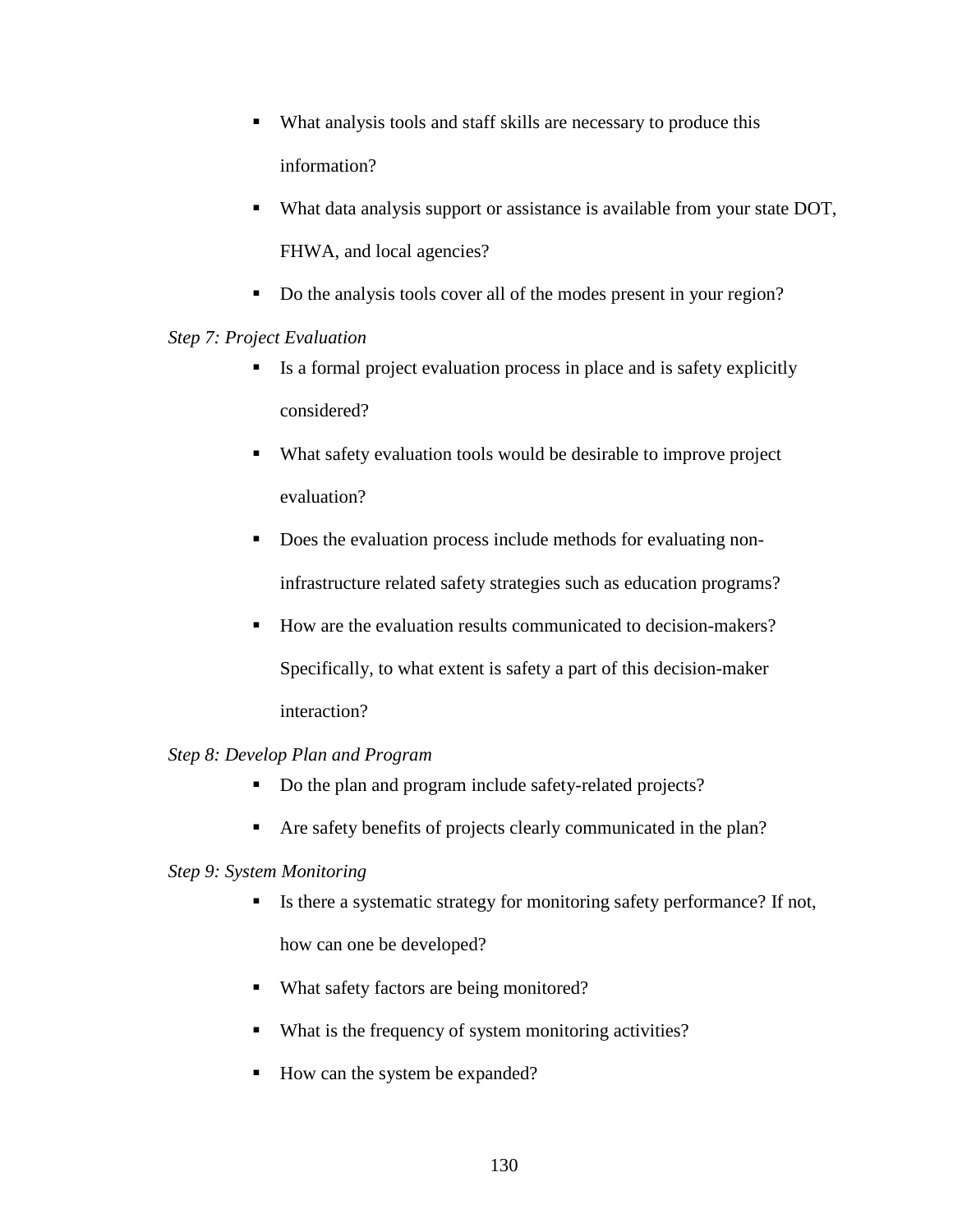- What is the process for using system monitoring process as a feedback loop?
- Who will the system monitoring results be share with? What will be the format?

The revised framework provides staff with a roadmap to develop a foundation for a successful safety planning program. The steps allow mid-sized MPOs to include safety considerations in the basic components of the transportation process. These steps and questions are important elements of safey conscious planning, and allow mid-sized MPO officials to tailor a safety planning effort to their needs..

Based on a review of the existing SCP practices and needs presented in the case studies and survey, the following recommendations have been developed for mid-sized MPOs to enhance their SCP strategies. The recommendations are divided into federal, state, regional and local levels to comprehensively enhance safety considerations in the transportation planning process.

### **7.4 Federal Level Recommendations**

 Federal guidance (and perhaps directives) on SCP planning practices in mid-sized MPOs could lead to improved SCP practice. The U.S. Department of Transportation has adopted the goal of reducing motor vehicle fatalities to 1.0 per one hundred million vehicle miles traveled. The DOT has also given new directives to state DOTs with respect to the development of strategic highway safety plans. These strategies are intended to lead to a statewide focus on SCP. They are also assumed to lead to the development of additional SCP strategies that could benefit regional and local practice.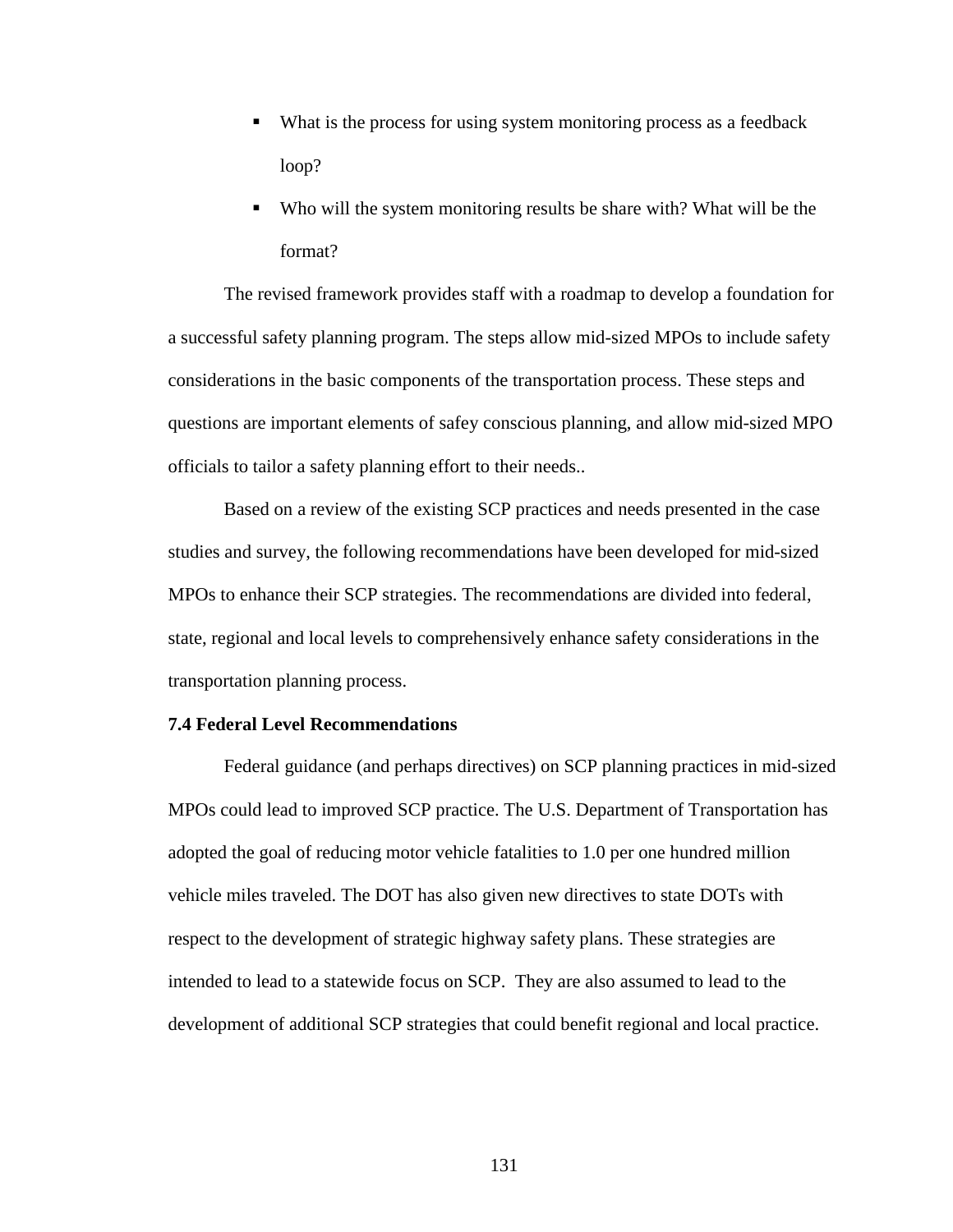#### 7.4.1 Best Practices Clearinghouse

Similar to larger MPOs, where peer exchanges and clearinghouses are used to foster learning among agencies, mid-sized MPO officials believe that MPOs can learn a lot from each other. As noted earlier, this is especially important given that mid-sized MPOs exhibit important characteristics that are very different from larger MPOs. The existence of a mid-sized MPO safety best practices clearinghouse would provide a forum to discuss tools used in safety planning, identify relevant issues in SCP, and illustrate examples of collaboration with safety stakeholders. The clearinghouse would provide a forum for mid-sized MPOs to gather information on SCP and to search for strategies to enhance SCP. The clearinghouse may include a message board or chat room, feature stories on mid-sized MPOs, and connect to guidance on relevant federal regulations. A section of the clearinghouse could profile strategies that are being implemented in midsized MPOs.

Although the clearinghouse concept described above is found in the federal recommendations section, other institutional models for implementing such a clearinghouse are possible. Organizations such as the Transportation Research Board, university transportation centers, or safety advocacy groups could also serve in this capacity (often with federal support). The Transportation Safety Planning Working Group could adopt this initiative. The intent of placing it in this category is simply to reflect the idea that such a clearinghouse should have a national focus, and thus be of federal concern.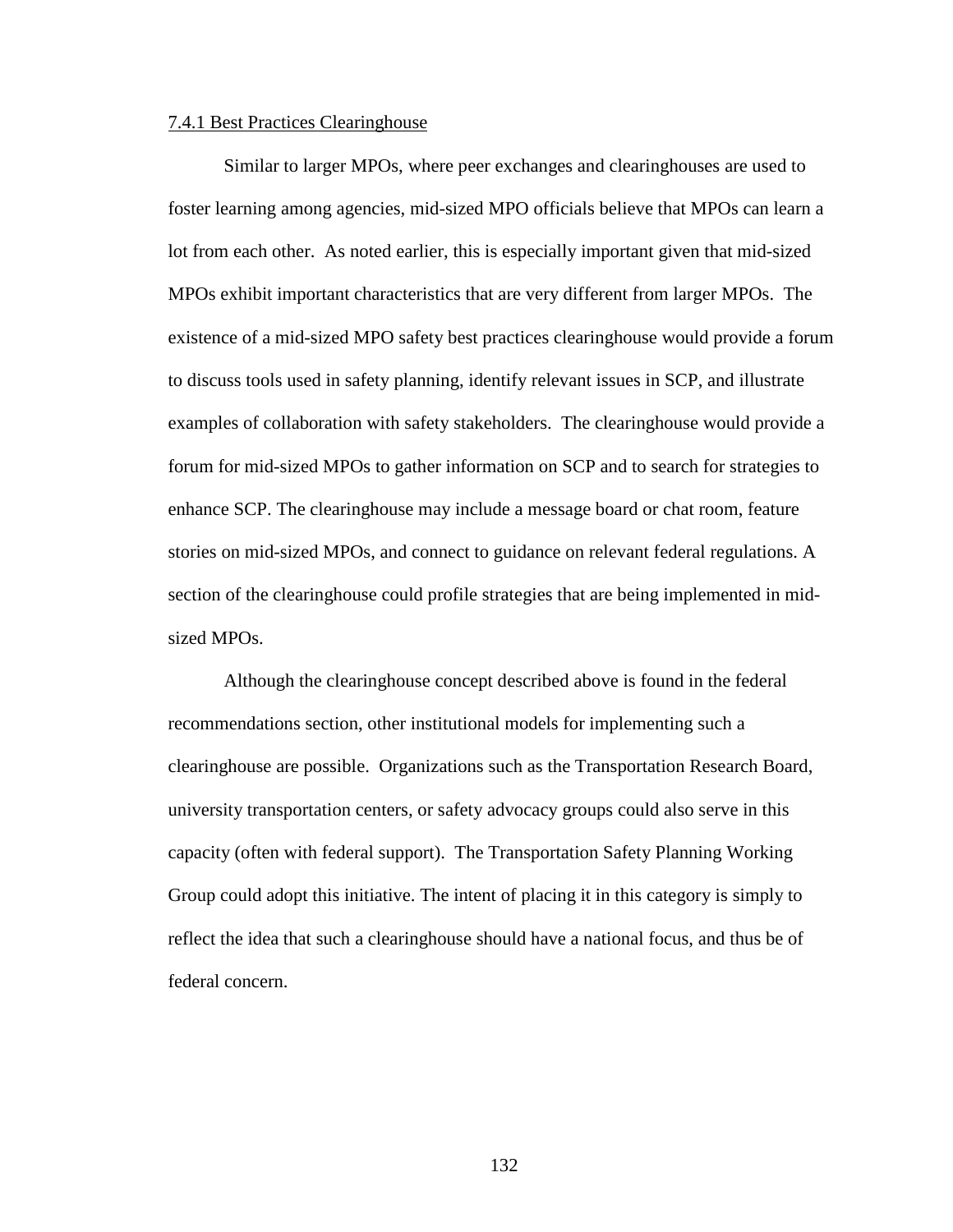#### 7.4.2 Guides and Tools for Assessment

Federal transportation agencies have a long record of providing guidance or developing tools relating to specific topics (for example, the U.S. DOT has been instrumental over the past 40 years of supporting the four-step modeling process). Federal agencies are in the best position of providing guidance for mid-sized MPOs in SCP. They are also in the best position of supporting the development of new tools. Due to recent federal planning regulations and additional guidance for transportation safety planning, state DOTs and federal agencies have developed several tools for safety planning. The strategic highway safety plan (SHSP) development process is intended to bring federal, state, and law enforcement agencies to the same table for planning purposes. However, very little information has been developed for mid-sized MPOs to enhance safety planning in their regions.

MPOs have not been traditionally active in safety planning. Many planners (and engineers) consider safety to be an operations issue. To change this perception, the expectation must change at all levels of planning. Regional planning agencies should be an active participant, if not in a leadership position, in dealing with transportation safety issues. In fact, the MPO should be creating a regional atmosphere for promoting safety. To do this, MPOs need guidance, tools and resources that aid in the enhancement of safety planning efforts and promote strategies that champion a comprehensive safety approach.

The American Association of State Highway and Transportation Officials (AASHTO) developed a self-assessment tool to assist agencies involved with highway safety in judging how they might better focus or redirect their safety activities to reduce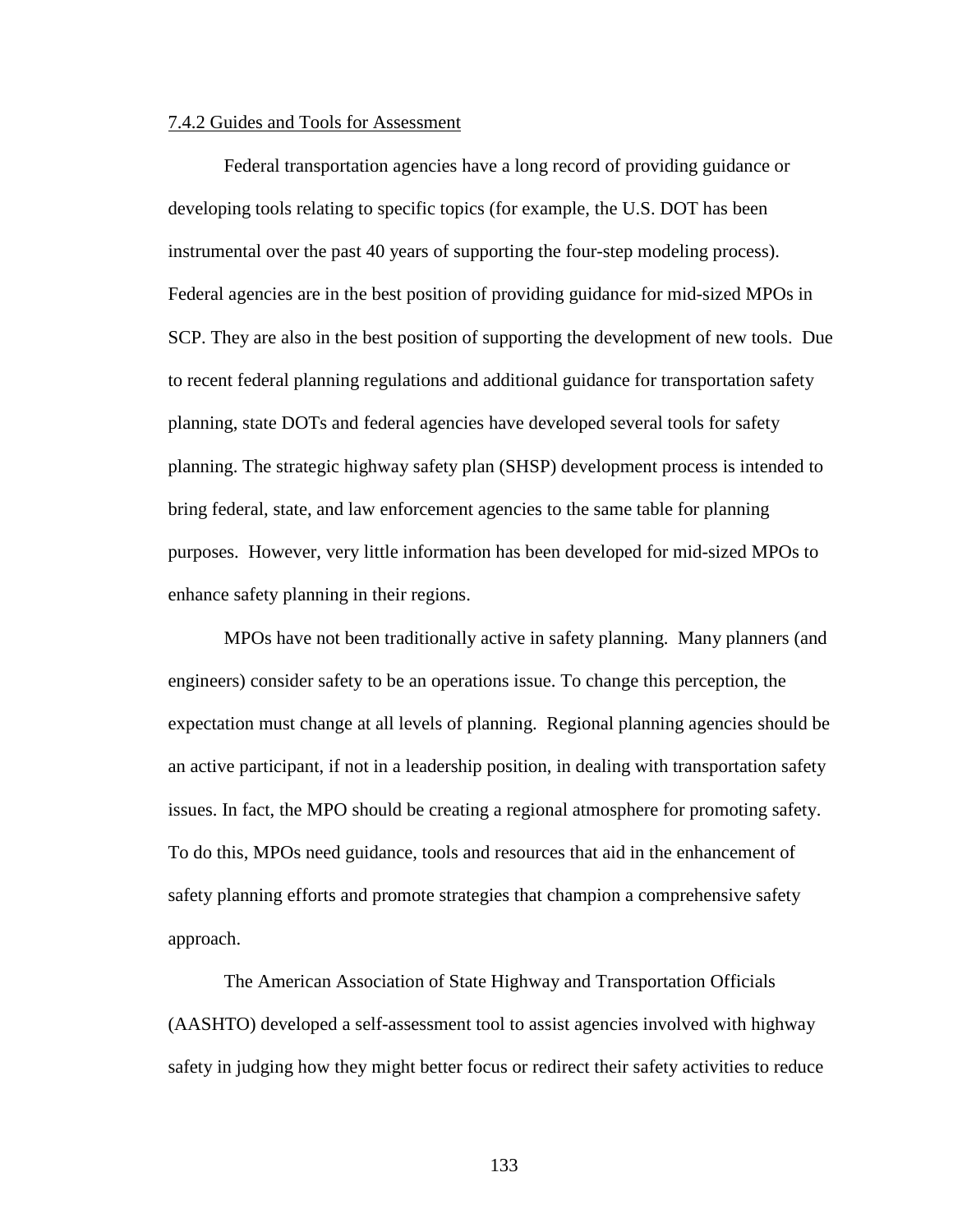motor vehicle fatalities and injuries. The heart of the assessment tool is a table that identifies emphasis areas and strategies based on the agency responsible for the task. The agencies included in this tool span federal, state, public works, police, and emergency management agencies. Regional and local agencies are not a part of the assessment.

Tools could be developed for application in all parts of the SCP process, or tools could be targeted on specific needs, For example, several of the mid-sized MPOs interviewed and surveyed for this research indicated that city and county governments played a major role in the identification and selection of projects. In two cases, the MPO staff was not familiar with the process used to select projects. Describing a project selection process that includes safety considerations might be an excellent case study to illustrate how safety could be incorporated into such decision making. Developing a model for project selection would help the agencies involved in the process understand their role in the selection process and the criteria used to select projects.

#### 7.4.3 Research and Development

The federal government, either through Congressional funding of university research programs or through the U.S. Department of Transportation, has been a major supporter of transportation research. Much of the research that has been undertaken in transportation safety has been on the "hard" side, that is, survivability of passengers in crashes and in the recommended design standards or configurations for infrastructure or vehicles. Very little research has examined the institutional and policy linkages between safety and transportation planning. The federal government is in a unique position to recognize the importance of the safety challenge facing mid-sized metropolitan areas, and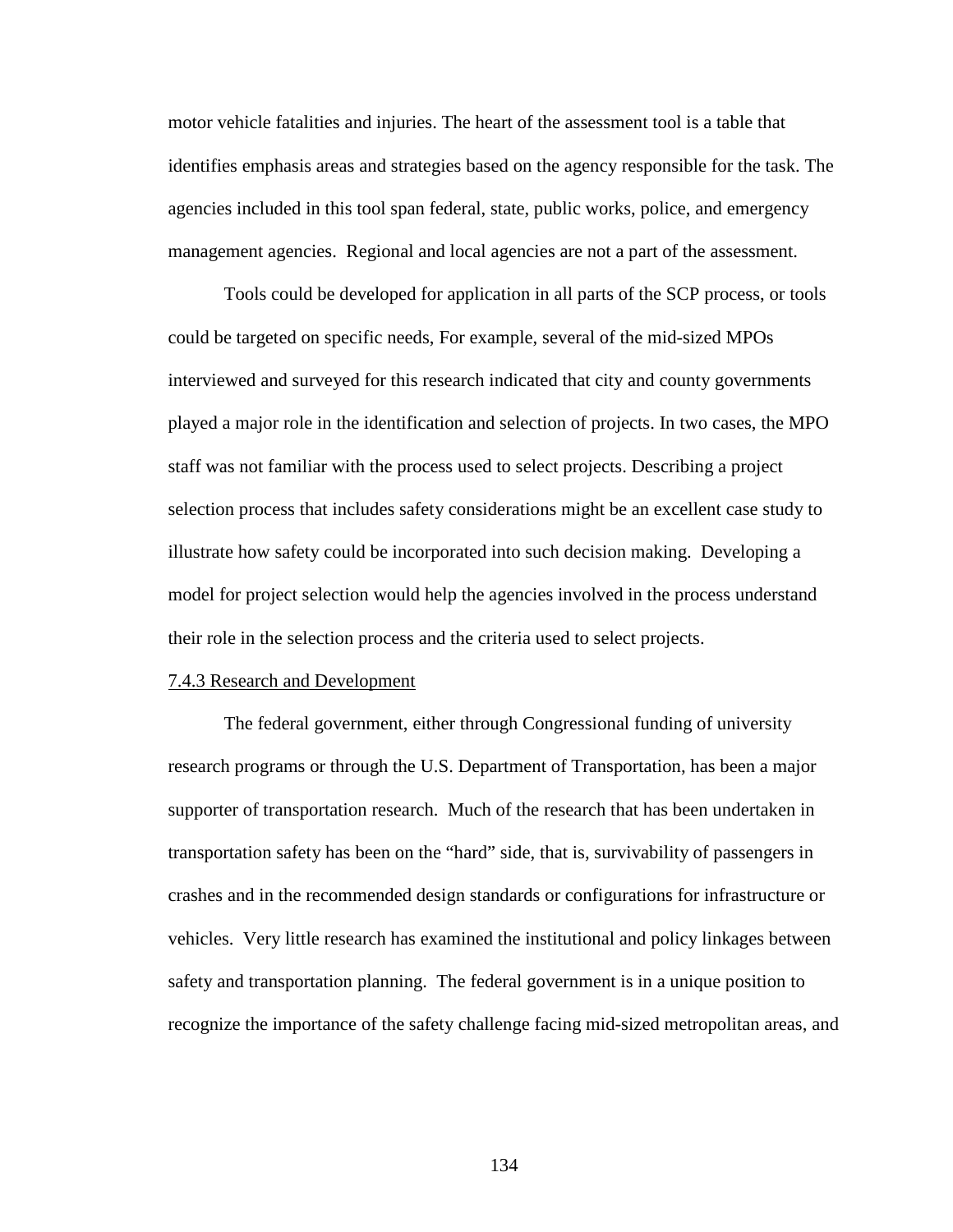in supporting research that will foster greater collaboration, and ultimately improve safety.

Research would be particularly important on implementation strategies for safety performance measures. This effort would identify safety performance measures for various modes of transportation and implementation strategies for MPOs for developing a set of performance measures. Better tools to predict and measure safety are also necessary. Many MPOs do not monitor system performance and adopt target values in their LRTP because they are not capable of accurately predicting safety benefits and do not have a clear understanding of the sensitivity of such measures.

#### 7.4.4 Planning Policy Changes

 One of the important observations that come from this research, and confirms research results from others, is that federal regulations and funding has a strong influence on what MPOs do. In many ways, mid-sized MPOs are often focused on satisfying federal requirements, with little resources left for other planning activities. As a result of the passage of SAFETEA-LU, the Department of Transportation has revised the regulations governing the development of metropolitan transportation plans and programs for urbanized areas (Department of Transportation 2007). The new rules require that the metropolitan planning process be consistent with the SHSP. The revised rules also require changes in the development and content of the metropolitan transportation plan where safety is concerned.

The rules require metropolitan transportation plans to include operational and management strategies to improve the performance of existing transportation facilities to relieve congestion and maximize the safety and mobility of people and goods. The plan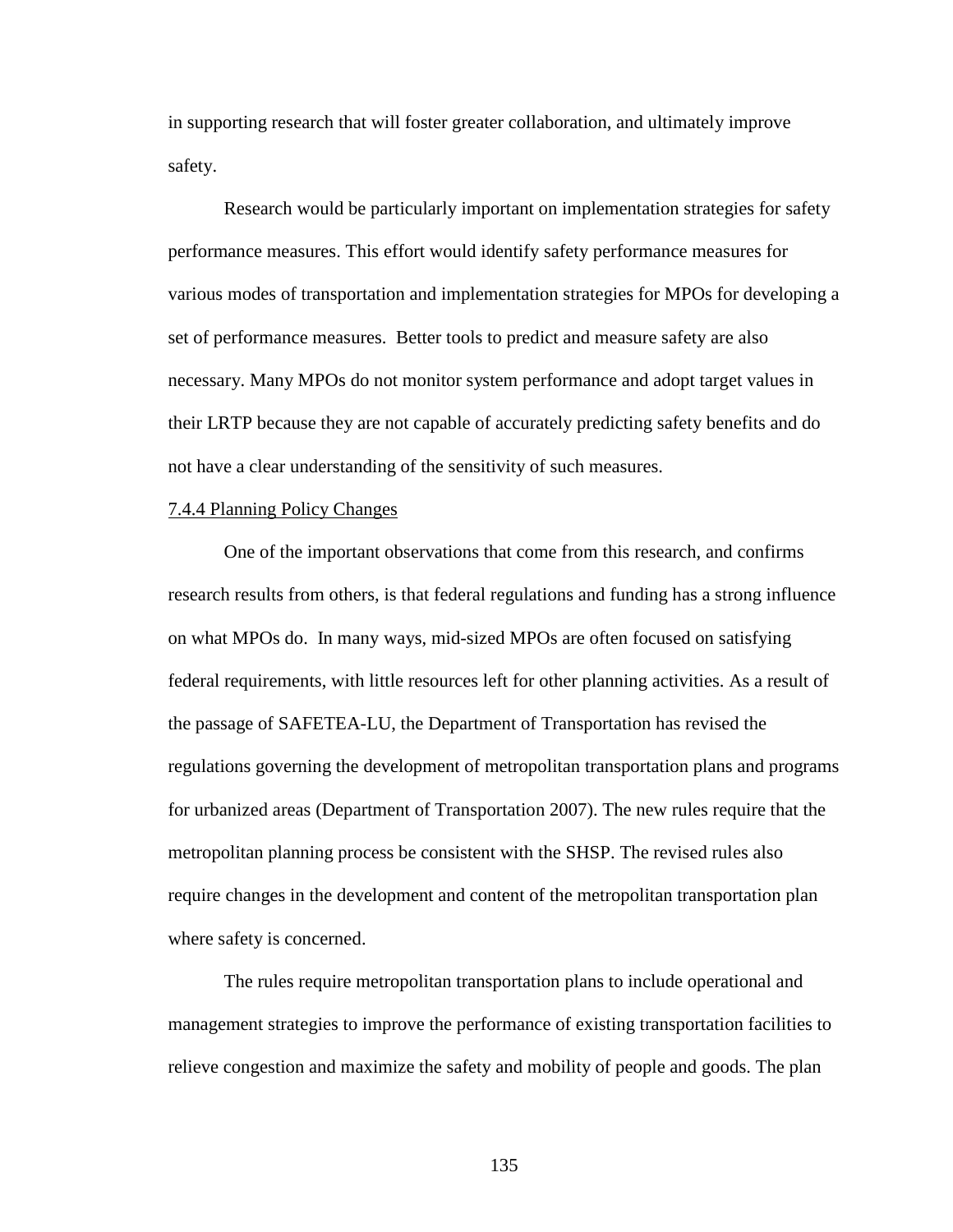should also include a safety element that incorporates or summarizes the priorities, goals, countermeasures, or projects for the metropolitan planning area contained in the SHSP.

The planning rules address several of the inherent safety issues highlighted by SAFETEA-LU, with respect to the metropolitan planning process. However, mid-sized MPOs need greater guidance in the areas of data collection, technical analysis, and performance monitoring. The following sections discuss some of the federal planning policy changes this research proposes.

#### *7.4.4.1 Federal Planning Requirements*

Currently, there is very little acknowledgement in federal planning regulations of the differences between large and small metropolitan areas (except for those areas under 200,000 population). And yet, as seen in this research, there are some very important differences reflecting the level of resources and range of participants in the planning process where safety is concerned. To the extent that any change in federal policy is made that links transportation planning more strongly with safety, these differences need to be acknowledged. Federal planning requirements for MPOs should further split MPOs with a population greater than 200,000. Just as MPOs with less than 200,000 in population are governed by separate rules, such should be the case for mid-sized MPOs with populations of 200,000 to 600,000. This range is simply an example of the further division of planning requirements that may be necessary for MPOs that are not major metropolitan areas.

### *7.4.4.2 Safety Data Improvements*

The availability of accurate and accessible safety data is the first issue most planning organizations must address before developing a comprehensive safety program. Section 2006 of SAFETEA-LU establishes a new program of incentive grants (under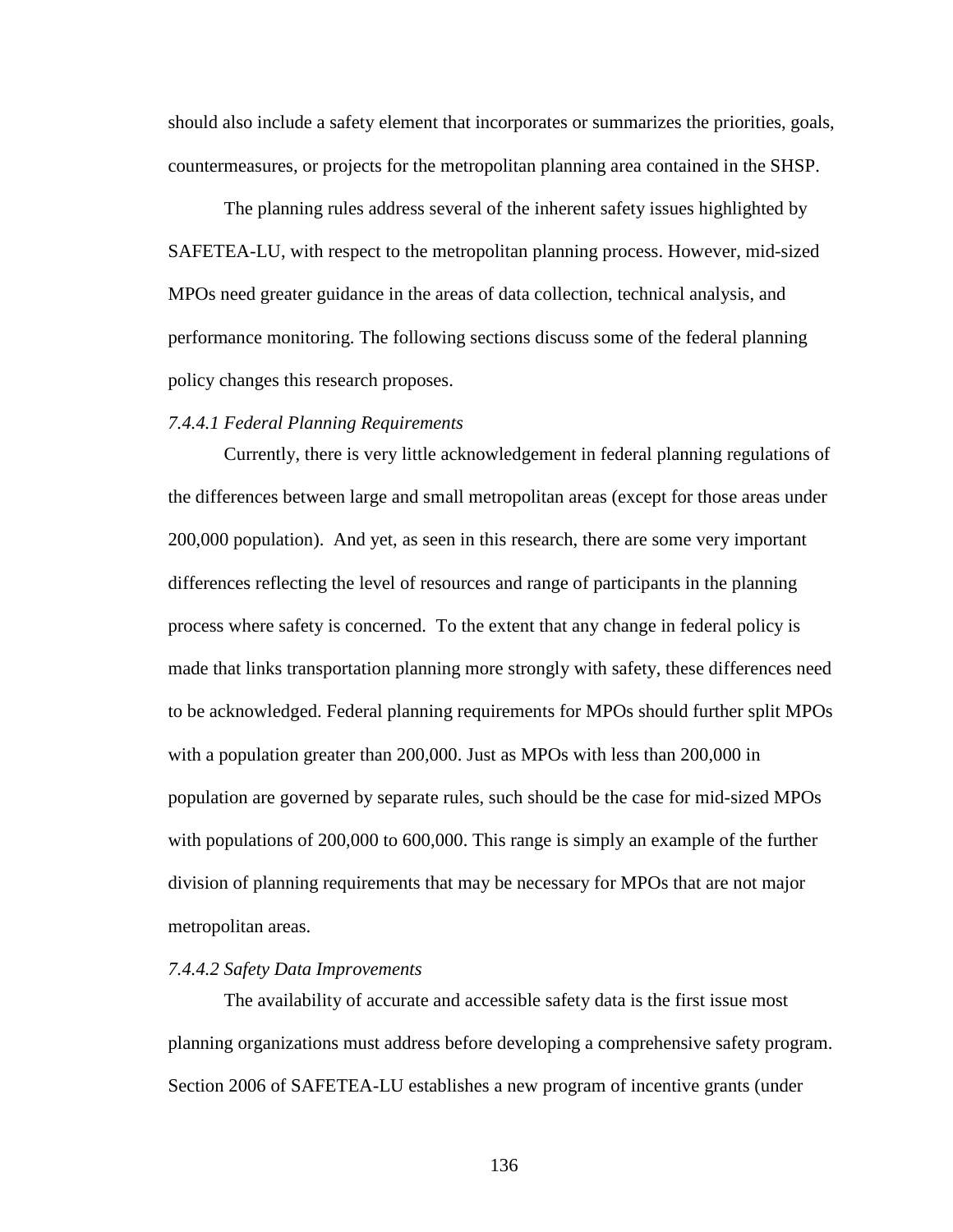Section 408 of chapter 4 of Title 23) to encourage states to improve the timeliness, accuracy, completeness, uniformity, and accessibility of state data that is needed to identify priorities for national, state, and local highway and traffic safety programs.

MPOs have no role in this grant program in its current state. The grants program should require state databases to be available to regional and local governments. The program should also require states to identify procedures to communicate to MPOs what data is available and how MPOs can have access. This program should also require states to provide assistance to MPOs that are deficient in staff and resources to analyze safety data. The state should be allowed to use the funds to provide small and mid-sized MPOs data assistance and access to software and analysis tools needed to analyze safety data. Finally, the grants program should improve safety data by defining good inventory data and institutionalizing improvement toward established performance measures.

### *7.4.4.3 Safety Funding Programs*

 One of the most significant ways of influencing MPO decision making and institutional strategies is to provide funding, either for planning activities or for program implementation, or both. The categorical allocations of federal highway funds leave most of the funding decisions to state DOTs, although for certain types of funding programs, the MPOs are the ones who are supposed to make the allocation decisions (for example, Surface Transportation Program funds in metropolitan areas). Not surprisingly, most MPOs focus on those programs and thus those issues for which there are funds. The federal government provides some targeted safety funds to support projects that have large safety benefits. These programs include Section 402, 408, 148, and 130 funds. However, few MPOs typically apply for these funds and very few mid-sized MPOs have received these funds. It is unclear why MPOs typically do not apply for these safety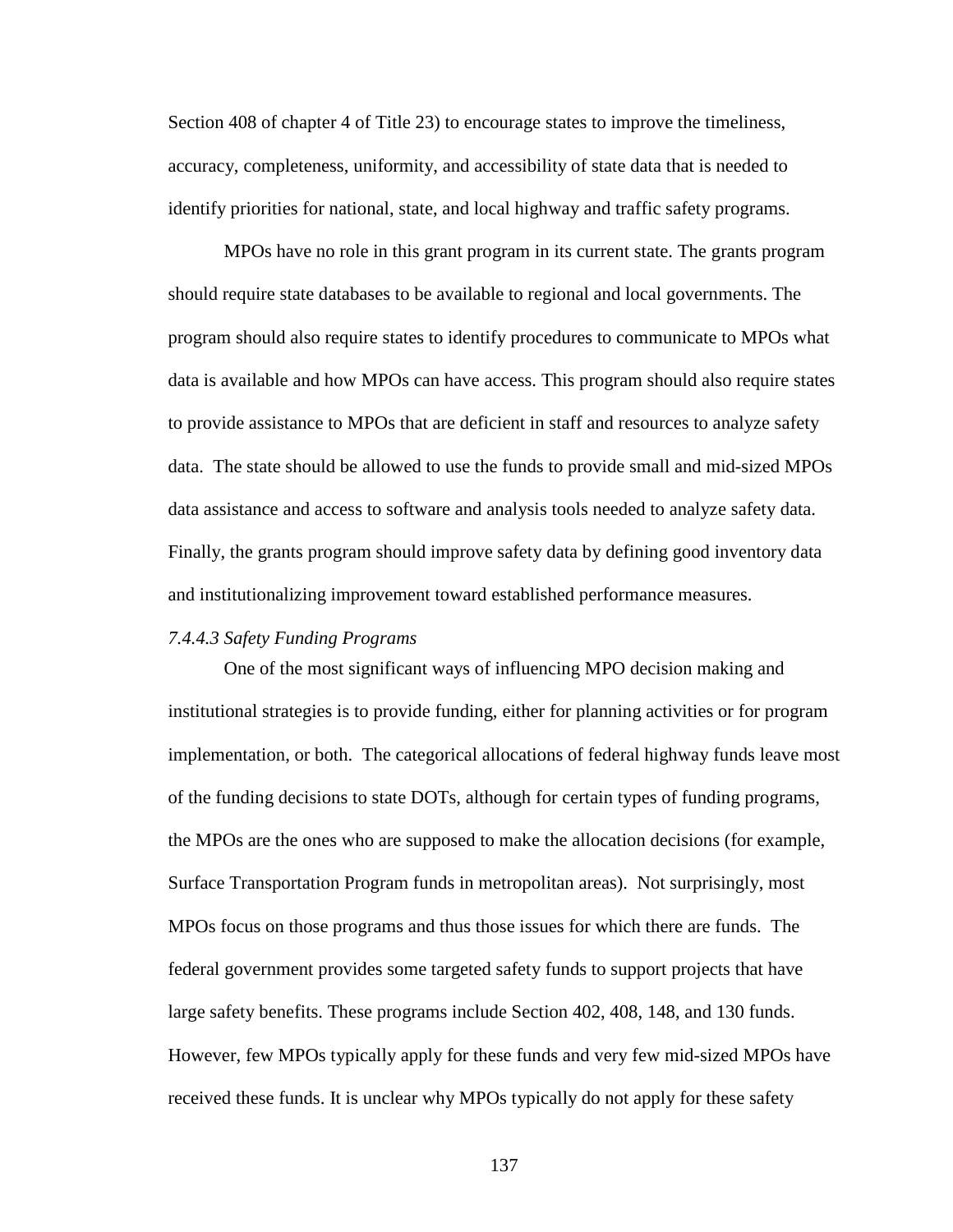funds. It is likely that the process requires the attention of numerous staff members and a detailed data analysis. This fact alone may explain why mid-sized MPOs are not applying for the funds. In addition to the additional time required, mid-sized MPOs may not apply for the grant funds because they do not feel that mid-sized MPOs have a chance, when competing with large MPOs, to successfully win the funds. Perhaps the grants program should take population into account and provide separate awards for metropolitan areas of various population ranges.

These matters warrant an investigation of the reasons MPOs are not applying for these safety grants and the fairness of all organizations competing for the same funds. The guidelines and requirements should be revised to receive more participation from MPOs.

## *7.4.4.4 SHSP Coordinator*

SAFETEA-LU requires states to develop a SHSP to receive Section 402 safety grants. States are not required to designate a SHSP Coordinator even though state DOTs are required by federal guidelines to identify coordinators for special areas such as bicycle and pedestrians or congestion management. The development and update of the SHSP is an ongoing process that requires continuous collaboration and communication with safety professionals in various organizations. A SHSP Coordinator would be responsible for facilitating the process and involving representatives from organizations and metropolitan areas that are often overlooked in the SHSP process.

### **7.5 State Level Recommendations**

There are two major actors at the state level that could play an important role in fostering a closer linkage between transportation planning and safety—the state DOT and the Governor's Highway Safety Representative (GR). Both these agencies can set the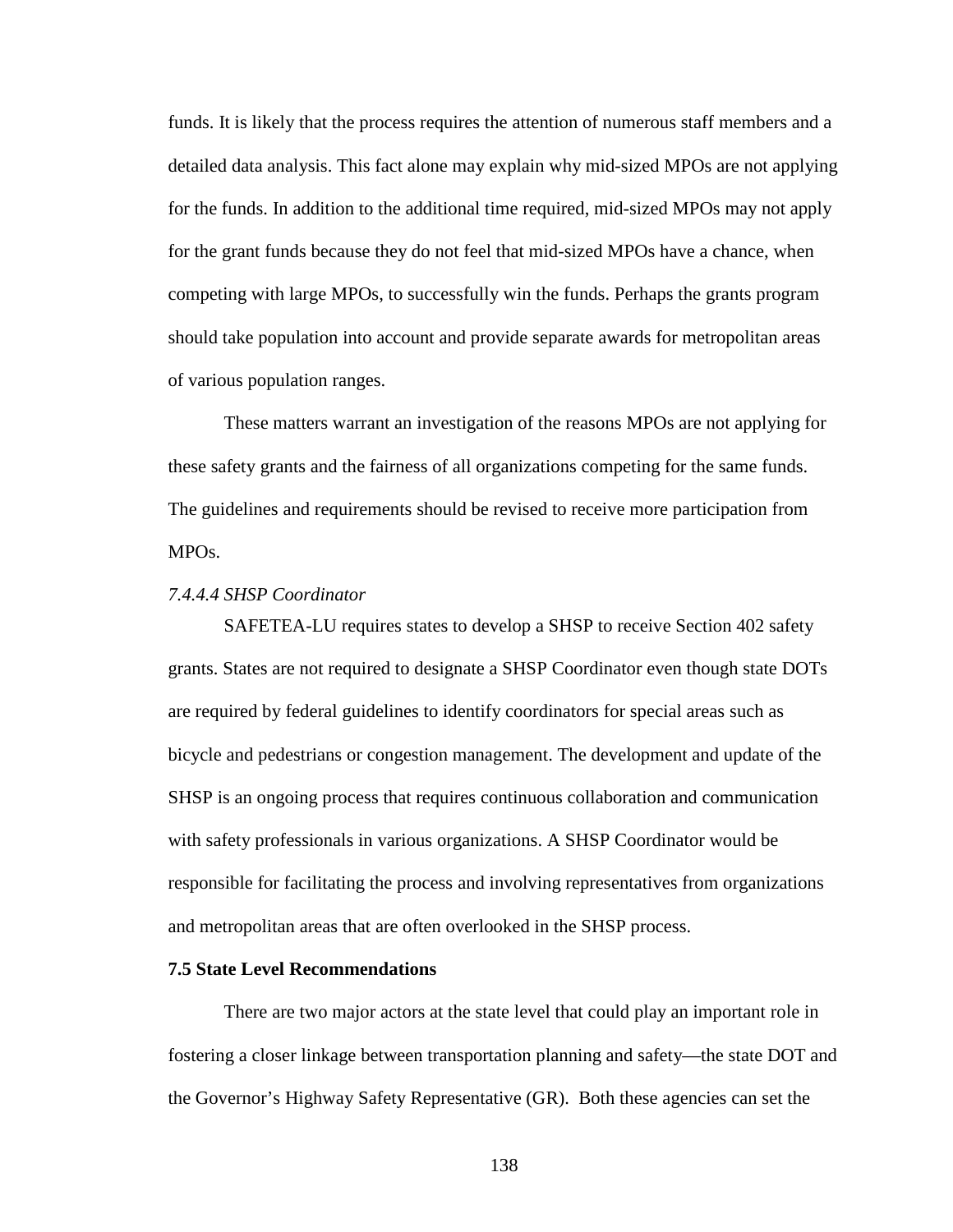tone for SCP statewide. The DOT, in particular, has a major influence on highway operations planning and in establishing the process for allocating investment dollars. The GR has varying roles around the country, although most of their activities relate to supporting targeted enforcement efforts and in supporting data collection. There was very little evidence from this research that the GR office has played an active role in fostering better SCP in the cases that were examined. This represents an opportunity lost.

### 7.5.1 Technical Support and Training

 The most common request from MPOs for assistance regarding SCP is the need for additional training in data analysis and other technical planning support. Training can be supported from a variety of sources, but it does seem that both the state DOT and GR are uniquely positioned to support training efforts statewide. For example, only one MPO analyzed as part of this research employed a full-time safety data analyst.

 State DOTs can provide technical training of MPO employees or offer data analysis services for agencies that do not have adequate staff. These services may include an annual safety report for the region or some other basic safety analysis that the MPO can use as a basis for SCP activities. State DOTs may even provide custom datasets and filters for MPOs that have limited staff and data analysis capabilities. These datasets and filters would be derived from the state crash database and save MPOs the time of cleaning and filtering datasets to conduct analysis of their region.

 All of the MPOs interviewed for the study used their state's crash database as a primary source of crash data. However, the familiarity of the MPO staff with their respective state DOT's office of planning staff varied greatly. Four of the seven MPOs wanted better knowledge of data and data analysis software provided by the state DOT.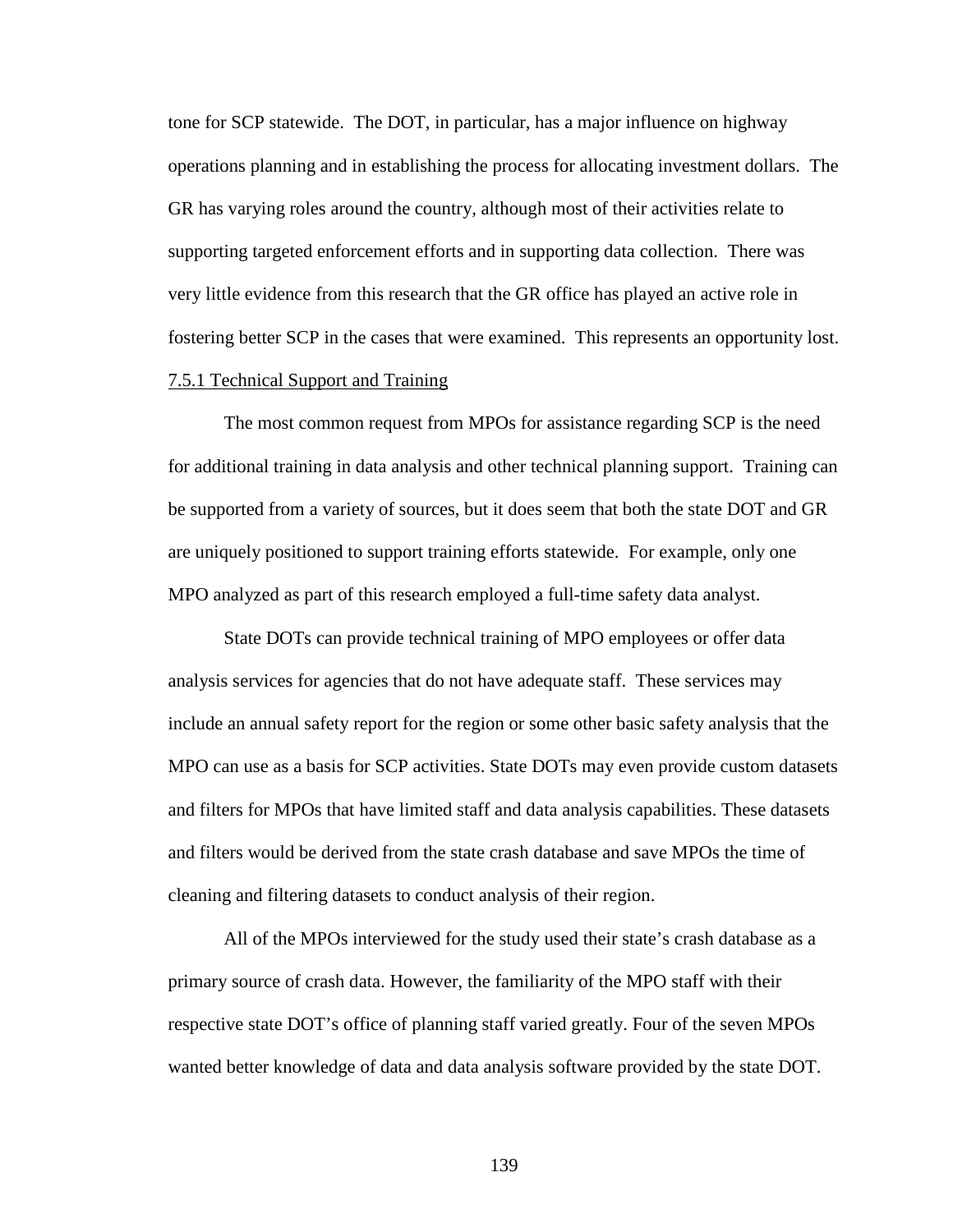Mid-sized MPOs stand to benefit greatly from a better working relationship with its state DOT's office of safety.

 State DOTs should work to strengthen their relationship with midsized MPOs. Larger MPOs often dominate the state planning process. State DOTs should encourage a more close knit relationship between MPO planning staff and the state DOT office of safety. Planners and managers at midsized MPOs should be familiar with the department within their state DOT that maintains the state crash database and the individuals responsible for offering safety data assistance.

This research raises an interesting question concerning the role of the Governor's Highway Safety Representative (GR). Such agencies are themselves limited in terms of staff capabilities and availability of funding. Accordingly, they have focused on what they consider to be their greatest areas of influence, for example, enforcement and education campaigns. However, it was striking in this research that the GR was not really recognized by mid-sized MPO staff members as an influence in transportation safety at all in their region. In many cases, the staff members could not identify what the GR does in the state. Given the need for technical support and training of staff in the basics of transportation safety, there seems to be an important role for the GR, especially in mid-sized metropolitan areas. Whereas in larger MPO regions, there is often sufficient staff and resources to conduct SCP activities, and thus GR support might make such a large impact, in mid-sized MPO regions, GR involvement could have a significant influence.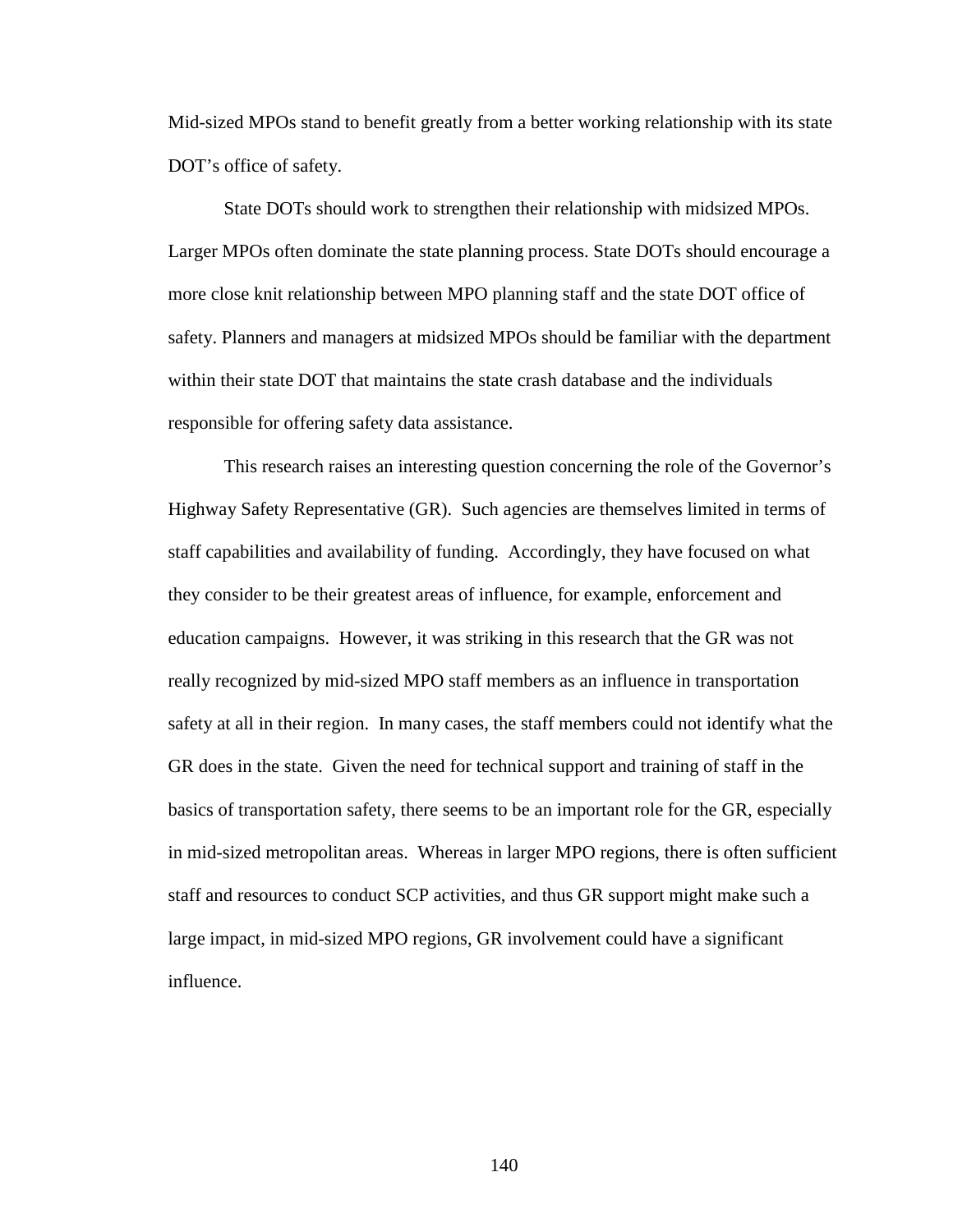#### 7.5.2 Strategic Highway Safety Plan Development

State DOTs are also responsible for the development and implementation of a statewide strategic highway safety plan. This plan is supposed to reflect the overall highway safety goals for the state. The new planning rules developed as a result of SAFETEA-LU require the MPO's metropolitan transportation plan to include a safety element that incorporates the priorities, goals, countermeasures, or projects for the metropolitan area in the SHSP (Department of Transportation 2007). In many cases, midsized MPOs were not involved in the development of these plans, nor did they know how these plans would even influence their activities or the safety experience in their regions. Again, this represents a loss of opportunity of involving important transportation planning process participants in the safety program of the state. State DOTs may benefit from the development of a more detailed plan for the participation of regional and local government planning representatives in the SHSP process.

Participating in the SHSP development process is a great opportunity for MPOs to understand the transportation safety issues statewide and make connections with safety professionals that partner in the process. Exposure to the SHSP process allows MPO planners and decision makers to develop beneficial relationships with safety professionals that can aid in the MPOs' planning activities. The process also helps safety professionals better understand the responsibilities and challenges of transportation professionals.

The SHSP development process requires the merging of engineering, enforcement, emergency management, and education. Professionals in each of these areas often do not understand the challenges of their counterparts. For example, law enforcement professionals play a key role in identifying traffic safety issues because they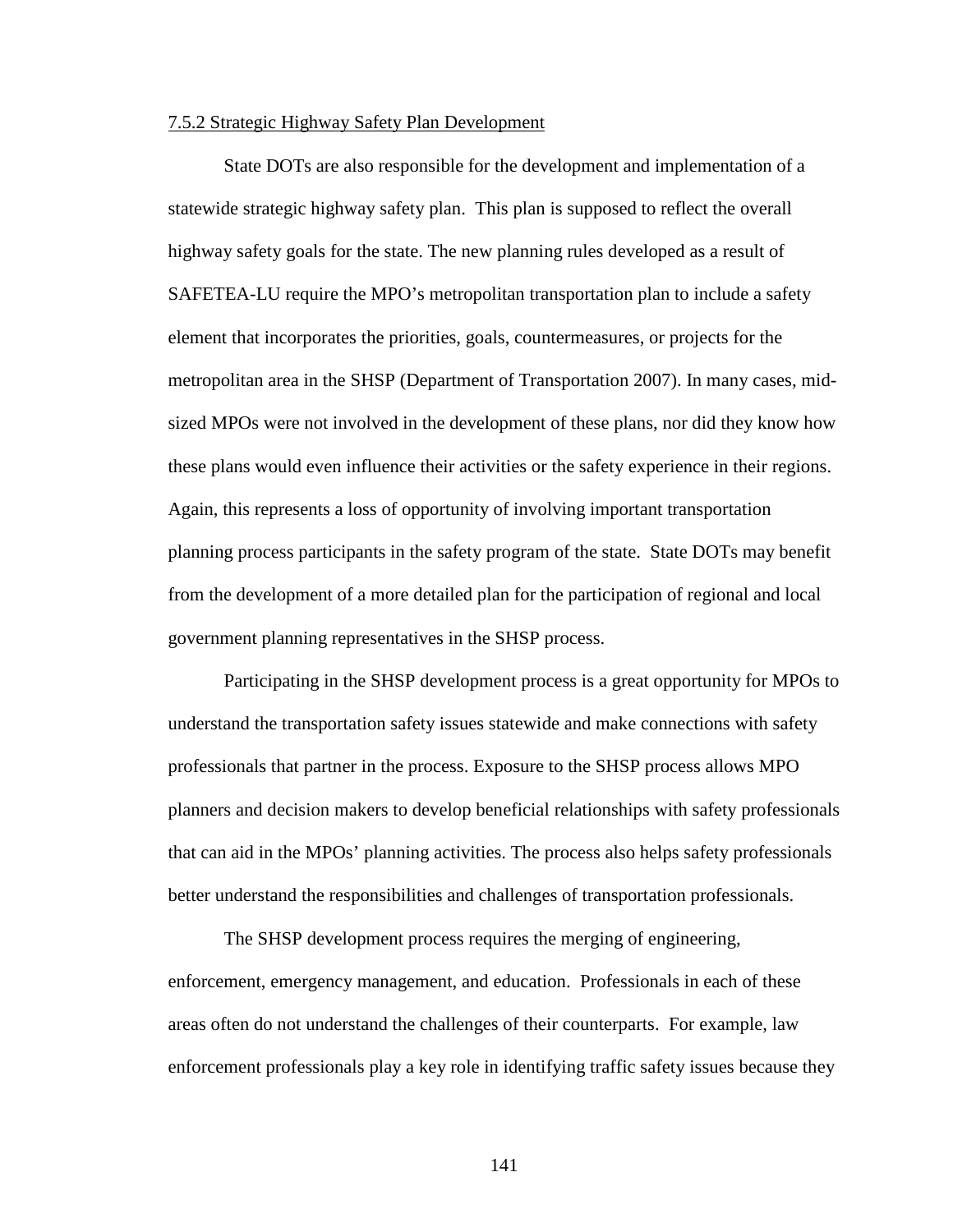work in the field dealing with motor vehicle crashes. But often police officers are not aware that the crash reports they complete are used to compile crash databases for state and local governments. The accuracy and integrity of the crash reports directly influence the crash reporting and collection systems used by state, regional and local agencies.

The development of a comprehensive SHSP process that involves all MPOs in a state is also beneficial for promoting data sharing. Many agencies that collect data related to traffic safety planning do not have agreements or provisions for the sharing of data, an institutional linkage that would be mutually beneficial to many different agencies. For example, crash database records are often not linked to citation information from driver services and emergency management response information because the various agencies do not have a formal agreement to share the data. Often, agencies charge a fee for such data queries. For mid-sized MPOs, this lack of coordination can be particularly challenging. State and local agencies should work together and develop clear procedures and provisions for data sharing. The SHSP development process offers a forum for such collaboration.

 In addition to the involvement of MPOs and local governments in the SHSP process, the LRTP and TIPs of these agencies should reflect the goals of their state SHSPs. Around the country, many state DOTs have developed the SHSP with the assumption that "others will follow suit." This is not likely to happen unless more active engagement between the state DOT and the GR occurs.

#### 7.5.3 Partnership Development

 The state DOT and GR can act as enablers for MPOs to develop stronger partnerships with safety professionals. These relationships can be cultivated by both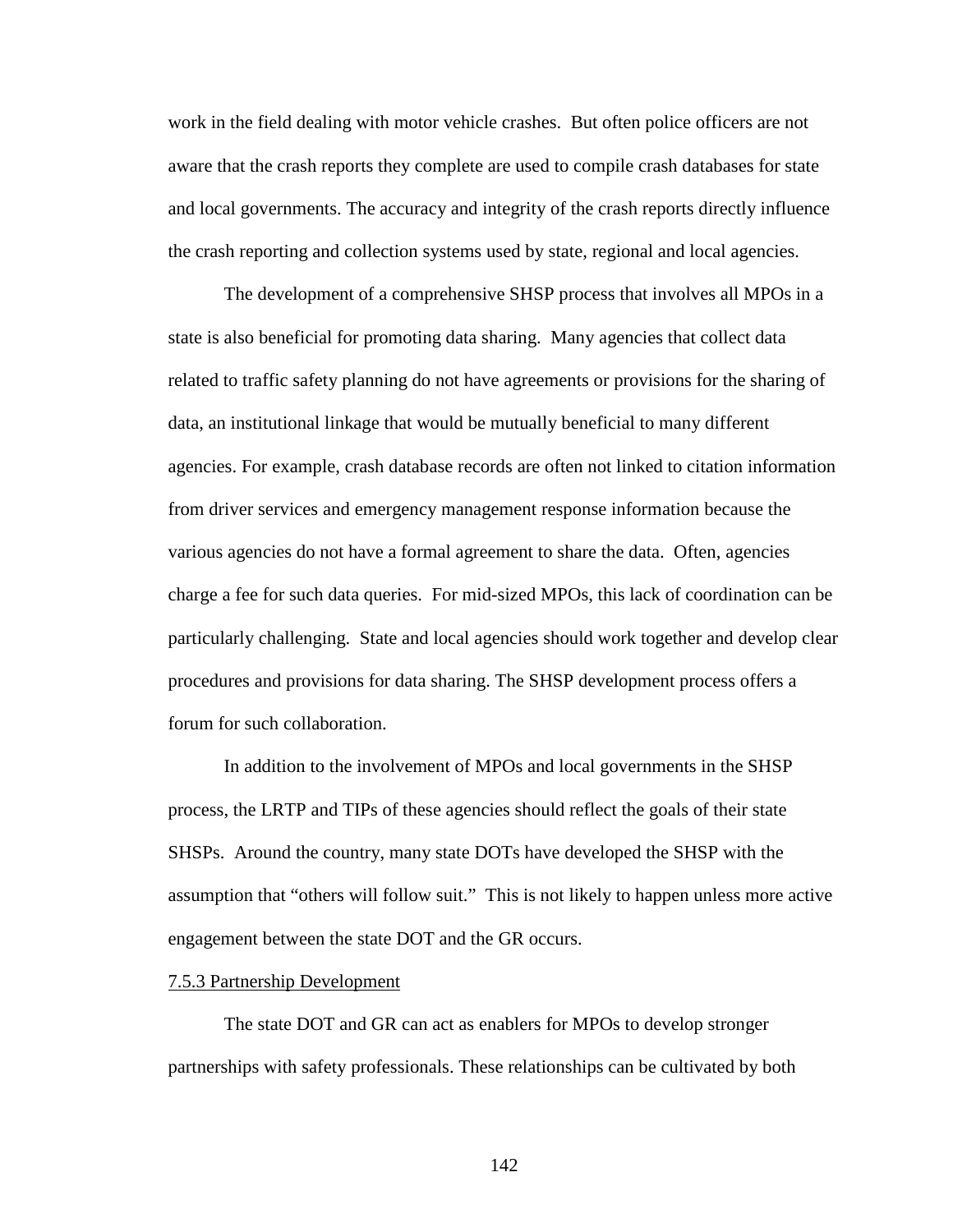agencies because of their unique statewide responsibilities. The governor's highway safety office deals mainly with educational programs involving highway safety. This agency already maintains a positive and strong relationship with law enforcement agencies. If MPOs and governor's highway safety offices can develop a more formal relationship, an important bridge would be built between the law enforcement and planning communities.

 The governor's highway safety representatives provide grants and incentives to law enforcement agencies to improve highway safety. This agency could provide grants and incentives for the purchase of GIS equipment by local law enforcement agencies needed to improve crash database location information. Many governors' safety offices provide supplementary training opportunities for members of law enforcement that specialize in traffic safety operations. The agency could incorporate training modules that focus on the role of law enforcement in crash data collection and transportation safety planning. In addition, training programs could be developed specifically targeted at MPO, city and county planners with special consideration given to the safety challenges of mid-sized metropolitan areas.

#### **7.6 Regional Level Recommendations**

Regional transportation planning is a collaborative process in which the MPO is supposed to play a significant role. The MPO is charged with providing a fair and impartial setting for effective regional planning. The process is supposed to include all parties that might have an interest or stake in the effective performance of the region's transportation system. SCP also calls for the planning process to bring all stakeholders in traffic safety to the planning table.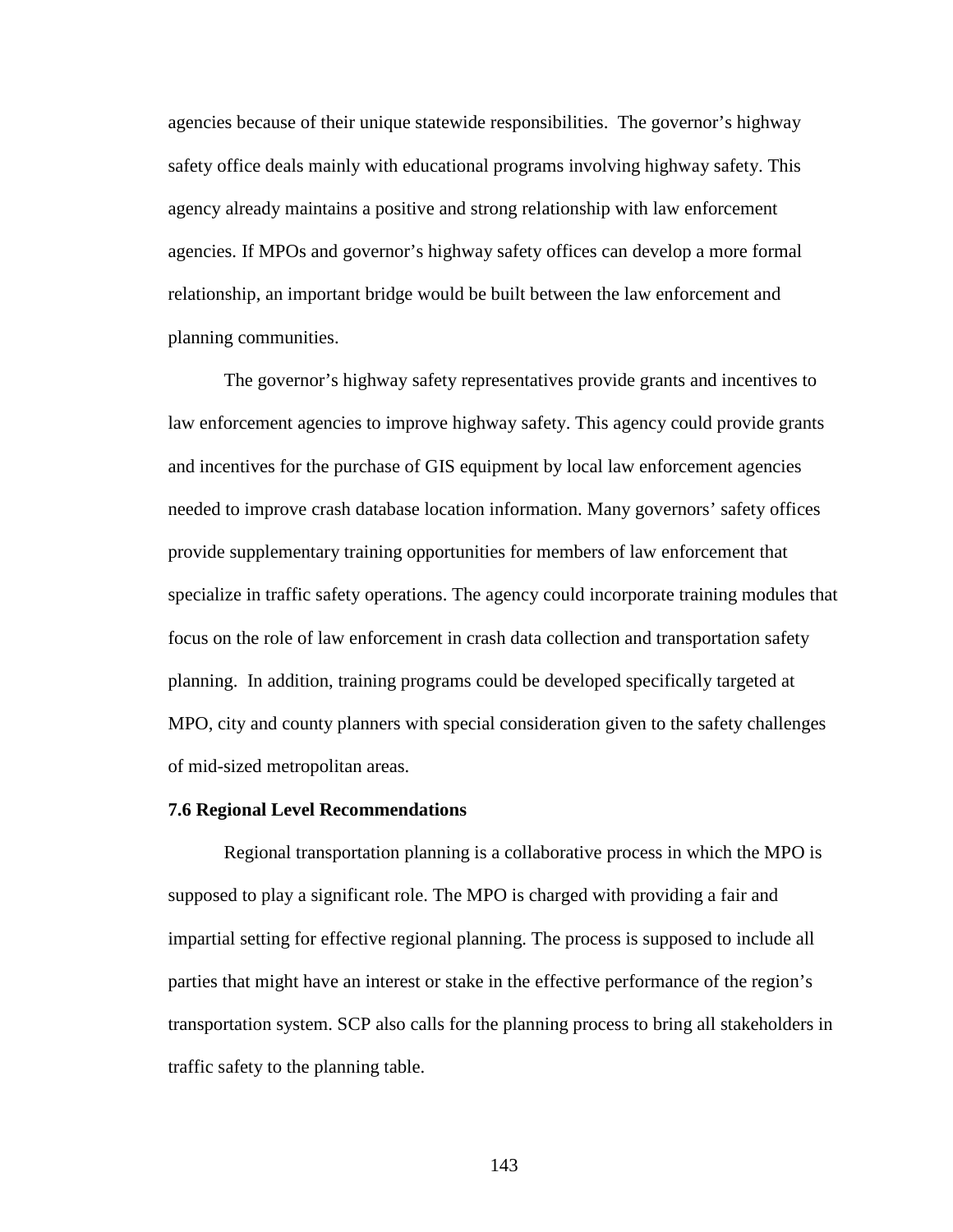The MPOs studied in this project showed a high level of collaboration with agencies responsible for engineering services. However, there was very little formal relationship with the enforcement, education and emergency management agencies in their region. The following recommendations can assist mid-sized MPOs in creating a more comprehensive SCP forum.

#### 7.6.1 Safety Leadership

 An important aspect of bringing about change in an organization is the presence of a champion. One of the most important steps that an MPO can do to foster greater concern for safety is to establish an institutional foundation for a safety champion. By this is meant that the "champion" could be a committee or task force, or for that matter, the MPO could identify a prominent leader in the community and support this person in acting as a spokesperson for improved safety on the transportation system.

A champion might also be on the staff of the MPO, and thus could act as a catalyst for change in the organization. The MPOs that reported significant accomplishments in SCP were led by individuals who have made safety an important mission for the organization. It is also important to note that if the MPO's leadership is dedicated to SCP initiatives they can work to engage leadership of collaborating agencies in the process. For mid-sized MPOs, which have limited staff resources, the best internal champion would most likely be the executive director or director of planning.

#### 7.6.2 Safety Information System

The identification and communication of regional safety issues from other safety stakeholders is an area that needs improvement. The implementation of a Safety Information System would allow safety professionals and the general public to voice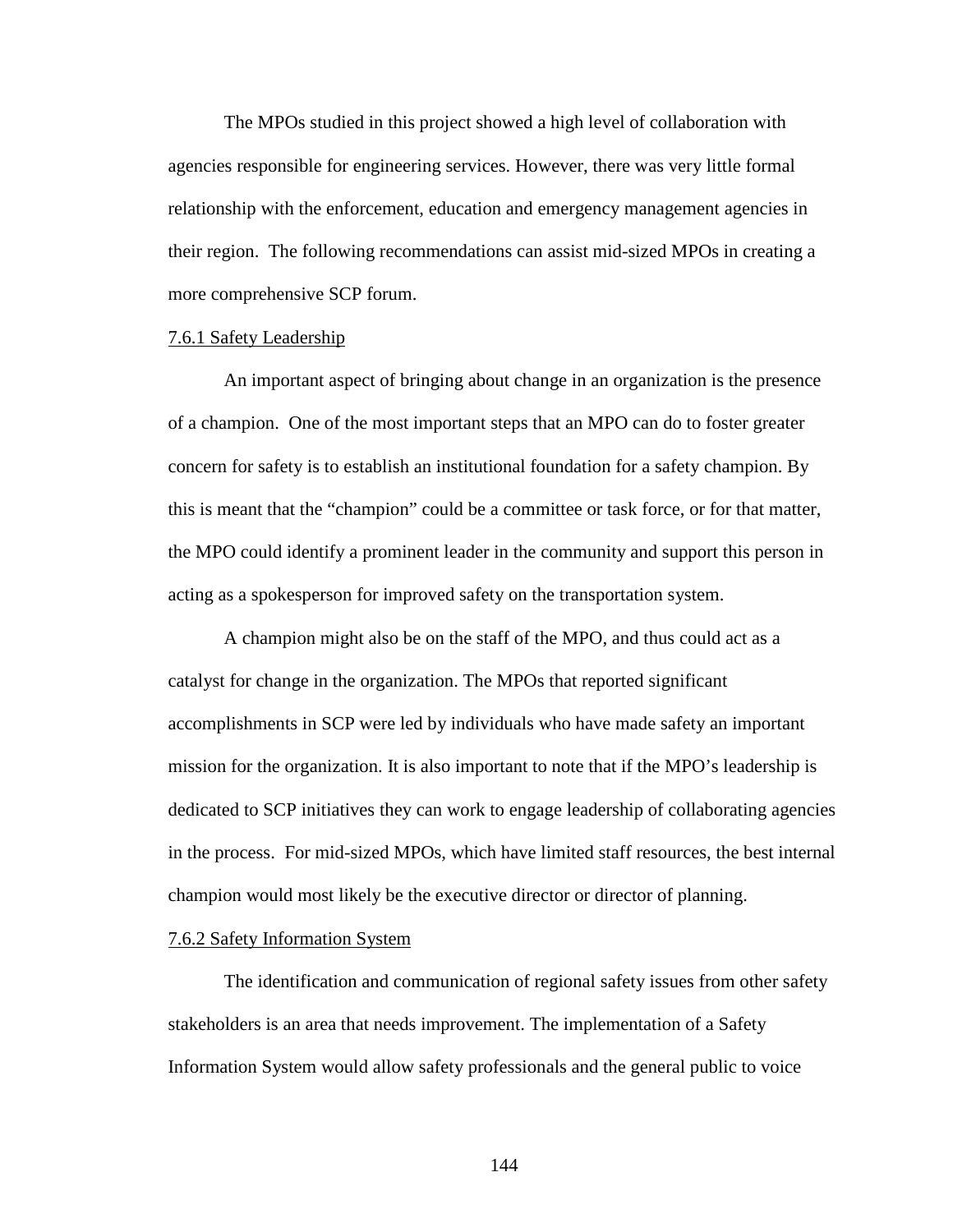concerns about transportation safety. The system could be telephone or internet based, or a combination of the two. As reports are received by the system, the MPO could identify the best approach for handling them. This procedure should identify:

- Individual(s) responsible for documenting receipt of the reports,
- $\blacksquare$  Individual(s) responsible for reviewing the reports,
- The process for documenting the MPO's response or action taken, and
- An archival system for reports for future references.

This approach might be an ideal role for the MPO. The focus of the safety information system is not its complexity but the identification of a formal procedure to address traffic safety concerns. Law enforcement, emergency management, city and local government agencies are more likely to get involved if a formal process to handle their concerns is in place.

## 7.6.3 Safety Advisory Committee

Mid-sized MPOs should establish formal and informal means of collaborating with law enforcement, emergency management, the GR, and other safety stakeholders. One way of doing this is to create a Safety Advisory Committee for safety stakeholders to interact, learn procedures to communicate problems, understand each stakeholder's purpose and intent, exchange information, and to find solutions to common problems. Such an advisory committee or coalition should hold meetings outside of the regular MPO meetings so that safety issues can be at the forefront of the agenda. Activities that promote formal collaboration include regularly scheduled meetings, a list serve, data exchange agreements, and equipment and technology sharing.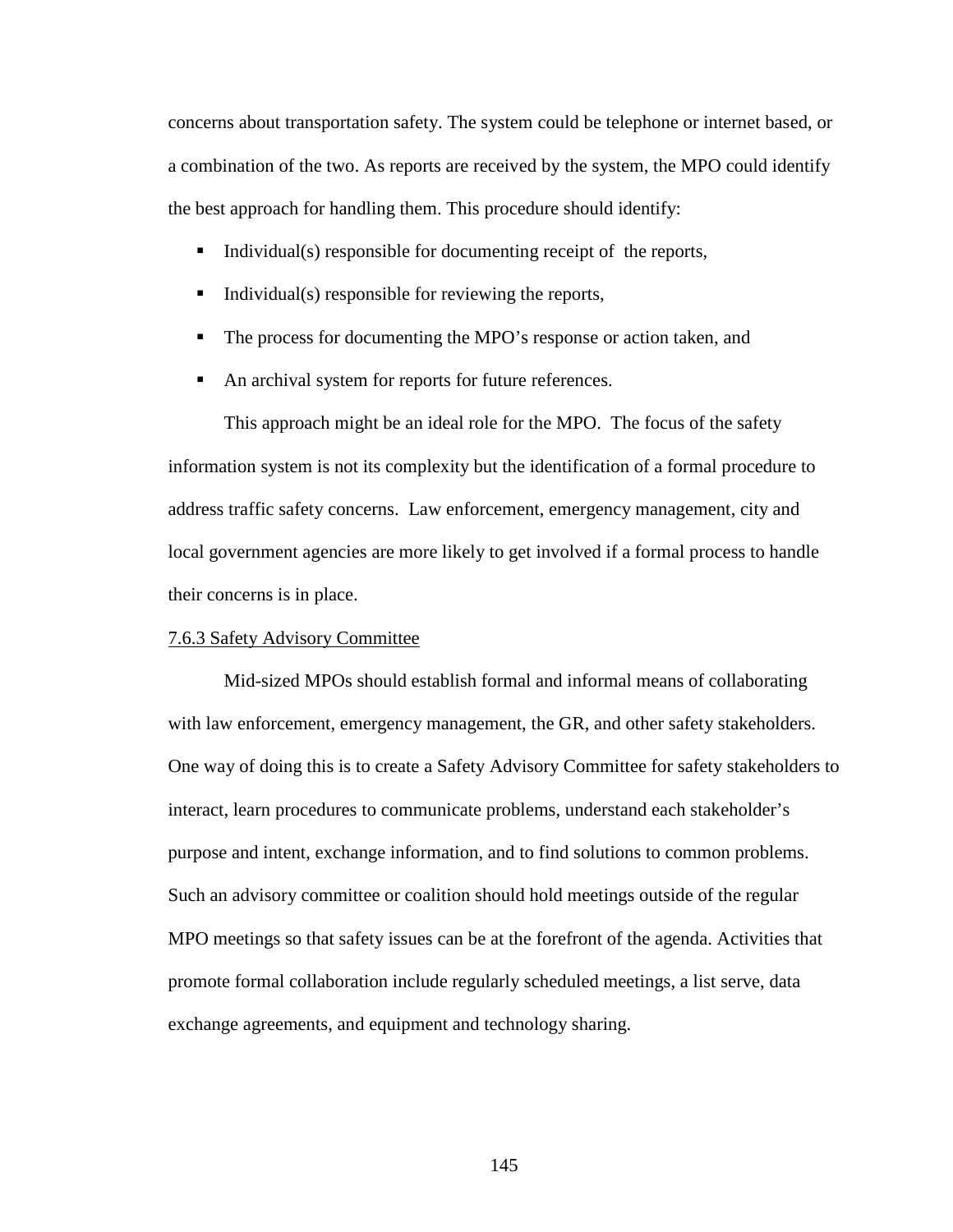Perhaps the most important aspect of a Safety Advisory Committee is the development of procedures for collaboration. Such an initiative helps stakeholders identify processes for handling collaboration and the types and level of resources each agency brings to the process. Participating agencies can gain a better understanding of their role in safety planning and of the goals of other agencies.

#### 7.6.4 MPO Committee Representation

 Mid-sized MPOs have a unique opportunity to involve individuals from engineering, enforcement, education and emergency management in the planning process. They typically have fewer jurisdictions to include on the policy board and in the committees. Including law enforcement and emergency management agencies formally on such committees could be an important first step in encouraging greater collaboration. For larger MPOs, where such representation has happened, the limited evidence available suggests that this representation has in fact led to more coordinated safety activities in the region.

### **7.7 Local Level Recommendations**

 The case studies presented in Chapter 5 reported that city and county governments in the region have a high level of involvement in the MPO planning process. For midsized metropolitan areas, this level of involvement seems to characterize the MPO process. Thus, to some extent, the institutional dynamics of transportation planning and safety in mid-sized metropolitan areas depends on the willingness of local governments to support more coordinated efforts. In addition, the extent to which local governments participate in implementing the state's SHSP will be an important indication of their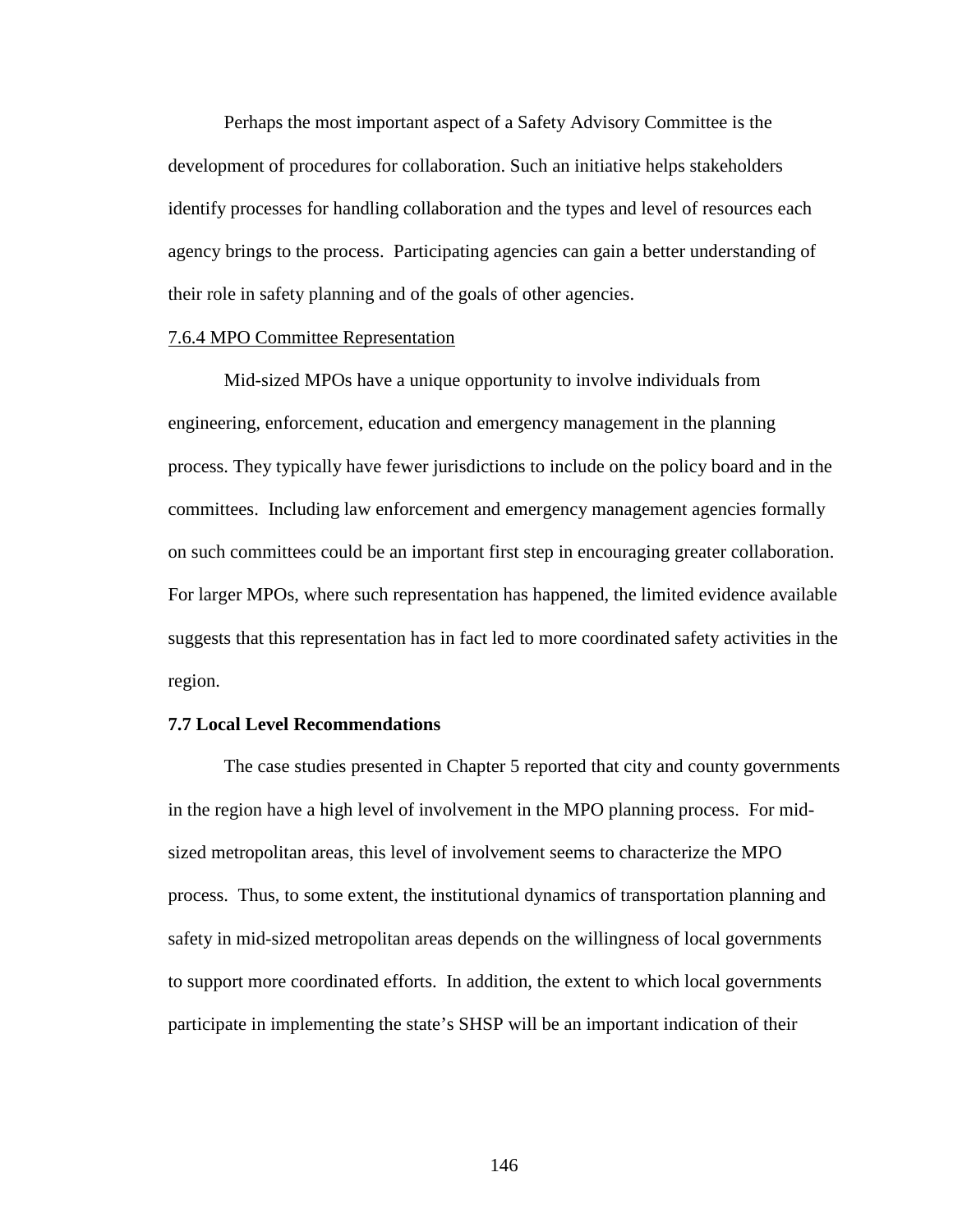willingness to place safety concerns at a higher level in the region's transportation planning process.

### 7.7.1 SHSP Involvement

 City and county planning agencies should participate in the strategic highway safety plan update processes. The SHSP development process is often disproportionately represented by a few leading agencies and typically large metropolitan areas. Mid-sized metropolitan areas contain smaller cities and counties. These jurisdictions need to be sure their cities and counties are represented and their concerns are communicated in the SHSP process. This participation could occur through professional organizations, or could be led by MPO representatives.

### 7.7.2 Partnership Development

 The local governments of the region can play a significant role in encouraging agencies to interact with their MPO. Often, the limited staff size of city agencies constrains the level of effort that can be undertaken with respect to coordinating a much broader planning process. However, smaller agencies often have a more direct line of authority. Thus, a city planning department could work with city police departments to develop a relationship with the MPO. The county planning department could work jointly with county law enforcement and emergency management agencies to participate in activities that open the lines of communication in the planning process. The greater involvement the local agencies have in the regional planning process, the more potential for comprehensive and equitable decisions.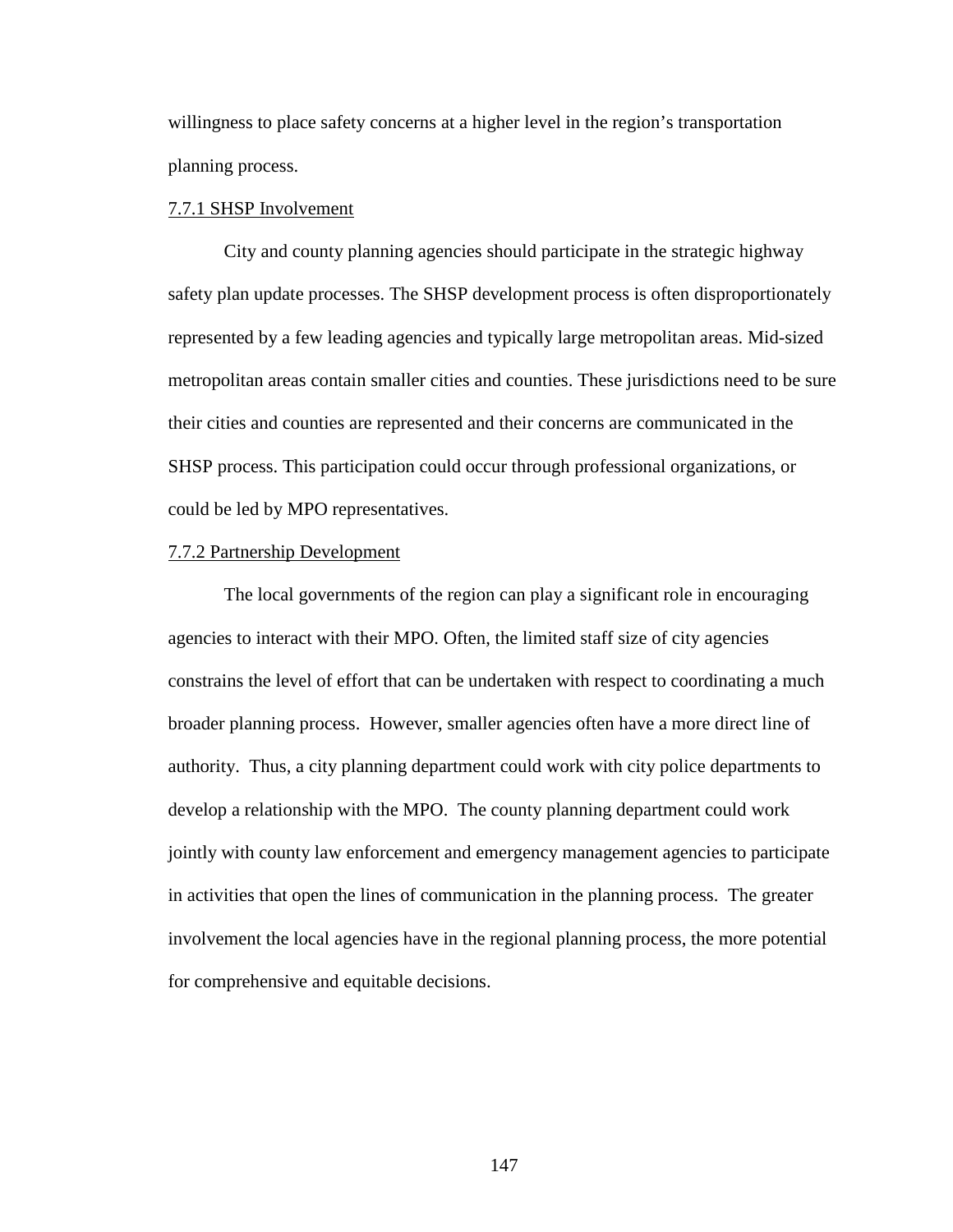### **7.8 Prioritization of Recommendations**

While all of the recommendations discussed in this chapter are important and have the potential to change SCP in mid-sized MPOs, it is important to discuss which recommendations should have the highest priority. Safety data is the foundation of a comprehensive safety program and thus the recommendations for state DOTs to provide mid-sized MPOs with data, data analysis assistance, and training should be a first priority. Many state DOTs are working diligently to improve their state databases and have safety professionals well-trained in safety planning. State DOTs can provide midsized MPOs immediate assistance in their safety planning.

The changes to federal planning policies recommended by this research have the potential to have the most long-term influential effects on SCP. The policy changes can provide more accessible safety grant funding for mid-sized MPOs. Revising the policies for Section 408 funds to include a more specific role for MPOs can also improve the funding capabilities for state DOTs and MPOs with respect to safety data. These changes also require state DOTs and MPOs to understand and address the needs of MPOs where safety data is concerned.

### **7.9 Focus Group**

A focus group of seven planning professionals was conducted to determine how the recommendations, developed as a result of this research, would be viewed by planning professionals in mid-sized MPOs. The participants were asked if the recommendations were feasible and comprehensive. The group was also asked if, in their professional opinion, the recommendations have the potential to improve safety in mid-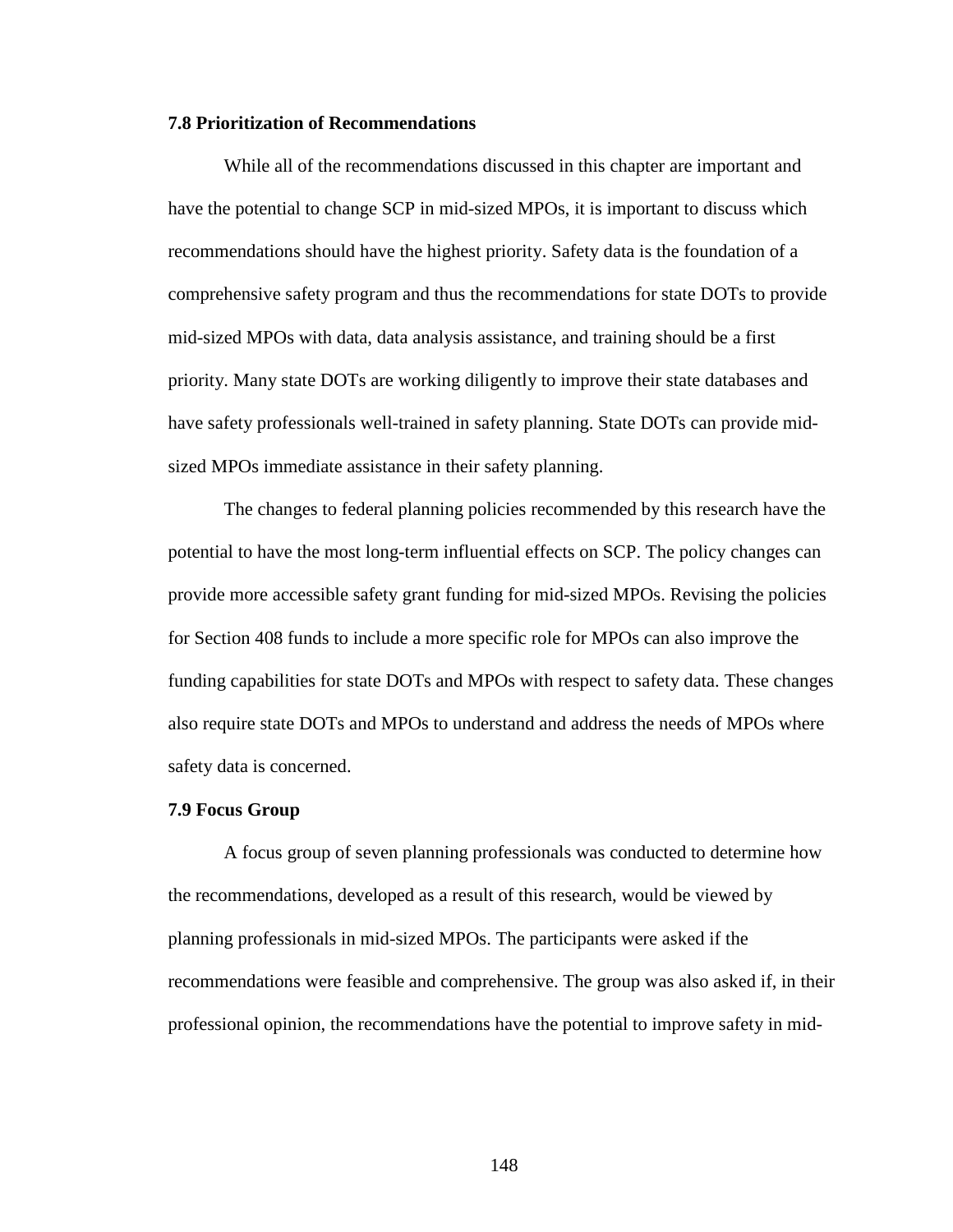sized MPOs. The focus group was comprised of planners, executive directors, and a governor's safety representative director.

The feedback from the focus group was positive. Overall, the entire group believed the recommendations were comprehensive and did not omit any major areas related to safety planning. The participants especially agreed with the recommendation to increase the technical support and training provided by state DOTs.

The focus group also agreed with the recommendations for federal agencies to provide a mid-sized MPO best practice clearinghouse and tools and guidance for improving safety planning practices. The group believed that these resources in addition to increased technical support and training provided by state DOTs would help mid-sized MPOs overcome their staff shortages. The group also overwhelmingly agreed that changes in federal planning policies are necessary.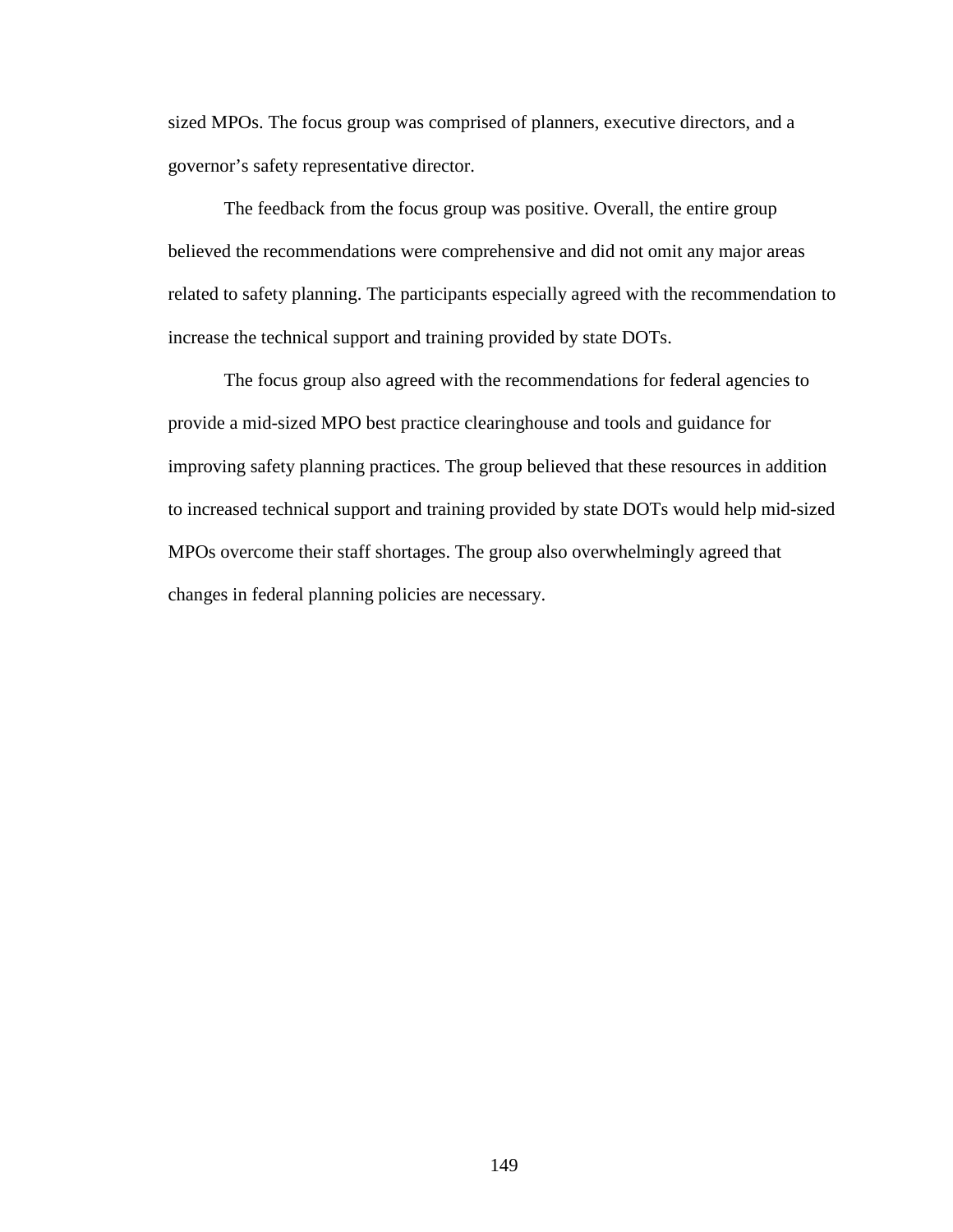# **APPENDIX**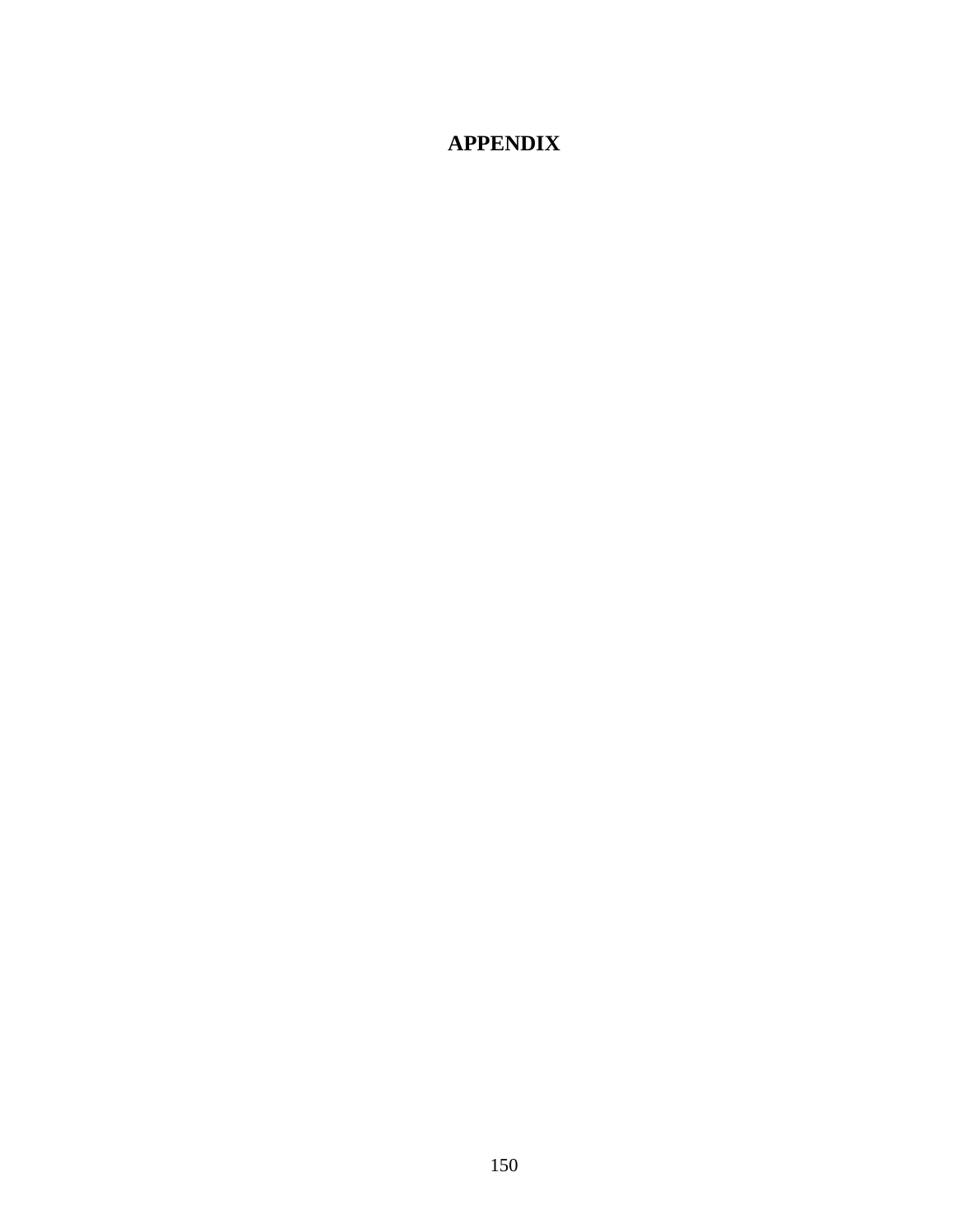## **Safety Conscious Planning Survey**

The survey consists of eleven (11) questions. Please answer each question to the best of your knowledge. The survey will take about twenty (20) minutes to complete. If you have any questions, please call Danena Gaines at (678)245-2227.

## **Background Information**

1. Which best describes your MPO role/position?

 $\Box$ Planner/Analyst

 $\Box$ Engineer

 $\Box$ Manager

 $\Box$ GIS Support

 $\Box$ Other (Please Specify)

2. Indicate the state(s) included in your MPO's boundary.

## **Long Range Planning**

3. Do the following elements of the transportation planning process for your region explicitly include safety as a topic of study or as a policy issue.

|                                    | Yes | N <sub>o</sub> | Not Sure | Not Applicable |
|------------------------------------|-----|----------------|----------|----------------|
| Vision Statement $\square$         |     | О              | О        | О              |
| Goals                              | О   |                | О        | О              |
| Objectives                         | О   | О              | О        | О              |
| Regional<br>transportation<br>plan | O   | О              | О        | О              |
| <b>TIP</b>                         | О   |                | О        | О              |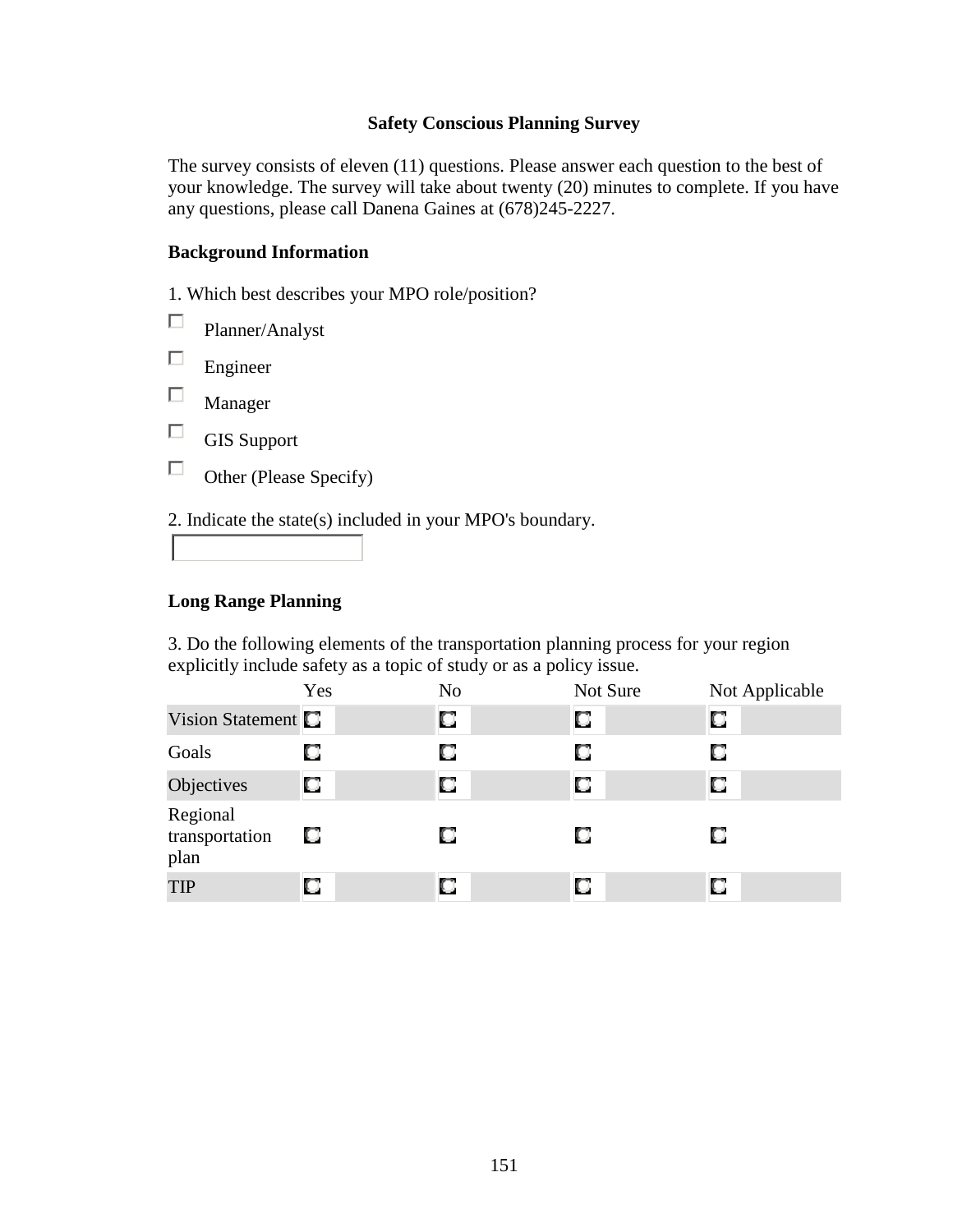4. Do your MPO's transportation planning goals and objectives explicitly include any of the following concepts:

|                               | Yes | N <sub>o</sub> | Not Sure | Not Applicable |
|-------------------------------|-----|----------------|----------|----------------|
| <b>Pedestrian Safety</b>      | O   | О              | О        | О              |
| Roadway/Highway<br>Safety     |     | О              | О        |                |
| <b>Bicycle Safety</b>         | O   | O              | О        | О              |
| <b>Transit Safety</b>         | O   | О              |          |                |
| Railroad/Highway<br>Crossings | O   | О              | О        | О              |
| Safe Routes to<br>School      | О   | О              | О        | О              |
| <b>Freight Safety</b>         | О   | О              | О        | О              |

5. Discuss your MPOs project selection process. How are projects selected and is safety included as a factor?

# **Safety Data**

6. Rate the importance of the following data for transportation planning and decisionmaking in your region:

|                                | Definitely Probably<br>not<br>important | not<br>important | Neutral | Probably<br>important | Definitely Don't<br>important know |   |
|--------------------------------|-----------------------------------------|------------------|---------|-----------------------|------------------------------------|---|
| Vehicle crash data             |                                         | О                | О       | О                     | О                                  | О |
| Transit/Paratransit<br>crashes |                                         | О                | О       | О                     | O                                  | О |
| <b>Truck crashes</b>           | О                                       | О                | О       | О                     | О                                  | О |
| Bicycle crashes                | О                                       | О                | О       | О                     | О                                  | О |
| Pedestrian crashes $\square$   |                                         | О                | О       | О                     | О                                  | О |
| Rail/auto crashes              | D.                                      | О                | О       | О                     | О                                  | О |
| Injury/fatality<br>data        | О                                       | О                | О       | О                     | О                                  | О |
| Property damage<br>data        | О                                       | О                | О       | О                     | О                                  | О |
| Safety belt use                | О                                       | О                | О       | О                     | О                                  | О |
| <b>DUI's</b>                   | О                                       | О                | О       | О                     | о                                  | О |
| VMT growth<br>rates            | О                                       | О                | О       | О                     | О                                  | О |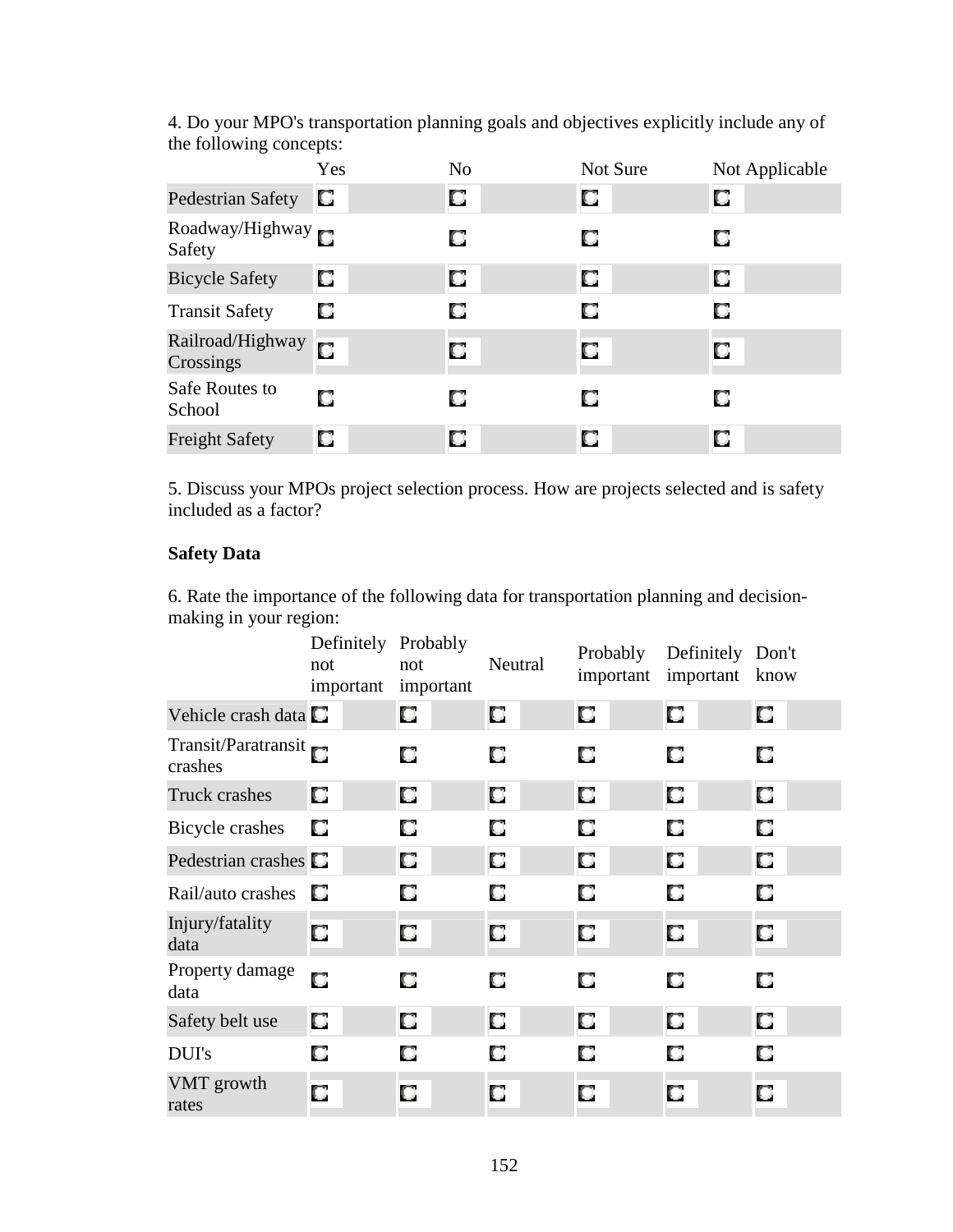| Population<br>growth rates    |  |   |  |  |
|-------------------------------|--|---|--|--|
| Emergency<br>medical response |  | О |  |  |

# **Technical Analysis**

7. Which of the following methods or tools are used in your MPO to incorporate safety considerations into the transportation planning process?

|                                                                                      | Yes | N <sub>o</sub> | Not Sure |
|--------------------------------------------------------------------------------------|-----|----------------|----------|
| Crash data trend<br>analysis                                                         | О   | О              | О        |
| Crash records<br>database                                                            | О   | О              | О        |
| Geographic<br><b>Information Systems</b><br>(GIS)                                    | O   | О              | О        |
| Hot spot<br>identification                                                           | О   | О              | О        |
| Pedestrian and<br><b>Bicycle Crash</b><br><b>Analysis Tool</b><br>(software package) | О   | О              | О        |
| Special software (e.g.<br>CARE)                                                      |     | О              | O        |
| Accident<br><b>Modification Factors</b>                                              | О   | О              | О        |
| Before/After Studies $\Box$                                                          |     | о              | О        |

# **Performance Monitoring**

8. Does your MPO use system performance measures to monitor progress in the following areas?

|                       | Yes | No | Not sure |
|-----------------------|-----|----|----------|
| Highway safety        | О   | О  | О        |
| <b>Transit safety</b> | Ω   | О  | О        |
| Pedestrian safety     | О   | О  | О        |
| Bicycle safety        | О   | О  | О        |
| Congestion            | О   | О  | О        |

9. What data, tools or resources are needed for your MPO to develop a more comprehensive set of safety performance measures?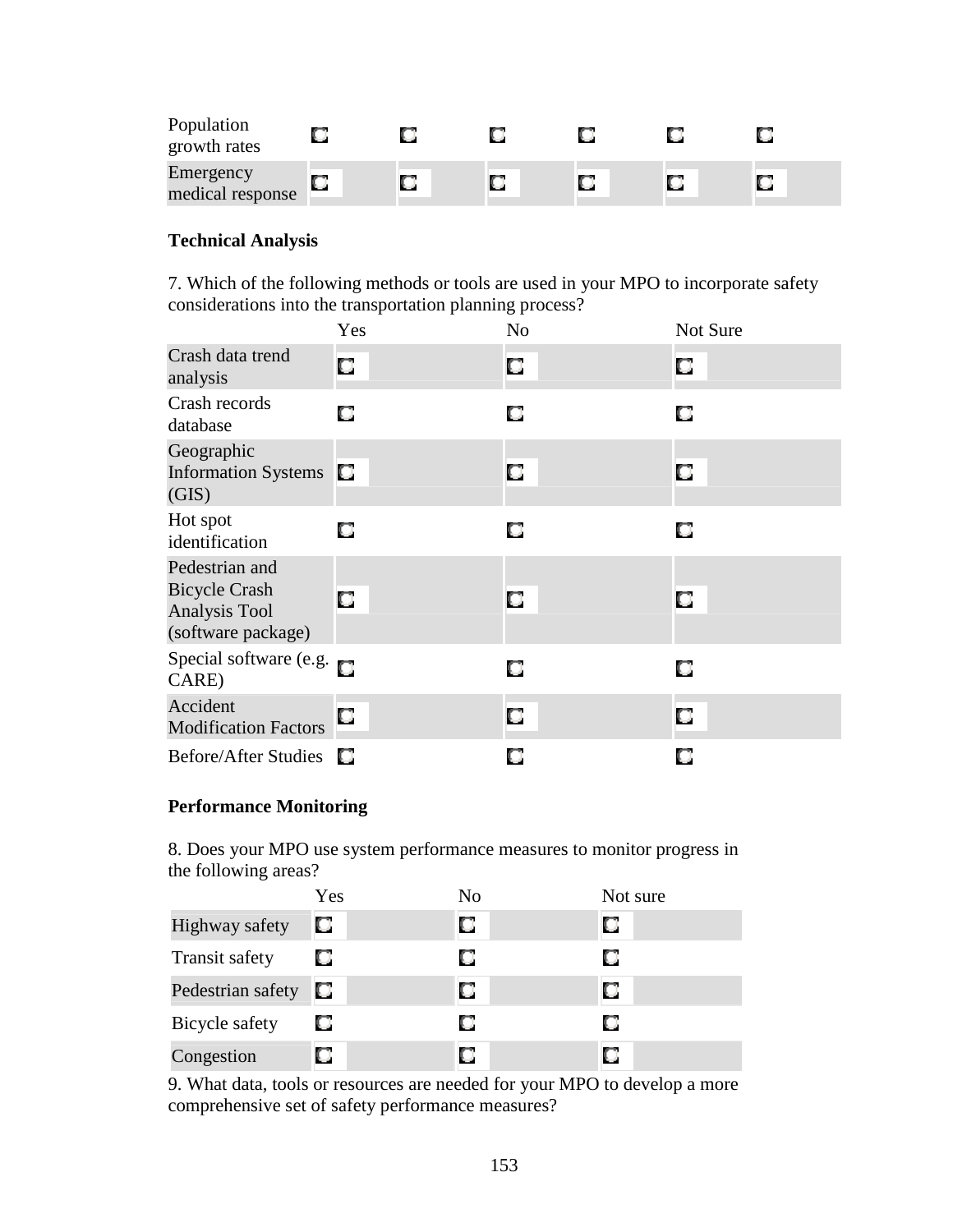# **Collaborative Efforts/Partnerships**

10. Rate the level of involvement of the following agencies in your MPO's safety planning process:

|                                                              | N <sub>o</sub> | Very little<br>involvement involvement | Neutral | Somewhat Very<br>involved | involved | Not sure |
|--------------------------------------------------------------|----------------|----------------------------------------|---------|---------------------------|----------|----------|
| <b>State</b><br>Department of <b>C</b><br>Transportation     |                | О                                      | О       | О                         | О        | О        |
| Local<br>Departments<br>of<br>Transportation                 | О              | О                                      | O       | О                         | О        | О        |
| Governor's<br>Office of<br>Highway<br>Safety                 | O              | О                                      | О       | О                         | О        | О        |
| <b>State</b><br>Department of $\Box$<br>Public Safety        |                | О                                      | О       | О                         | О        | О        |
| <b>State</b><br>Department of $\Box$<br><b>Public Health</b> |                | О                                      | О       | О                         | О        | O        |
| Federal<br>Highway<br>Administration<br>(FHWA)               | O              | О                                      | О       | О                         | О        | О        |
| Federal<br>Transit<br>Administration<br>(FTA)                | О              | О                                      | О       | О                         | О        | О        |
| Department of<br>Education                                   | О              | О                                      | О       | О                         | О        | О        |
| Local law<br>enforcement<br>agencies                         | О              | О                                      | О       | О                         | О        | О        |
| Emergency<br>medical<br>responders                           | О              | О                                      | О       | О                         | О        | О        |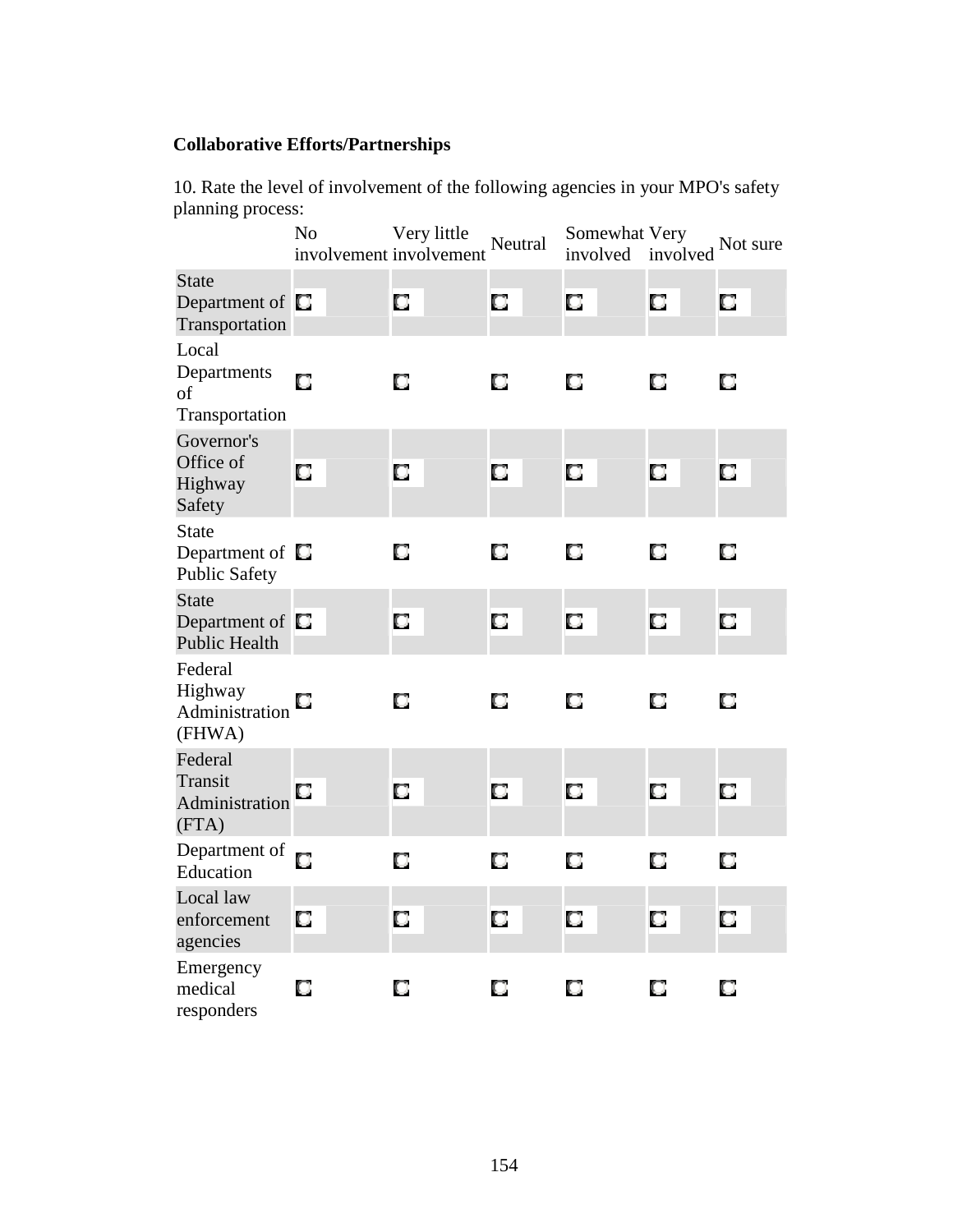| 11. Do you use any of the following strategies to interact with other federal, |  |
|--------------------------------------------------------------------------------|--|
| state and local agencies interested in promoting transportation safety issues? |  |

|                                                   | Yes | N <sub>0</sub> | Not sure |
|---------------------------------------------------|-----|----------------|----------|
| Safety board or task<br>force                     | O   | О              | О        |
| Memoranda of<br>understanding or<br>charter       | O   | О              | o        |
| <b>Best Practices Forums C</b>                    |     | О              | О        |
| Technical<br>Seminars/Training<br><b>Sessions</b> | О   | о              | О        |
| Management level<br>meetings/presentations        | О   | О              | О        |
| Agency-wide<br>meetings/presentations             | u   |                |          |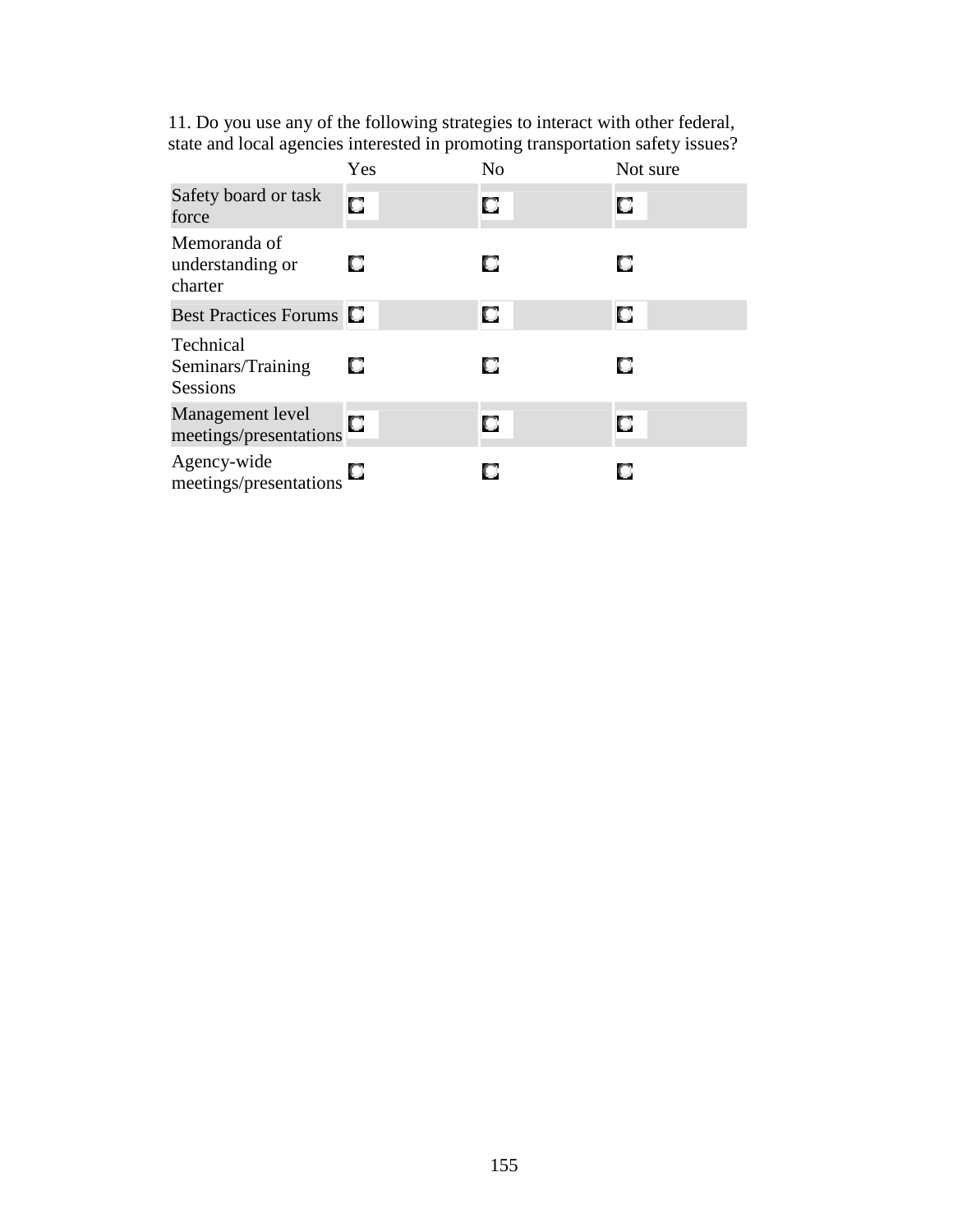## **Interview Questions**

## **Long-Range Transportation Plan**

- Is safety included in the vision statement of the current transportation plan? If yes, what safety aspects are included in the vision statement? If no, what steps would be necessary to include safety in the vision statement?
- What safety issues have been identified by the community? How have these safety issues been identified?
- Is safety incorporated into the goals and objectives of the transportation plan? If yes, are there specific safety-related objectives to match the safety-related goals? If no, what steps are necessary to develop safety-related goals and objectives?
- Can the target values defined in the objectives be forecasted or predicted? If yes, what processed was used to forecast or predict the target values? If no, why is forecasting or prediction not possible?
- Have the target values defined in the objectives been tested to determine if target values can be reached? If yes, what methods were used to test the target values? If no, what would be necessary to test the target values?
- Do the goals and objectives encompass all modes of transportation? If no, what modes of transportation are included in the goals and objectives? Are some modes not included because they are not considered a part of safety analysis or are there some other reason?
- Does the transportation plan and program include safety-related projects? If yes, are the safety-related projects clearly indicated in the plan and program? If no, what is necessary to include safety-rated projects in the plan?

### **Decision-Making and Data Collection Processes**

- Are performance measures used to monitor the performance of the transportation system? If yes, are any of these measures safety-related and which goals and objectives do the measures match? If no, how would you go about developing performance measures related to safety?
- How does the agency ensure that the performance measures selected are sensitive enough to project changes in the system after implementation?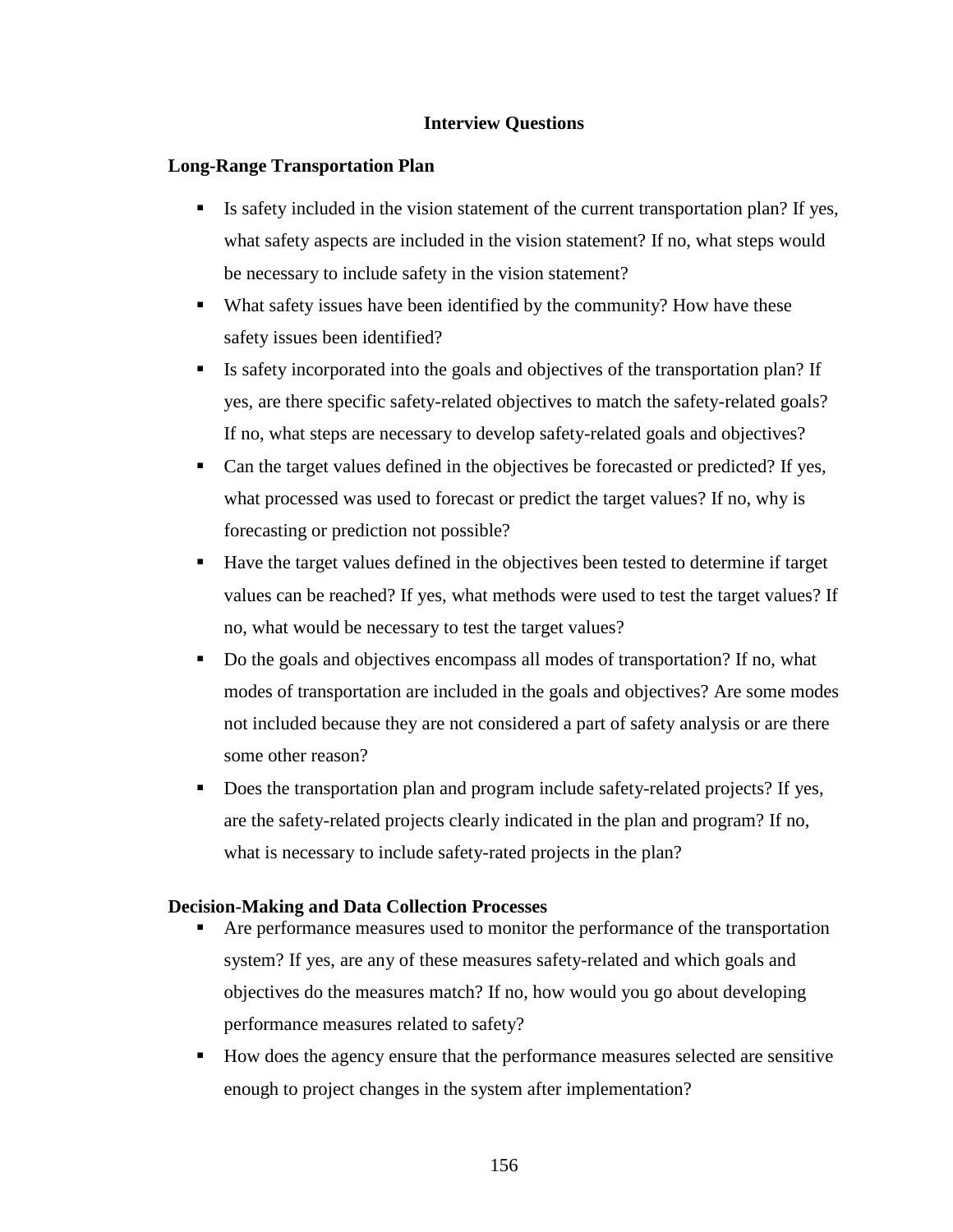- Does the number of performance measures adequately address the safety goals and objectives?
- Are the selected performance measures a part of the available data stream? If no, how would you implement a process to include the data? Are the capabilities available to collect such information?
- Does the state or region have a systematic data collection process for safety data?
- What are the sources for safety-related data? What types of data are included? Transit, bicycle, pedestrian, etc?
- Is the integrity and accuracy of the safety-related data available sufficient? If no, what do you propose be done to improve the quality of the data?
- Are the safety-related variables needed to assess performance measures available and accurate?
- Are safety-related data shared between departments?
- Is safety included as criteria for project evaluation? If not, how would you go about including safety as criteria for project evaluation?
- Are there computer based tools that can or are being used in the evaluation process? If not, what is necessary to obtain and use such tools?
- Does the agency monitor safety-related system performance on a regular basis? If no, how would you go about monitoring the system?
- As the performance of the system is monitored, what is the process of revising goals, objectives, and performance measures to reflect actual performance?

# **Human Resources and Technical Analysis Tools**

- Who is responsible for maintaining safety data?
- How many individuals are responsible for conducting technical analysis of safetyrelated data?
- Are the goals of the technical analysis process aligned with the project and alternative evaluation criteria? Are the individuals conducting the technical analysis aware of the evaluation criteria?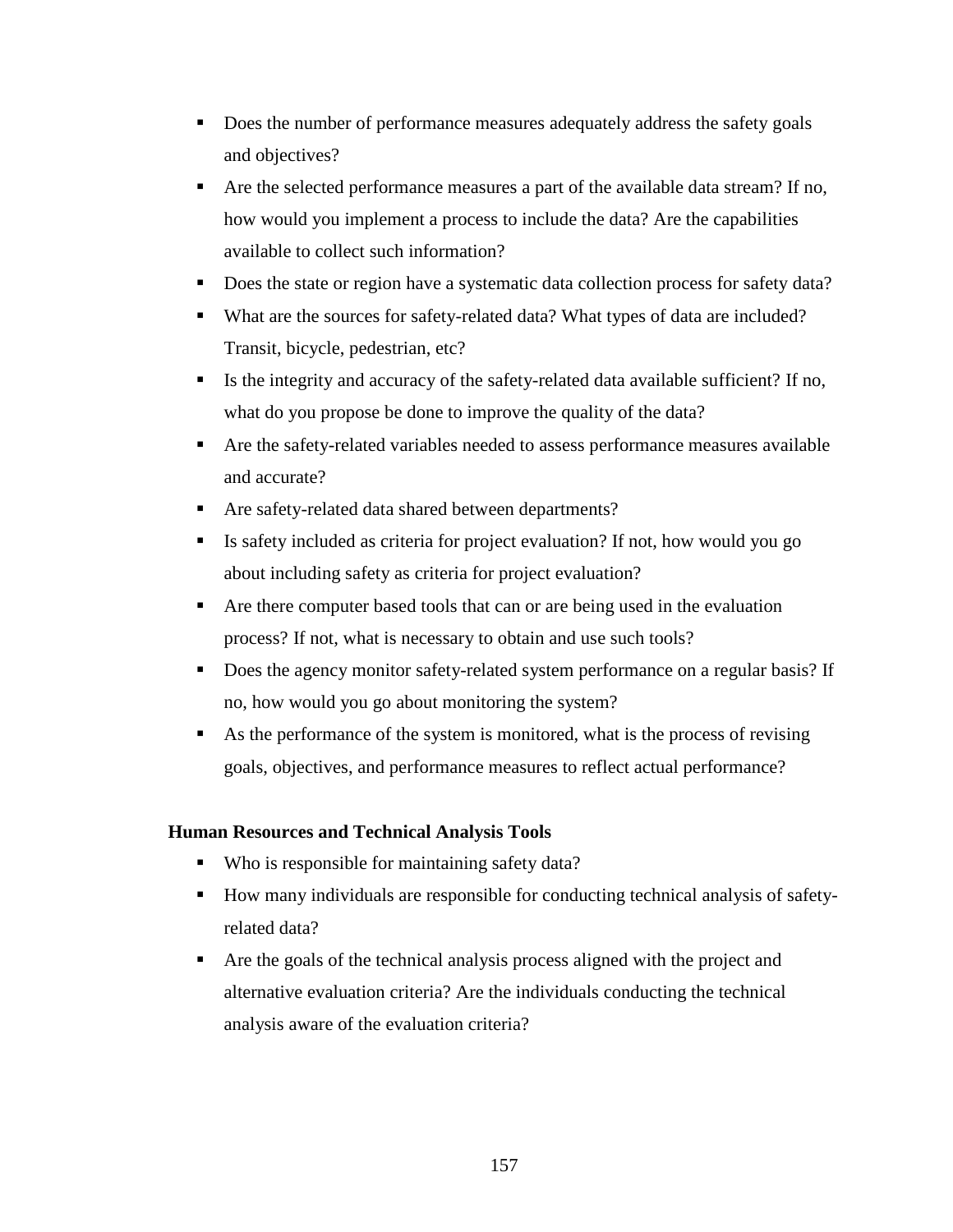- What tools, i.e. software, databases, etc., are used to conduct technical analysis? Is GIS used to organize and analyze safety-related data? Are there additional tools your agency desires to obtain? What are the barriers?
- Do the technical analyses the agency is able to conduct adequately measure the performance measures specified? If no, what additional resources are needed to adequately measure?

# **Safety Leadership & Collaboration**

- How and to what degree does the agency collaborate with the following safety stakeholders?
	- o Law enforcement
	- o Emergency Management
	- o County and city governments
	- o State Department of Transportation
	- o Governor's Safety Office Representative
- How does the agency communicate its safety desires to other stakeholders and determine the needs of stakeholders?
- Is any type of board or task force dedicated to safety in place? If not, do you see any need for such a board or task force? How would you go about implementing one?

# **Final General Questions**

- What current safety-related programs are in place, and who has partnered to implement these programs?
- What are the major obstacles you have experienced in incorporating safety concerns into transportation planning?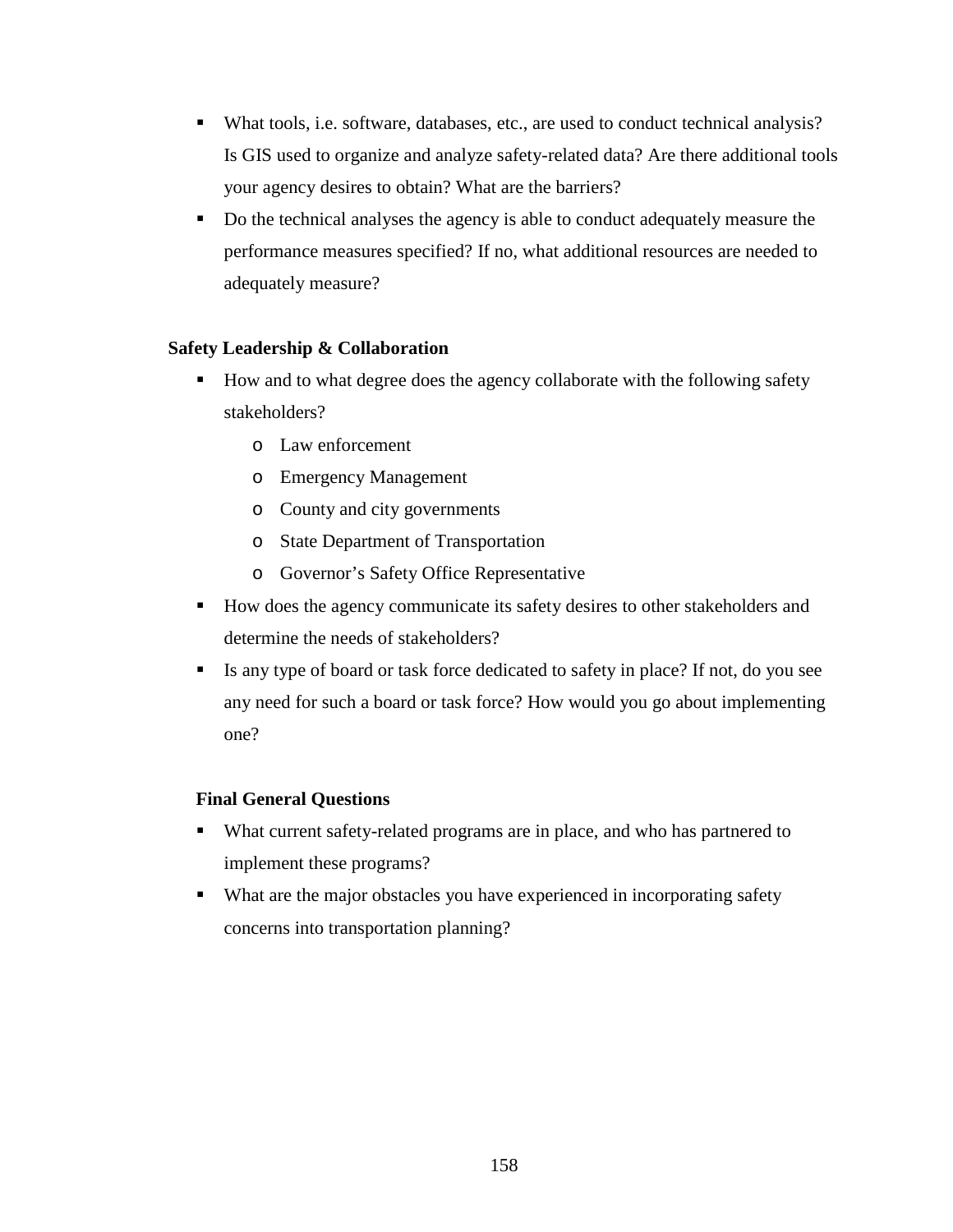# **REFERENCES**

- Anderson, Rosemarie and Joseph Hacker (2006). Planning For Safety In The Philadelphia Region, Institute of Transportation Engineers.
- Bahar, G. B., G. Borchuk and A. Vacca (2004). Safety Assessment and Access Management Policies: Case Studies As Evidence For A Safety Conscious Planning and Design Approach. 2004 ITE Annual Meeting and Exhibit, Institute of Transportation Engineers.
- Bahar, Geni, Maurice Masliah and Calvin Mollett (2003). National Cooperative Highway Research Program Report 501: Integrated Safety Management Process, Transportation Research Board.
- Berkovitz, Aida (2001). The Marriage of Safety and Land-Use Planning: A Fresh Look at Local Roadways. Public Roads. 65.
- Bruff, J. Thomas (2006). Safety and the Planning Process: The Southeast Michigan Experience. ITE 2006 Technical Conference and Exhibit, Institute of Transportation Engineers.
- Bruff, Tom (2004). State of the Art in Traffic Safety: The Southeast Michigan Example. State of Georgia Safety Conscious Planning Forum, Macon, Georgia.
- Cambridge Systematics (2007). Transportation Planner's Safety Desk Reference. U.S. Department of Transportation and Federal Highway Administration.
- Campbell, Sarah, Dennis Leach, Kate Valentine, Matthew Coogan, Michael Meyer and Christina Casgar (2005). National Cooperative Highway Research Program Report 536: From Handshake to Compact: Guidance to Foster Collaborative, Multimodal Decision-making. Washington, D.C., Transportation Research Board of the National Academies.
- Centers for Disease Control. (2005). "Child Passenger Safety Fact Sheet." Retrieved July 17, 2007, from www.cdc.gov/ncipc/factsheets/childpas.htm.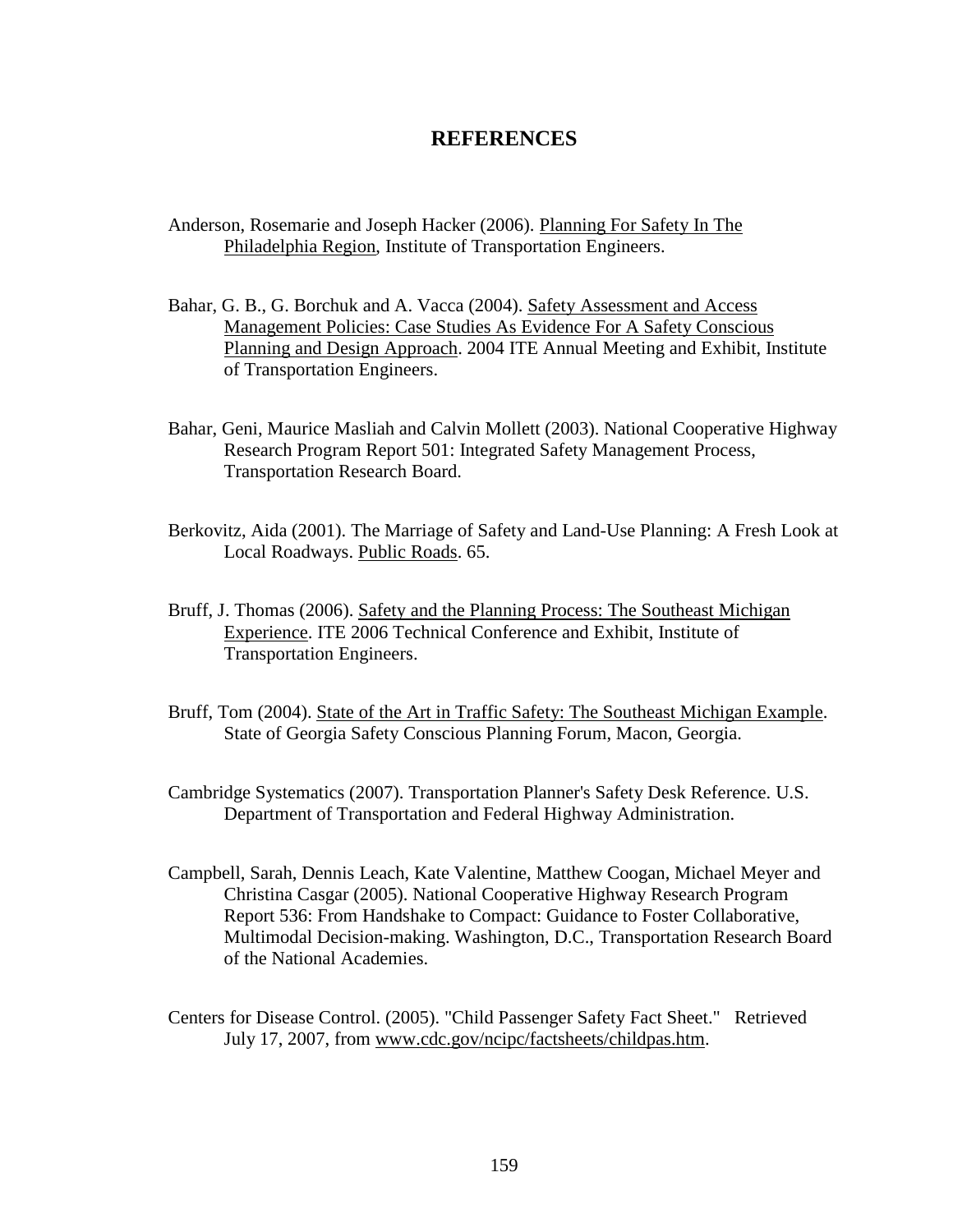- Chatterjee, Arun (2006). Safety Conscious Planning for Small and Medium Size Urban Areas. 10th National Conference on Transportation Planning for Small and Medium-Sized Communities, Transportation Research Board.
- Chatterjee, Arun, F.J. Wegmann, N.J. Fortey and J.D. Everett (2000). Incorporating Safety and Security Issues in Urban Planning, Center for Transportation Research, The University of Tennessee.
- Dempsey, Paul Stephen, Andrew Goetz and Carl Larson (2000). Metropolitan Planning Organizations: An Assessment of the Transportation Planning Process, A Report to Congress, University of Denver Intermodal Transportation Institute and the National Center for Intermodal Transportation.
- Department of Transportation (2007). Statewide Transportation Planning; Metropolitan Transportation Planning; Final Rule. Federal Highway Administration and Federal Transit Administration, Federal Register. Vol. 72, No. 30.
- Depue, Leanna (2003). Synthesis 322-Safety Management Systems: A Synthesis of Highway Practice. National Cooperative Research Program. Washington, D.C., Transportation Research Board of the National Academies.
- Dumbaugh, Eric, Michael Meyer and Simon Washington (2004). Incorporating State Highway Safety Agencies into Safety-Conscious Planning Processes. Transportation Research Board Annual Meeting. Washington, D.C.
- Federal Highway Administration (2003a). Arizona forum: Safety Conscious Planning: A New Concept. Arizona Safety Conscious Planning Forum, Federal Highway Administration (U.S. Department of Transportation).
- Federal Highway Administration (2003b). Planning It Safe: Integrating Safety In Transportation System Design and Operations. Planning It Safe: Integrating Safety in Transportation System Design and Operations February 4, 2003, Kansas City, Federal Highway Administration.
- Federal Highway Administration (2003c). Safety Conscious Planning Forum and Peer Exchange. Iowa Safety Conscious Planning Forum and Peer Exchange, Ames, Iowa, Federal Highway Administration.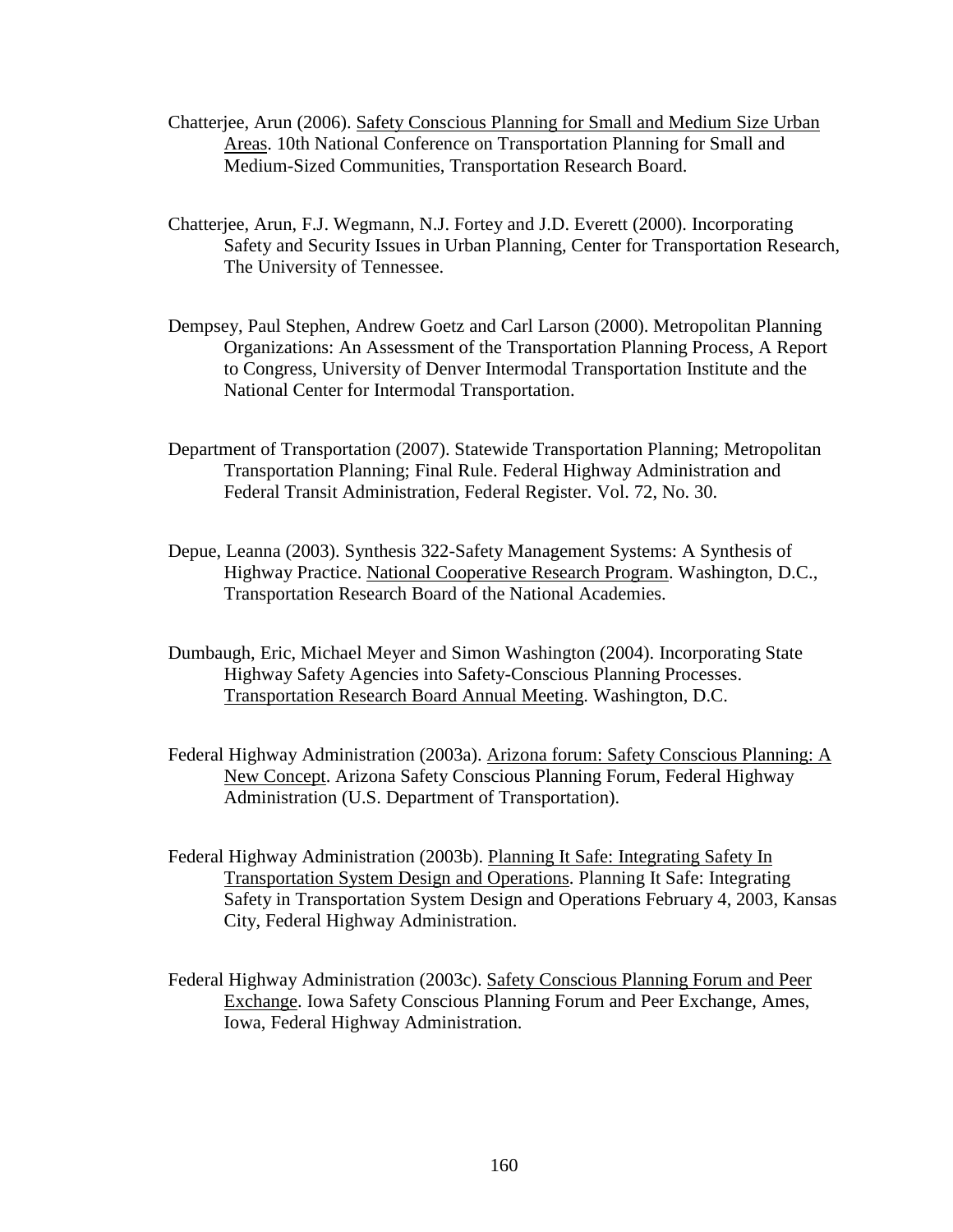- Federal Highway Administration (Undated). Considering Safety in the Transportation Planning Process. Federal Highway Administration, U.S. Department of Transportation.
- Federal Highway Administration, National Highway Traffic Safety Administration, Federal Motor Carrier Safety Administration, Federal Transit Administration and Federal Railroad Administration (2005). Strategic Highway Safety Plans: A Champion's Guide to Saving Lives. United States Department of Transportation.
- Goldman, Lois M., Susan B. Herbel, John H. Suhrbier, Gary Davies and Vassillos Papayannoulis (2006). Safety-Conscious Planning in Practice: Development of Regional Safety Planning and Policy Priorities, Transportation Research Board.
- Hadayeghi, Alireza, Amer Shalaby and Bhagwant N. Persaud (2007). Safety Prediction Models: Proactive Tool for Safety Evaluation in Urban Transportation Planning Applications, Transportation Research Board.
- Harkey, David, R. Srinivasan, C. Zegeer, B. Persaud, C. Lyon, K. Eccles, F. Council and H. McGee (2005). Crash Reduction Factors for Traffic Engineering and Intelligent Transportation System Improvements: State of Knowledge Report. Research Results Digest 299. National Cooperative Highway Research Program.
- Herbel, Susan B. (2001). Safety-Conscious Planning. Transportation Research E-circular Number E-C025. Transportation Research. Washington, D.C., Transportation Research Board of the National Academies.
- Herbel, Susan B. (2002). Supporting the Establishment of Safe Transportation Networks: Part I: Safety Conscious Planning Forums, Part II: Facilitators Toolkit. Transportation Research Board Circular C041. Transportation Research Board of the National Academies. Washington, D.C., Transportation Research Board.
- Herbel, Susan B. (2005). Safety Conscious Planning in Small and Medium-Sized MPOs and Rural Planning Agencies: Results of a Domestic Scan, Elsevier.
- Herbel, Susan, Michael Meyer and Eric Tang (Undated). Comparing the Cost of Congestion to the Cost of Traffic Crashes in America's Urban Areas, Cambridge Systematics, American Automobile Association (AAA).
- Herbel, Susan. B. (2004). Planning It Safe To Prevent Traffic Deaths and Injury, New Jersey Institute of Technology.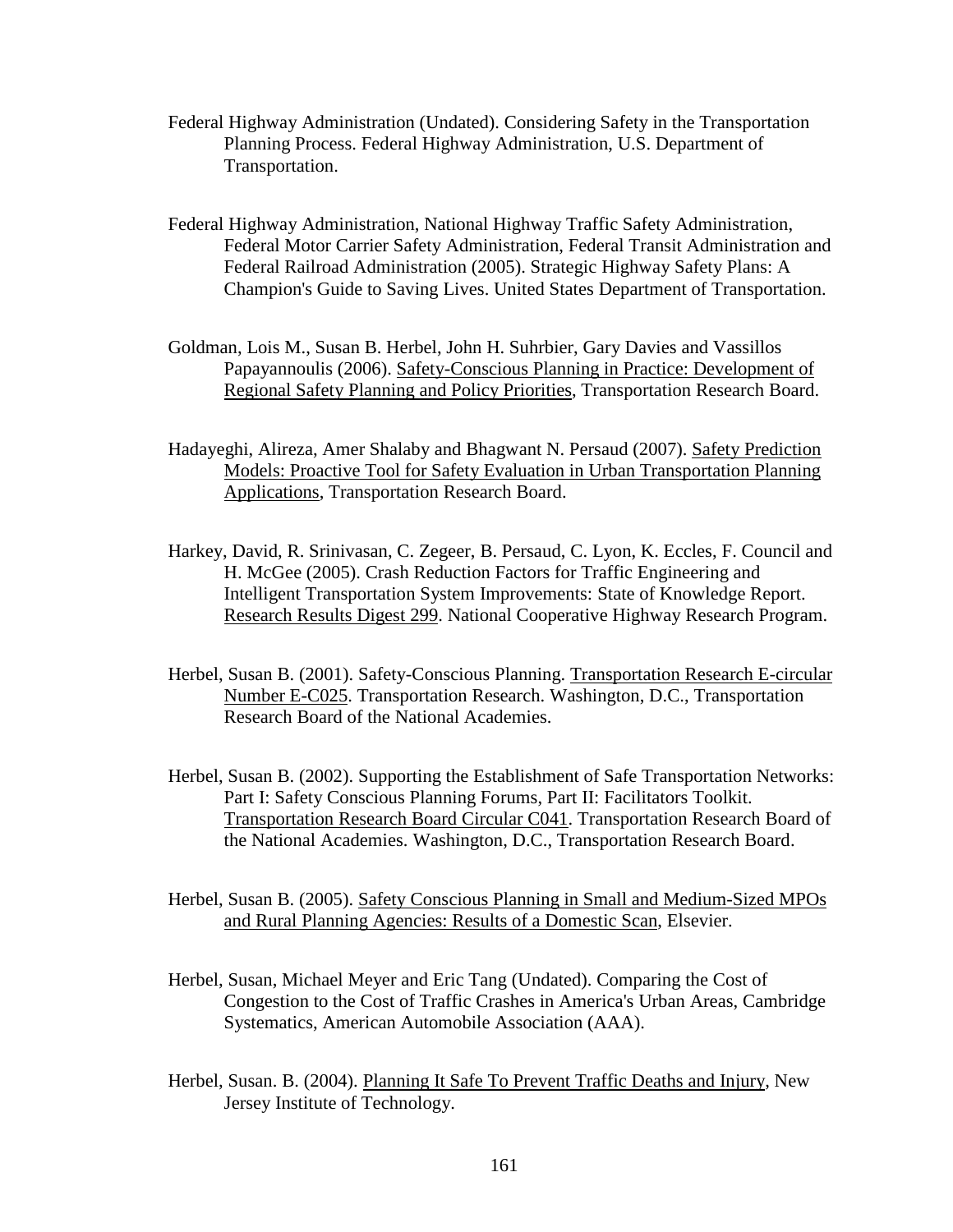Highway Safety Act (1973a). U.S. Code. Title 23, Section 152.

Highway Safety Act (1973b). U.S. Code. Title 23, Section 130.

Hoffman, K. F. and K. M. Epstein (2003). Safety in Planning: New Developments at the Federal and State Levels, Institute of Transportation Engineers.

Knezek, Claudia (2005). Local Adoption of Safety Conscious Planning through Technology Transfer, Iowa State University, Ames.

Knezek, Claudia, Joseph Orth and Ali Maher (2005). New Jersey Congestion, Security, and Safety Initiative, New Jersey Department of Transportation Federal Highway Administration.

- Kononov, Jake and Bryan Allery (2004). Explicit Consideration of Safety in Transportation Planning and Project Scoping. Transportation Research Board Annual Meeting. Washington, D.C.
- Kononov, Jake, Bryan K. Allery and Zane Znamenacek (2007). Safety Planning Study of Urban Freeways: Proposed Methodology and Review of Case History, Transportation Research Board.
- Marshall University (2001). Safety Conscious Planning: Florida Forum July 24-25, 2000, Florida Department of Transportation.
- Meyer, Michael D. (2005). Linking Safety-Conscious Planning and Context-Sensitive Solutions, Institute of Transportation Engineers.
- National Highway Traffic Safety Administration (2005). 2005 Traffic Safety Facts. Department of Transportation.
- National Highway Traffic Safety Administration (2007). 2006 Traffic Safety Annual Assessment – A Preview. Department of Transportation.
- National Transportation Safety Board (2002). Safety Report-Transportation Safety Databases. Department of Transportation. Washington, D.C.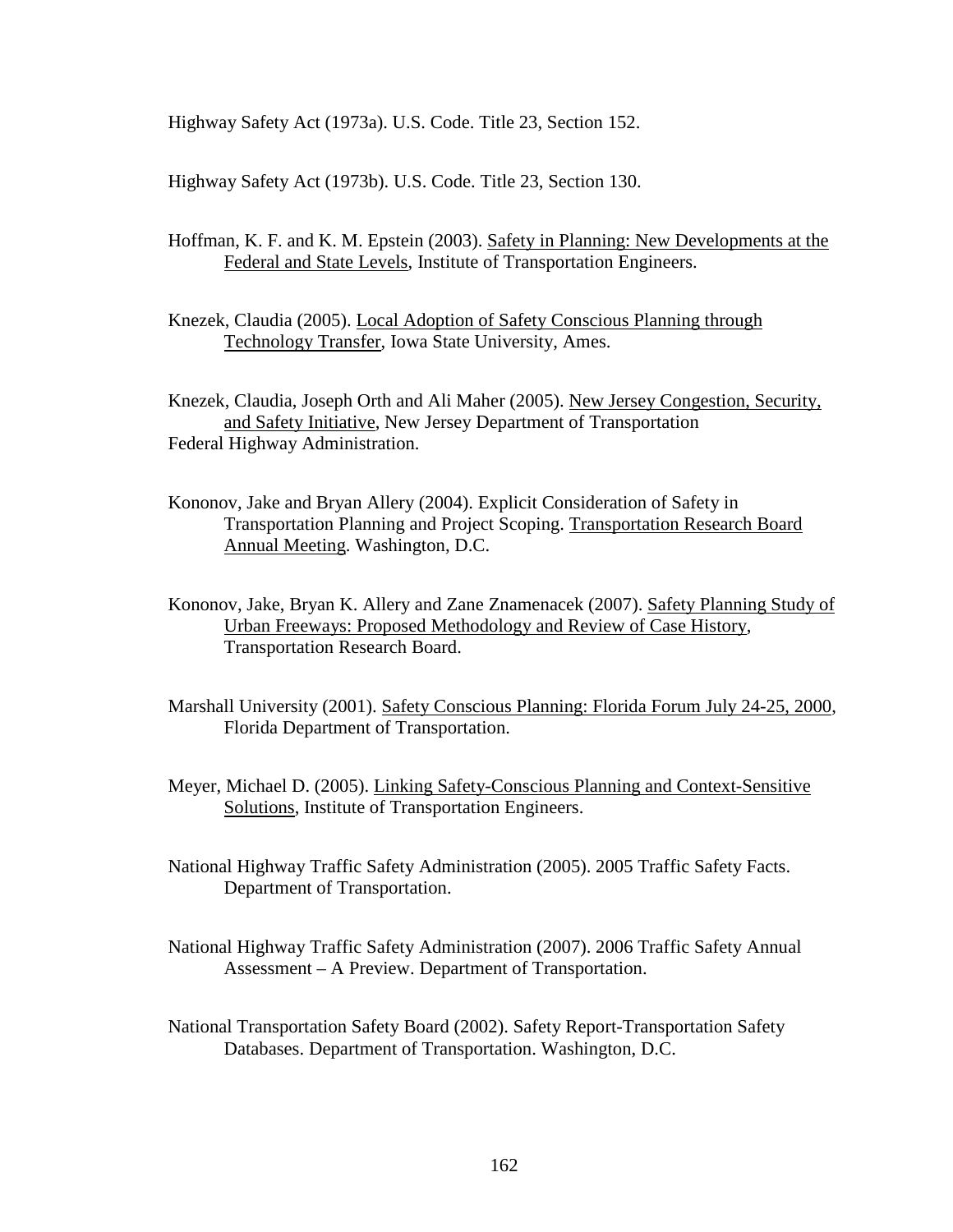Persaud, Bhagwant N. (2001). NCHRP Synthesis 295 Statistical Models in Highway Safety Analysis, Transportation Research Board.

Petzold, Roger (2003). "Proactive Approach to Safety Planning." Public Roads.

- Puentes, Robert and Linda Bailey (2003). "Improving Metropolitan Decision Making in Transportation: Greater Funding and Devolution for Greater Accountability." The Brookings Institution Series on Transportation Reform.
- Roberts, K. (1999). Fundamentals of Safety Planning. Enhancing Transportation Safety in the 21st Century ITE International Conference, Institute of Transportation Engineers.
- Roberts, Kelvin (2001). Safety Conscious Planning: The Development of the Safer Transportation Network Planning Process.
- Roberts, Kelvin and Mavis Johnson (1998). Road Improvement Program: Safety Conscious Planning Strategy. 68th Annual Meeting of the Institute of Transportation Engineers, Institute of Transportation Engineers.

Southeast Michigan Council of Governments (1997). SEMCOG Traffic Safety Manual.

- Tarko, Andrew P. (2006). Calibration of Safety Prediction Models for Planning Transportation Networks, Transportation Research Board.
- Transportation Research Board (2003). Safety Conscious Planning Leadership Conference: Conference Highlights, Presentations and Other Materials. 2003 Safety Conscious Planning Leadership Conference, Transportation Research Board.
- Transportation Research Board (2004). Safety Conscious Planning Leadership Conference: Conference Presentation Materials and Highlights. 2004 Safety Conscious Planning Leadership Conference, Washington, D.C., Transportation Research Board.
- Transportation Research Board, Statewide Multimodal Transportation Planning Committee, Planning Metropolitan Policy, and Processes Committee, and Planning Transportation Programming, and Systems Evaluation Committee, (2006). Statewide Transportation Planning: Making Connections, May 18-20,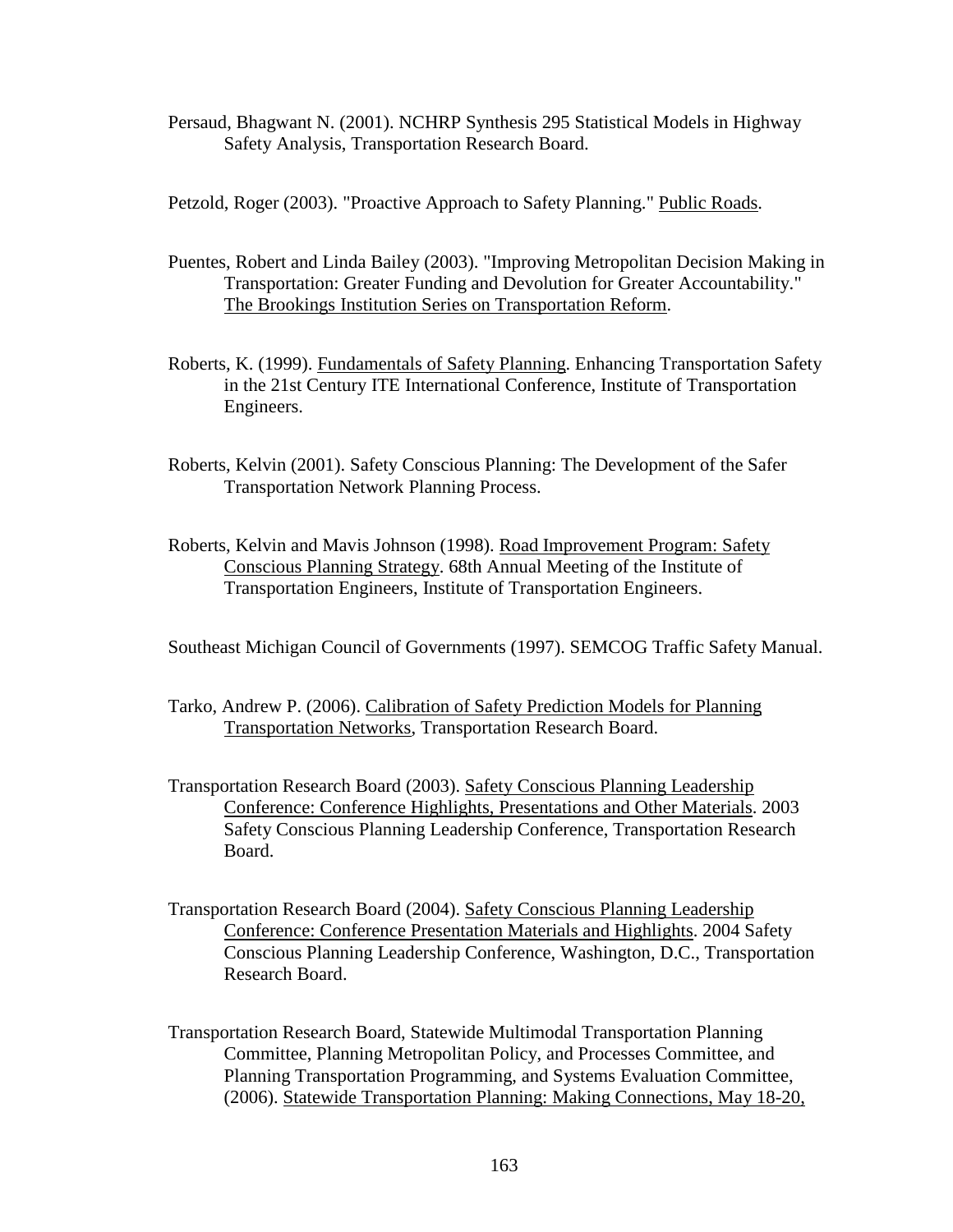2003. Statewide Transportation Planning: Making Connections, Duck Key, Florida, Transportation Research Board.

- Transportation Research Board of the National Academies (2001-2006). Safety Conscious Planning Forum Reports.
- Transportation Safety Planning Working Group. (2007). "Transportation Safety Planning Working Group Website." Retrieved March 1, 2007, from http://tsp.trb.org/.
- Tri-State Safety Conscious Planning Roundtable (2005). Tri-State Safety Conscious Planning Roundtable, Marshall University.
- United States Department of Transportation (1998a). Transportation Equity Act for the 21st Century Fact Sheet.
- United States Department of Transportation (1998b). Transportation Equity Act for the 21st Century, TEA-21. Washington, DC? U.S. Department of Transportation.
- Various (2003-2007). NCHRP 17-18 Report 500. Transportation Research Board of the National Academies.
- Washington, Simon, Michael Meyer, Ida Vah Schalkwyk, Eric Dumbaugh, Sudeshna Mitra and Matthew Zoll (2006). "National Cooperative Highway Research Program 8-44 Guidance: Report 546 Incorporating Safety Into Long-Range Transportation Planning."
- Wilson, Eugene M. (2003). NCHRP Synthesis 321 Roadway Safety Tools for Local Agencies, Transportation Research Board.

Yin, Robert K. (1989). Case Study Research: Design and Methods, Sage Publications.